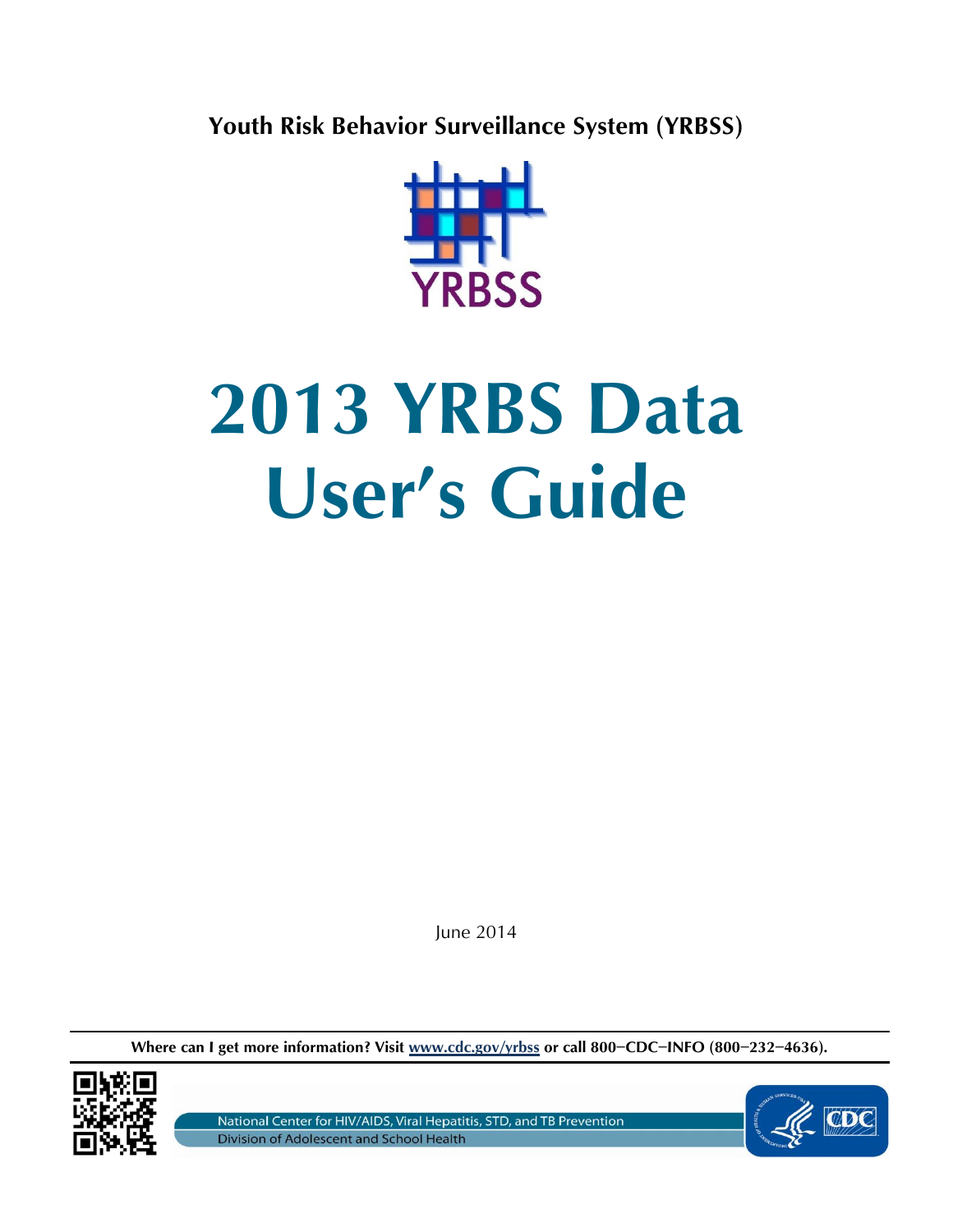# **Table of Contents**

| http://www.cdc.gov/urbec<br>11 <sub>1</sub> |  |
|---------------------------------------------|--|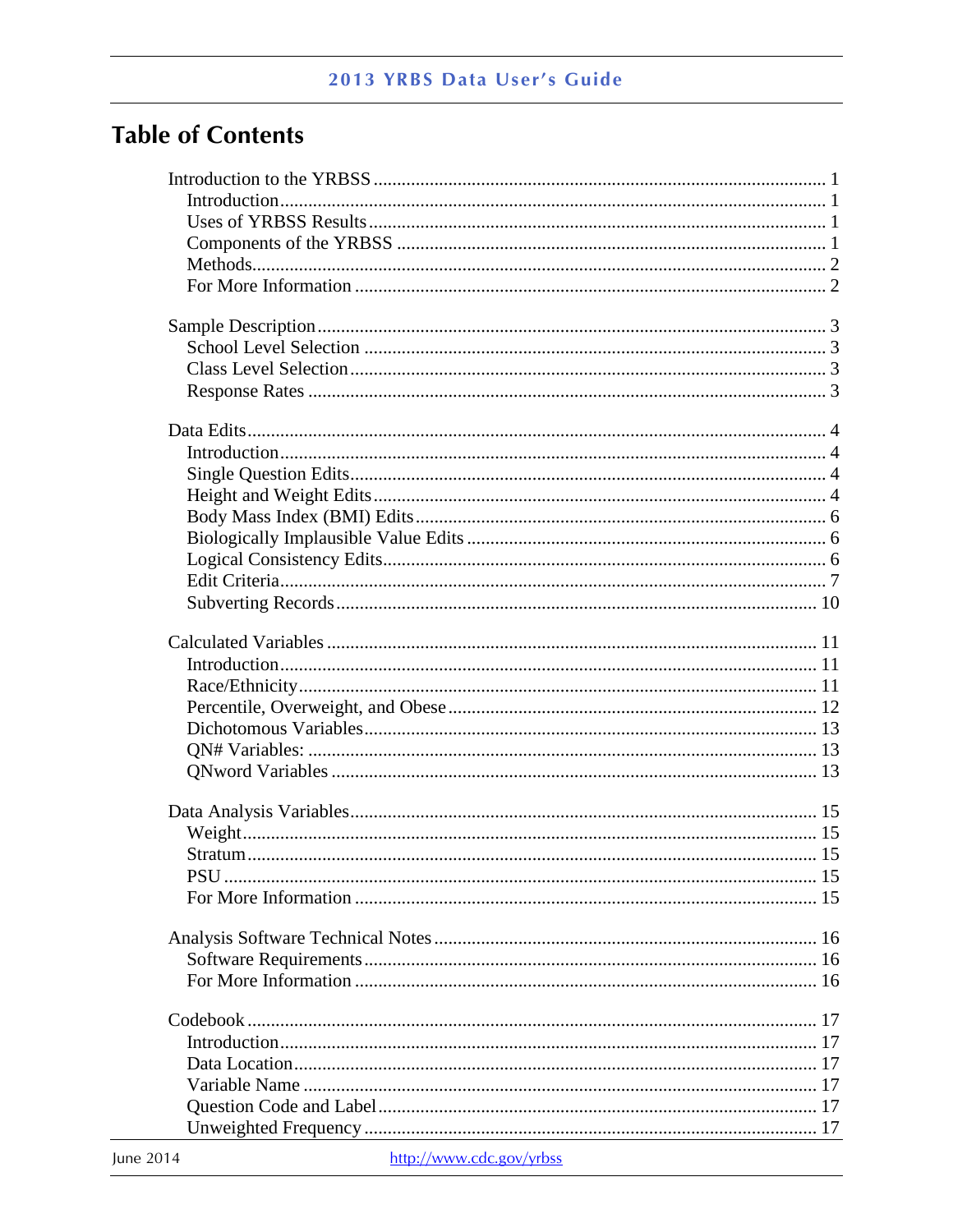| Appendix A: National High School YRBS Questions and Dichotomous Variables 18 |
|------------------------------------------------------------------------------|
| Appendix B: National High School YRBS Supplemental (Qnword) Variables 46     |
|                                                                              |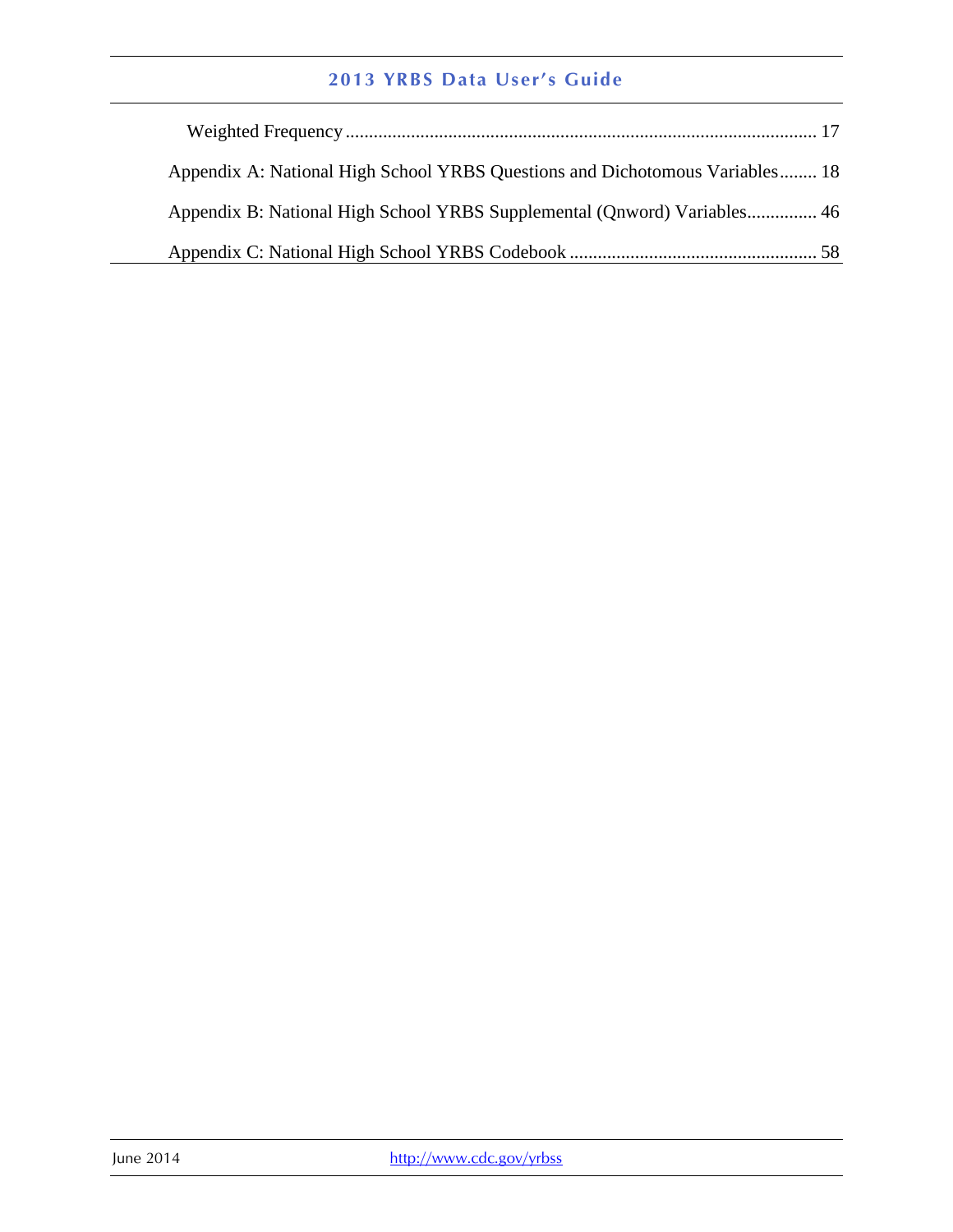### <span id="page-3-0"></span>**Introduction to the YRBSS**

<span id="page-3-1"></span>**Introduction** The YRBSS was developed in 1990 to monitor priority health risk behaviors that contribute markedly to the leading causes of death, disability, and social problems among youth and adults in the United States. These behaviors, often established during childhood and early adolescence, include

- Behaviors that contribute to unintentional injuries and violence.
- Sexual behaviors that contribute to unintended pregnancy and sexually transmitted infections, including HIV infection.
- Alcohol and other drug use.
- Tobacco use.
- Unhealthy dietary behaviors.
- Inadequate physical activity.

In addition, the YRBSS monitors the prevalence of obesity and asthma.

From 1991 through 2013, the YRBSS has collected data from more than 2.6 million high school students in more than 1,100 separate surveys.

<span id="page-3-2"></span>

|                | Uses of YRBSS The YRBSS was designed to |
|----------------|-----------------------------------------|
| <b>Results</b> |                                         |

- Determine the prevalence of health risk behaviors.
- Assess whether health risk behaviors increase, decrease, or stay the same over time.
- Examine the co-occurrence of health risk behaviors.
- Provide comparable national, state, territorial, tribal, and local data.
- $\bullet$ Provide comparable data among subpopulations of youth.
- other program indicators. Monitor progress toward achieving the Healthy People objectives and

<span id="page-3-3"></span>**Components of the YRBSS**  The YRBSS includes national, state, territorial, tribal government, and local school-based surveys of representative samples of 9th through 12th grade students. These surveys are conducted every two years, usually during the spring semester. The national survey, conducted by CDC, provides data representative of 9th through 12th grade students in public and private schools in the United States. The state, territorial, tribal government, and local surveys, conducted by departments of health and education, provide data representative of mostly public high school students in each jurisdiction.

The YRBSS also includes additional surveys conducted by CDC:

 $\bullet$ A middle school survey conducted by interested states, territories, tribal governments, and large urban school districts.

| lune 2014 | http://www.cdc.gov/yrbss | Page 1 |
|-----------|--------------------------|--------|
|           |                          |        |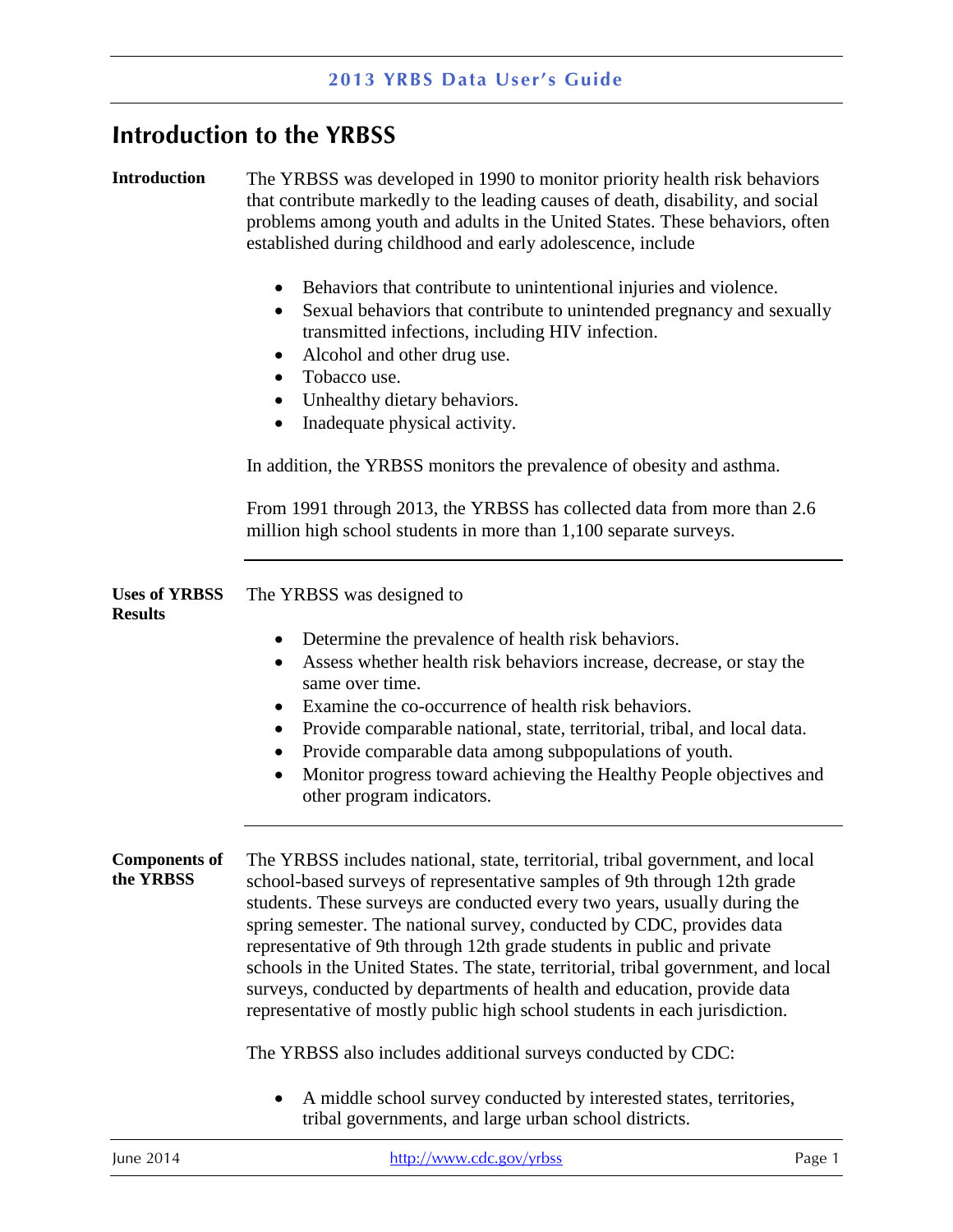<span id="page-4-1"></span><span id="page-4-0"></span>

|                                       | A 2010 study to measure physical activity and nutrition-related<br>behaviors and determinants of these behaviors among a nationally<br>representative sample of high school students.<br>A series of methods studies conducted in 1992, 2000, 2002, 2004, and<br>2008 to improve the quality and interpretation of the YRBSS data.<br>The National Alternative High School Youth Risk Behavior Survey<br>$\bullet$<br>conducted in 1998 among a representative sample of almost 9,000<br>students in alternative high schools.<br>The National College Health Risk Behavior Survey conducted in 1995<br>$\bullet$<br>among a representative sample of about 5,000 undergraduate students.                                                                                                                                                                                                                                                                                     |
|---------------------------------------|-------------------------------------------------------------------------------------------------------------------------------------------------------------------------------------------------------------------------------------------------------------------------------------------------------------------------------------------------------------------------------------------------------------------------------------------------------------------------------------------------------------------------------------------------------------------------------------------------------------------------------------------------------------------------------------------------------------------------------------------------------------------------------------------------------------------------------------------------------------------------------------------------------------------------------------------------------------------------------|
| <b>Methods</b>                        | The National Youth Risk Behavior Survey (YRBS) uses a three-stage cluster<br>sample design to produce a representative sample of 9th through 12th grade<br>students. The target population consisted of all public, Catholic, and other<br>private school students in grades 9 through 12. A weighting factor was<br>applied to each student record to adjust for nonresponse and the oversampling<br>of black and Hispanic students in the sample. The final, overall weights were<br>scaled so the weighted count of students was equal to the total sample size,<br>and the weighted proportions of students in each grade matched population<br>projections for each survey year. Because of the complexity of the cluster<br>sampling design used, a statistical software package that can calculate<br>sampling variance appropriately must be used. This document provides the<br>information needed to correctly use and analyze data from the 2013 National<br>YRBS. |
| <b>For More</b><br><b>Information</b> | Visit the YRBSS web site at www.cdc.gov/yrbss for more information on the<br>YRBSS, its methodology, data analysis, and answers to frequently asked<br>questions.                                                                                                                                                                                                                                                                                                                                                                                                                                                                                                                                                                                                                                                                                                                                                                                                             |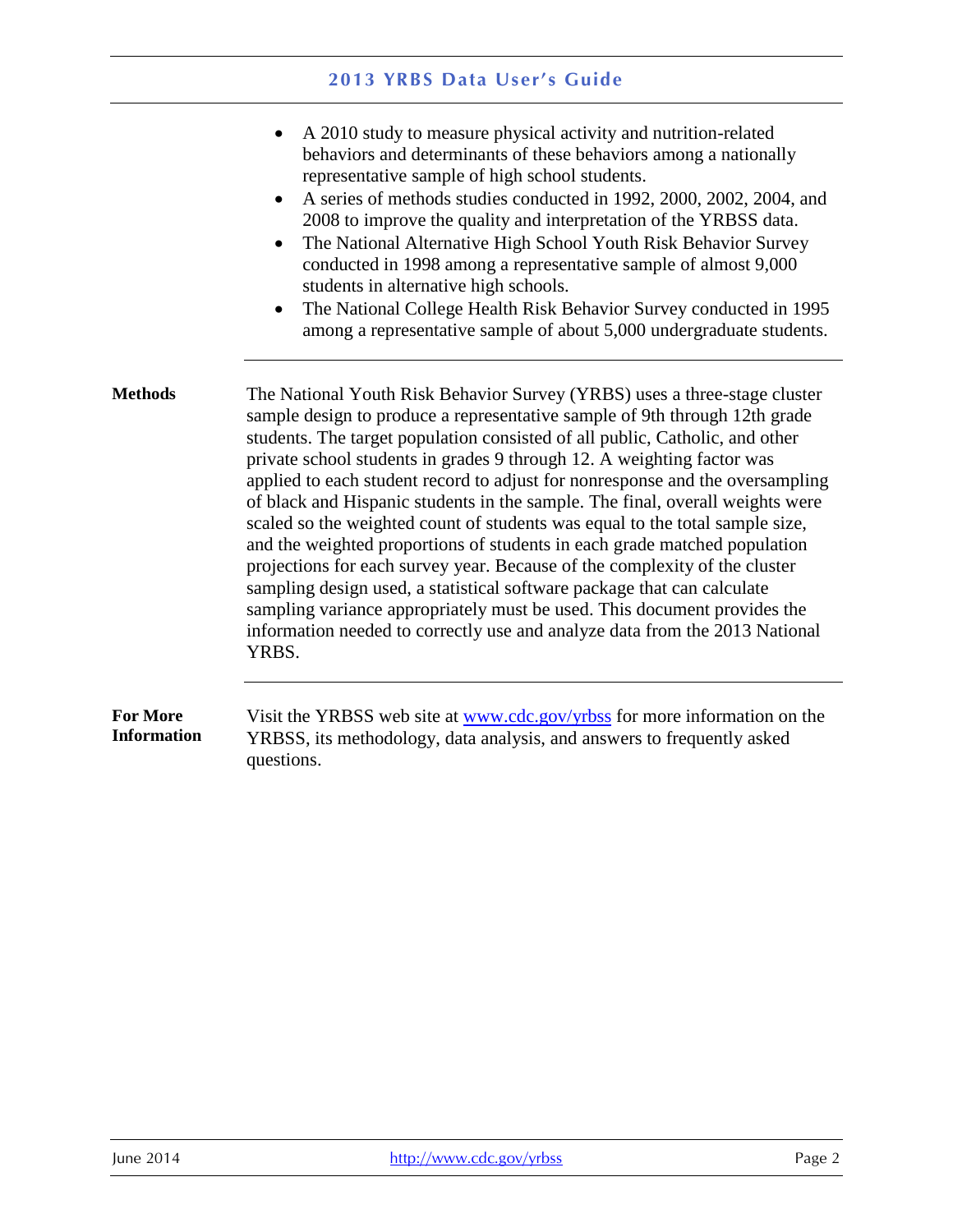# <span id="page-5-0"></span>**Sample Description**

<span id="page-5-3"></span><span id="page-5-2"></span><span id="page-5-1"></span>

| <b>School Level</b><br><b>Selection</b> | All regular public, Catholic, and other private school students, in grades 9<br>through 12, in the 50 States and the District of Columbia were included in the<br>sampling frame for the 2013 national YRBS. Puerto Rico, the trust territories,<br>and the Virgin Islands were excluded from the frame. Schools were selected<br>systematically with probability proportional to enrollment in grades 9 through<br>12 using a random start. One hundred and ninety-three schools were sampled. |  |  |
|-----------------------------------------|-------------------------------------------------------------------------------------------------------------------------------------------------------------------------------------------------------------------------------------------------------------------------------------------------------------------------------------------------------------------------------------------------------------------------------------------------------------------------------------------------|--|--|
| <b>Class Level</b><br><b>Selection</b>  | All classes in a required subject or all classes meeting during a particular<br>period of the day, depending on the school, were included in the sampling<br>frame. Systematic equal probability sampling with a random start was used to<br>select classes from each school that participated in the survey.                                                                                                                                                                                   |  |  |
| <b>Response Rates</b>                   | The 2013 national YRBS attained the following response rates:                                                                                                                                                                                                                                                                                                                                                                                                                                   |  |  |
|                                         | School response rate - 148 of the 193 sampled schools participated.                                                                                                                                                                                                                                                                                                                                                                                                                             |  |  |
|                                         | $148/193 = 77\%$ school response rate                                                                                                                                                                                                                                                                                                                                                                                                                                                           |  |  |
|                                         | Student response rate $-13,633$ of the 15,480 sampled students submitted<br>questionnaires; 13,583 questionnaires were usable after data editing.                                                                                                                                                                                                                                                                                                                                               |  |  |
|                                         | $13,583/15,480 = 88\%$                                                                                                                                                                                                                                                                                                                                                                                                                                                                          |  |  |
|                                         | Overall response rate = School response rate $*$ Student response rate                                                                                                                                                                                                                                                                                                                                                                                                                          |  |  |
|                                         | $77\% * 88\% = 68\%$                                                                                                                                                                                                                                                                                                                                                                                                                                                                            |  |  |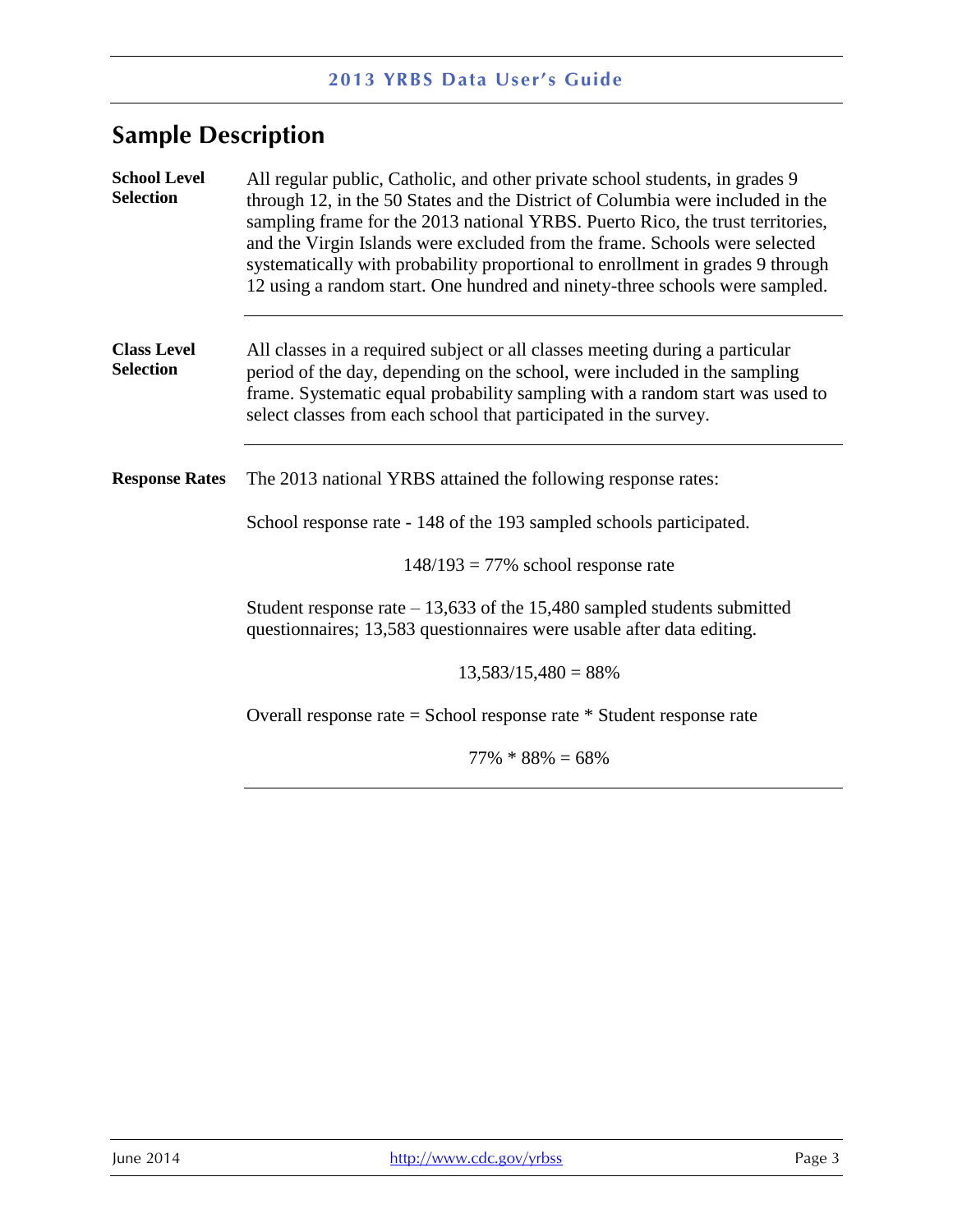<span id="page-6-2"></span><span id="page-6-1"></span><span id="page-6-0"></span>

| <b>Data Edits</b>                        |                                                                                                                                                                                                                                                                                                                                                                                                                                                                                                                                                        |
|------------------------------------------|--------------------------------------------------------------------------------------------------------------------------------------------------------------------------------------------------------------------------------------------------------------------------------------------------------------------------------------------------------------------------------------------------------------------------------------------------------------------------------------------------------------------------------------------------------|
| <b>Introduction</b>                      | Data edits consist of checking responses for range, height/weight plausibility,<br>and logical consistency. Data deemed invalid are set to missing.                                                                                                                                                                                                                                                                                                                                                                                                    |
| <b>Single Question</b><br><b>Edits</b>   | • If the response to a question does not correspond to one of the possible<br>responses, the response for that question is invalid and is set to missing.<br>This can occur if the only response options for a question are "A" or "B"<br>and the response recorded is "C", "D", "E", "F", "G", or "H", for example.<br>• If more than one response is selected for a question, the response for that<br>question will be considered invalid and set to missing. The one exception is<br>the race question $(Q5)$ , which can have multiple responses. |
| <b>Height and</b><br><b>Weight Edits</b> | The following two questions collect height and weight, which are used to<br>calculate BMI.                                                                                                                                                                                                                                                                                                                                                                                                                                                             |

<span id="page-6-3"></span>6. How tall are you without your shoes on?

 Directions: Write your height in the shaded blank boxes. Fill in the matching oval below each number.

|                          | Example        |  |  |
|--------------------------|----------------|--|--|
|                          | Height         |  |  |
| Feet                     | <b>Inches</b>  |  |  |
| 5                        | 7              |  |  |
| 3                        | $\overline{0}$ |  |  |
| $\overline{\mathcal{L}}$ | $\mathbf 1$    |  |  |
|                          | $\overline{c}$ |  |  |
| 6                        | 3              |  |  |
| 7                        | $\overline{4}$ |  |  |
|                          | 5              |  |  |
|                          | 6              |  |  |
|                          |                |  |  |
|                          | 8              |  |  |
|                          | 9              |  |  |
|                          | 10             |  |  |
|                          | 11             |  |  |

| Height         |                          |  |  |  |
|----------------|--------------------------|--|--|--|
| Feet           | <b>Inches</b>            |  |  |  |
|                |                          |  |  |  |
| 3              | $\boldsymbol{0}$         |  |  |  |
| $\overline{4}$ | $\mathbf{1}$             |  |  |  |
| 5              | $\overline{\mathbf{c}}$  |  |  |  |
| 6              | 3                        |  |  |  |
| 7              | $\overline{\mathcal{L}}$ |  |  |  |
|                | 5                        |  |  |  |
|                | $\overline{6}$           |  |  |  |
|                | 7                        |  |  |  |
|                | 8                        |  |  |  |
|                | 9                        |  |  |  |
|                | 10                       |  |  |  |
|                | 11                       |  |  |  |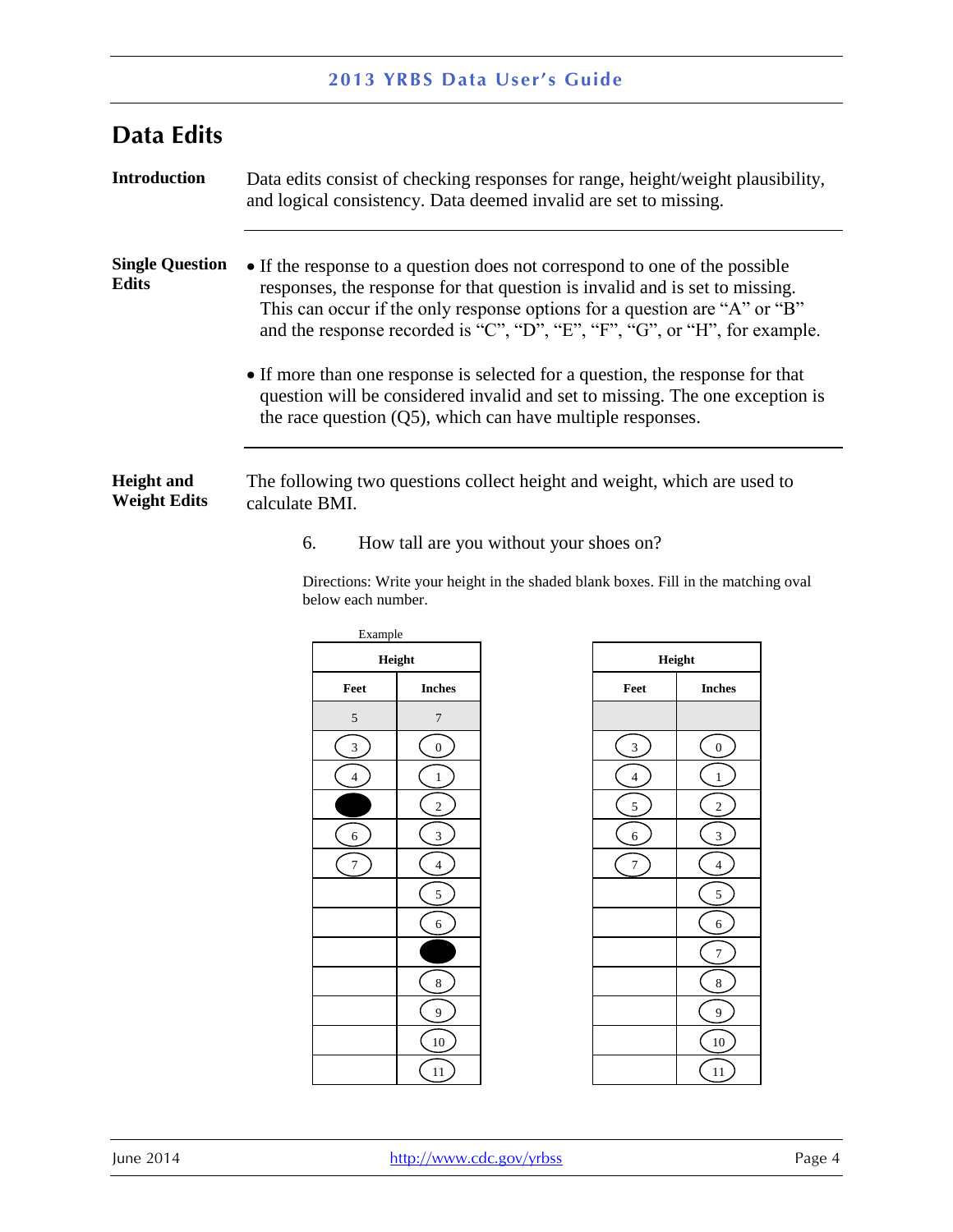$E$ <sub>rample</sub>

#### 7. How much do you weigh without your shoes on?

|                  | LAGHIPIC<br>Weight |                  |                  | Weight           |                  |
|------------------|--------------------|------------------|------------------|------------------|------------------|
|                  | <b>Pounds</b>      |                  |                  | $\bold{Pounds}$  |                  |
| $\mathbf{1}$     | 5                  | $\overline{c}$   |                  |                  |                  |
| $\boldsymbol{0}$ | $\boldsymbol{0}$   | $\boldsymbol{0}$ | $\boldsymbol{0}$ | $\boldsymbol{0}$ | $\boldsymbol{0}$ |
|                  | $\mathbf{1}$       | $\mathbf{1}$     | $\mathbf{1}$     | $\mathbf{1}$     | $\mathbf{1}$     |
| $\boldsymbol{2}$ | $\sqrt{2}$         |                  | $\overline{c}$   | $\sqrt{2}$       | $\sqrt{2}$       |
| $\overline{3}$   | $\mathfrak{Z}$     | 3                | 3                | $\mathfrak{Z}$   | $\mathfrak{Z}$   |
|                  | $\overline{4}$     | $\overline{4}$   |                  | $\overline{4}$   | $\overline{4}$   |
|                  |                    | $\sqrt{5}$       |                  | $\sqrt{5}$       | $\sqrt{5}$       |
|                  | 6                  | 6                |                  | 6                | 6                |
|                  | $\overline{7}$     | $\overline{7}$   |                  | $\overline{7}$   | $\tau$           |
|                  | $\,8\,$            | $\bf 8$          |                  | $\,8\,$          | $\,8\,$          |
|                  | 9                  | 9                |                  | 9                | $\overline{9}$   |

Directions: Write your weight in the shaded blank boxes. Fill in the matching oval below each number.

Height is read as a three-column character variable. It is not compressed or justified by the scanning program. The possible responses for the first column range from "3" to "7" and indicate feet; the possible responses for the second and third columns range from "00" to "11" and indicate inches. The height in feet and inches is converted to height in meters using the formula below.

 $Height (in m) = [(feet \times 12) + inches] \times 0.0254 m/in$ 

- If either feet or inches is not filled in or is unreadable, then Height is set to missing.
- If Weight is missing or set to missing, then Height is set to missing.

Weight is read as a three-column character variable. It is not compressed or justified by the scanning program. The first column indicates 100s of pounds ranging from "0" to "3"; the second column indicates 10s of pounds and ranges from "0" to "9"; the third column indicates single pounds and ranges from "0" to "9". The weight in pounds is then converted to weight in kilograms using the following formula:

$$
Weight (in kg) = Weight (in lbs) \times 0.4536 kg/lb
$$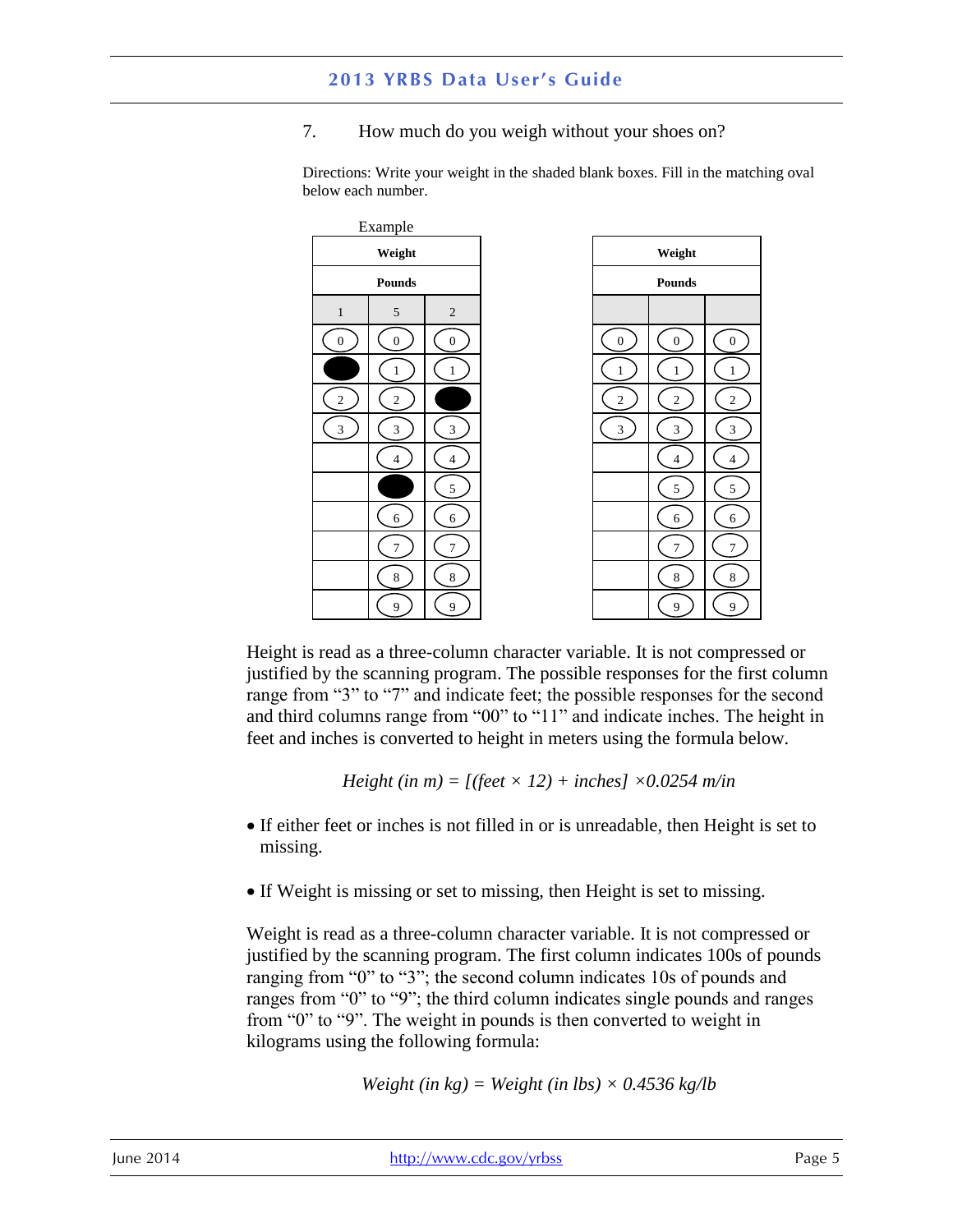<span id="page-8-0"></span>

|                                                                                                                                                                     |                                                                                                                                 |                   | <b>2013 YRBS Data User's Guide</b>                                                                                     |                                                                                                                                                                                                                                                                                                                       |  |
|---------------------------------------------------------------------------------------------------------------------------------------------------------------------|---------------------------------------------------------------------------------------------------------------------------------|-------------------|------------------------------------------------------------------------------------------------------------------------|-----------------------------------------------------------------------------------------------------------------------------------------------------------------------------------------------------------------------------------------------------------------------------------------------------------------------|--|
|                                                                                                                                                                     |                                                                                                                                 |                   | • If the first column is left blank, it is assumed to be a "0".                                                        |                                                                                                                                                                                                                                                                                                                       |  |
| • If the first column is unreadable, all columns are set to missing and Weight<br>is set to missing.                                                                |                                                                                                                                 |                   |                                                                                                                        |                                                                                                                                                                                                                                                                                                                       |  |
|                                                                                                                                                                     | • If column two or column three is left blank or is unreadable, all columns are<br>set to missing and Weight is set to missing. |                   |                                                                                                                        |                                                                                                                                                                                                                                                                                                                       |  |
|                                                                                                                                                                     |                                                                                                                                 |                   | • If Height is missing or set to missing, then Weight is set to missing.                                               |                                                                                                                                                                                                                                                                                                                       |  |
| <b>Body Mass</b><br><b>Index (BMI)</b><br><b>Edits</b>                                                                                                              |                                                                                                                                 |                   | BMI is calculated using Height and Weight in the following formula:<br>$BMI = kg/m2 = Weight (in kg)/[Height (in m)2]$ |                                                                                                                                                                                                                                                                                                                       |  |
|                                                                                                                                                                     |                                                                                                                                 |                   | • If Height or Weight are missing, BMI is set to missing                                                               |                                                                                                                                                                                                                                                                                                                       |  |
| • If age or sex is missing, Height, Weight, and BMI are set to missing<br>because the biologically implausible limits (see section 2c) are based on age<br>and sex. |                                                                                                                                 |                   |                                                                                                                        |                                                                                                                                                                                                                                                                                                                       |  |
| <b>Biologically</b><br>Implausible<br><b>Value Edits</b>                                                                                                            |                                                                                                                                 | and Obesity, CDC. |                                                                                                                        | When the basic edits for BMI are complete, further edits are applied to<br>Height, Weight, and BMI to ensure the results are biologically plausible.<br>Height, Weight, and BMI are set to missing when an observation lies outside<br>the following limits developed by the Division of Nutrition, Physical Activity |  |
|                                                                                                                                                                     |                                                                                                                                 | Age               | <b>Males</b>                                                                                                           | <b>Females</b>                                                                                                                                                                                                                                                                                                        |  |
|                                                                                                                                                                     |                                                                                                                                 | $\leq 10$         | Weight: 13.61-90.72 kg<br>Height: 0.94-1.68 m<br>BMI: 11.5 -41                                                         | Weight: 13.61-90.72 kg<br>Height: 0.94-1.73 m<br>BMI: 11-40                                                                                                                                                                                                                                                           |  |
|                                                                                                                                                                     |                                                                                                                                 | $11 - 12$         | Weight: 20.41-136.08 kg<br>Height: 1.02-1.83 m<br>BMI: 11.5-41                                                         | Weight: 15.88-136.08 kg<br>Height: 1.02-1.83 m<br>BMI: 11-40                                                                                                                                                                                                                                                          |  |
|                                                                                                                                                                     |                                                                                                                                 | $13 - 14$         | Weight: 27.22-181.44 kg<br>Height: 1.27-1.98 m<br>BMI: 13-55                                                           | Weight: 27.22-181.44 kg<br>Height: 1.27-1.98 m<br>BMI: 13-55                                                                                                                                                                                                                                                          |  |
|                                                                                                                                                                     |                                                                                                                                 | $\geq$ 15         | Weight: 31.75-181.44 kg                                                                                                | Weight: 27.22-181.44 kg                                                                                                                                                                                                                                                                                               |  |

<span id="page-8-1"></span>

| Age       | <b>Males</b>                                                   | <b>Females</b>                                               |
|-----------|----------------------------------------------------------------|--------------------------------------------------------------|
| $\leq 10$ | Weight: 13.61-90.72 kg<br>Height: 0.94-1.68 m<br>BMI: 11.5-41  | Weight: 13.61-90.72 kg<br>Height: 0.94-1.73 m<br>BMI: 11-40  |
| $11 - 12$ | Weight: 20.41-136.08 kg<br>Height: 1.02-1.83 m<br>BMI: 11.5-41 | Weight: 15.88-136.08 kg<br>Height: 1.02-1.83 m<br>BMI: 11-40 |
| $13 - 14$ | Weight: 27.22-181.44 kg<br>Height: 1.27-1.98 m<br>BMI: 13-55   | Weight: 27.22-181.44 kg<br>Height: 1.27-1.98 m<br>BMI: 13-55 |
| >15       | Weight: 31.75-181.44 kg<br>Height: 1.27-2.11 m<br>BMI: 13-55   | Weight: 27.22-181.44 kg<br>Height: 1.27-1.98 m<br>BMI: 13-55 |

<span id="page-8-2"></span>**Logical** The majority of the edit criteria compare two questions at a time to ensure<br> **Consistency** logical consistency. If responses from two questions conflict logically, both **Consistency** logical consistency. If responses from two questions conflict logically, both **Edits** currentially discussed to blank (Exception – data from demographic questions are questions are set to blank. (Exception – data from demographic questions are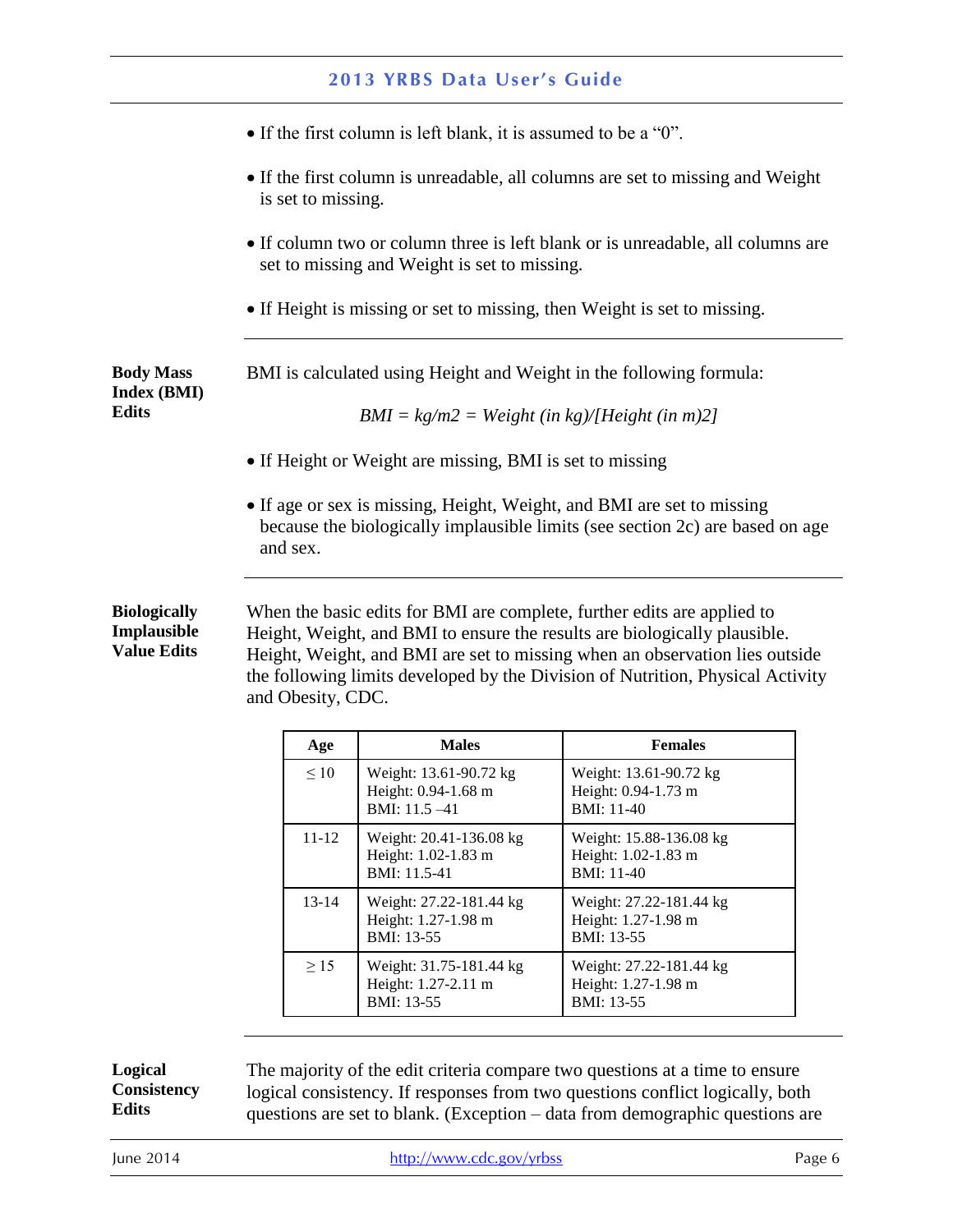not set to missing in this case.)

 missing, unless they are demographic questions. The list of the logical edits used for the 2013 national high school data follows. If the edit criteria are met, data from the questions are changed to

#### <span id="page-9-0"></span>**Edit Criteria Weapon Carrying**

- 1. Q11=A and Q12=B,C,D,E,F,G,H
- 2.  $Q12=A$  and  $Q11=B,C,D,E,F$
- 3. Q13=A AND Q14=B,C,D,E
- 4. Q13=B AND Q14=C,D,E
- 5. Q13=C AND Q14=D,E
- 6. Q13=D AND Q14=E
- 7. Q13=A AND Q15=B,C,D,E
- 8. Q13=B AND Q15=C,D,E
- 9. Q13=C AND Q15=D,E
- 10. Q13=D AND Q15=E

#### **Fighting**

- 11. Q18=A AND Q19=B,C,D,E
- 12. Q18=B AND Q19=C,D,E
- 13. Q18=C AND Q19=D,E
- 14. Q18=D AND Q19=E
- 15. Q18=A AND Q20=B,C,D,E,F,G,H
- 16. Q18=B AND Q20=C,D,E,F,G,H
- 17. Q18=C AND Q20=D,E,F,G,H
- 18. Q18=D AND Q20=E,F,G,H
- 19. Q18=E AND Q20=F,G,H
- 20. Q18=F AND Q20=G,H
- 21. Q18=G AND Q20=H

#### **Dating Violence**

- 22. Q22=A AND Q23=B,C,D,E,F
- 23. Q23=A AND Q22=B,C,D,E,F

#### **Suicide**

- 24. Q29=A AND Q30=B,C
- 25. Q30=A AND Q29=B,C,D,E

#### **Tobacco**

- 26. Q1=A AND Q32=E,F,G
- 27. Q1=B AND Q32=F,G
- 28. Q1=C AND Q32=F,G
- 29. Q1=D AND Q32=G
- 30. Q1=E AND Q32=G
- 31. Q31=B AND Q32=B,C,D,E,F,G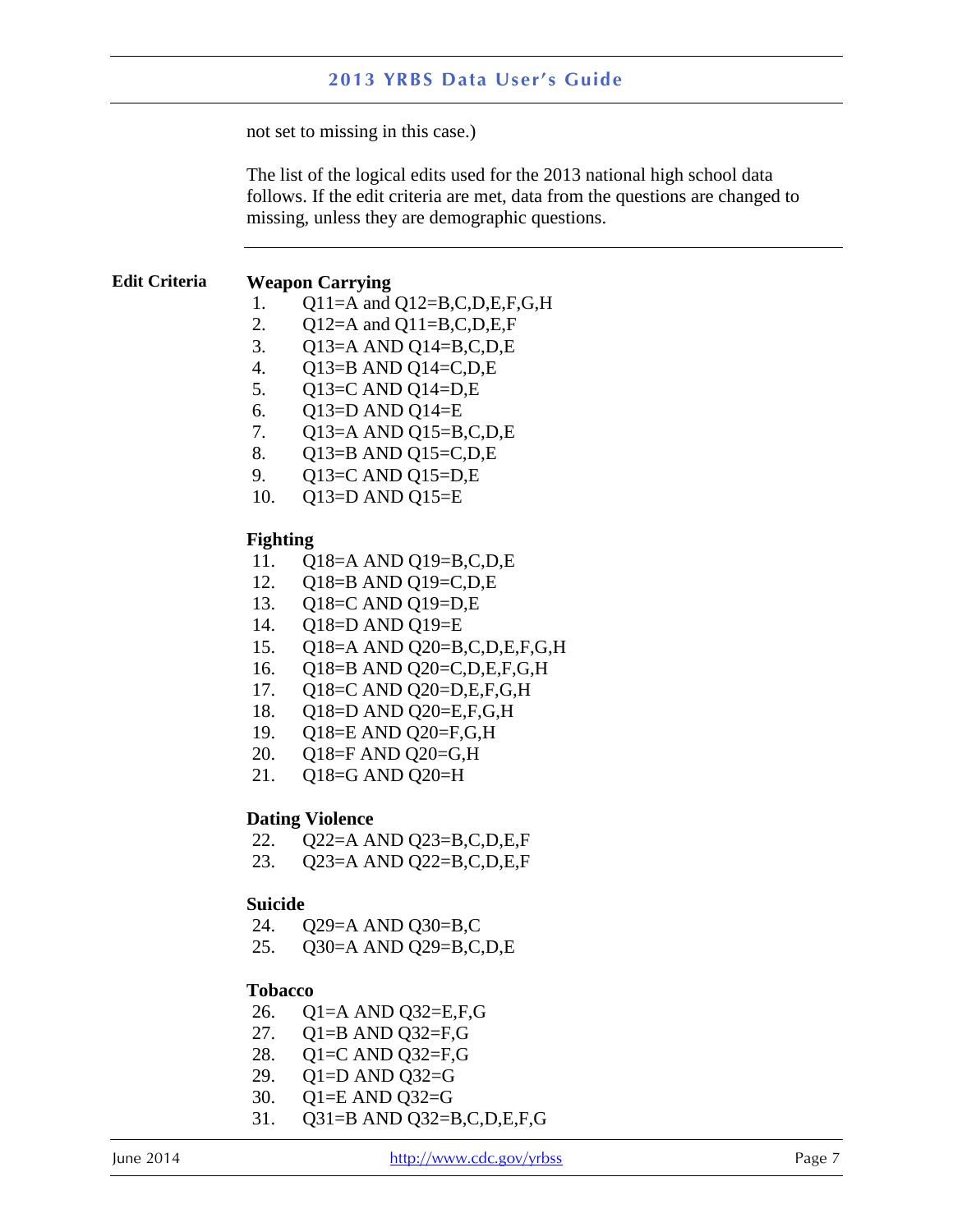| 32.                | Q31=B AND Q33=B,C,D,E,F,G                          |
|--------------------|----------------------------------------------------|
|                    |                                                    |
| 33.                | Q31=B AND Q34=B,C,D,E,F,G                          |
| 34.                | Q31=B AND Q35=B,C,D,E,F,G,H                        |
| 35.                | Q31=B AND Q36=B,C,D,E,F,G                          |
| 36.                | Q31=B AND Q37=A                                    |
|                    |                                                    |
| 37.                | $Q31=B$ AND $Q38=B$                                |
| 38.                | Q32=A AND Q34=C,D,E,F,G                            |
| 39.                | $Q32=A$ AND $Q37=A$                                |
| 40.                | $Q32=A$ AND $Q38=B$                                |
| 41.                |                                                    |
|                    | Q33=A AND Q34=B,C,D,E,F,G                          |
| 42.                | Q33=A AND Q35=B,C,D,E,F,G,H                        |
| 43.                | Q33=A AND Q36=B,C,D,E,F,G                          |
| 44.                | Q33=B AND Q36=C,D,E,F,G                            |
| 45.                | Q33=C AND Q36=D,E,F,G                              |
| 46.                | Q33=D AND Q36=E,F,G                                |
|                    |                                                    |
| 47.                | Q33=E AND Q36=F,G                                  |
| 48.                | Q33=F AND Q36=G                                    |
| 49.                | Q34=A AND Q33=B,C,D,E,F,G                          |
| 50.                | Q34=A AND Q35=B,C,D,E,F,G,H                        |
| 51.                | Q34=A AND Q36=B,C,D,E,F,G                          |
|                    |                                                    |
| 52.                | Q35=A AND Q33=B,C,D,E,F,G                          |
| 53.                | Q35=A AND Q34=B,C,D,E,F,G                          |
| 54.                | Q35=A AND Q36=B,C,D,E,F,G                          |
| 55.                | Q38=A AND Q33=B,C,D,E,F,G                          |
| 56.                | Q38=A AND Q34=B,C,D,E,F,G                          |
|                    |                                                    |
| 57.                | Q38=A AND Q35=B,C,D,E,F,G,H                        |
| 58.                | Q38=A AND Q36=B,C,D,E,F,G                          |
| <b>Alcohol Use</b> |                                                    |
| 59.                | Q1=A AND Q42=E,F,G                                 |
| 60.                | $Q1 = B$ AND $Q42 = F, G$                          |
|                    |                                                    |
| 61.                | Q1=C AND Q42=F,G                                   |
| 62.                | $Q1=D$ AND $Q42=$ G                                |
| 63.                | $Q1=E$ AND $Q42=G$                                 |
| 64.                | $Q41=A$ AND $Q11=C,D,E,F$                          |
| 65.                | Q41=A AND Q43=B,C,D,E,F,G                          |
| 66.                | Q41=B AND Q43=C,D,E,F,G                            |
| 67.                | Q41=C AND Q43=E,F,G                                |
|                    |                                                    |
| 68.                |                                                    |
|                    | Q41=D AND Q43=F,G                                  |
| 69.                | Q41=A AND Q44=B,C,D,E,F,G                          |
| 70.                | Q41=B AND Q44=D,E,F,G                              |
| 71.                |                                                    |
|                    | Q41=C AND Q44=F,G                                  |
| 72.                | Q41=D AND Q44=G                                    |
| 73.                | $Q41=A$ AND $Q45=B,C,D,E,F,G,H$                    |
| 74.                | Q41=A AND Q46=B,C,D,E,F,G,H                        |
| 75.<br>76.         | Q43=A AND Q11=C,D,E,F<br>Q43=A AND Q44=B,C,D,E,F,G |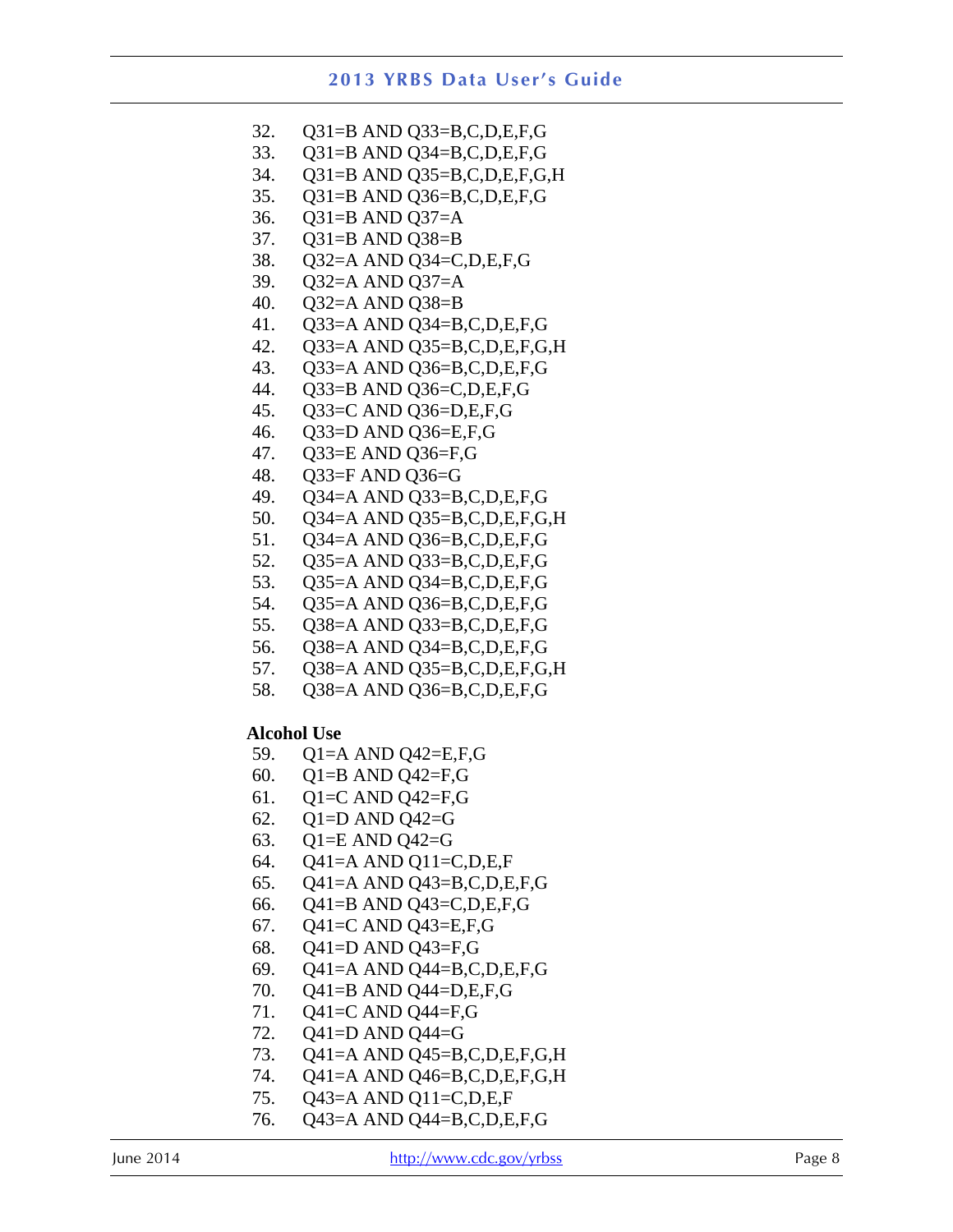- 77. Q43=B AND Q44=D,E,F,G
- 78. Q43=C AND Q44=E,F,G
- 79. Q43=D AND Q44=F,G
- 80. Q43=E AND Q44=G
- 81. Q43=A AND Q45=B,C,D,E,F,G,H
- 82. Q43=A AND Q46=B,C,D,E,F,G,H
- 83. Q44=A AND Q45=E,F,G,H
- 84. Q45=A AND Q11=C,D,E,F
- 85. Q45=A AND Q43=B,C,D,E,F,G
- 86. Q46=A AND Q11=C,D,E,F
- 87. Q46=A AND Q43=B,C,D,E,F,G
- 88. Q46=A AND Q44=B,C,D,E,F,G
- 89. Q46=A AND Q45=B,C,D,E,F,G,H

#### **Marijuana Use**

- 90. Q1=A AND Q48=E,F,G
- 91. Q1=B AND Q48=F,G
- 92. Q1=C AND Q48=F,G
- 93. Q1=D AND Q48=G
- 94. Q1=E AND Q48=G
- 95. Q47=A AND Q48=B,C,D,E,F,G
- 96. Q47=A AND Q49=B,C,D,E,F
- 97. Q47=B AND Q49=C,D,E,F
- 98. Q47=C AND Q49=D,E,F
- 99. Q47=D AND Q49=E,F
- 100. Q47=E AND Q49=F
- 101. Q48=A AND Q47=B,C,D,E,F,G
- 102. Q48=A AND Q49=B,C,D,E,F

#### **Sexual Behaviors**

- 103. Q1=A AND Q60=D,E,F,G,H
- 104. Q1=B AND Q60=E,F,G,H
- 105. Q1=C AND Q60=F,G,H
- 106. Q1=D AND Q60=G,H
- 107. Q1=E AND Q60=H
- 108. Q59=A AND Q60=A
- 109. Q59=B AND Q60=B,C,D,E,F,G,H
- 110. Q59=A AND Q61=A
- 111. Q59=B AND Q61=B,C,D,E,F,G
- 112. Q59=A AND Q62=A
- 113. Q59=B AND Q62=B,C,D,E,F,G,H
- 114. Q59=A AND Q63=A
- 115. Q59=B AND Q63=B,C
- 116. Q59=A AND Q64=A
- 117. Q59=B AND Q64=B,C
- 118. Q59=A AND Q65=A
- 119. Q59=B AND Q65=B,C,D,E,F,G,H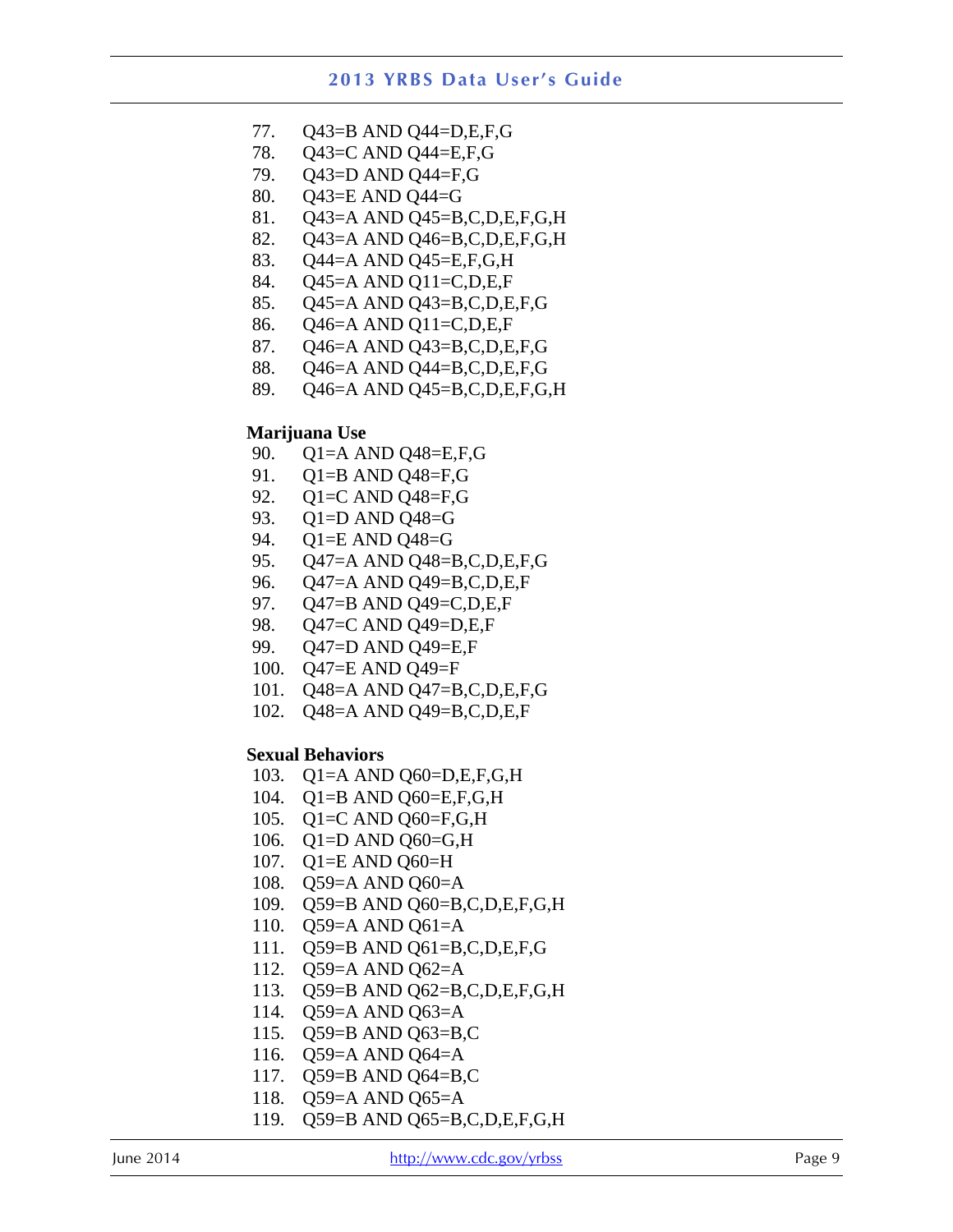| Q60=A AND Q61=B,C,D,E,F,G   |
|-----------------------------|
| Q60=A AND Q62=B,C,D,E,F,G,H |
| Q60=A AND Q63=B,C           |
| Q60=A AND Q64=B,C           |
| Q60=A AND Q65=B,C,D,E,F,G,H |
| Q61=A AND Q60=B,C,D,E,F,G,H |
| Q61=A AND Q62=B,C,D,E,F,G,H |
| Q61=B AND Q62=D,E,F,G,H     |
| Q61=C AND Q62=E,F,G,H       |
| Q61=D AND Q62=F,G,H         |
| Q61=E AND Q62=G,H           |
| $Q61=F$ AND $Q62=H$         |
| Q61=A AND Q63=B,C           |
| Q61=A AND Q64=B,C           |
| Q61=A AND Q65=B,C,D,E,F,G,H |
| Q62=A AND Q60=B,C,D,E,F,G,H |
| Q62=A AND Q61=B,C,D,E,F,G   |
| Q62=A AND Q63=B,C           |
| Q62=A AND Q64=B,C           |
| Q62=A AND Q65=B,C,D,E,F,G,H |
| Q63=A AND Q60=B,C,D,E,F,G,H |
| Q63=A AND Q61=B,C,D,E,F,G   |
| Q63=A AND Q62=B,C,D,E,F,G,H |
| Q63=A AND Q64=B,C           |
| Q63=A AND Q65=B,C,D,E,F,G,H |
| Q64=A AND Q60=B,C,D,E,F,G,H |
| Q64=A AND Q61=B,C,D,E,F,G   |
| Q64=A AND Q62=B,C,D,E,F,G,H |
| Q64=A AND Q63=B,C           |
| Q64=A AND Q65=B,C,D,E,F,G,H |
| $Q64=C$ AND $Q65=D$         |
| Q65=A AND Q60=B,C,D,E,F,G,H |
| Q65=A AND Q61=B,C,D,E,F,G   |
| Q65=A AND Q62=B,C,D,E,F,G,H |
| Q65=A AND Q63=B,C           |
| Q65=A AND Q64=B,C           |
|                             |

<span id="page-12-0"></span>**Subverting Records**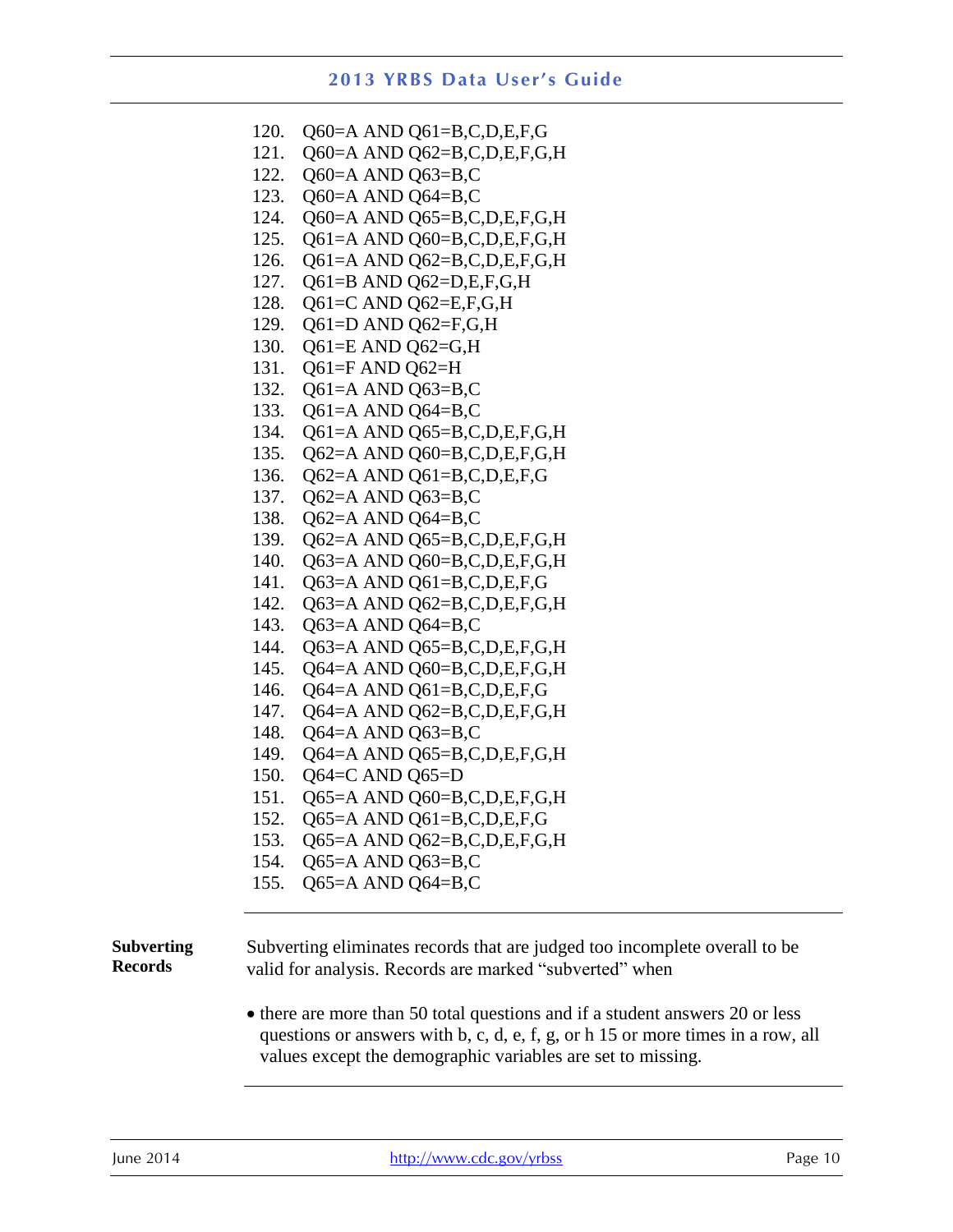## <span id="page-13-0"></span>**Calculated Variables**

<span id="page-13-2"></span><span id="page-13-1"></span>**Introduction Race/Ethnicity** Describes how the race/ethnicity, overweight, obese, and dichotomous variables are calculated **Note:** The following description of creating the race/ethnicity variable is based on the standard response options for Q5. Sites may modify the response options to better represent their population. Data from sites that modify Q5 are processed in a manner comparable to the standard question. Race/ethnicity (*raceeth*) for the 2013 YRBS is computed from two questions: 4. Are you Hispanic or Latino? A. Yes B. No 5. What is your race? (Select one or more responses.) A. American Indian or Alaska Native

| 4. | Are you Hispanic or Latino? |                                                    |
|----|-----------------------------|----------------------------------------------------|
|    | А.                          | Yes                                                |
|    | <b>B.</b>                   | No.                                                |
| 5. |                             | What is your race? (Select one or more responses.) |
|    | $\mathsf{A}$ .              | American Indian or Alaska Native                   |
|    | B.                          | Asian                                              |
|    | C.                          | <b>Black or African American</b>                   |
|    | D.                          | Native Hawaiian or Other Pacific Islander          |
|    | Е.                          | White                                              |

Ethnicity (Q4) is scanned as a single column variable with either A or B as valid responses. Race (Q5) is the only YRBS question that permits the selection of more than one response. It is a "check all that apply" type question and is scanned as an eight-column character variable. If the student selected "A", then the first column contains an "A". If they selected "B", then the second column contains a "B", and so on.

 maintain comparability, *Q4* and *Q5* are combined to create the two-column Prior to 2007, a single question was used to ascertain race/ethnicity. To *raceeth* variable. If the student selected "B" for *Q4* and only one response option for Q5 then *raceeth* is set to a number between "1" and "5" depending on the Q5 option selected. If they selected "A" for Q4 and no response for Q5, *raceeth* is set to "6" indicating "Hispanic/Latino". If they selected "A" for Q4 and one or more responses for Q5, then *raceeth* is set to "7" indicating "Multiple – Hispanic/Latino". If they selected "B" for Q4 and more than one response for Q5, then *raceeth* is set to "8" indicating "Multiple – Non-Hispanic/Latino". *Raceeth* is set to "missing" if they answered "B" to Q4 and left Q5 blank, or they left Q4 blank regardless of the response for Q5, or if Q4 or Q5 is out of range.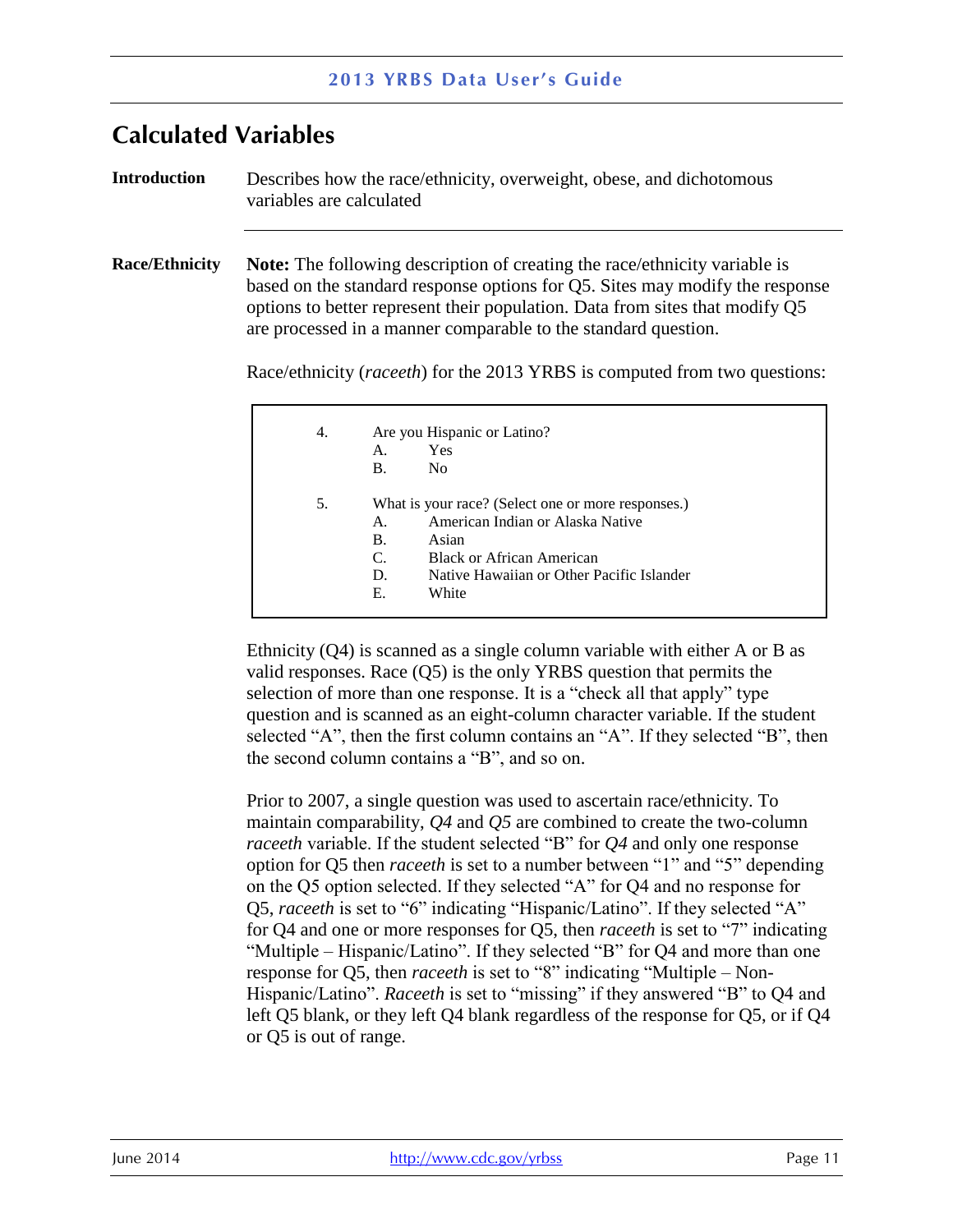| <b>Ethnicity</b> | Race                    | <i>Raceeth</i> (Values and Labels*)           |
|------------------|-------------------------|-----------------------------------------------|
| В                | A                       | 1 (American Indian/Alaskan Native)            |
| B                | B                       | 2 (Asian)                                     |
| B                | C                       | 3 (Black or African American)                 |
| B                | Ð                       | 4 (Native Hawaiian or Other Pacific Islander) |
| B                | F.                      | 5 (White)                                     |
| A                | Missing                 | 6 (Hispanic/Latino)                           |
| A                | 1 or more responses     | 7 (Multiple-Hispanic/Latino)                  |
| R                | 2 or more responses     | 8 (Multiple-Non-Hispanic/Latino)              |
| B                | Missing                 | Missing                                       |
| Missing          | Missing or Any response | Missing                                       |
| Out of range     | Any response            | Missing                                       |
| Any response     | Out of range            | Missing                                       |

\*Labels are based on standard response options. Labels will vary if the site modified the Q5 response options. The site may modify the Race question by adding response options up to a total of 8. The values for "Hispanic/ Latino", "Multiple – Hispanic/Latino", and "Multiple Non-Hispanic/Latino" will vary according to how many response options are included in Q5. For example, if a site has 7 response options for Q5, then the values for "Hispanic/Latino", "Multiple – Hispanic/Latino", and "Multiple Non-Hispanic/Latino" would be 8, 9, and 10, respectively.

<span id="page-14-0"></span>**Percentile,** Age  $(Q1)$ , Sex  $(Q2)$ , and BMI are used to determine *Overweight*<sup>\*</sup> (QNOWT) mutually exclusive. The BMI percentile for age and sex (BMIPCT), **Overweight,** and *Obese* \* (QNOBESE). The student is considered overweight, and **and Obese**  $\qquad$  ONOWT is set to "1" when BMI percentile is at or above the 85<sup>th</sup> percentile. QNOWT is set to "1", when BMI percentile is at or above the 85<sup>th</sup> percentile and below the 95<sup>th</sup> percentile for BMI by age and sex. The student is considered obese, and QNOBESE is set to "1", when BMI percentile is at or above the  $95<sup>th</sup>$  percentile for BMI by age and sex. If BMI is missing, then QNOWT and QNOBESE are set to missing. QNOWT and QNOBESE are QNOWT, and QNOBESE variables are included in the edited data set.

> calculate BMI and BMI percentile for age and sex, and to generate QNOWT The "SAS Program for the 2000 CDC Growth Charts" developed by the CDC's Division of Nutrition, Physical Activity, and Obesity has been used to and QNOBESE. This program and technical documentation for its use are posted at:

<http://www.cdc.gov/nccdphp/dnpa/growthcharts/resources/sas.htm>

 $\overline{a}$ 

 \* Note: YRBS reports prior to 2009 used the terms "overweight" to describe those youth with a BMI ≥95th percentile for age and sex and "at risk for overweight" for those with a BMI ≥85th percentile and <95th percentile. However, the terms "obese" and "overweight" were used in 2009 and forward in accordance with the 2007 recommendations from the Expert Committee on the Assessment, Prevention, and Treatment of Child and Adolescent Overweight and Obesity convened by the American Medical Association (AMA) and cofunded by AMA in collaboration with the Health Resources and Services Administration and the CDC.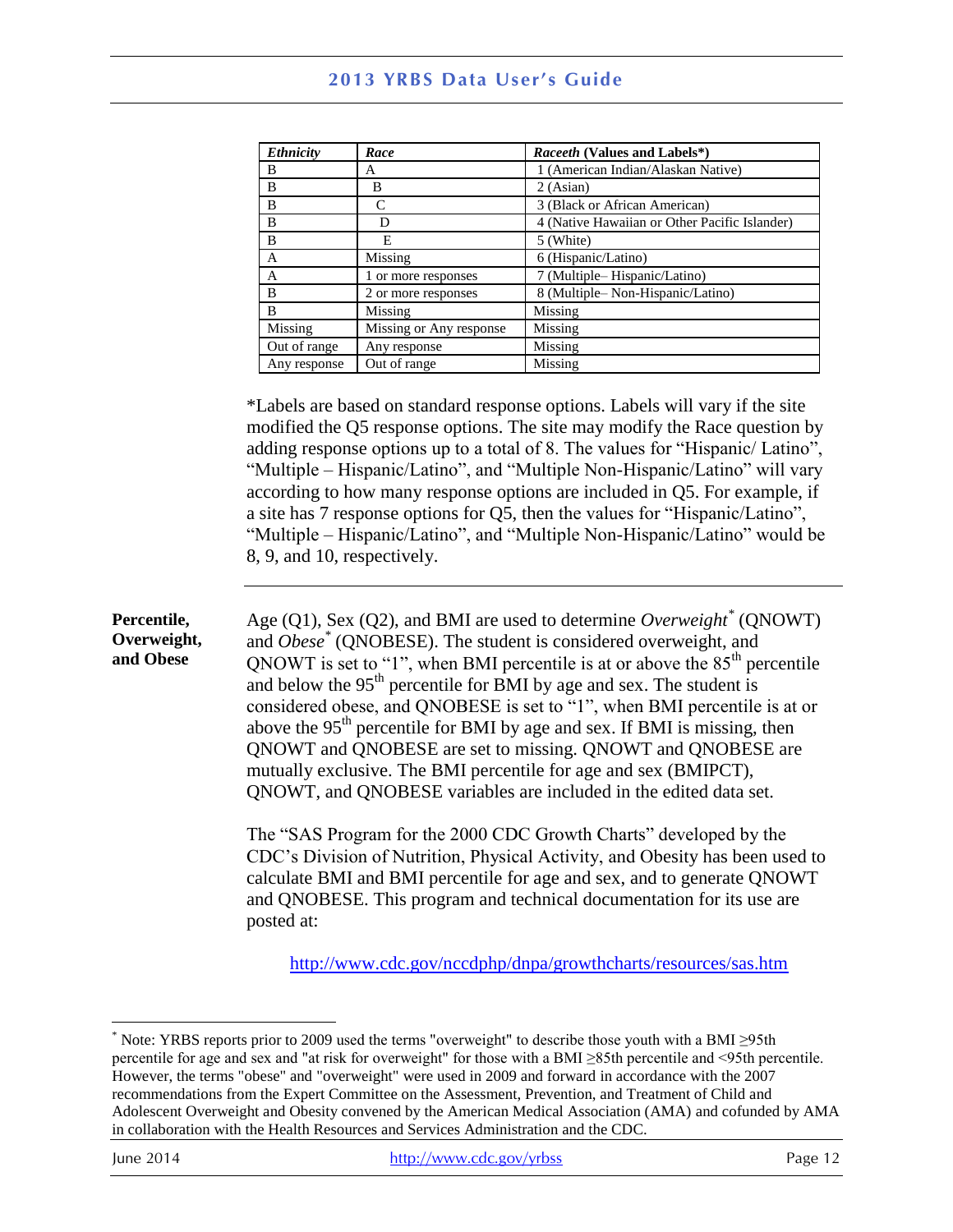<span id="page-15-2"></span><span id="page-15-1"></span><span id="page-15-0"></span>

|                                        | and are available for use by anyone who would like to regenerate the<br>variables. Note the units required by the SAS program are specified in the<br>documentation available at the web site referenced above. YRBS data for<br>height are stored in meters but the program requires height in centimeters.<br>The program requires age in months but YRBS only has age in years.<br>Therefore, age in months is approximated by adding six months to the age in<br>years reported by the respondent. That is, if a YRBS respondent reports that<br>they are 14 years of age, their age in months is calculated as $(14 \text{ years} * 12)$<br>months) + 6 months = $174$ months.                                                                                                                                     |
|----------------------------------------|-------------------------------------------------------------------------------------------------------------------------------------------------------------------------------------------------------------------------------------------------------------------------------------------------------------------------------------------------------------------------------------------------------------------------------------------------------------------------------------------------------------------------------------------------------------------------------------------------------------------------------------------------------------------------------------------------------------------------------------------------------------------------------------------------------------------------|
| <b>Dichotomous</b><br><b>Variables</b> | There are two types of dichotomous variables - $QN#$ and $QNword$ . The<br>dichotomous variables present the percentage of students answering the<br>predetermined response(s) of interest (ROI). Students answering the ROI(s)<br>are in the numerator. The denominator is either all students or a subset of<br>students who have indicated they participate in a selected activity or behavior.<br>Students must have provided valid data to be included in any dichotomous<br>variable calculations. Therefore students with missing responses or who had<br>their answers subverted are not included. The variables are created and added<br>to the master datasets during editing. The results are presented in the<br>summary tables and graphs in your YRBS report.                                             |
| <b>QN# Variables:</b>                  | Each standard question will have a corresponding dichotomous variable. The<br>name of the dichotomous variable corresponds to the original question<br>number. For example, the dichotomous variable for Q10 is named QN10. The<br>table below provides the question and response options used for each standard<br>Q# variable and related QN# variable. The bolded responses indicate the<br>ROIs for that question. The ROIs are set to "1" for the QN# variables; the<br>remaining responses are set to "2" or to "missing" for the QN# variable. The<br>numerator and denominator are further defined below the responses. The<br>summary text appearing in the title of the tables for each QN# variable is also<br>listed. Site-added questions and the corresponding QN#s are not included in<br>this document. |
|                                        | See Appendix A for the list of the standard high school YRBS questions and<br>dichotomous variables.                                                                                                                                                                                                                                                                                                                                                                                                                                                                                                                                                                                                                                                                                                                    |
| <b>QNword</b><br><b>Variables</b>      | <b>QNword</b> variables are supplemental, dichotomous variables that are<br>calculated based on results from one or more than one question. You will not<br>have the supplemental variables if you modified or deleted any of the<br>questions needed for the calculation. How these variables are derived,<br>including which students are used in the numerator and denominator, and the<br>SAS program used are detailed in the following table. The values included in<br>the SAS programs are numbers that correspond to the original responses; $1 =$<br>$A, 2 = B,$ etc.                                                                                                                                                                                                                                         |
| June 2014                              | http://www.cdc.gov/yrbss<br>Page 13                                                                                                                                                                                                                                                                                                                                                                                                                                                                                                                                                                                                                                                                                                                                                                                     |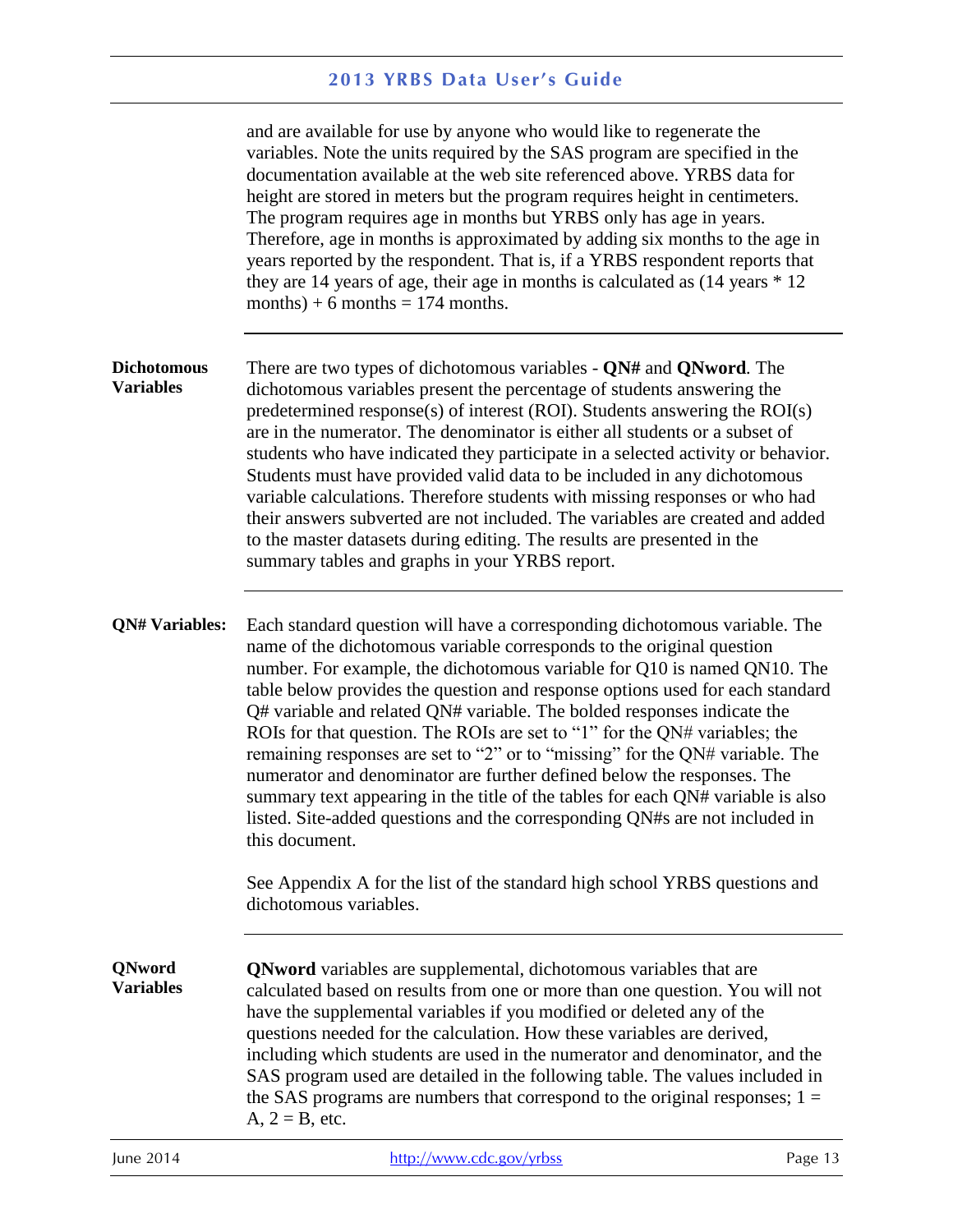See Appendix B for the list of the standard high school YRBS supplemental (QNword) variables.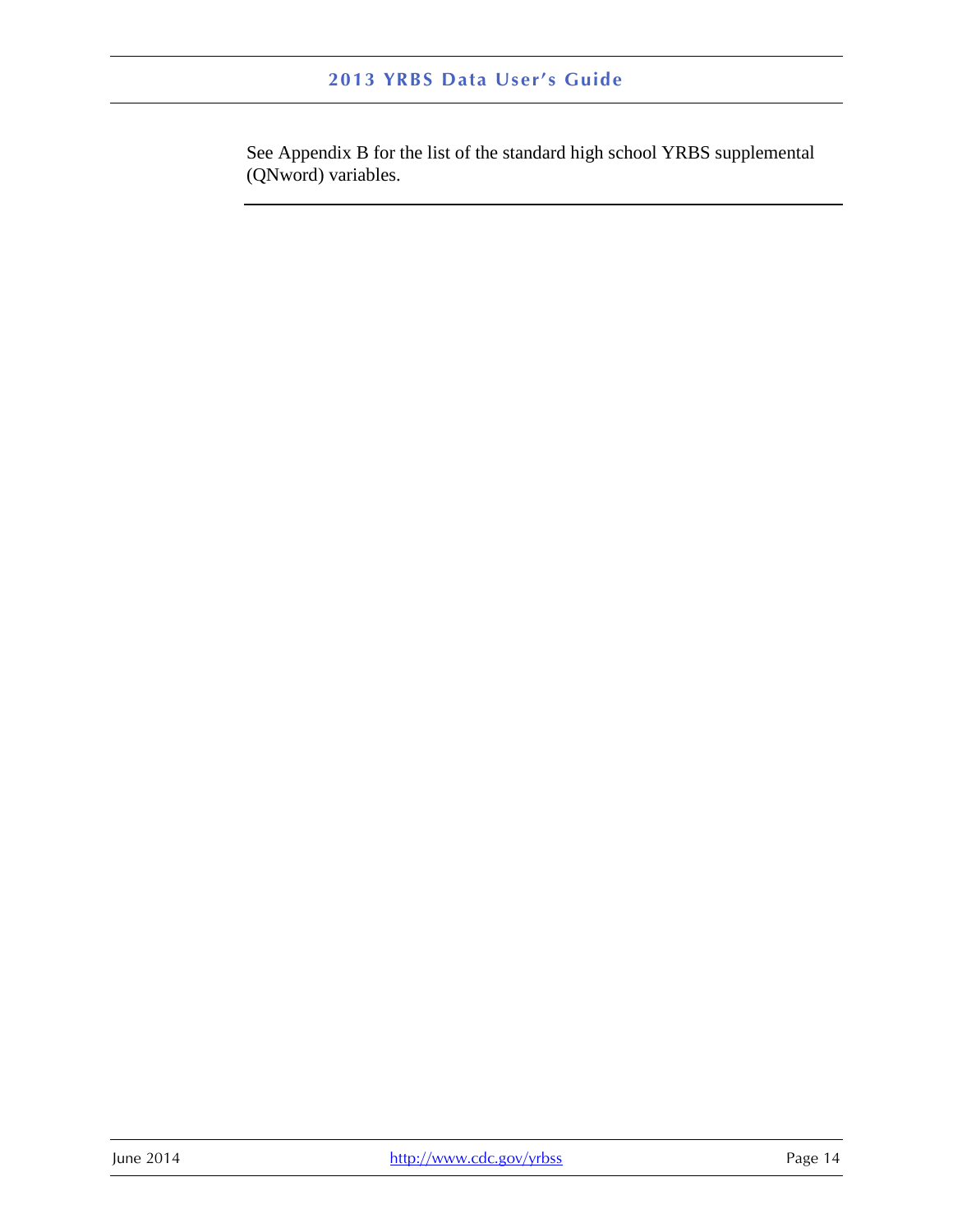# <span id="page-17-0"></span>**Data Analysis Variables**

<span id="page-17-4"></span><span id="page-17-3"></span><span id="page-17-2"></span><span id="page-17-1"></span>

| Weight                                | A weight based on student sex, race/ethnicity, and grade level was applied to<br>each record to adjust for school and student nonresponse and oversampling of<br>black and Hispanic students. The overall weights were scaled so that the<br>weighted count of students equals the total sample size, and the weighted<br>proportions of students in each grade match the national population<br>proportions. Thus the data are representative of students in grades 9-12 in<br>public and private schools in the United States. "WEIGHT" indicates the<br>weight factor assigned to each student record. |
|---------------------------------------|-----------------------------------------------------------------------------------------------------------------------------------------------------------------------------------------------------------------------------------------------------------------------------------------------------------------------------------------------------------------------------------------------------------------------------------------------------------------------------------------------------------------------------------------------------------------------------------------------------------|
| <b>Stratum</b>                        | The sample design employed a three-stage cluster sample stratified by<br>racial/ethnic concentration and MSA status. "STRATUM" indicates the<br>stratum the school the student attends was assigned to.                                                                                                                                                                                                                                                                                                                                                                                                   |
| <b>PSU</b>                            | PSUs consist of counties, groups of smaller adjacent counties, or sub-areas of<br>very large counties. "PSU" indicates the PSU the school the student attends<br>was assigned to.                                                                                                                                                                                                                                                                                                                                                                                                                         |
| <b>For More</b><br><b>Information</b> | See "Methodology of the YRBSS" and "Software for Analyzing YRBS Data"<br>on the YRBS web site at <u>www.cdc.gov/yrbss</u> for more information.                                                                                                                                                                                                                                                                                                                                                                                                                                                           |
|                                       |                                                                                                                                                                                                                                                                                                                                                                                                                                                                                                                                                                                                           |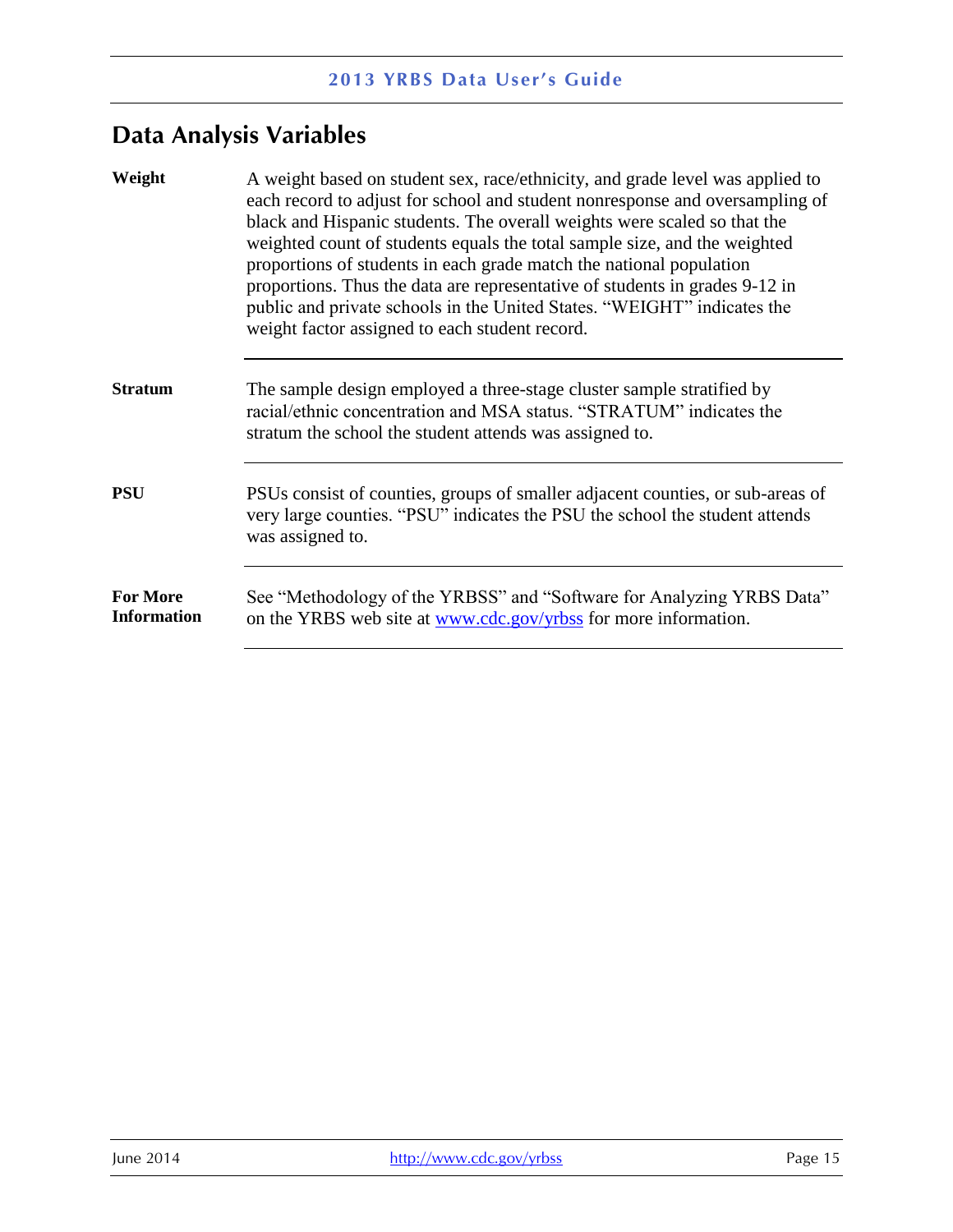# <span id="page-18-0"></span>**Analysis Software Technical Notes**

<span id="page-18-2"></span><span id="page-18-1"></span>

| <b>Software</b><br><b>Requirements</b> | The YRBS uses a multi-stage cluster sample design. Statistical software used<br>to analyze YRBS data should account for this design. Although the point<br>estimates should always match, there will be small differences in the<br>confidence intervals as different methods for calculating standard error are<br>used. Many packages with this capability are available. |  |
|----------------------------------------|-----------------------------------------------------------------------------------------------------------------------------------------------------------------------------------------------------------------------------------------------------------------------------------------------------------------------------------------------------------------------------|--|
| <b>For More</b><br><b>Information</b>  | For more information on five statistical packages (SUDAAN, SAS, STATA,<br>SPSS, and Epi Info) that can be used to analyze the YRBS, see "Software for<br>Analyzing YRBS Data" on the YRBS web site at www.cdc.gov/yrbss.                                                                                                                                                    |  |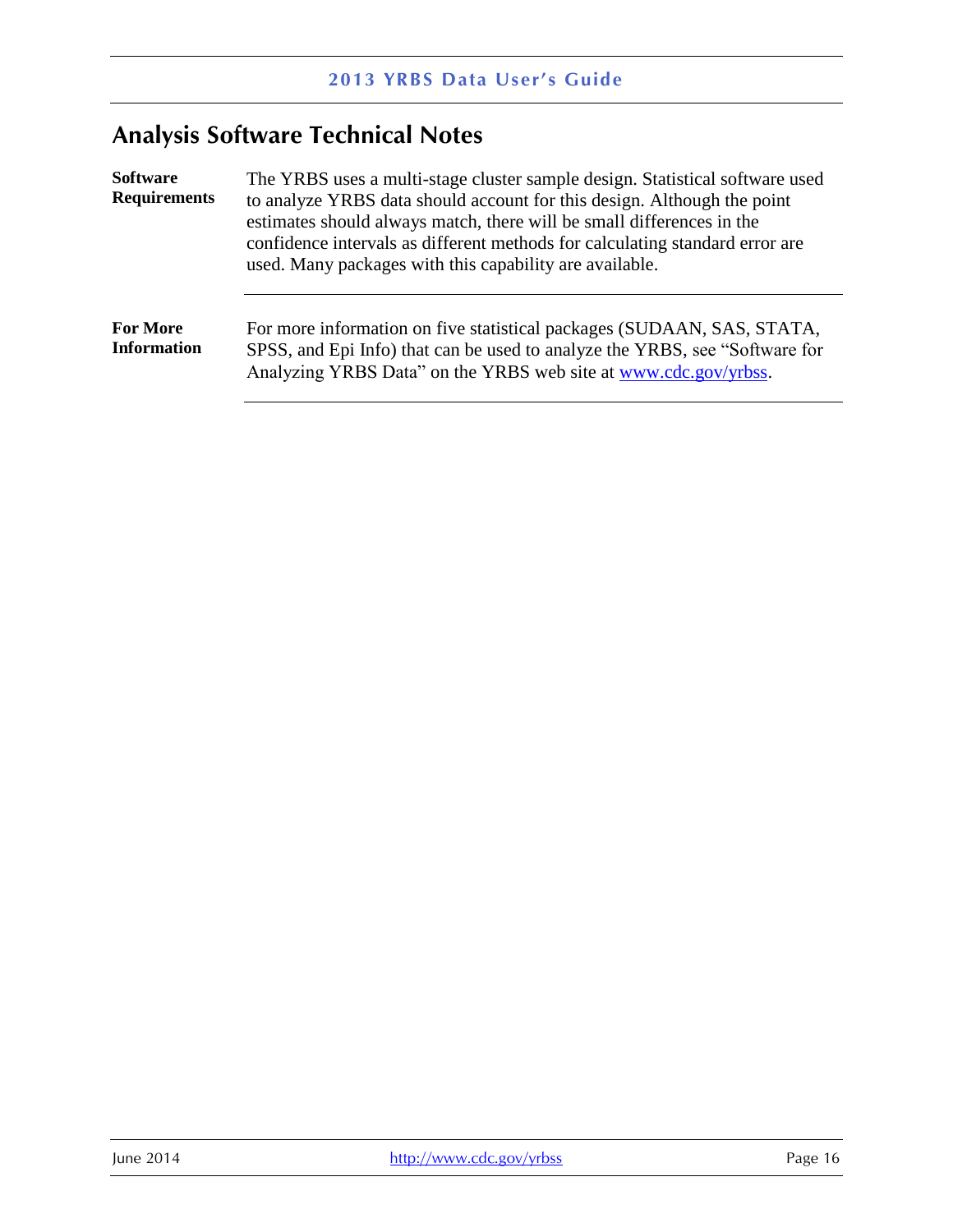# <span id="page-19-0"></span>**Codebook**

<span id="page-19-6"></span><span id="page-19-5"></span><span id="page-19-4"></span><span id="page-19-3"></span><span id="page-19-2"></span><span id="page-19-1"></span>

| <b>Introduction</b>               | The codebook documents the SAS, SPSS, MS Access, and ASCII data files<br>available for public use. See Appendix C for the codebook information for<br>each variable in the data files.<br>The columns in the codebook include the following information:                                                                                                                                                                                                      |
|-----------------------------------|---------------------------------------------------------------------------------------------------------------------------------------------------------------------------------------------------------------------------------------------------------------------------------------------------------------------------------------------------------------------------------------------------------------------------------------------------------------|
| <b>Data Location</b>              | This column contains the numbers indicating the beginning and ending<br>column position for each variable. The data location is relevant only when<br>you are using the ASCII formatted data file; for the other files, you will<br>reference data by variable name, not location.                                                                                                                                                                            |
| <b>Variable Name</b>              | This column contains the variable names listed in the order that the variables<br>appear in the data files. Please refer to Section 4 of this document for more<br>details on variable types and dichotomous variables.                                                                                                                                                                                                                                       |
| <b>Question Code</b><br>and Label | This column contains information about each variable in the data file. For<br>each question (Q1 through Q98), this column contains question text, response<br>option codes, and response option text. For QN# and QNword variables, this<br>column contains text that summarizes the "responses of interest", and the<br>codes "1" and "2" for "Yes" and "No" respectively to indicate whether or not<br>the response was one of the "responses of interest". |
| Unweighted<br>Frequency           | This column contains the number of students who chose a specific response<br>option or response of interest.                                                                                                                                                                                                                                                                                                                                                  |
| Weighted<br>Percentage            | This column contains the percentage of students who chose a specific<br>response option or response of interest. These percentages are weighted and<br>represent students in the United States.                                                                                                                                                                                                                                                               |
|                                   |                                                                                                                                                                                                                                                                                                                                                                                                                                                               |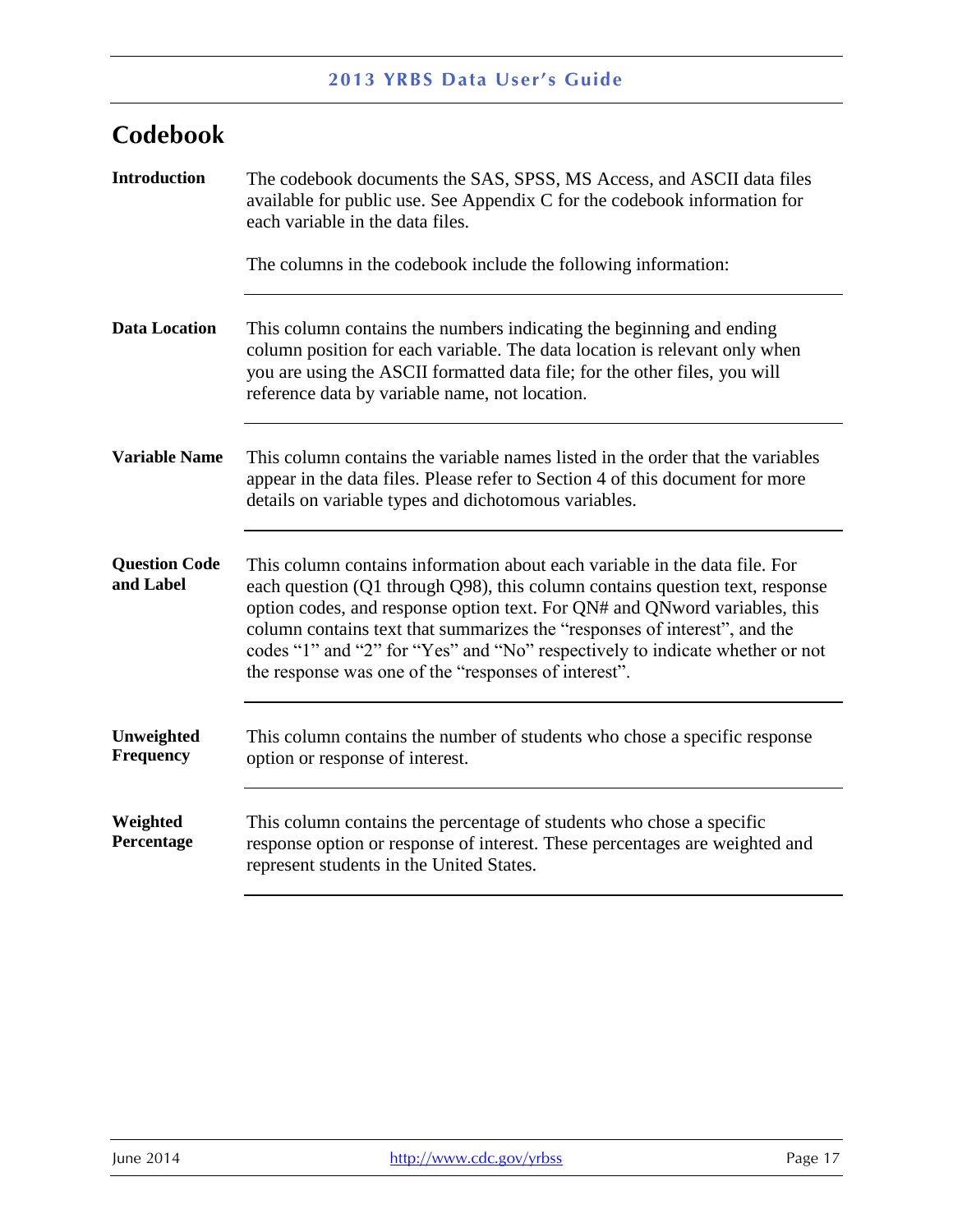# <span id="page-20-0"></span>**Appendix A: National High School YRBS Questions and Dichotomous Variables**

| Q1. | How old are you?<br>12 years old or younger<br>A.<br><b>B.</b><br>13 years old<br>C.<br>14 years old<br>D.<br>15 years old<br>E.<br>16 years old<br>F.<br>17 years old<br>G.<br>18 years old or older<br>Variable label:<br>How old are you<br>Dependence:<br>Required by QNOWT, and QNOBESE |
|-----|----------------------------------------------------------------------------------------------------------------------------------------------------------------------------------------------------------------------------------------------------------------------------------------------|
| Q2. | What is your sex?<br>Female<br>A.<br><b>B.</b><br>Male<br>Variable label:<br>What is your sex                                                                                                                                                                                                |
| Q3. | Required by QNOWT and QNOBESE<br>Dependence:<br>In what grade are you?<br>A.<br>9th grade<br><b>B.</b><br>10th grade<br>C.<br>11th grade<br>D.<br>12th grade<br>Ε.<br>Ungraded or other grade                                                                                                |
|     | Variable label:<br>In what grade are you                                                                                                                                                                                                                                                     |
| Q4. | Are you Hispanic or Latino?<br>Yes<br>А.<br><b>B.</b><br>N <sub>o</sub>                                                                                                                                                                                                                      |
|     | Variable label:<br>Are you Hispanic/Latino                                                                                                                                                                                                                                                   |
| Q5. | What is your race? (Select one or more responses.)<br>American Indian or Alaska Native<br>А.<br><b>B.</b><br>Asian<br>C.<br><b>Black or African American</b><br>D.<br>Native Hawaiian or Other Pacific Islander<br>E.<br>White<br>Variable label: What is your race                          |
|     |                                                                                                                                                                                                                                                                                              |
| Q6. | How tall are you without your shoes on?<br>Variable label:<br>How tall are you<br>Required by QNOWT and QNOBESE<br>Dependence:                                                                                                                                                               |
| Q7. | How much do you weigh without your shoes on?                                                                                                                                                                                                                                                 |
|     | Variable label:<br>How much do you weigh<br>Required by QNOWT and QNOBESE<br>Dependence:                                                                                                                                                                                                     |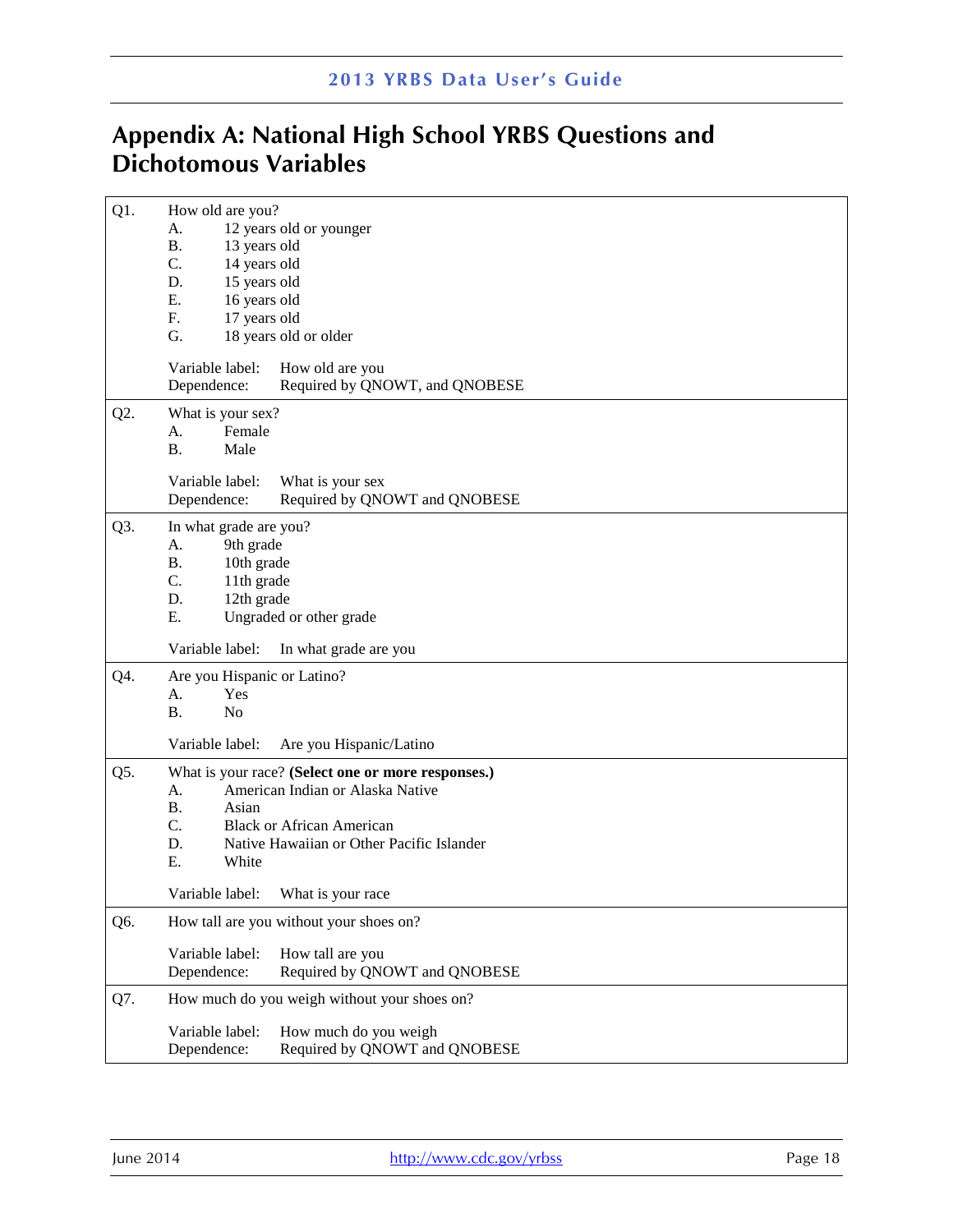| Q8.       | When you rode a bicycle during the past 12 months, how often did you wear a helmet?<br>I did not ride a bicycle during the past 12 months<br>A. |                                                                                    |  |
|-----------|-------------------------------------------------------------------------------------------------------------------------------------------------|------------------------------------------------------------------------------------|--|
|           | Never wore a helmet<br>В.                                                                                                                       |                                                                                    |  |
|           | C.<br>Rarely wore a helmet                                                                                                                      |                                                                                    |  |
|           | D.<br>Sometimes wore a helmet                                                                                                                   |                                                                                    |  |
|           | Е.                                                                                                                                              | Most of the time wore a helmet                                                     |  |
|           | $F_{\cdot}$<br>Always wore a helmet                                                                                                             |                                                                                    |  |
|           | Variable label:                                                                                                                                 | How often wear bicycle helmet                                                      |  |
| QN8 $*$ : | Numerator:                                                                                                                                      | Students who answered B or C for Q8                                                |  |
|           | Denominator:                                                                                                                                    | Students who answered B, C, D, E, or F for Q8                                      |  |
|           | Summary text:                                                                                                                                   | Among students who rode a bicycle during the past 12 months, the percentage who    |  |
|           |                                                                                                                                                 | never or rarely wore a bicycle helmet                                              |  |
|           | QN variable label:                                                                                                                              | Never/rarely wore bicycle helmet                                                   |  |
| Q9.       |                                                                                                                                                 | How often do you wear a seat belt when riding in a car driven by someone else?     |  |
|           | А.<br><b>Never</b>                                                                                                                              |                                                                                    |  |
|           | В.<br>Rarely                                                                                                                                    |                                                                                    |  |
|           | C.<br>Sometimes                                                                                                                                 |                                                                                    |  |
|           | D.<br>Most of the time                                                                                                                          |                                                                                    |  |
|           | Е.<br>Always                                                                                                                                    |                                                                                    |  |
|           | Variable label:<br>How often wore a seat belt                                                                                                   |                                                                                    |  |
| QN9:      | Numerator:                                                                                                                                      | Students who answered A or B for Q9                                                |  |
|           | Denominator:                                                                                                                                    | Students who answered A, B, C, D, or E for Q9                                      |  |
|           | Summary text:                                                                                                                                   | Percentage of students who never or rarely wore a seat belt when riding in a car   |  |
|           |                                                                                                                                                 | driven by someone else                                                             |  |
|           | QN variable label:                                                                                                                              | Never/rarely wore seat belt                                                        |  |
| Q10.      | During the past 30 days, how many times did you ride in a car or other vehicle driven by someone who<br>had been drinking alcohol?              |                                                                                    |  |
|           | А.<br>0 times                                                                                                                                   |                                                                                    |  |
|           | <b>B.</b><br>1 time<br>$\mathbf{C}$ .                                                                                                           |                                                                                    |  |
|           | 2 or 3 times<br>D.<br>4 or 5 times                                                                                                              |                                                                                    |  |
|           | Е.<br>6 or more times                                                                                                                           |                                                                                    |  |
|           |                                                                                                                                                 |                                                                                    |  |
|           | Variable label:                                                                                                                                 | How often ride w/drinking driver 30 days                                           |  |
| QN10:     | Numerator:                                                                                                                                      | Students who answered B, C, D, or E for Q10                                        |  |
|           | Denominator:                                                                                                                                    | Students who answered A, B, C, D, or E for Q10                                     |  |
|           | Summary text:                                                                                                                                   | Percentage of students who rode one or more times during the past 30 days in a car |  |
|           |                                                                                                                                                 | or other vehicle driven by someone who had been drinking alcohol                   |  |
|           | QN variable label:                                                                                                                              | Rode $1+$ times with drinking driver                                               |  |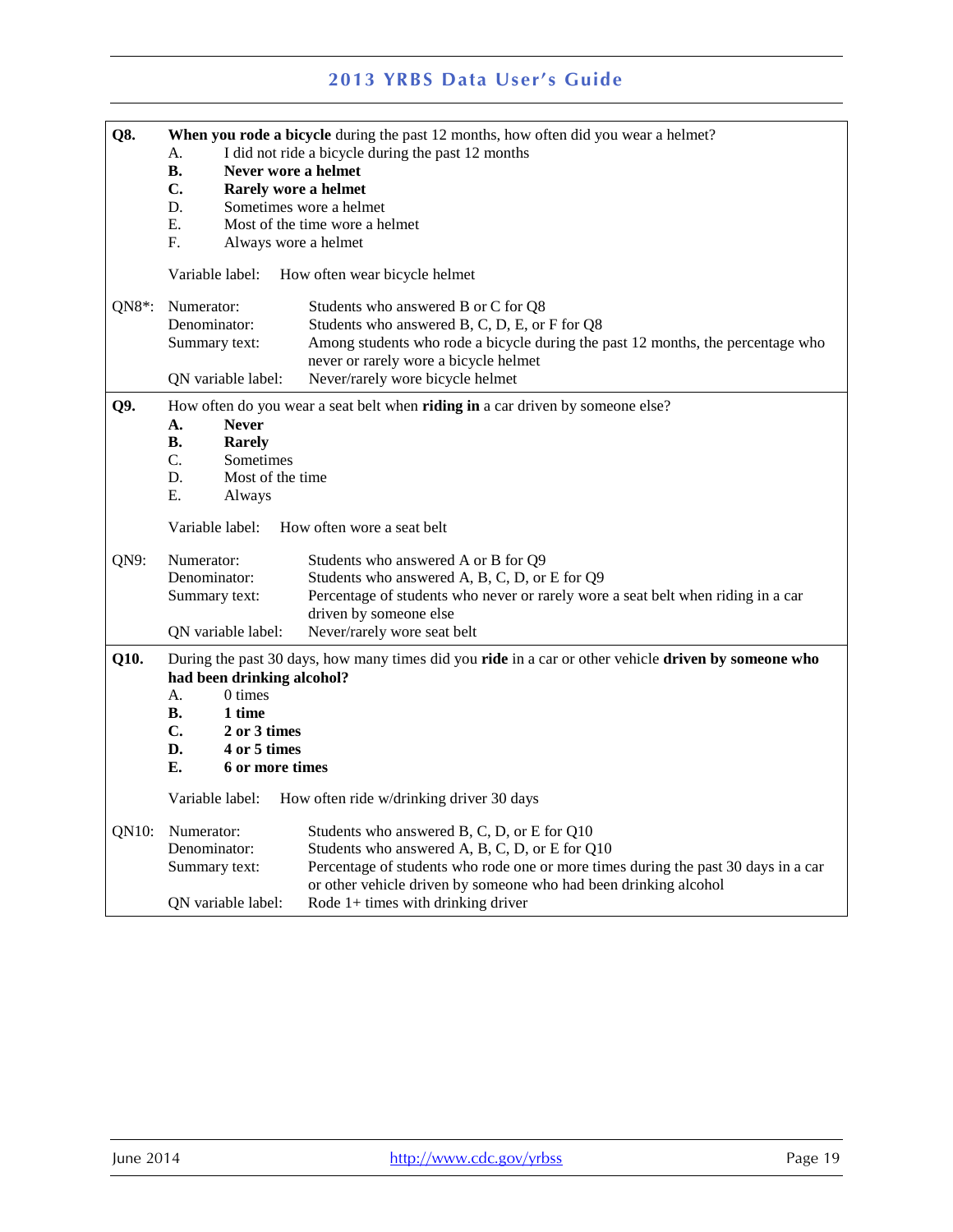| Q11.                | During the past 30 days, how many times did you drive a car or other vehicle when you had been<br>drinking alcohol? |                              |                                                                                                                        |
|---------------------|---------------------------------------------------------------------------------------------------------------------|------------------------------|------------------------------------------------------------------------------------------------------------------------|
|                     | I did not drive a car or other vehicle during the past 30 days<br>A.                                                |                              |                                                                                                                        |
|                     | Β.                                                                                                                  | 0 times                      |                                                                                                                        |
|                     | $\mathbf{C}$ .                                                                                                      | 1 time                       |                                                                                                                        |
|                     | D.<br>Е.                                                                                                            | 2 or 3 times<br>4 or 5 times |                                                                                                                        |
|                     | F.                                                                                                                  | 6 or more times              |                                                                                                                        |
|                     | Variable label:                                                                                                     |                              | How often drive while drinking 30 days                                                                                 |
|                     | QN11*: Numerator:                                                                                                   |                              | Students who answered C, D, E, or F for Q11                                                                            |
|                     | Denominator:                                                                                                        |                              | Students who answered B, C, D, E, or F for Q11                                                                         |
|                     | Summary text:                                                                                                       |                              | Among students who drove a car or other vehicle during the past 30 days, the                                           |
|                     |                                                                                                                     |                              | percentage who drove when they had been drinking alcohol one or more times<br>during the past 30 days                  |
|                     |                                                                                                                     | QN variable label:           | Drove $1+$ times when drinking                                                                                         |
| Q12.                |                                                                                                                     |                              | During the past 30 days, on how many days did you text or e-mail while driving a car or other vehicle?                 |
|                     | A.                                                                                                                  |                              | I did not drive a car or other vehicle during the past 30 days                                                         |
|                     | <b>B.</b>                                                                                                           | 0 days                       |                                                                                                                        |
|                     | C.                                                                                                                  | 1 or 2 days                  |                                                                                                                        |
|                     | D.<br>E.                                                                                                            | 3 to 5 days                  |                                                                                                                        |
|                     | F.                                                                                                                  | 6 to 9 days<br>10 to 19 days |                                                                                                                        |
| G.<br>20 to 29 days |                                                                                                                     |                              |                                                                                                                        |
|                     | H.                                                                                                                  | All 30 days                  |                                                                                                                        |
|                     | Variable label:<br>Days text or e-mail while driving 30d                                                            |                              |                                                                                                                        |
|                     | QN12*: Numerator:                                                                                                   |                              | Students who answered C, D, E, F, G, or H for Q12                                                                      |
|                     | Denominator:                                                                                                        |                              | Students who answered B, C, D, E, F, G, or H for Q12                                                                   |
|                     | Summary text:                                                                                                       |                              | Among students who drove a car or other vehicle during the past 30 days, the                                           |
|                     |                                                                                                                     |                              | percentage who texted or e-mailed while driving on one or more of the past 30 days<br>Texted or e-mailed while driving |
| Q13.                | QN variable label:                                                                                                  |                              | During the past 30 days, on how many days did you carry <b>a weapon</b> such as a gun, knife, or club?                 |
|                     | А.                                                                                                                  | 0 days                       |                                                                                                                        |
|                     | В.                                                                                                                  | 1 day                        |                                                                                                                        |
|                     | C.                                                                                                                  | 2 or 3 days                  |                                                                                                                        |
|                     | D.                                                                                                                  | 4 or 5 days                  |                                                                                                                        |
| Е.                  |                                                                                                                     | 6 or more days               |                                                                                                                        |
|                     | Variable label:                                                                                                     |                              | Carried weapon 30 days                                                                                                 |
| QN13:               | Numerator:                                                                                                          |                              | Students who answered B, C, D, or E for Q13                                                                            |
|                     | Denominator:                                                                                                        |                              | Students who answered A, B, C, D, or E for Q13                                                                         |
|                     | Summary text:                                                                                                       |                              | Percentage of students who carried a weapon such as a gun, knife, or club on one or                                    |
|                     |                                                                                                                     | QN variable label:           | more of the past 30 days<br>Carried weapon $1+$ past 30 days                                                           |
|                     |                                                                                                                     |                              |                                                                                                                        |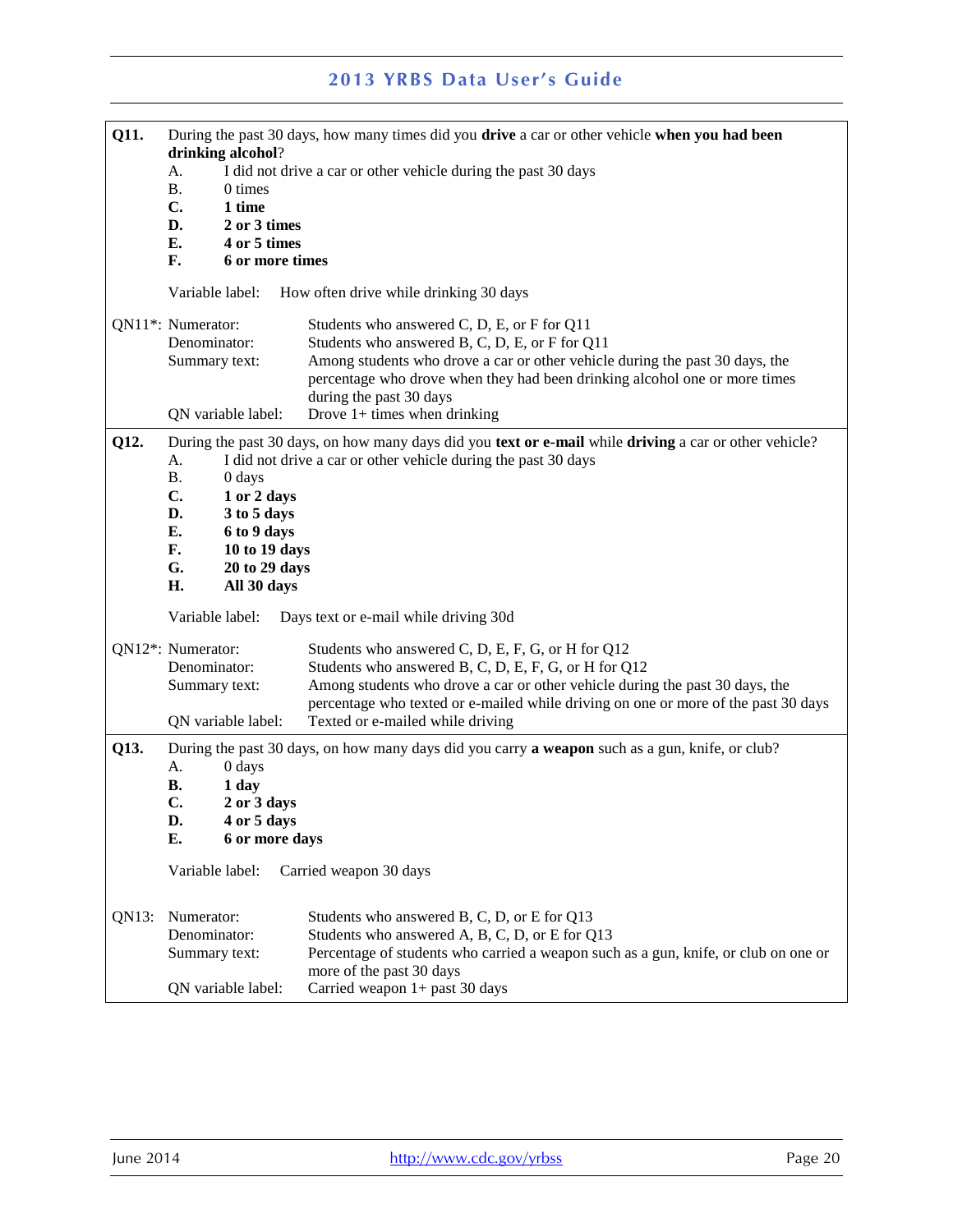| Q14.  | А.<br>0 days<br>В.<br>1 day<br>$C_{\bullet}$<br>2 or 3 days<br>4 or 5 days<br>D.<br>Е.<br>6 or more days                                                                                                                                                                                                               | During the past 30 days, on how many days did you carry a gun?                                                                                                                                                                                                                                                      |  |
|-------|------------------------------------------------------------------------------------------------------------------------------------------------------------------------------------------------------------------------------------------------------------------------------------------------------------------------|---------------------------------------------------------------------------------------------------------------------------------------------------------------------------------------------------------------------------------------------------------------------------------------------------------------------|--|
|       | Variable label:                                                                                                                                                                                                                                                                                                        | Carried gun 30 days                                                                                                                                                                                                                                                                                                 |  |
| QN14: | Numerator:<br>Denominator:<br>Summary text:<br>QN variable label:                                                                                                                                                                                                                                                      | Students who answered B, C, D, or E for Q14<br>Students who answered A, B, C, D, or E for Q14<br>Percentage of students who carried a gun on one or more of the past 30 days<br>Carried gun 1+ past 30 days                                                                                                         |  |
| Q15.  | property?<br>0 days<br>А.<br>В.<br>1 day<br>C.<br>2 or 3 days<br>D.<br>4 or 5 days<br>Е.<br>6 or more days                                                                                                                                                                                                             | During the past 30 days, on how many days did you carry a weapon such as a gun, knife, or club on school                                                                                                                                                                                                            |  |
|       | Variable label:<br>Carried weapon at school 30 days                                                                                                                                                                                                                                                                    |                                                                                                                                                                                                                                                                                                                     |  |
| QN15: | Numerator:<br>Denominator:<br>Summary text:<br>QN variable label:                                                                                                                                                                                                                                                      | Students who answered B, C, D, or E for Q15<br>Students who answered A, B, C, D, or E for Q15<br>Percentage of students who carried a weapon such as a gun, knife, or club on school<br>property on one or more of the past 30 days<br>Carried weapon school $1+$ past 30 days                                      |  |
| Q16.  | During the past 30 days, on how many days did you not go to school because you felt you would be unsafe<br>at school or on your way to or from school?<br>А.<br>0 days<br>В.<br>1 day<br>C.<br>2 or 3 days<br>4 or 5 days<br>D.<br>Е.<br>6 or more days<br>Variable label:<br>How many days feel unsafe@school 30 days |                                                                                                                                                                                                                                                                                                                     |  |
| QN16: | Numerator:<br>Denominator:<br>Summary text:<br>QN variable label:                                                                                                                                                                                                                                                      | Students who answered B, C, D, or E for Q16<br>Students who answered A, B, C, D, or E for Q16<br>Percentage of students who did not go to school on one or more of the past 30 days<br>because they felt they would be unsafe at school or on their way to or from school<br>Missed school $b/c$ unsafe $1+30$ days |  |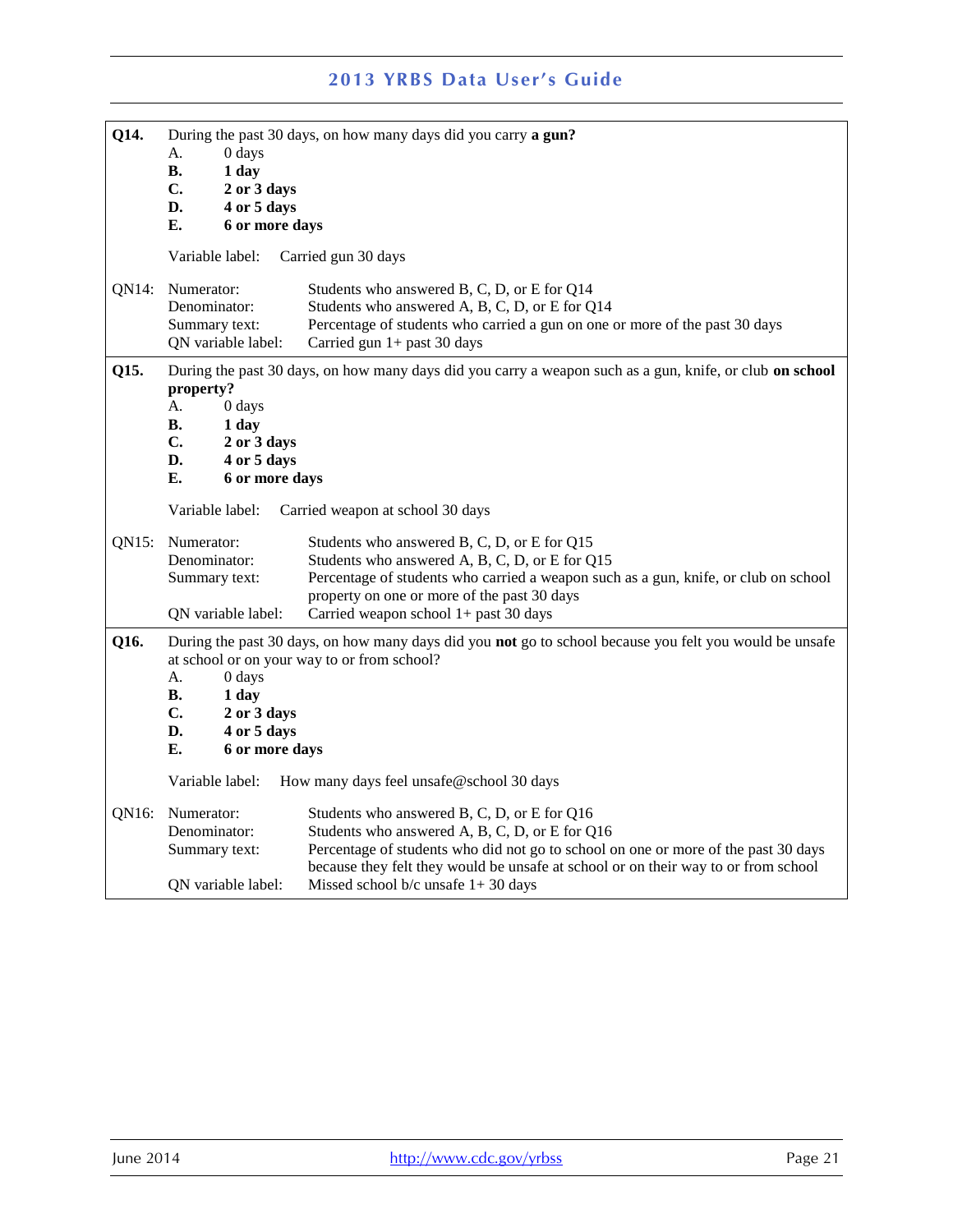| Q17.  | 0 times<br>А.<br><b>B.</b><br>1 time<br>$\mathbf{C}$ .<br>2 or 3 times<br>4 or 5 times<br>D.<br>Е.<br>6 or 7 times<br>F.<br>8 or 9 times<br>G.<br>10 or 11 times<br>H.<br>12 or more times                                                                                                                                | During the past 12 months, how many times has someone threatened or injured you with a weapon such as<br>a gun, knife, or club on school property?                                                                                                                                                                                   |
|-------|---------------------------------------------------------------------------------------------------------------------------------------------------------------------------------------------------------------------------------------------------------------------------------------------------------------------------|--------------------------------------------------------------------------------------------------------------------------------------------------------------------------------------------------------------------------------------------------------------------------------------------------------------------------------------|
|       | Variable label:                                                                                                                                                                                                                                                                                                           | How many times threatened@school 12 mos                                                                                                                                                                                                                                                                                              |
| QN17: | Numerator:<br>Denominator:<br>Summary text:<br>QN variable label:                                                                                                                                                                                                                                                         | Students who answered B, C, D, E, F, G, or H for Q17<br>Students who answered A, B, C, D, E, F, G, or H for Q17<br>Percentage of students who had been threatened or injured with a weapon such as a<br>gun, knife, or club on school property one or more times during the past 12 months<br>Threatened at school $1+$ times 12 mos |
| Q18.  | 0 times<br>А.<br><b>B.</b><br>1 time<br>C.<br>2 or 3 times<br>D.<br>4 or 5 times<br>Е.<br>6 or 7 times<br>F.<br>8 or 9 times<br>G.<br>10 or 11 times<br>H.<br>12 or more times<br>Variable label:                                                                                                                         | During the past 12 months, how many times were you in a physical fight?<br>How many times in fight 12 mos                                                                                                                                                                                                                            |
| QN18: | Numerator:<br>Denominator:<br>Summary text:<br>QN variable label:                                                                                                                                                                                                                                                         | Students who answered B, C, D, E, F, G, or H for Q18<br>Students who answered A, B, C, D, E, F, G, or H for Q18<br>Percentage of students who were in a physical fight one or more times during the<br>past 12 months<br>Fought $1+$ times 12 mos                                                                                    |
| Q19.  | During the past 12 months, how many times were you in a physical fight in which you were injured and<br>had to be treated by a doctor or nurse?<br>0 times<br>А.<br>1 time<br><b>B.</b><br>C.<br>2 or 3 times<br>4 or 5 times<br>D.<br>Е.<br>6 or more times<br>Variable label:<br>How many times injured in fight 12 mos |                                                                                                                                                                                                                                                                                                                                      |
| QN19: | Numerator:<br>Denominator:<br>Summary text:<br>QN variable label:                                                                                                                                                                                                                                                         | Students who answered B, C, D, or E for Q19<br>Students who answered A, B, C, D, or E for Q19<br>Percentage of students who were in a physical fight one or more times during the<br>past 12 months in which they were injured and had to be treated by a doctor or nurse<br>Injured/treated $1+$ times 12 mos                       |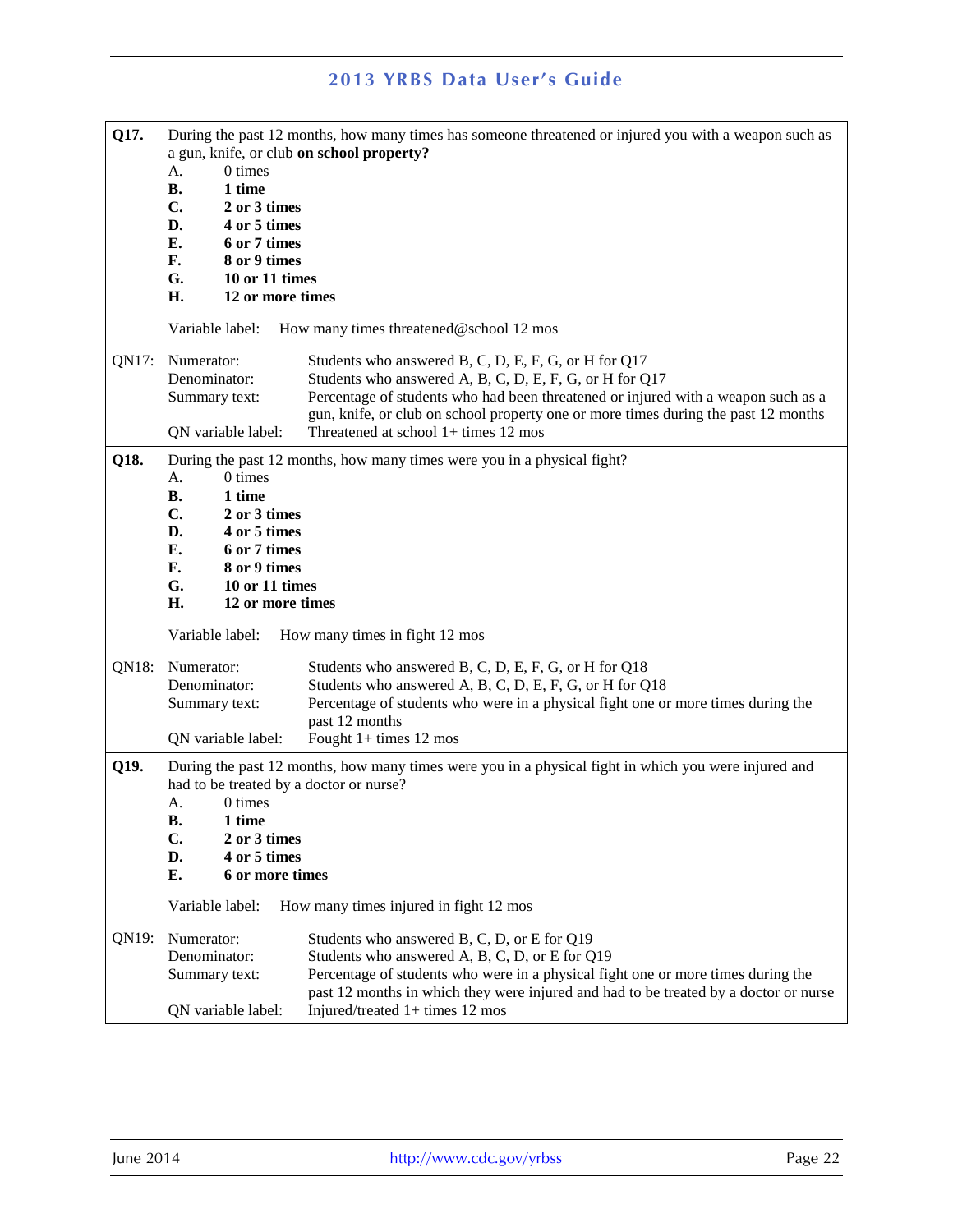| Q20.  | 0 times<br>А.<br><b>B.</b><br>1 time<br>C.<br>2 or 3 times<br>D.<br>4 or 5 times<br>E.<br>6 or 7 times<br>F.<br>8 or 9 times<br>G.<br>10 or 11 times<br>H.<br>12 or more times       | During the past 12 months, how many times were you in a physical fight on school property?                                                                                                                                                                                                                                                                                  |
|-------|--------------------------------------------------------------------------------------------------------------------------------------------------------------------------------------|-----------------------------------------------------------------------------------------------------------------------------------------------------------------------------------------------------------------------------------------------------------------------------------------------------------------------------------------------------------------------------|
| QN20: | Variable label:<br>Numerator:<br>Denominator:<br>Summary text:<br>QN variable label:                                                                                                 | How many times in fight @ school 12 mos<br>Students who answered B, C, D, E, F, G, or H for Q20<br>Students who answered A, B, C, D, E, F, G, or H for Q20<br>Percentage of students who were in a physical fight on school property one or more<br>times during the past 12 months<br>Fought school 1+ times 12 mos                                                        |
| Q21.  | Yes<br>А.<br><b>B.</b><br>No<br>Variable label:                                                                                                                                      | Have you ever been physically forced to have sexual intercourse when you did not want to?<br>Have you been forced to have sex                                                                                                                                                                                                                                               |
| QN21: | Numerator:<br>Denominator:<br>Summary text:<br>QN variable label:                                                                                                                    | Students who answered A for Q21<br>Students who answered A or B for Q21<br>Percentage of students who had ever been physically forced to<br>have sexual<br>intercourse when they did not want to<br>Forced to have sex                                                                                                                                                      |
| Q22.  | weapon.)<br>А.<br><b>B.</b><br>0 times<br>C.<br>1 time<br>D.<br>2 or 3 times<br>E.<br>4 or 5 times<br>F.<br>6 or more times<br>Variable label: Times physically hurt by dates 12 mos | During the past 12 months, how many times did someone you were dating or going out with physically hurt<br>you on purpose? (Count such things as being hit, slammed into something, or injured with an object or<br>I did not date or go out with anyone during the past 12 months                                                                                          |
|       | QN22*: Numerator:<br>Denominator:<br>Summary text:<br>QN variable label:                                                                                                             | Students who answered C, D, E, or F for Q22<br>Students who answered B, C, D, E, or F for Q22<br>Among students who dated or went out with someone during the past 12 months, the<br>percentage who had been physically hurt on purpose by someone they were dating or<br>going out with one or more times during the past 12 months<br>Hurt by date $1+$ times past 12 mos |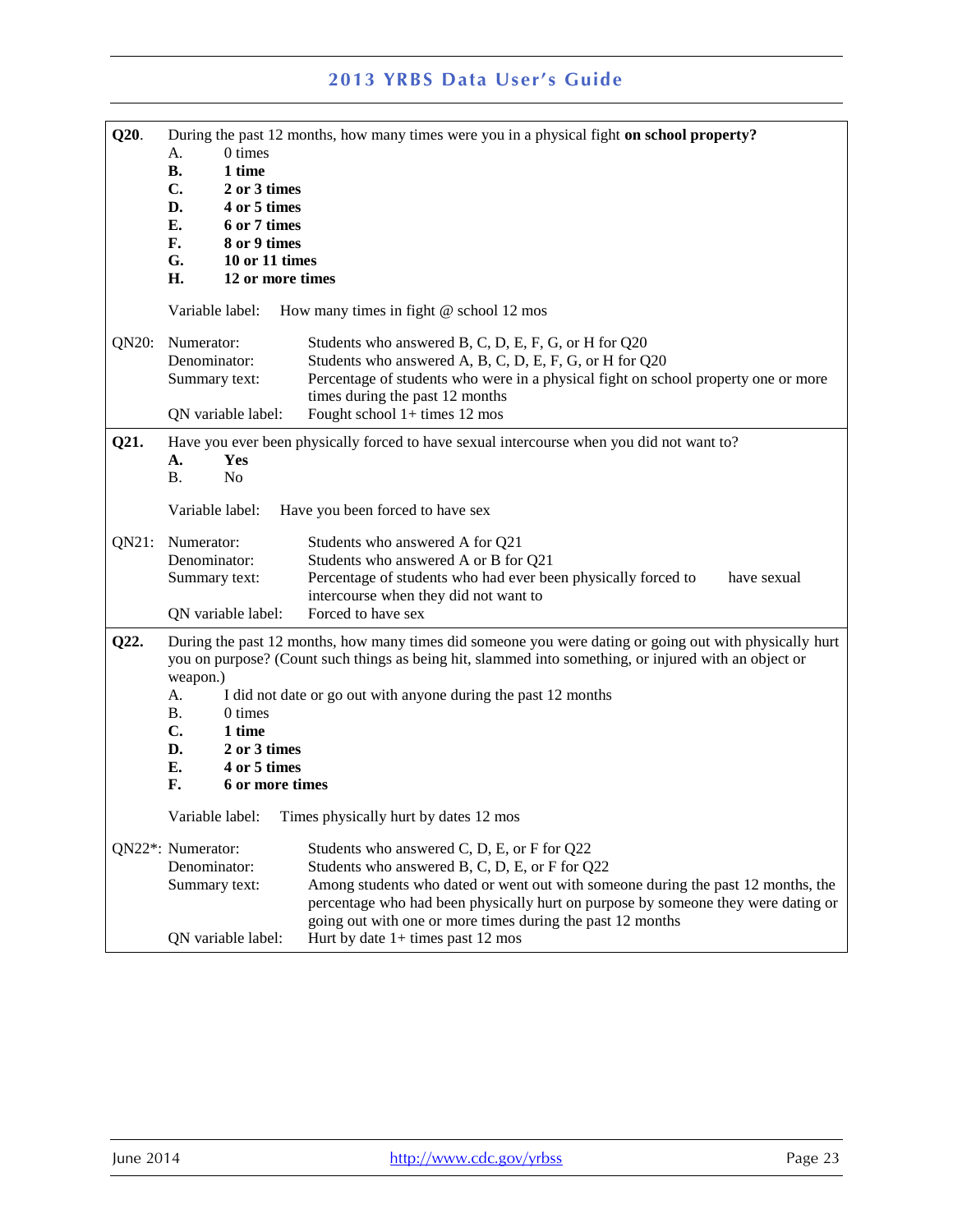| Q23.  | forced to have sexual intercourse.)<br>A.<br><b>B.</b><br>0 times<br>$C_{\bullet}$<br>1 time<br>D.<br>2 or 3 times<br>Е.<br>4 or 5 times<br>F.<br>6 or more times | During the past 12 months, how many times did someone you were dating or going out with force you to<br>do sexual things that you did not want to do? (Count such things as kissing, touching, or being physically<br>I did not date or go out with anyone during the past 12 months                                                                              |
|-------|-------------------------------------------------------------------------------------------------------------------------------------------------------------------|-------------------------------------------------------------------------------------------------------------------------------------------------------------------------------------------------------------------------------------------------------------------------------------------------------------------------------------------------------------------|
|       | Variable label:                                                                                                                                                   | Forced to do sexual things by dates                                                                                                                                                                                                                                                                                                                               |
|       | QN23*: Numerator:<br>Denominator:<br>Summary text:                                                                                                                | Students who answered C, D, E, or F for Q23<br>Students who answered B, C, D, E, or F for Q23<br>Among students who dated or went out with someone during the past 12 months, the<br>percentage who had been forced by someone they were dating or going out with to<br>do sexual things that they did not want to one or more times during the past 12<br>months |
|       | QN variable label:                                                                                                                                                | Forced to do sexual by date past 12 mos                                                                                                                                                                                                                                                                                                                           |
| Q24.  | Yes<br>A.<br><b>B.</b><br>N <sub>o</sub>                                                                                                                          | During the past 12 months, have you ever been bullied on school property?                                                                                                                                                                                                                                                                                         |
|       | Variable label:                                                                                                                                                   | Have you been bullied @ school 12 mos                                                                                                                                                                                                                                                                                                                             |
| QN24: | Numerator:<br>Denominator:<br>Summary text:                                                                                                                       | Students who answered A for Q24<br>Students who answered A or B for Q24<br>Percentage of students who had ever been bullied on school property during the past<br>12 months                                                                                                                                                                                       |
|       | QN variable label:                                                                                                                                                | Bullied at school 12 mos                                                                                                                                                                                                                                                                                                                                          |
| Q25.  | Yes<br>A.<br>N <sub>o</sub><br><b>B.</b>                                                                                                                          | During the past 12 months, have you ever been electronically bullied? (Include being bullied through e-<br>mail, chat rooms, instant messaging, Web sites, or texting.)                                                                                                                                                                                           |
|       | Variable label:                                                                                                                                                   | Ever been electronically bullied 12 mos                                                                                                                                                                                                                                                                                                                           |
| QN25: | Numerator:<br>Denominator:<br>Summary text:                                                                                                                       | Students who answered A for Q25<br>Students who answered A or B for Q25<br>Percentage of students who had ever been electronically bullied during the past 12<br>months                                                                                                                                                                                           |
|       | QN variable label:                                                                                                                                                | Electronically bullied 12 mos                                                                                                                                                                                                                                                                                                                                     |
| Q26.  | A.<br>Yes<br>В.<br>No                                                                                                                                             | During the past 12 months, did you ever feel so sad or hopeless almost every day for two weeks or more<br>in a row that you stopped doing some usual activities?                                                                                                                                                                                                  |
|       | Variable label:                                                                                                                                                   | Ever feel sad or hopeless 12 mos                                                                                                                                                                                                                                                                                                                                  |
| QN26: | Numerator:<br>Denominator:<br>Summary text:                                                                                                                       | Students who answered A for Q26<br>Students who answered A or B for Q26<br>Percentage of students who felt so sad or hopeless almost every day for two weeks or<br>more in a row that they stopped doing some usual activities during the past 12<br>months                                                                                                       |
|       | QN variable label:                                                                                                                                                | Sad 2 wks past 12 mos                                                                                                                                                                                                                                                                                                                                             |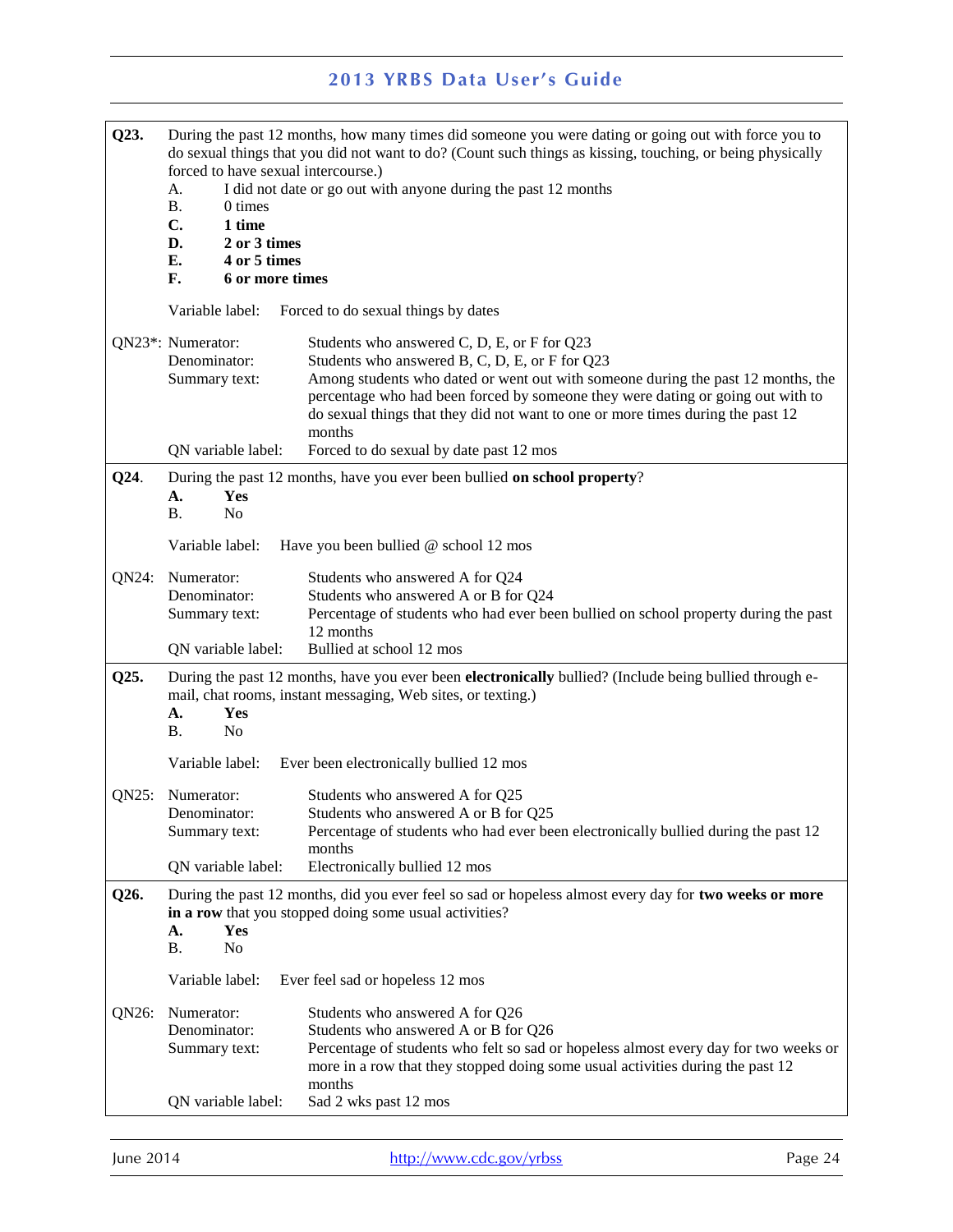| Q27.  |                                                                                                    | During the past 12 months, did you ever seriously consider attempting suicide?                                                                                                                                                                                  |  |
|-------|----------------------------------------------------------------------------------------------------|-----------------------------------------------------------------------------------------------------------------------------------------------------------------------------------------------------------------------------------------------------------------|--|
|       | Yes<br>А.<br><b>B.</b><br>N <sub>o</sub>                                                           |                                                                                                                                                                                                                                                                 |  |
|       | Variable label:                                                                                    | Ever considered suicide 12 mos                                                                                                                                                                                                                                  |  |
| QN27: | Numerator:<br>Denominator:<br>Summary text:<br>QN variable label:                                  | Students who answered A for Q27<br>Students who answered A or B for Q27<br>Percentage of students who seriously considered attempting suicide during the past<br>12 months<br>Considered suicide 12 mos                                                         |  |
| Q28.  | Yes<br>A.<br>N <sub>o</sub><br><b>B.</b>                                                           | During the past 12 months, did you make a plan about how you would attempt suicide?                                                                                                                                                                             |  |
|       | Variable label:                                                                                    | Ever make suicide plan 12 mos                                                                                                                                                                                                                                   |  |
| QN28: | Numerator:<br>Denominator:<br>Summary text:                                                        | Students who answered A for Q28<br>Students who answered A or B for Q28<br>Percentage of students who made a plan about how they would attempt suicide<br>during the past 12 months                                                                             |  |
|       | ON variable label:                                                                                 | Made suicide plan 12 mos                                                                                                                                                                                                                                        |  |
| Q29.  | 0 times<br>A.<br>1 time<br>В.<br>C.<br>2 or 3 times<br>4 or 5 times<br>D.<br>6 or more times<br>Е. | During the past 12 months, how many times did you actually attempt suicide?                                                                                                                                                                                     |  |
|       | Variable label:                                                                                    | How many times attempt suicide 12 mos                                                                                                                                                                                                                           |  |
| QN29: | Numerator:<br>Denominator:                                                                         | Students who answered B, C, D, or E for Q29                                                                                                                                                                                                                     |  |
|       | Summary text:<br>QN variable label:                                                                | Students who answered A, B, C, D, or E for Q29<br>Percentage of students who actually attempted suicide one or more times during the<br>past 12 months<br>Attempted suicide 1+ times 12 mos                                                                     |  |
| Q30.  | A.<br><b>B.</b><br>Yes<br>C.<br>No                                                                 | If you attempted suicide during the past 12 months, did any attempt result in an injury, poisoning, or<br>overdose that had to be treated by a doctor or nurse?<br>I did not attempt suicide during the past 12 months                                          |  |
|       | Variable label:                                                                                    | Ever injured from suicide attempt 12 mos                                                                                                                                                                                                                        |  |
| QN30: | Numerator:<br>Denominator:<br>Summary text:                                                        | Students who answered B for Q30<br>Students who answered A, B, or C for Q30<br>Percentage of students who made a suicide attempt during the past 12 months that<br>resulted in an injury, poisoning, or overdose that had to be treated by a doctor or<br>nurse |  |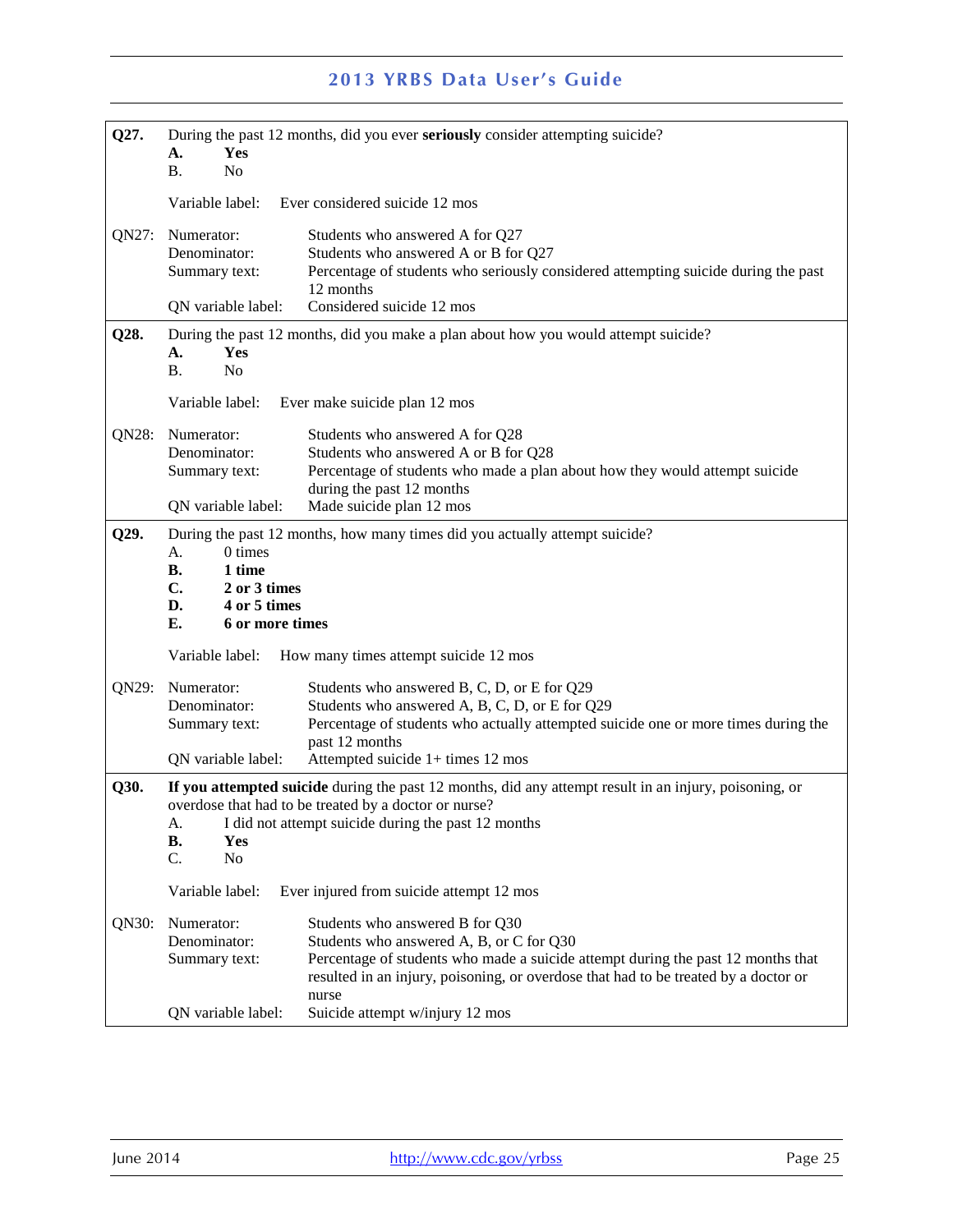| Q31.  | Yes<br>A.<br><b>B.</b><br>No                                                                                                                                                                       | Have you ever tried cigarette smoking, even one or two puffs?                                                                                                                                                                   |
|-------|----------------------------------------------------------------------------------------------------------------------------------------------------------------------------------------------------|---------------------------------------------------------------------------------------------------------------------------------------------------------------------------------------------------------------------------------|
|       | Variable label:                                                                                                                                                                                    | Ever smoked                                                                                                                                                                                                                     |
| QN31: | Numerator:<br>Denominator:<br>Summary text:<br>QN variable label:                                                                                                                                  | Students who answered A for Q31<br>Students who answered A or B for Q31<br>Percentage of students who ever tried cigarette smoking, even one or two puffs<br>Ever tried cigarettes                                              |
| Q32.  | A.<br><b>B.</b><br>8 years old or younger<br>$C_{\bullet}$<br>9 or 10 years old<br>D.<br>11 or 12 years old<br>E.<br>13 or 14 years old<br>F.<br>15 or 16 years old<br>G.<br>17 years old or older | How old were you when you smoked a whole cigarette for the first time?<br>I have never smoked a whole cigarette                                                                                                                 |
|       | Variable label:                                                                                                                                                                                    | How old when first smoked                                                                                                                                                                                                       |
| QN32: | Numerator:<br>Denominator:<br>Summary text:<br>QN variable label:                                                                                                                                  | Students who answered B, C, or D for Q32<br>Students who answered A, B, C, D, E, F, or G for Q32<br>Percentage of students who smoked a whole cigarette for the first time before age 13<br>years<br>Smoked cigarette before 13 |
| Q33.  | А.<br>0 days<br>В.<br>1 or 2 days<br>C.<br>3 to 5 days<br>D.<br>6 to 9 days<br>10 to 19 days<br>Е.<br>F.<br>20 to 29 days<br>G.<br>All 30 days<br>Variable label:<br>Dependence:                   | During the past 30 days, on how many days did you smoke cigarettes?<br>How many days smoked 30 days<br>Required by QN34, QN35, QN38, QNFRCIG, and QNANYTOB                                                                      |
| QN33: | Numerator:<br>Denominator:<br>Summary text:<br>QN variable label:                                                                                                                                  | Students who answered B, C, D, E, F, or G for Q33<br>Students who answered A, B, C, D, E, F, or G for Q33<br>Percentage of students who smoked cigarettes on one or more of the past 30 days<br>Smoked $1+$ past 30 days        |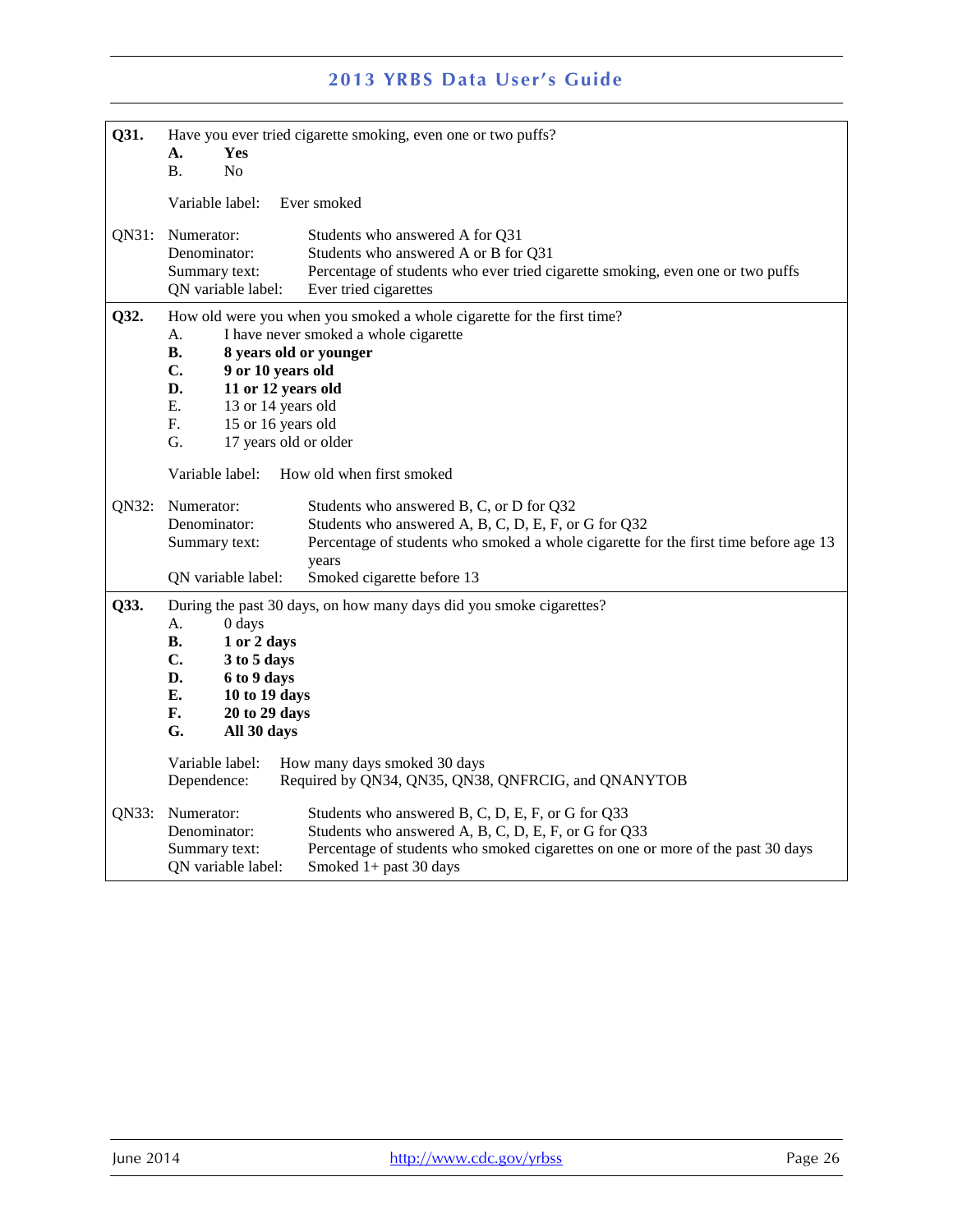| Q34.  | A.<br><b>B.</b><br>1 cigarette per day<br>C.<br>D.<br>Ε.<br>F.<br>G.                                                                                  | During the past 30 days, on the days you smoked, how many cigarettes did you smoke per day?<br>I did not smoke cigarettes during the past 30 days<br>Less than 1 cigarette per day<br>2 to 5 cigarettes per day<br>6 to 10 cigarettes per day<br>11 to 20 cigarettes per day<br>More than 20 cigarettes per day                                                                                                                                                 |
|-------|-------------------------------------------------------------------------------------------------------------------------------------------------------|-----------------------------------------------------------------------------------------------------------------------------------------------------------------------------------------------------------------------------------------------------------------------------------------------------------------------------------------------------------------------------------------------------------------------------------------------------------------|
|       | Variable label:                                                                                                                                       | How many cigarettes/day 30 days                                                                                                                                                                                                                                                                                                                                                                                                                                 |
|       | QN34*: Numerator:<br>Denominator:                                                                                                                     | Students who answered F or G for Q34<br>Students who answered B, C, D, E, F, or G for Q33 and answered B, C, D, E, F, or G<br>for Q34                                                                                                                                                                                                                                                                                                                           |
|       | Summary text:<br>QN variable label:<br>Dependence:                                                                                                    | Among students who reported current cigarette use, the percentage who smoked<br>more than 10 cigarettes per day on the days they smoked during the past 30 days<br>Smoked >10 cigarettes/day past 30 days<br>Depends on Q33                                                                                                                                                                                                                                     |
| Q35.  | A.<br><b>B.</b><br>station<br>C.                                                                                                                      | During the past 30 days, how did you usually get your own cigarettes? (Select only one response.)<br>I did not smoke cigarettes during the past 30 days<br>I bought them in a store such as a convenience store, supermarket, discount store, or gas<br>I bought them from a vending machine                                                                                                                                                                    |
|       | D.<br>Ε.<br>F.<br>G.<br>H.<br>Variable label:                                                                                                         | I gave someone else money to buy them for me<br>I borrowed (or bummed) them from someone else<br>A person 18 years old or older gave them to me<br>I took them from a store or family member<br>I got them some other way<br>How did you get cigarettes past 30 days                                                                                                                                                                                            |
|       | QN35*: Numerator:<br>Denominator:<br>Summary text:<br>QN variable label:<br>Dependence:                                                               | Students who answered B for Q35<br>Students who answered A, B, C, D, E, or F for Q1 and answered B, C, D, E, F, or G<br>for Q33 and answered B, C, D, E, F, G, or H for Q35<br>Among students who were less than 18 years of age and who reported current<br>cigarette use, the percentage who usually got their own cigarettes by buying them in<br>a store or gas station during the past 30 days<br>Got cigarettes in store 30 days<br>Depends on Q1 and Q33 |
| Q36.  | 0 days<br>A.<br><b>B.</b><br>1 or 2 days<br>C.<br>3 to 5 days<br>D.<br>6 to 9 days<br>E.<br>10 to 19 days<br>F.<br>20 to 29 days<br>G.<br>All 30 days | During the past 30 days, on how many days did you smoke cigarettes on school property?                                                                                                                                                                                                                                                                                                                                                                          |
|       | Variable label:                                                                                                                                       | How many days smoke @ school 30 days                                                                                                                                                                                                                                                                                                                                                                                                                            |
| QN36: | Numerator:<br>Denominator:<br>Summary text:<br>QN variable label:                                                                                     | Students who answered B, C, D, E, F, or G for Q36<br>Students who answered A, B, C, D, E, F, or G for Q36<br>Percentage of students who smoked cigarettes on school property on one or more of<br>the past 30 days<br>Smoked at school 1+ past 30 days                                                                                                                                                                                                          |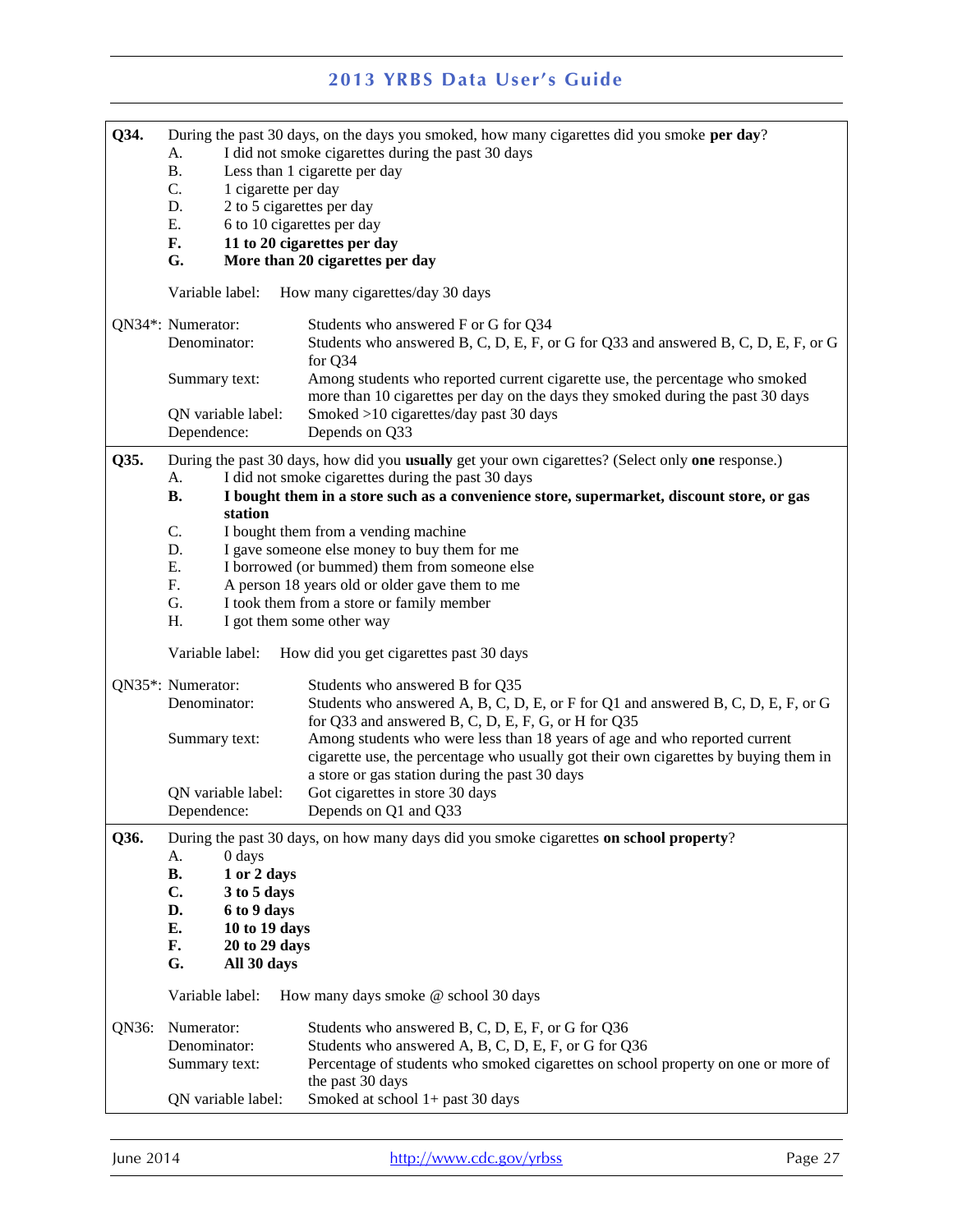| Q37.  | Yes<br>А.<br><b>B.</b><br>N <sub>0</sub>                                                                                                                                                                                                                                                                                | Have you ever smoked cigarettes daily, that is, at least one cigarette every day for 30 days?                                                                                                                                                                |
|-------|-------------------------------------------------------------------------------------------------------------------------------------------------------------------------------------------------------------------------------------------------------------------------------------------------------------------------|--------------------------------------------------------------------------------------------------------------------------------------------------------------------------------------------------------------------------------------------------------------|
|       | Variable label:                                                                                                                                                                                                                                                                                                         | Have you ever smoked daily                                                                                                                                                                                                                                   |
| QN37: | Numerator:<br>Denominator:<br>Summary text:<br>QN variable label:                                                                                                                                                                                                                                                       | Students who answered A for Q37<br>Students who answered A or B for Q37<br>Percentage of students who ever smoked cigarettes daily, that is, at least one<br>cigarette every day for 30 days<br>Smoked daily for 30 days                                     |
| Q38.  | А.<br>В.<br>Yes<br>C.<br>N <sub>0</sub>                                                                                                                                                                                                                                                                                 | During the past 12 months, did you ever try to quit smoking cigarettes?<br>I did not smoke during the past 12 months                                                                                                                                         |
|       | Variable label:                                                                                                                                                                                                                                                                                                         | Tried to quit smoking past 12 months                                                                                                                                                                                                                         |
|       | QN38*: Numerator:<br>Denominator:<br>Summary text:                                                                                                                                                                                                                                                                      | Students who answered B for Q38<br>Students who answered B, C, D, E, F, or G for Q33 and answered B or C for Q38<br>Among students who reported current cigarette use, the percentage who ever tried to<br>quit smoking cigarettes during the past 12 months |
|       | QN variable label:<br>Dependence:                                                                                                                                                                                                                                                                                       | Among smokers, tried to quit smoking<br>Depends on Q33                                                                                                                                                                                                       |
| Q39.  | During the past 30 days, on how many days did you use chewing tobacco, snuff, or dip, such as Redman,<br>Levi Garrett, Beechnut, Skoal, Skoal Bandits, or Copenhagen?<br>A.<br>0 days<br>В.<br>1 or 2 days<br>C.<br>3 to 5 days<br>D.<br>6 to 9 days<br>E.<br>10 to 19 days<br>F.<br>20 to 29 days<br>G.<br>All 30 days |                                                                                                                                                                                                                                                              |
|       | Variable label:<br>Dependence:                                                                                                                                                                                                                                                                                          | How many days use snuff past 30 days<br>Required by QNANYTOB                                                                                                                                                                                                 |
| QN39: | Numerator:<br>Denominator:<br>Summary text:<br>QN variable label:                                                                                                                                                                                                                                                       | Students who answered B, C, D, E, F, or G for Q39<br>Students who answered A, B, C, D, E, F, or G for Q39<br>Percentage of students who used chewing tobacco, snuff, or dip on one or more of<br>the past 30 days<br>Used snuff/dip $1+$ past 30 days        |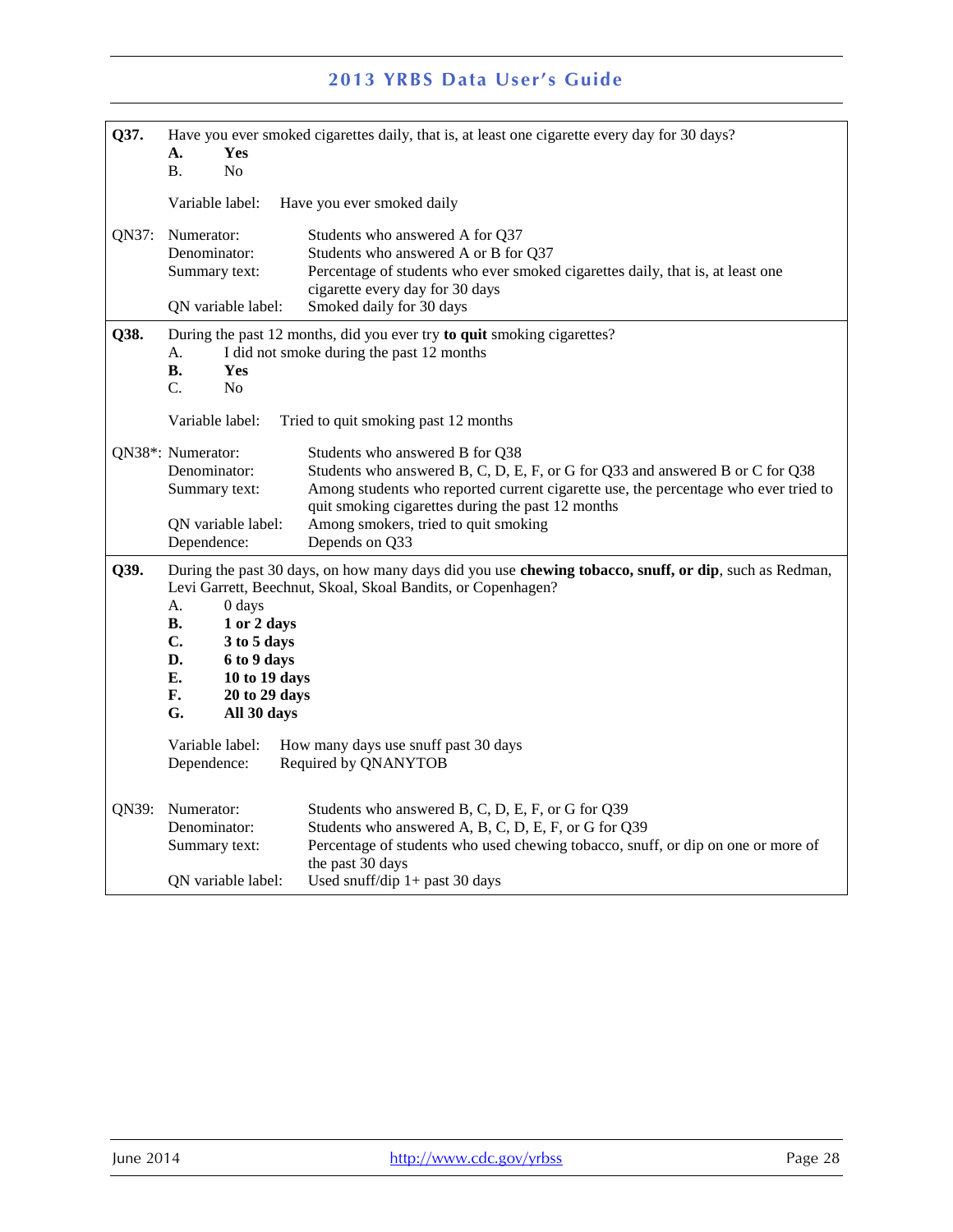| Q40.  | During the past 30 days, on how many days did you smoke cigars, cigarillos, or little cigars? |                                                                                       |
|-------|-----------------------------------------------------------------------------------------------|---------------------------------------------------------------------------------------|
|       | 0 days<br>А.                                                                                  |                                                                                       |
|       | <b>B.</b><br>1 or 2 days                                                                      |                                                                                       |
|       | $C_{\bullet}$<br>3 to 5 days<br>D.                                                            |                                                                                       |
|       | 6 to 9 days<br>E.<br>10 to 19 days                                                            |                                                                                       |
|       | F.<br>20 to 29 days                                                                           |                                                                                       |
|       | G.<br>All 30 days                                                                             |                                                                                       |
|       |                                                                                               |                                                                                       |
|       | Variable label:                                                                               | How many days smoke cigars 30 days                                                    |
|       | Dependence:                                                                                   | Required by QNANYTOB                                                                  |
| QN40: | Numerator:                                                                                    | Students who answered B, C, D, E, F, or G for Q40                                     |
|       | Denominator:                                                                                  | Students who answered A, B, C, D, E, F, or G for Q40                                  |
|       | Summary text:                                                                                 | Percentage of students who smoked cigars, cigarillos, or little cigars on one or more |
|       |                                                                                               | of the past 30 days                                                                   |
|       | QN variable label:                                                                            | Smoked cigars 1+ past 30 days                                                         |
| Q41.  |                                                                                               | During your life, on how many days have you had at least one drink of alcohol?        |
|       | $0$ days<br>А.                                                                                |                                                                                       |
|       | В.<br>1 or 2 days                                                                             |                                                                                       |
|       | $\mathbf{C}$ .<br>3 to 9 days                                                                 |                                                                                       |
|       | D.<br>10 to 19 days                                                                           |                                                                                       |
|       | Е.<br>20 to 39 days                                                                           |                                                                                       |
|       | F.<br>40 to 99 days                                                                           |                                                                                       |
|       | G.<br>100 or more days                                                                        |                                                                                       |
|       | Variable label:                                                                               | How many days drink alcohol                                                           |
| QN41: | Numerator:                                                                                    | Students who answered B, C, D, E, F, or G for Q41                                     |
|       | Denominator:                                                                                  | Students who answered A, B, C, D, E, F, or G for Q41                                  |
|       | Summary text:                                                                                 | Percentage of students who had at least one drink of alcohol on one or more days      |
|       |                                                                                               | during their life                                                                     |
|       | QN variable label:                                                                            | Had 1 drink on $1+$ days in life                                                      |
| Q42.  |                                                                                               | How old were you when you had your first drink of alcohol other than a few sips?      |
|       | А.                                                                                            | I have never had a drink of alcohol other than a few sips                             |
|       | В.                                                                                            | 8 years old or younger                                                                |
|       | C.<br>9 or 10 years old                                                                       |                                                                                       |
|       | D.<br>11 or 12 years old                                                                      |                                                                                       |
|       | Ε.<br>13 or 14 years old                                                                      |                                                                                       |
|       | F.<br>15 or 16 years old                                                                      |                                                                                       |
|       | G.<br>17 years old or older                                                                   |                                                                                       |
|       | Variable label:                                                                               | How old when first drank alcohol                                                      |
| QN42: | Numerator:                                                                                    | Students who answered B, C, or D for Q42                                              |
|       | Denominator:                                                                                  | Students who answered A, B, C, D, E, F, or G for Q42                                  |
|       | Summary text:                                                                                 | Percentage of students who had their first drink of alcohol other than a few sips     |
|       |                                                                                               | before age 13 years                                                                   |
|       | QN variable label:                                                                            | Had first drink before 13                                                             |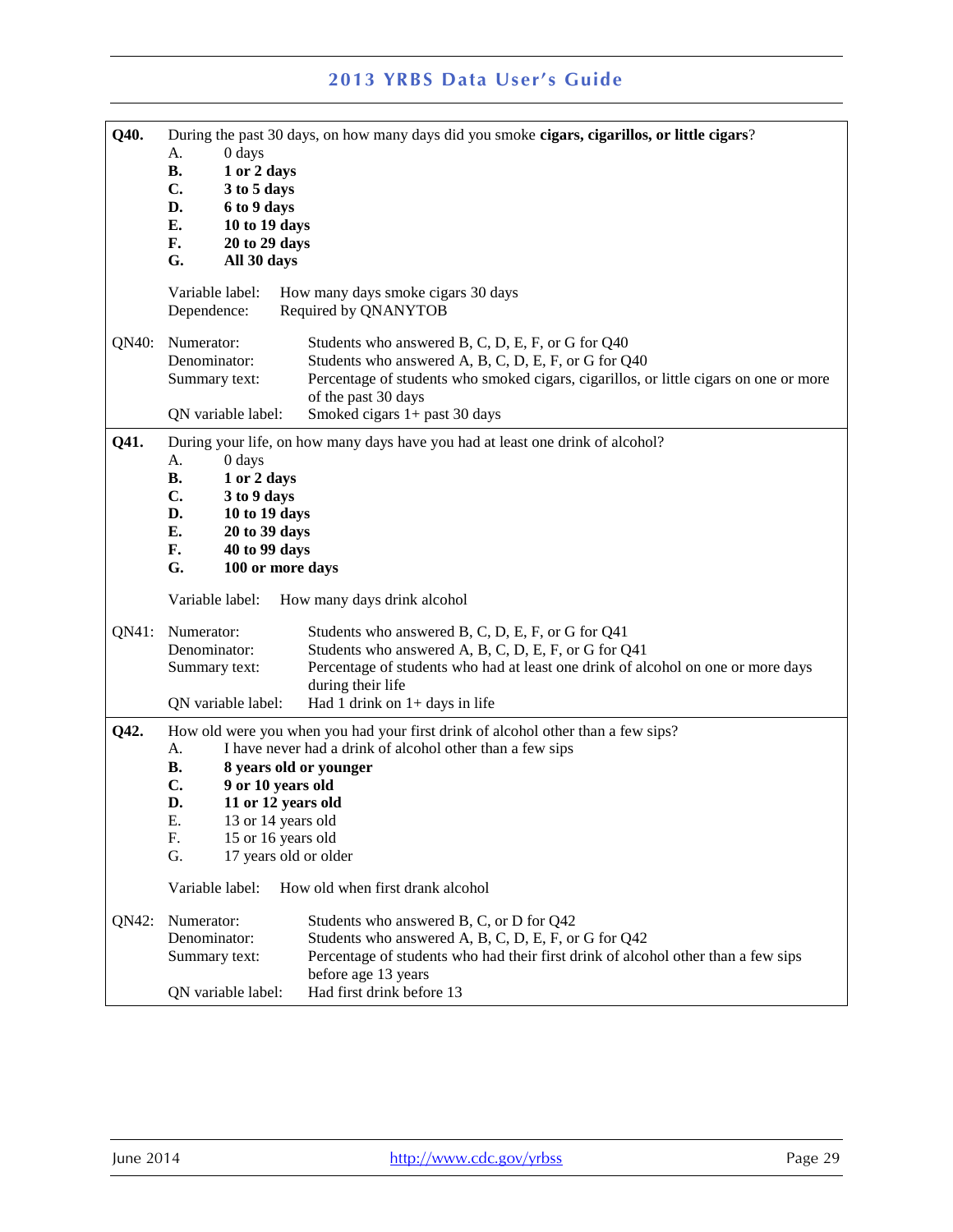| Q43.  |                            | During the past 30 days, on how many days did you have at least one drink of alcohol?                       |
|-------|----------------------------|-------------------------------------------------------------------------------------------------------------|
|       | A.<br>0 days               |                                                                                                             |
|       | <b>B.</b><br>1 or 2 days   |                                                                                                             |
|       | C.<br>3 to 5 days          |                                                                                                             |
|       | D.<br>6 to 9 days          |                                                                                                             |
|       | Е.<br>10 to 19 days        |                                                                                                             |
|       | F.<br>20 to 29 days        |                                                                                                             |
|       | All 30 days<br>G.          |                                                                                                             |
|       | Variable label:            | How many days drink alcohol 30 days                                                                         |
|       | Dependence:                | Required by QN46                                                                                            |
|       |                            |                                                                                                             |
| QN43: | Numerator:                 | Students who answered B, C, D, E, F, or G for Q43                                                           |
|       | Denominator:               | Students who answered A, B, C, D, E, F, or G for Q43                                                        |
|       | Summary text:              | Percentage of students who had at least one drink of alcohol on one or more of the                          |
|       |                            | past 30 days                                                                                                |
|       | QN variable label:         | Had 1+ drinks past 30 days                                                                                  |
|       |                            |                                                                                                             |
| Q44.  | within a couple of hours?  | During the past 30 days, on how many days did you have 5 or more drinks of alcohol in a row, that is,       |
|       | А.<br>0 days               |                                                                                                             |
|       | <b>B.</b><br>1 day         |                                                                                                             |
|       | C.<br>2 days               |                                                                                                             |
|       | D.<br>3 to 5 days          |                                                                                                             |
|       | Е.<br>6 to 9 days          |                                                                                                             |
|       | F.<br>10 to 19 days        |                                                                                                             |
|       | G.<br>20 or more days      |                                                                                                             |
|       |                            |                                                                                                             |
|       | Variable label:            | How many days have $5+$ drinks 30 days                                                                      |
| QN44: | Numerator:                 | Students who answered B, C, D, E, F, or G for Q44                                                           |
|       | Denominator:               | Students who answered A, B, C, D, E, F, or G for Q44                                                        |
|       | Summary text:              | Percentage of students who had five or more drinks of alcohol in a row, that is,                            |
|       |                            | within a couple of hours, on one or more of the past 30 days                                                |
|       | QN variable label:         | Five+ drinks $1+$ past 30 days                                                                              |
| Q45.  |                            | During the past 30 days, what is the largest number of alcoholic drinks you had in a row, that is, within a |
|       | couple of hours?           |                                                                                                             |
|       | А.                         | I did not drink alcohol during the past 30 days                                                             |
|       | <b>B.</b><br>1 or 2 drinks |                                                                                                             |
|       | C.<br>3 drinks             |                                                                                                             |
|       | D.<br>4 drinks             |                                                                                                             |
|       | Ε.<br>5 drinks             |                                                                                                             |
|       | F.<br>6 or 7 drinks        |                                                                                                             |
|       | G.<br>8 or 9 drinks        |                                                                                                             |
|       | H.<br>10 or more drinks    |                                                                                                             |
|       |                            |                                                                                                             |
|       | Variable label:            | Max # drinks in a row past 30 days                                                                          |
| QN45: | Numerator:                 | Students who answered H for Q45                                                                             |
|       | Denominator:               | Students who answered A, B, C, D, E, F, G, or H for Q45                                                     |
|       | Summary text:              | Percentage of students who had ten or more drinks of alcohol in a row, that is, within                      |
|       |                            | a couple of hours, during the past 30 days                                                                  |
|       |                            | QN variable label:<br>10+ drinks in a row past 30 days                                                      |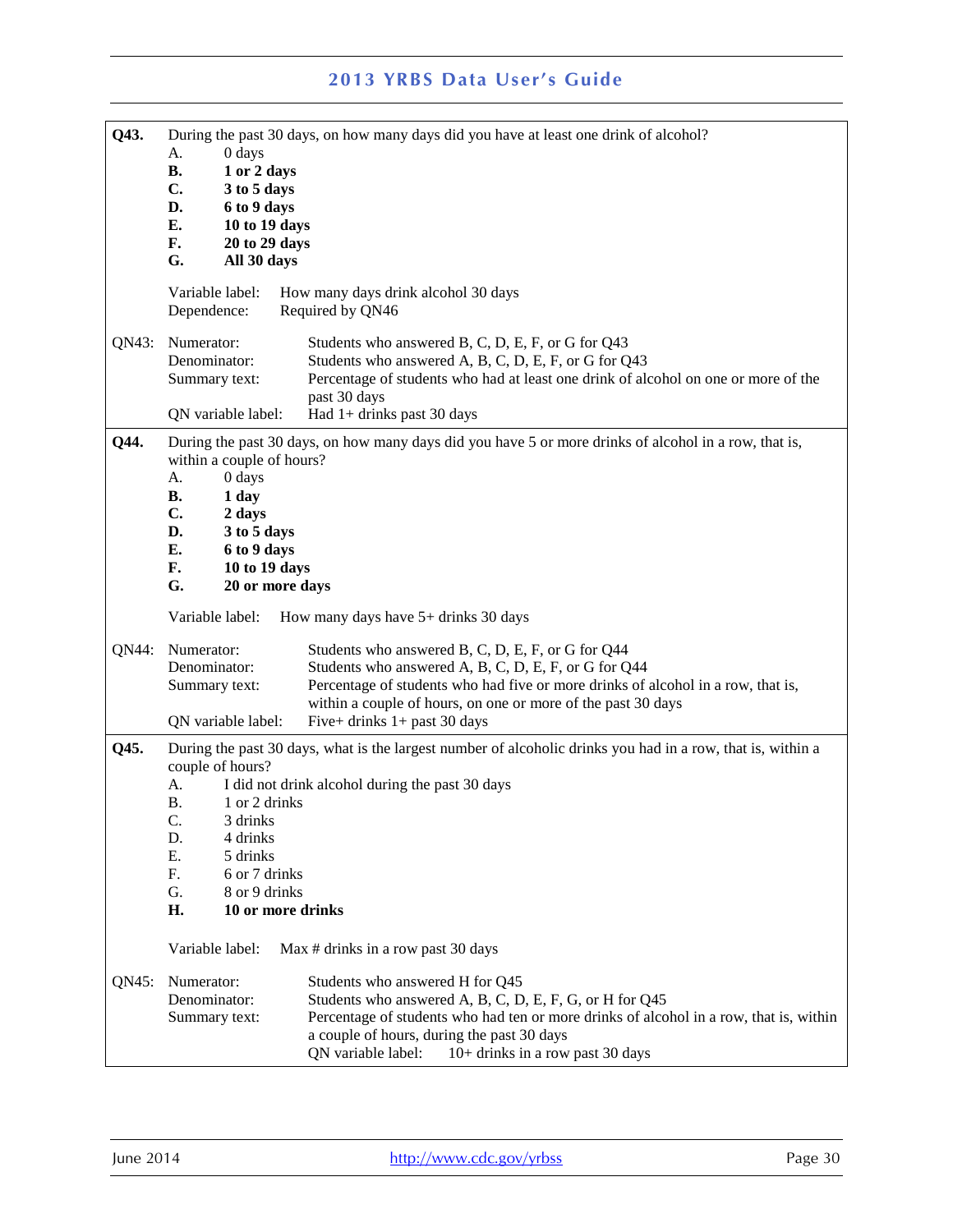| Q46.  |                                     | During the past 30 days, how did you usually get the alcohol you drank?                                                                                            |  |  |  |
|-------|-------------------------------------|--------------------------------------------------------------------------------------------------------------------------------------------------------------------|--|--|--|
|       | A.                                  | I did not drink alcohol during the past 30 days                                                                                                                    |  |  |  |
|       | <b>B.</b><br>station                | I bought it in a store such as a liquor store, convenience store, supermarket, discount store, or gas                                                              |  |  |  |
|       | C.                                  | I bought it at a restaurant, bar, or club                                                                                                                          |  |  |  |
|       | D.                                  | I bought it at a public event such as a concert or sporting event                                                                                                  |  |  |  |
|       | Ε.                                  | I gave someone else money to buy it for me                                                                                                                         |  |  |  |
|       | F.                                  | Someone gave it to me                                                                                                                                              |  |  |  |
|       | G.                                  | I took it from a store or family member                                                                                                                            |  |  |  |
|       | H.                                  | I got it some other way                                                                                                                                            |  |  |  |
|       | Variable label:                     | How did you get alcohol past 30 days                                                                                                                               |  |  |  |
|       | QN46*: Numerator:                   | Students who answered F for Q46                                                                                                                                    |  |  |  |
|       | Denominator:                        | Students who answered B, C, D, E, F, or G for Q43 and answered B, C, D, E, F, G,<br>or H for Q46                                                                   |  |  |  |
|       | Summary text:                       | Among students who reported current alcohol use, the percentage who usually got<br>the alcohol they drank from someone who gave it to them during the past 30 days |  |  |  |
|       | QN variable label:                  | Someone gave alcohol to me past 30 days                                                                                                                            |  |  |  |
|       | Dependence:                         | Depends on Q43                                                                                                                                                     |  |  |  |
| Q47.  |                                     | During your life, how many times have you used marijuana?                                                                                                          |  |  |  |
|       | 0 times<br>А.                       |                                                                                                                                                                    |  |  |  |
|       | 1 or 2 times<br><b>B.</b>           |                                                                                                                                                                    |  |  |  |
|       | C.<br>3 to 9 times                  |                                                                                                                                                                    |  |  |  |
|       | D.<br>10 to 19 times                |                                                                                                                                                                    |  |  |  |
|       | Е.<br>20 to 39 times                |                                                                                                                                                                    |  |  |  |
|       | F.<br>40 to 99 times                |                                                                                                                                                                    |  |  |  |
|       | G.<br>100 or more times             |                                                                                                                                                                    |  |  |  |
|       | Variable label:                     | How many times smoke marijuana                                                                                                                                     |  |  |  |
| QN47: | Numerator:                          | Students who answered B, C, D, E, F, or G for Q47                                                                                                                  |  |  |  |
|       | Denominator:                        | Students who answered A, B, C, D, E, F, or G for Q47                                                                                                               |  |  |  |
|       | Summary text:<br>QN variable label: | Percentage of students who used marijuana one or more times during their life<br>Tried marijuana 1+ times in life                                                  |  |  |  |
| Q48.  |                                     | How old were you when you tried marijuana for the first time?                                                                                                      |  |  |  |
|       | I have never tried marijuana<br>А.  |                                                                                                                                                                    |  |  |  |
|       | 8 years old or younger<br><b>B.</b> |                                                                                                                                                                    |  |  |  |
|       | C.<br>9 or 10 years old             |                                                                                                                                                                    |  |  |  |
|       | D.<br>11 or 12 years old            |                                                                                                                                                                    |  |  |  |
|       | Ε.<br>13 or 14 years old            |                                                                                                                                                                    |  |  |  |
|       | F.<br>15 or 16 years old            |                                                                                                                                                                    |  |  |  |
|       | G.<br>17 years old or older         |                                                                                                                                                                    |  |  |  |
|       | Variable label:                     | How old when first tried marijuana                                                                                                                                 |  |  |  |
| QN48: | Numerator:                          | Students who answered B, C, or D for Q48                                                                                                                           |  |  |  |
|       | Denominator:                        | Students who answered A, B, C, D, E, F, or G for Q48                                                                                                               |  |  |  |
|       | Summary text:                       | Percentage of students who tried marijuana for the first time before age 13 years                                                                                  |  |  |  |
|       | QN variable label:                  | Tried marijuana before 13                                                                                                                                          |  |  |  |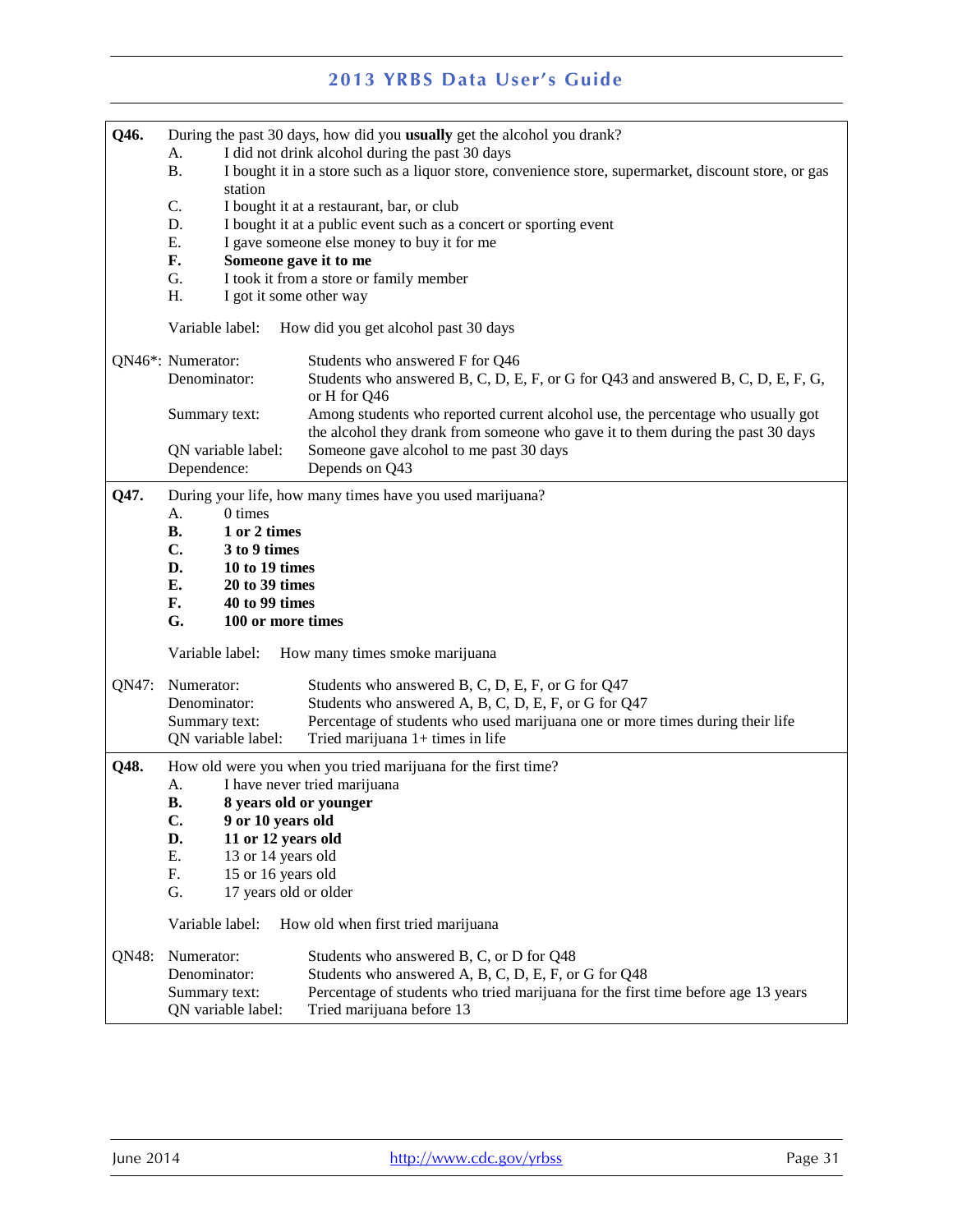| Q49.  | 0 times<br>А.<br><b>B.</b><br>1 or 2 times<br>$C_{\bullet}$<br>3 to 9 times<br>D.<br>10 to 19 times<br>Е.<br>20 to 39 times<br>F.<br>40 or more times                                                                  | During the past 30 days, how many times did you use marijuana?                                                                                                                                                                                                                                                     |
|-------|------------------------------------------------------------------------------------------------------------------------------------------------------------------------------------------------------------------------|--------------------------------------------------------------------------------------------------------------------------------------------------------------------------------------------------------------------------------------------------------------------------------------------------------------------|
|       | Variable label:                                                                                                                                                                                                        | How many times use marijuana 30 days                                                                                                                                                                                                                                                                               |
| QN49: | Numerator:<br>Denominator:<br>Summary text:<br>QN variable label:                                                                                                                                                      | Students who answered B, C, D, E, or F for Q49<br>Students who answered A, B, C, D, E, or F for Q49<br>Percentage of students who used marijuana one or more times during the past 30<br>days<br>Used marijuana 1+ times past 30 days                                                                              |
| Q50.  | freebase?<br>0 times<br>A.<br><b>B.</b><br>1 or 2 times<br>$C_{\bullet}$<br>3 to 9 times<br>D.<br>10 to 19 times<br>E.<br>20 to 39 times<br>F.<br>40 or more times                                                     | During your life, how many times have you used any form of cocaine, including powder, crack, or                                                                                                                                                                                                                    |
|       | Variable label:                                                                                                                                                                                                        | How many times use cocaine                                                                                                                                                                                                                                                                                         |
| QN50: | Numerator:<br>Denominator:<br>Summary text:<br>QN variable label:                                                                                                                                                      | Students who answered B, C, D, E, or F for Q50<br>Students who answered A, B, C, D, E, or F for Q50<br>Percentage of students who used any form of cocaine, including powder, crack, or<br>freebase, one or more times during their life<br>Used cocaine $1+$ times in life                                        |
| Q51.  | inhaled any paints or sprays to get high?<br>0 times<br>A.<br><b>B.</b><br>1 or 2 times<br>$\mathbf{C}$ .<br>3 to 9 times<br>D.<br>10 to 19 times<br>E.<br>20 to 39 times<br>F.<br>40 or more times<br>Variable label: | During your life, how many times have you sniffed glue, breathed the contents of aerosol spray cans, or<br>How many times sniffed glue                                                                                                                                                                             |
| QN51: | Numerator:<br>Denominator:<br>Summary text:<br>QN variable label:                                                                                                                                                      | Students who answered B, C, D, E, or F for Q51<br>Students who answered A, B, C, D, E, or F for Q51<br>Percentage of students who sniffed glue, breathed the contents of aerosol spray cans,<br>or inhaled any paints or sprays to get high one or more times during their life<br>Sniffed glue $1+$ times in life |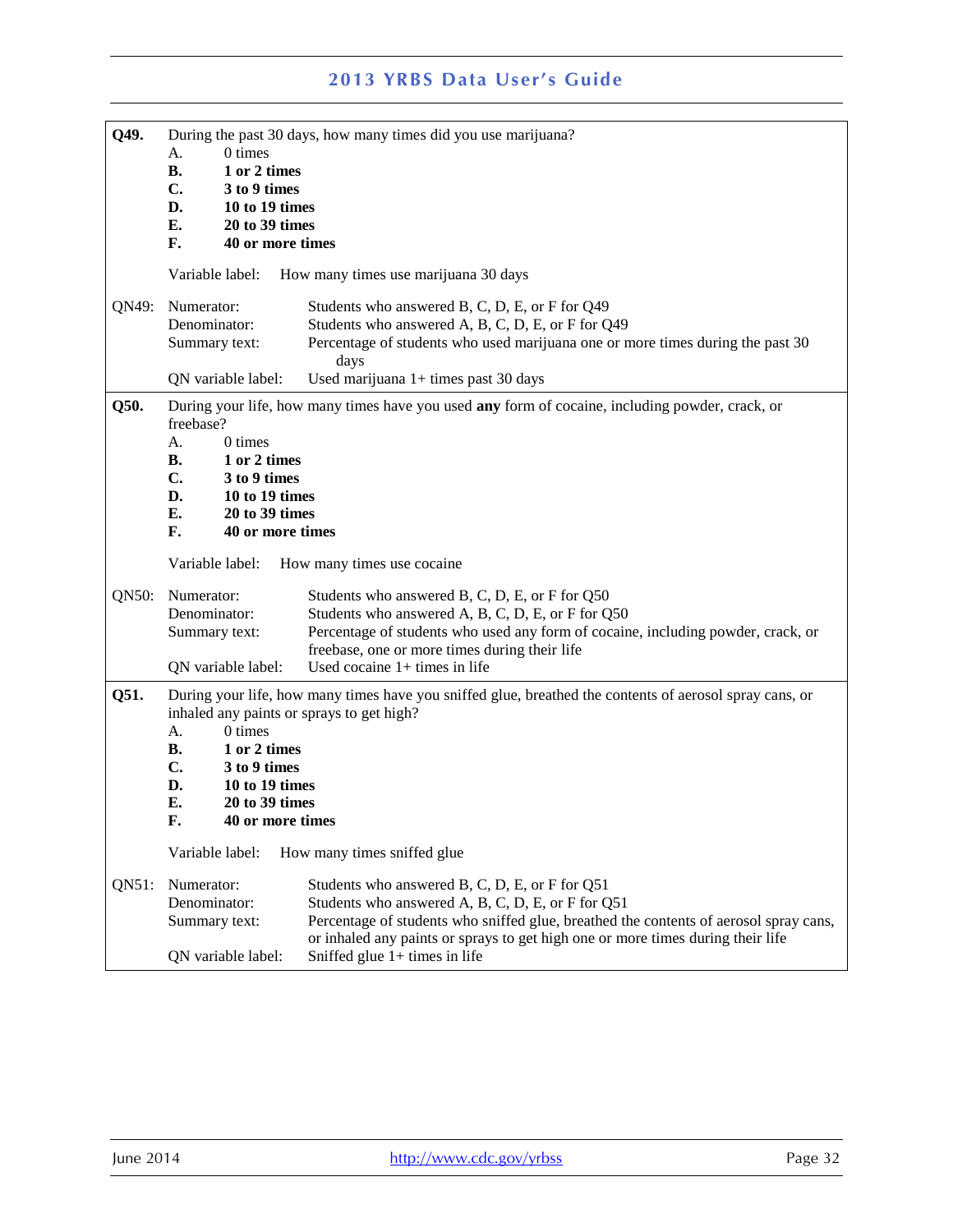| Q52.  | 0 times<br>А.<br><b>B.</b><br>1 or 2 times<br>C.<br>3 to 9 times<br>D.<br>10 to 19 times<br>Е.<br>20 to 39 times<br>F.<br>40 or more times                  | During your life, how many times have you used heroin (also called smack, junk, or China White)?                                                                                                                               |
|-------|-------------------------------------------------------------------------------------------------------------------------------------------------------------|--------------------------------------------------------------------------------------------------------------------------------------------------------------------------------------------------------------------------------|
|       | Variable label:                                                                                                                                             | How many times used heroin                                                                                                                                                                                                     |
| QN52: | Numerator:<br>Denominator:<br>Summary text:<br>QN variable label:                                                                                           | Students who answered B, C, D, E, or F for Q52<br>Students who answered A, B, C, D, E, or F for Q52<br>Percentage of students who used heroin one or more times during their life<br>Used heroin $1+$ times in life            |
| Q53.  | ice)?<br>$0 \times$<br>А.<br>В.<br>1 or 2 times<br>$\mathbf{C}$ .<br>3 to 9 times<br>D.<br>10 to 19 times<br>Е.<br>20 to 39 times<br>F.<br>40 or more times | During your life, how many times have you used methamphetamines (also called speed, crystal, crank, or                                                                                                                         |
|       | Variable label:                                                                                                                                             | How many times used methamphetamines                                                                                                                                                                                           |
| QN53: | Numerator:<br>Denominator:<br>Summary text:<br>QN variable label:                                                                                           | Students who answered B, C, D, E, or F for Q53<br>Students who answered A, B, C, D, E, or F for Q53<br>Percentage of students who used methamphetamines one or more times during their<br>life<br>Used meth $1+$ times in life |
| Q54.  | А.<br>0 times<br>1 or 2 times<br>В.<br>C.<br>3 to 9 times<br>D.<br>10 to 19 times<br>E.<br>20 to 39 times<br>F.<br>40 or more times<br>Variable label:      | During your life, how many times have you used ecstasy (also called MDMA)?<br>Ecstasy one or more time                                                                                                                         |
| QN54: | Numerator:<br>Denominator:<br>Summary text:<br>QN variable label:                                                                                           | Students who answered B, C, D, E, or F for Q54<br>Students who answered A, B, C, D, E, or F for Q54<br>Percentage of students who used ecstasy one or more times during their life<br>Used ecstasy $1+$ times in life          |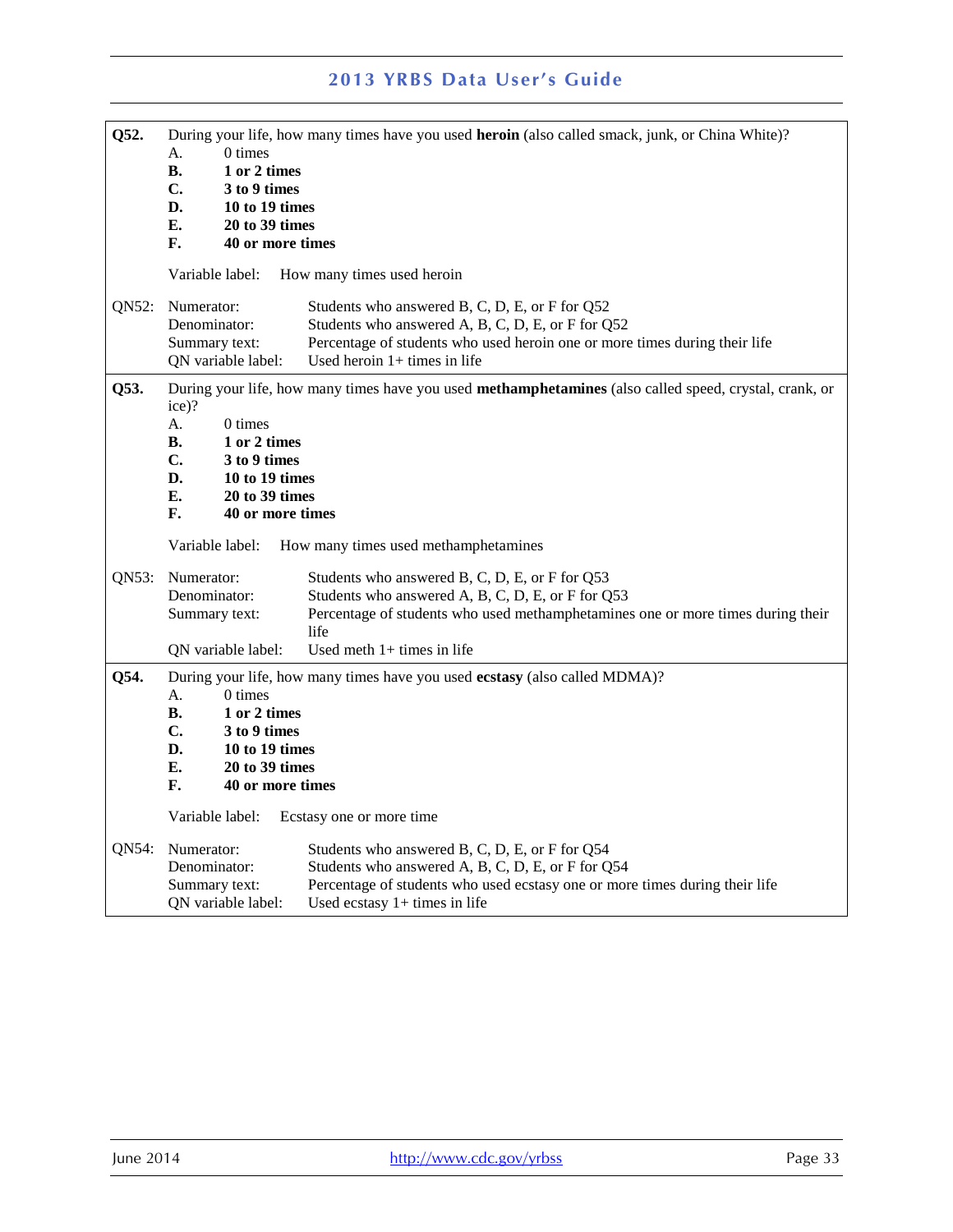| Q55.  | During your life, how many times have you taken steroid pills or shots without a doctor's prescription?                                                                                     |                                                                                                                                                                                                                                      |  |
|-------|---------------------------------------------------------------------------------------------------------------------------------------------------------------------------------------------|--------------------------------------------------------------------------------------------------------------------------------------------------------------------------------------------------------------------------------------|--|
|       | 0 times<br>А.                                                                                                                                                                               |                                                                                                                                                                                                                                      |  |
|       | 1 or 2 times<br>В.<br>$\mathbf{C}$ .<br>3 to 9 times                                                                                                                                        |                                                                                                                                                                                                                                      |  |
|       | D.<br>10 to 19 times                                                                                                                                                                        |                                                                                                                                                                                                                                      |  |
|       | Е.<br>20 to 39 times                                                                                                                                                                        |                                                                                                                                                                                                                                      |  |
|       | F.<br>40 or more times                                                                                                                                                                      |                                                                                                                                                                                                                                      |  |
|       | Variable label:                                                                                                                                                                             | How many times used steroids                                                                                                                                                                                                         |  |
| QN55: | Numerator:<br>Denominator:<br>Summary text:                                                                                                                                                 | Students who answered B, C, D, E, or F for Q55<br>Students who answered A, B, C, D, E, or F for Q55<br>Percentage of students who took steroid pills or shots without a doctor's prescription<br>one or more times during their life |  |
|       | QN variable label:                                                                                                                                                                          | Took steroids $1+$ times in life                                                                                                                                                                                                     |  |
| Q56.  | During your life, how many times have you taken a <b>prescription drug</b> (such as OxyContin, Percocet,<br>Vicodin, codeine, Adderall, Ritalin, or Xanax) without a doctor's prescription? |                                                                                                                                                                                                                                      |  |
|       | 0 times<br>А.<br>1 or 2 times<br>В.                                                                                                                                                         |                                                                                                                                                                                                                                      |  |
|       | C.<br>3 to 9 times                                                                                                                                                                          |                                                                                                                                                                                                                                      |  |
|       | D.<br>10 to 19 times                                                                                                                                                                        |                                                                                                                                                                                                                                      |  |
|       | Е.<br>20 to 39 times<br>F.<br>40 or more times                                                                                                                                              |                                                                                                                                                                                                                                      |  |
|       |                                                                                                                                                                                             |                                                                                                                                                                                                                                      |  |
|       | Variable label:                                                                                                                                                                             | Times prescription drug wo prescription                                                                                                                                                                                              |  |
|       | QN56: Numerator:                                                                                                                                                                            | Students who answered B, C, D, E, or F for Q56                                                                                                                                                                                       |  |
|       | Denominator:<br>Summary text:                                                                                                                                                               | Students who answered A, B, C, D, E, or F for Q56<br>Percentage of students who have taken a prescription drug (such as OxyContin,<br>Percocet, Vicodin, codeine, Adderall, Ritalin, or Xanax) without a doctor's                    |  |
|       | QN variable label:                                                                                                                                                                          | prescription one or more times during their life<br>Taken prescription drug wo prescription                                                                                                                                          |  |
| Q57.  | During your life, how many times have you used a needle to inject any <b>illegal</b> drug into your body?                                                                                   |                                                                                                                                                                                                                                      |  |
|       | $0 \times$<br>А.                                                                                                                                                                            |                                                                                                                                                                                                                                      |  |
|       | 1 time<br>В.<br>C.<br>2 or more times                                                                                                                                                       |                                                                                                                                                                                                                                      |  |
|       |                                                                                                                                                                                             |                                                                                                                                                                                                                                      |  |
|       | Variable label:                                                                                                                                                                             | How many times injected drugs                                                                                                                                                                                                        |  |
| QN57: | Numerator:                                                                                                                                                                                  | Students who answered B or C for Q57                                                                                                                                                                                                 |  |
|       | Denominator:                                                                                                                                                                                | Students who answered A, B, or C for Q57                                                                                                                                                                                             |  |
|       | Summary text:                                                                                                                                                                               | Percentage of students who used a needle to inject any illegal drug into their body<br>one or more times during their life                                                                                                           |  |
|       | QN variable label:                                                                                                                                                                          | Injected drugs $1+$ times in life                                                                                                                                                                                                    |  |
| Q58.  |                                                                                                                                                                                             | During the past 12 months, has anyone offered, sold, or given you an illegal drug on school property?                                                                                                                                |  |
|       | Yes<br>А.<br>No<br>Β.                                                                                                                                                                       |                                                                                                                                                                                                                                      |  |
|       | Variable label:                                                                                                                                                                             | Offered drugs @ school 12 mos                                                                                                                                                                                                        |  |
| QN58: | Numerator:                                                                                                                                                                                  | Students who answered A for Q58                                                                                                                                                                                                      |  |
|       | Denominator:<br>Summary text:                                                                                                                                                               | Students who answered A or B for Q58<br>Percentage of students who were offered, sold, or given an illegal drug by someone                                                                                                           |  |
|       |                                                                                                                                                                                             | on school property during the past 12 months                                                                                                                                                                                         |  |
|       | QN variable label:                                                                                                                                                                          | Offered/sold drugs at school 12 mos                                                                                                                                                                                                  |  |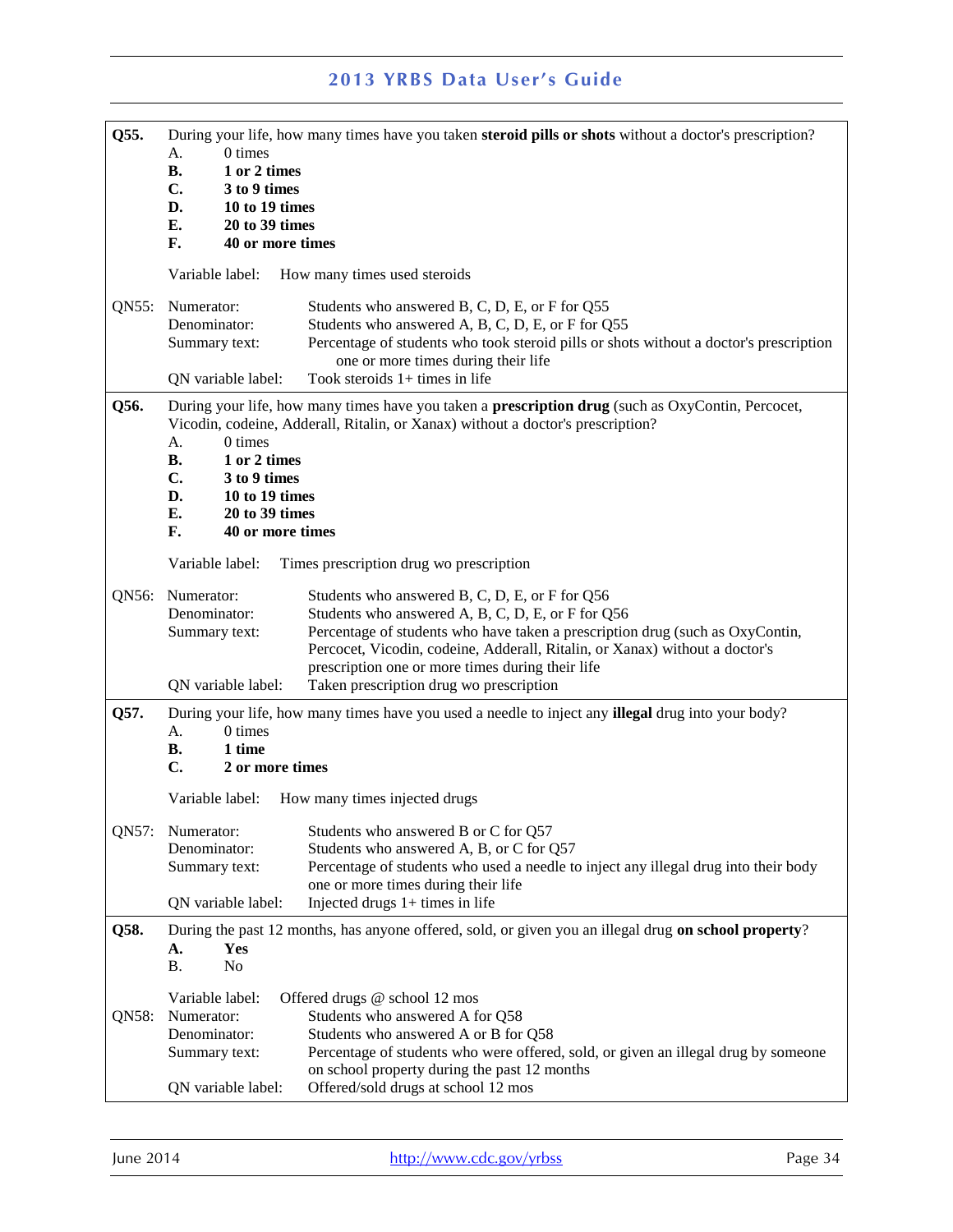| Q59.          | Have you ever had sexual intercourse?             |                                                                                    |
|---------------|---------------------------------------------------|------------------------------------------------------------------------------------|
|               | А.<br>Yes                                         |                                                                                    |
|               | <b>B.</b><br>N <sub>o</sub>                       |                                                                                    |
|               | Variable label:                                   | Ever had sex                                                                       |
| QN59:         | Numerator:                                        | Students who answered A for Q59                                                    |
|               | Denominator:                                      | Students who answered A or B for Q59                                               |
|               | Summary text:                                     | Percentage of students who ever had sexual intercourse                             |
|               | QN variable label:                                | Had sex ever                                                                       |
| Q60.          |                                                   | How old were you when you had sexual intercourse for the first time?               |
|               | А.                                                | I have never had sexual intercourse                                                |
|               | <b>B.</b>                                         | 11 years old or younger                                                            |
|               | C.<br>12 years old                                |                                                                                    |
|               | D.<br>13 years old                                |                                                                                    |
|               | Е.<br>14 years old                                |                                                                                    |
|               | F.<br>15 years old                                |                                                                                    |
|               | G.<br>16 years old<br>H.<br>17 years old or older |                                                                                    |
|               |                                                   |                                                                                    |
|               | Variable label:                                   | How old at first sex                                                               |
| QN60:         | Numerator:                                        | Students who answered B or C for Q60                                               |
|               | Denominator:                                      | Students who answered A, B, C, D, E, F, G, or H for Q60                            |
| Summary text: |                                                   | Percentage of students who had sexual intercourse for the first time before age 13 |
| years         |                                                   |                                                                                    |
|               | QN variable label:                                | Had sex before 13                                                                  |
| Q61.          |                                                   | During your life, with how many people have you had sexual intercourse?            |
|               | А.                                                | I have never had sexual intercourse                                                |
|               | <b>B.</b><br>1 person                             |                                                                                    |
|               | C.<br>2 people                                    |                                                                                    |
|               | D.<br>3 people                                    |                                                                                    |
|               | Е.<br>4 people<br>F.<br>5 people                  |                                                                                    |
|               | G.<br>6 or more people                            |                                                                                    |
|               |                                                   |                                                                                    |
|               | Variable label:                                   | How many sex partners                                                              |
| QN61:         | Numerator:                                        | Students who answered E, F, or G for Q61                                           |
|               | Denominator:                                      | Students who answered A, B, C, D, E, F, or G for Q61                               |
|               | Summary text:                                     | Percentage of students who had sexual intercourse with four or more people during  |
|               |                                                   | their life                                                                         |
|               | QN variable label:                                | Had sex with $4+$ people in life                                                   |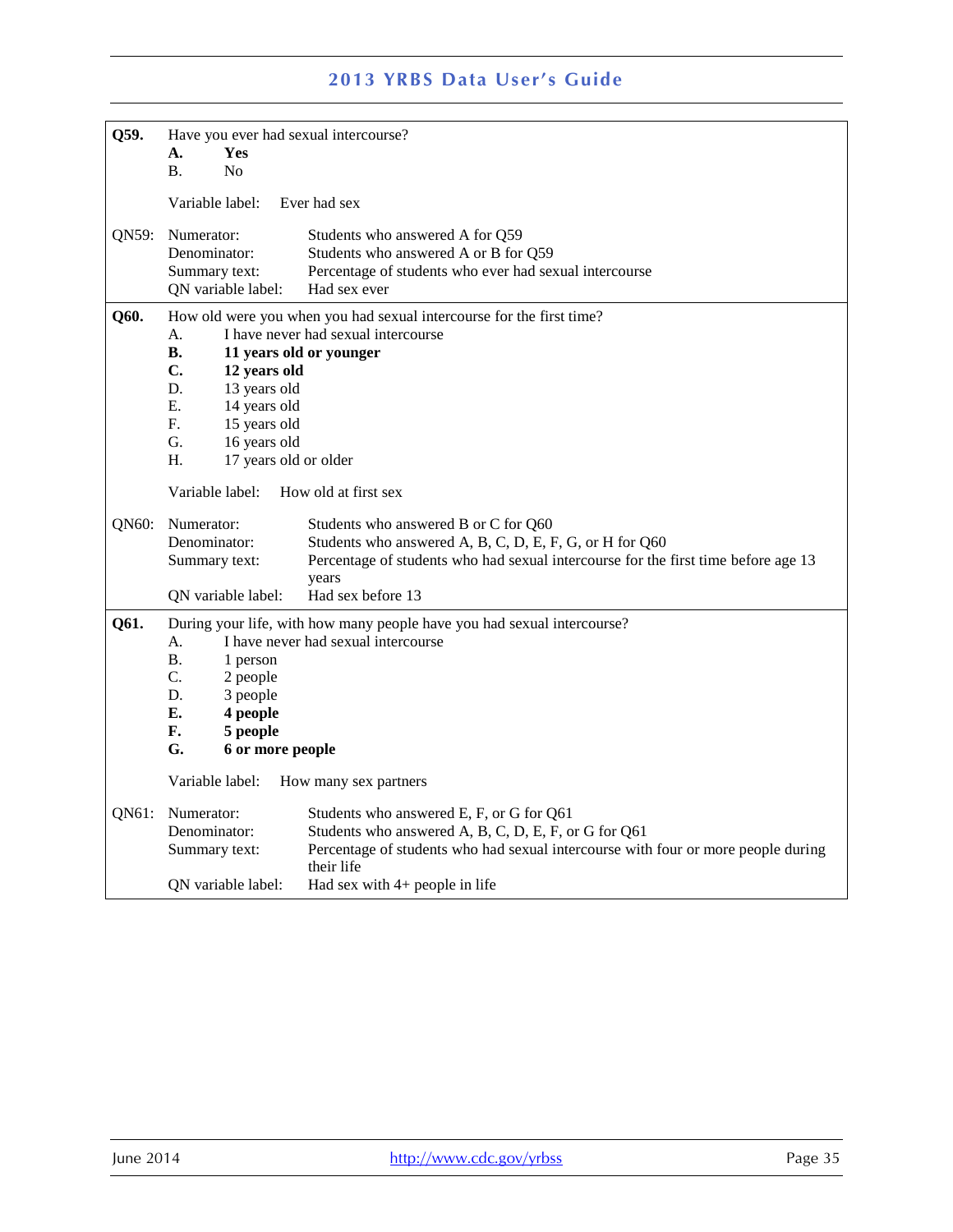| Q62.  | During the past 3 months, with how many people did you have sexual intercourse?<br>I have never had sexual intercourse<br>A.<br><b>B.</b><br>I have had sexual intercourse, but not during the past 3 months<br>C.<br>1 person<br>2 people<br>D.<br>Е.<br>3 people<br>F.<br>4 people<br>G.<br>5 people<br>6 or more people<br>H. |                                                                                                                                                                                                                                                                                                                                          |  |
|-------|----------------------------------------------------------------------------------------------------------------------------------------------------------------------------------------------------------------------------------------------------------------------------------------------------------------------------------|------------------------------------------------------------------------------------------------------------------------------------------------------------------------------------------------------------------------------------------------------------------------------------------------------------------------------------------|--|
|       | Variable label:<br>Dependence:                                                                                                                                                                                                                                                                                                   | How many sex partners 3 mos<br>Required by QN63, QN64, QN65, QNOTHH, QNOTHHPL, and QNDUALBC                                                                                                                                                                                                                                              |  |
| QN62: | Numerator:<br>Denominator:<br>Summary text:<br>QN variable label:                                                                                                                                                                                                                                                                | Students who answered C, D, E, F, G, or H for Q62<br>Students who answered A, B, C, D, E, F, G, or H for Q62<br>Percentage of students who had sexual intercourse with one or more people during<br>the past three months<br>Had sex with $1+$ people 3 mos                                                                              |  |
| Q63.  | Did you drink alcohol or use drugs before you had sexual intercourse the last time?<br>I have never had sexual intercourse<br>А.<br><b>B.</b><br>Yes<br>C.<br>No                                                                                                                                                                 |                                                                                                                                                                                                                                                                                                                                          |  |
|       | Variable label:                                                                                                                                                                                                                                                                                                                  | Did you use alcohol/drugs @ last sex                                                                                                                                                                                                                                                                                                     |  |
|       | QN63 <sup>*</sup> : Numerator:<br>Denominator:<br>Summary text:<br>QN variable label:<br>Dependence:                                                                                                                                                                                                                             | Students who answered B for Q63<br>Students who answered C, D, E, F, G, or H for Q62 and answered B or C for Q63<br>Among students who had sexual intercourse during the past three months, the<br>percentage who drank alcohol or used drugs before last sexual intercourse<br>Of current sex, used alcohol last time<br>Depends on Q62 |  |
| Q64.  | The last time you had sexual intercourse, did you or your partner use a condom?<br>I have never had sexual intercourse<br>A.<br><b>B.</b><br>Yes<br>C.<br>N <sub>o</sub>                                                                                                                                                         |                                                                                                                                                                                                                                                                                                                                          |  |
|       | Variable label:<br>Dependence:                                                                                                                                                                                                                                                                                                   | Did you use condom @ last sex<br>Required by QNDUAL                                                                                                                                                                                                                                                                                      |  |
|       | QN64*: Numerator:<br>Denominator:<br>Summary text:                                                                                                                                                                                                                                                                               | Students who answered B for Q64<br>Students who answered C, D, E, F, G, or H for Q62 and answered B or C for Q64<br>Among students who had sexual intercourse during the past three months, the<br>percentage who used a condom during last sexual intercourse                                                                           |  |
|       | QN variable label:<br>Dependence:                                                                                                                                                                                                                                                                                                | Of current sex, used condom last time<br>Depends on Q62                                                                                                                                                                                                                                                                                  |  |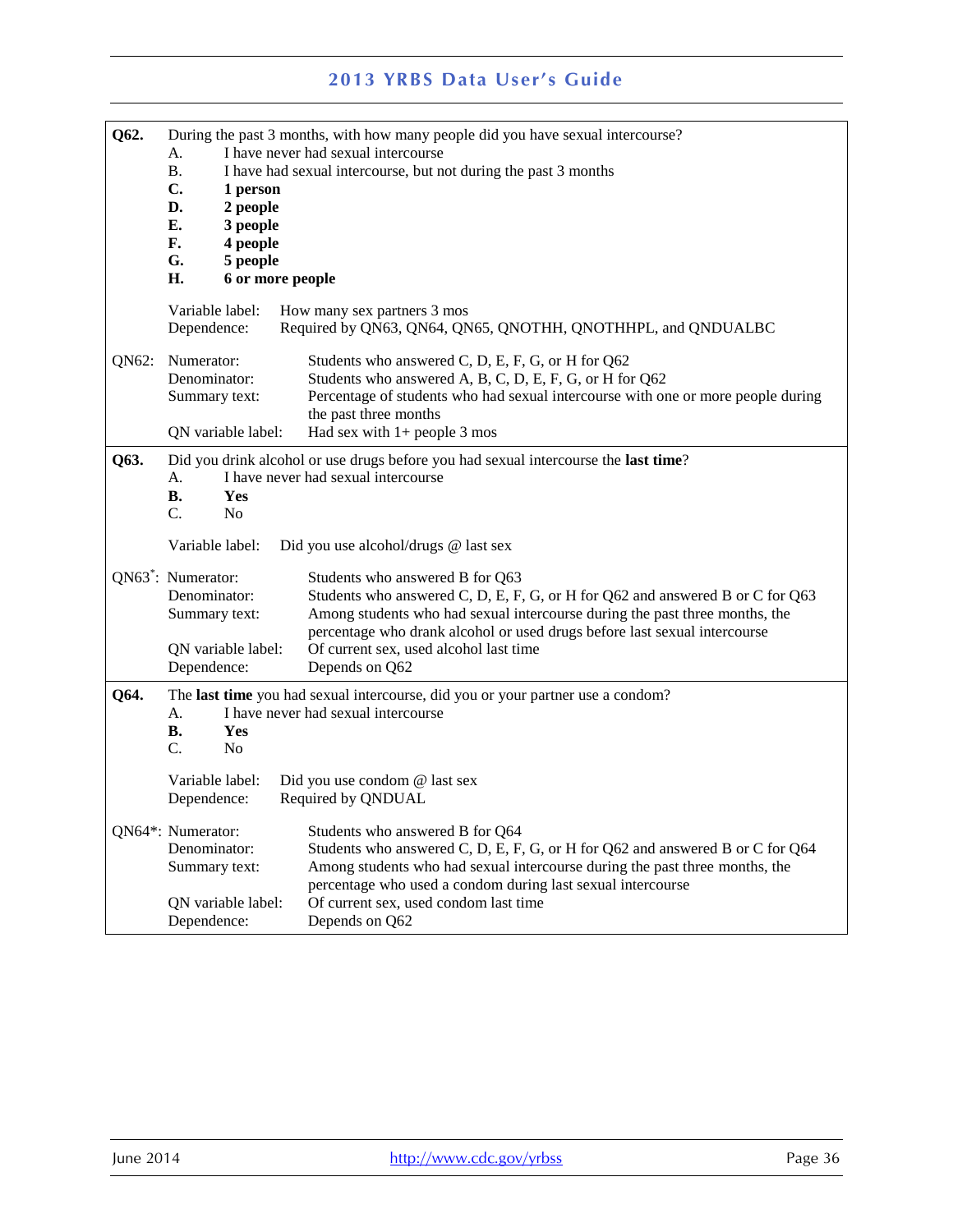| Q65.  | The last time you had sexual intercourse, what one method did you or your partner use to prevent                                     |                                                                                                  |  |  |
|-------|--------------------------------------------------------------------------------------------------------------------------------------|--------------------------------------------------------------------------------------------------|--|--|
|       | pregnancy? (Select only one response.)<br>I have never had sexual intercourse<br>А.<br>Β.<br>No method was used to prevent pregnancy |                                                                                                  |  |  |
|       |                                                                                                                                      |                                                                                                  |  |  |
|       | C.<br><b>Birth control pills</b>                                                                                                     |                                                                                                  |  |  |
|       | Condoms<br>D.                                                                                                                        |                                                                                                  |  |  |
|       | Ε.                                                                                                                                   | An IUD (such as Mirena or ParaGard) or implant (such as Implanon or Nexplanon)                   |  |  |
|       | F.                                                                                                                                   | A shot (such as Depo-Provera), patch (such as Ortho Evra), or birth control ring (such as        |  |  |
|       | NuvaRing)                                                                                                                            |                                                                                                  |  |  |
|       | G.<br>Not sure                                                                                                                       | Withdrawal or some other method                                                                  |  |  |
|       | H.                                                                                                                                   |                                                                                                  |  |  |
|       | Variable label:                                                                                                                      | What birth control @ last sex                                                                    |  |  |
|       | Dependence:                                                                                                                          | Required by QNOTHH, QNOTHHPL, and QNDUALBC                                                       |  |  |
|       | QN65*: Numerator:                                                                                                                    | Students who answered C for Q65                                                                  |  |  |
|       | Denominator:                                                                                                                         | Students who answered C, D, E, F, G, or H for Q62 and answered B, C, D, E, F, G,<br>or H for Q65 |  |  |
|       | Summary text:                                                                                                                        | Among students who had sexual intercourse during the past three months, the                      |  |  |
|       |                                                                                                                                      | percentage who used birth control pills to prevent pregnancy before last sexual                  |  |  |
|       | intercourse                                                                                                                          |                                                                                                  |  |  |
|       | Of current sex, used bc pills last sex<br>QN variable label:                                                                         |                                                                                                  |  |  |
|       | Dependence:                                                                                                                          | Depends on Q62                                                                                   |  |  |
| Q66.  |                                                                                                                                      | How do you describe your weight?                                                                 |  |  |
|       | Very underweight<br>A.                                                                                                               |                                                                                                  |  |  |
|       | Slightly underweight<br>В.                                                                                                           |                                                                                                  |  |  |
|       | C.<br>About the right weight                                                                                                         |                                                                                                  |  |  |
|       | <b>Slightly overweight</b><br>D.<br>Very overweight<br>Е.                                                                            |                                                                                                  |  |  |
|       |                                                                                                                                      |                                                                                                  |  |  |
|       | Variable label:                                                                                                                      | How do you describe your weight                                                                  |  |  |
| QN66: | Numerator:                                                                                                                           | Students who answered D or E for Q66                                                             |  |  |
|       | Denominator:                                                                                                                         | Students who answered A, B, C, D, or E for Q66                                                   |  |  |
|       | Summary text:                                                                                                                        | Percentage of students who described themselves as slightly or very overweight                   |  |  |
|       | QN variable label:                                                                                                                   | Slightly/very overweight                                                                         |  |  |
| Q67.  |                                                                                                                                      | Which of the following are you trying to do about your weight?                                   |  |  |
|       | Lose weight<br>A.                                                                                                                    |                                                                                                  |  |  |
|       | <b>B.</b><br>Gain weight                                                                                                             |                                                                                                  |  |  |
|       | C.<br>Stay the same weight                                                                                                           |                                                                                                  |  |  |
|       | D.                                                                                                                                   | I am not trying to do anything about my weight                                                   |  |  |
|       | Variable label:                                                                                                                      | What are you trying to do about weight                                                           |  |  |
| QN67: | Numerator:                                                                                                                           | Students who answered A for Q67                                                                  |  |  |
|       | Denominator:                                                                                                                         | Students who answered A, B, C, or D for Q67                                                      |  |  |
|       | Summary text:                                                                                                                        | Percentage of students who were trying to lose weight                                            |  |  |
|       | QN variable label:                                                                                                                   | Trying to lose weight                                                                            |  |  |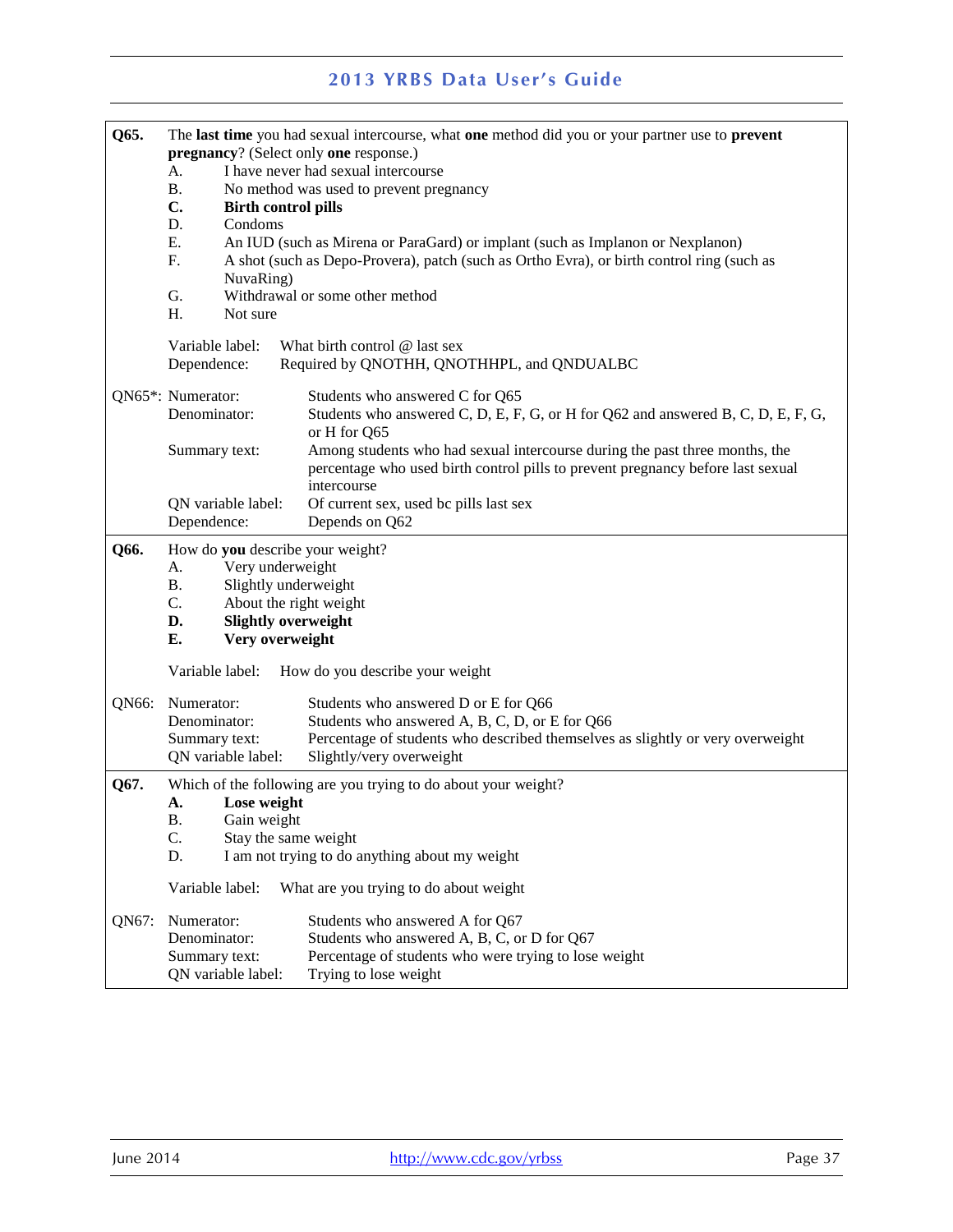| Q68.  | During the past 30 days, did you go without eating for 24 hours or more (also called fasting) to lose<br>weight or to keep from gaining weight?<br>Yes<br>А.<br>N <sub>o</sub><br>Β.                                                                                                                                                                                                                                                                                                  |  |
|-------|---------------------------------------------------------------------------------------------------------------------------------------------------------------------------------------------------------------------------------------------------------------------------------------------------------------------------------------------------------------------------------------------------------------------------------------------------------------------------------------|--|
|       | Variable label:<br>Did you fast to lose weight 30 days                                                                                                                                                                                                                                                                                                                                                                                                                                |  |
| QN68: | Numerator:<br>Students who answered A for Q68<br>Denominator:<br>Students who answered A or B for Q68<br>Percentage of students who went without eating for 24 hours or more to lose weight<br>Summary text:<br>or to keep from gaining weight during the past 30 days<br>QN variable label:<br>Fasted to lose weight past 30 days                                                                                                                                                    |  |
| Q69.  | During the past 30 days, did you take any diet pills, powders, or liquids without a doctor's advice to lose                                                                                                                                                                                                                                                                                                                                                                           |  |
|       | weight or to keep from gaining weight? (Do not include meal replacement products such as Slim Fast.)<br>А.<br>Yes<br><b>B.</b><br>N <sub>o</sub>                                                                                                                                                                                                                                                                                                                                      |  |
|       | Variable label:<br>Did you take pill to lose weight 30 days                                                                                                                                                                                                                                                                                                                                                                                                                           |  |
| QN69: | Numerator:<br>Students who answered A for Q69<br>Students who answered A or B for Q69<br>Denominator:<br>Percentage of students who took any diet pills, powders, or liquids without a doctor's<br>Summary text:<br>advice to lose weight or to keep from gaining weight during the past 30 days                                                                                                                                                                                      |  |
|       | QN variable label:<br>Took pills to lose weight past 30 days                                                                                                                                                                                                                                                                                                                                                                                                                          |  |
| Q70.  | During the past 30 days, did you <b>vomit or take laxatives</b> to lose weight or to keep from gaining weight?<br>А.<br>Yes<br><b>B.</b><br>No                                                                                                                                                                                                                                                                                                                                        |  |
|       | Variable label:<br>Did you vomit to lose weight 30 days                                                                                                                                                                                                                                                                                                                                                                                                                               |  |
| QN70: | Numerator:<br>Students who answered A for Q70<br>Denominator:<br>Students who answered A or B for Q70<br>Summary text:<br>Percentage of students who vomited or took laxatives to lose weight or to keep from<br>gaining weight during the past 30 days<br>Vomited to lose weight past 30 days<br>QN variable label:                                                                                                                                                                  |  |
| Q71.  | During the past 7 days, how many times did you drink 100% fruit juices such as orange juice, apple juice,<br>or grape juice? (Do not count punch, Kool-Aid, sports drinks, or other fruit-flavored drinks.)<br>A. I did not drink 100% fruit juice during the past 7 days<br><b>B.</b><br>1 to 3 times during the past 7 days<br>C.<br>4 to 6 times during the past 7 days<br>D.<br>1 time per day<br>Е.<br>2 times per day<br>F.<br>3 times per day<br>4 or more times per day<br>G. |  |
|       | Variable label:<br>How many times fruit juice 7 days                                                                                                                                                                                                                                                                                                                                                                                                                                  |  |
| QN71: | Required by QNFRVG, QNFRVG2, QNFRUIT, QNFR0, QNFR1, and QNFR3<br>Dependence:<br>Students who answered B, C, D, E, F, or G for Q71<br>Numerator:<br>Students who answered A, B, C, D, E, F, or G for Q71<br>Denominator:<br>Percentage of students who drank 100% fruit juices one or more times during the<br>Summary text:                                                                                                                                                           |  |
|       | past seven days<br>Drank fruit juice past 7 days<br>QN variable label:                                                                                                                                                                                                                                                                                                                                                                                                                |  |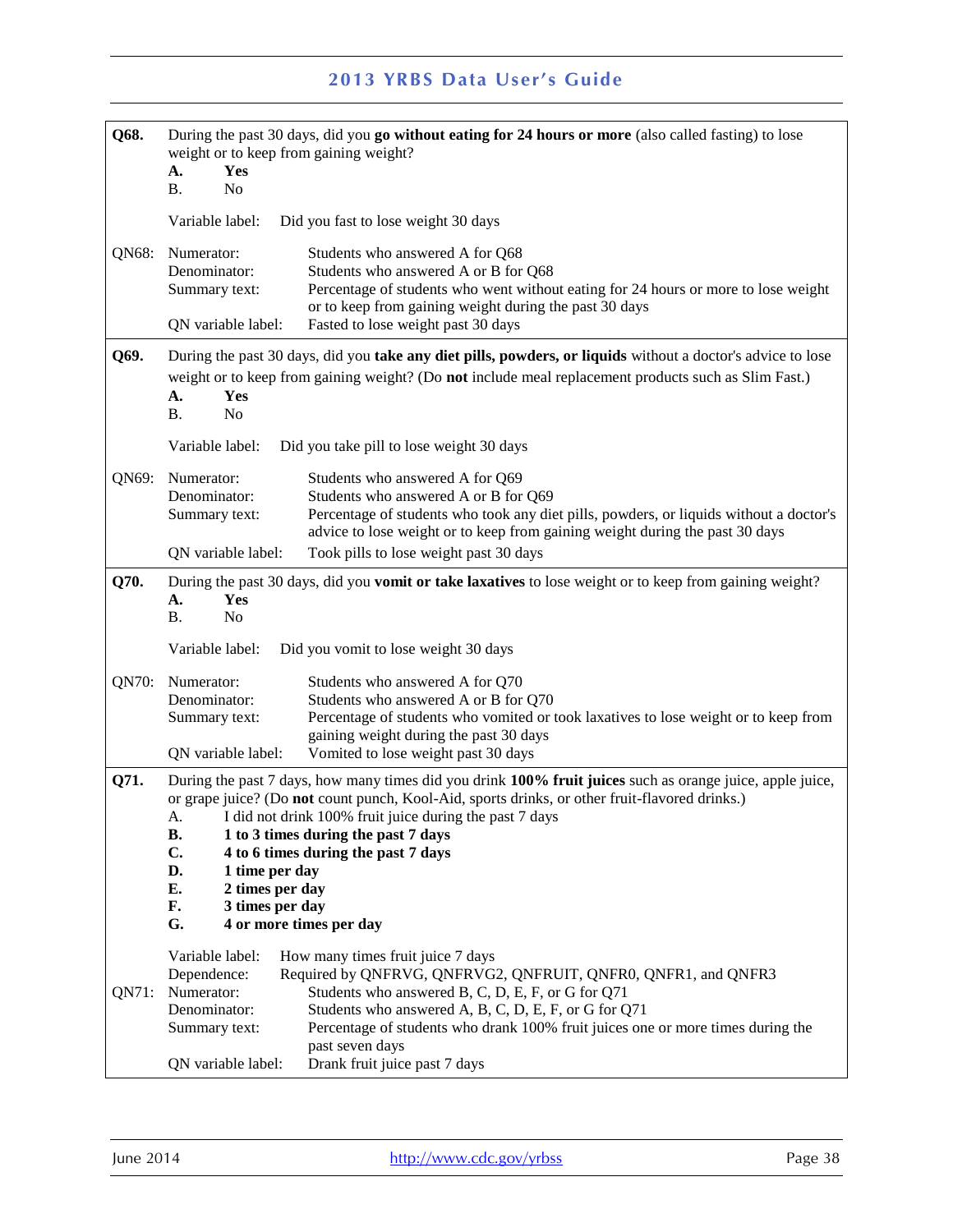| Q72.  | During the past 7 days, how many times did you eat fruit? (Do not count fruit juice.)<br>I did not eat fruit during the past 7 days<br>A.<br><b>B.</b><br>1 to 3 times during the past 7 days |                                                                                                                            |  |
|-------|-----------------------------------------------------------------------------------------------------------------------------------------------------------------------------------------------|----------------------------------------------------------------------------------------------------------------------------|--|
|       | $\mathbf{C}$ .                                                                                                                                                                                | 4 to 6 times during the past 7 days                                                                                        |  |
|       | D.<br>1 time per day                                                                                                                                                                          |                                                                                                                            |  |
|       | E.<br>2 times per day                                                                                                                                                                         |                                                                                                                            |  |
|       | 3 times per day<br>F.                                                                                                                                                                         |                                                                                                                            |  |
|       | G.                                                                                                                                                                                            | 4 or more times per day                                                                                                    |  |
|       | Variable label:<br>Dependence:                                                                                                                                                                | How many times fruit 7 days<br>Required by QNFRVG, QNFRVG2, QNFRUIT, QNFR0, QNFR1, and QNFR3                               |  |
| QN72: | Numerator:                                                                                                                                                                                    | Students who answered B, C, D, E, F, or G for Q72                                                                          |  |
|       | Denominator:                                                                                                                                                                                  | Students who answered A, B, C, D, E, F, or G for Q72                                                                       |  |
|       | Summary text:<br>QN variable label:                                                                                                                                                           | Percentage of students who ate fruit one or more times during the past seven days<br>Ate fruit past 7 days                 |  |
| Q73.  |                                                                                                                                                                                               | During the past 7 days, how many times did you eat green salad?                                                            |  |
|       | A.                                                                                                                                                                                            | I did not eat green salad during the past 7 days                                                                           |  |
|       | <b>B.</b>                                                                                                                                                                                     | 1 to 3 times during the past 7 days                                                                                        |  |
|       | $\mathbf{C}$ .                                                                                                                                                                                | 4 to 6 times during the past 7 days                                                                                        |  |
|       | D.<br>1 time per day                                                                                                                                                                          |                                                                                                                            |  |
|       | 2 times per day<br>E.                                                                                                                                                                         |                                                                                                                            |  |
|       | F.<br>3 times per day                                                                                                                                                                         |                                                                                                                            |  |
|       | G.                                                                                                                                                                                            | 4 or more times per day                                                                                                    |  |
|       | Variable label:<br>Dependence:                                                                                                                                                                | How many time green salad 7 days<br>Required by QNFRVG, QNFRVG2, QNVEG, QNVEG0, QNVEG1, and QNVEG2                         |  |
| QN73: | Numerator:                                                                                                                                                                                    | Students who answered B, C, D, E, F, or G for Q73                                                                          |  |
|       | Denominator:                                                                                                                                                                                  | Students who answered A, B, C, D, E, F, or G for Q73                                                                       |  |
|       | Summary text:                                                                                                                                                                                 | Percentage of students who ate green salad one or more times during the past seven                                         |  |
|       | QN variable label:                                                                                                                                                                            | days<br>Ate green salad past 7 days                                                                                        |  |
| Q74.  |                                                                                                                                                                                               | During the past 7 days, how many times did you eat <b>potatoes</b> ? (Do <b>not</b> count french fries, fried potatoes, or |  |
|       | potato chips.)                                                                                                                                                                                |                                                                                                                            |  |
|       | A.                                                                                                                                                                                            | I did not eat potatoes during the past 7 days                                                                              |  |
|       | 1 to 3 times during the past 7 days<br>В.                                                                                                                                                     |                                                                                                                            |  |
|       | C.                                                                                                                                                                                            | 4 to 6 times during the past 7 days                                                                                        |  |
|       | D.<br>1 time per day                                                                                                                                                                          |                                                                                                                            |  |
|       | 2 times per day<br>Е.                                                                                                                                                                         |                                                                                                                            |  |
|       | 3 times per day<br>F.<br>G.                                                                                                                                                                   | 4 or more times per day                                                                                                    |  |
|       | Variable label:                                                                                                                                                                               | How many times potatoes 7 days                                                                                             |  |
|       | Dependence:                                                                                                                                                                                   | Required by QNFRVG, QNFRVG2, QNVEG, QNVEG0, QNVEG1, and QNVEG2                                                             |  |
| QN74: | Numerator:                                                                                                                                                                                    | Students who answered B, C, D, E, F, or G for Q74                                                                          |  |
|       | Denominator:                                                                                                                                                                                  | Students who answered A, B, C, D, E, F, or G for Q74                                                                       |  |
|       | Summary text:                                                                                                                                                                                 | Percentage of students who ate potatoes one or more times during the past seven                                            |  |
|       |                                                                                                                                                                                               | days                                                                                                                       |  |
|       | QN variable label:                                                                                                                                                                            | Ate potatoes past 7 days                                                                                                   |  |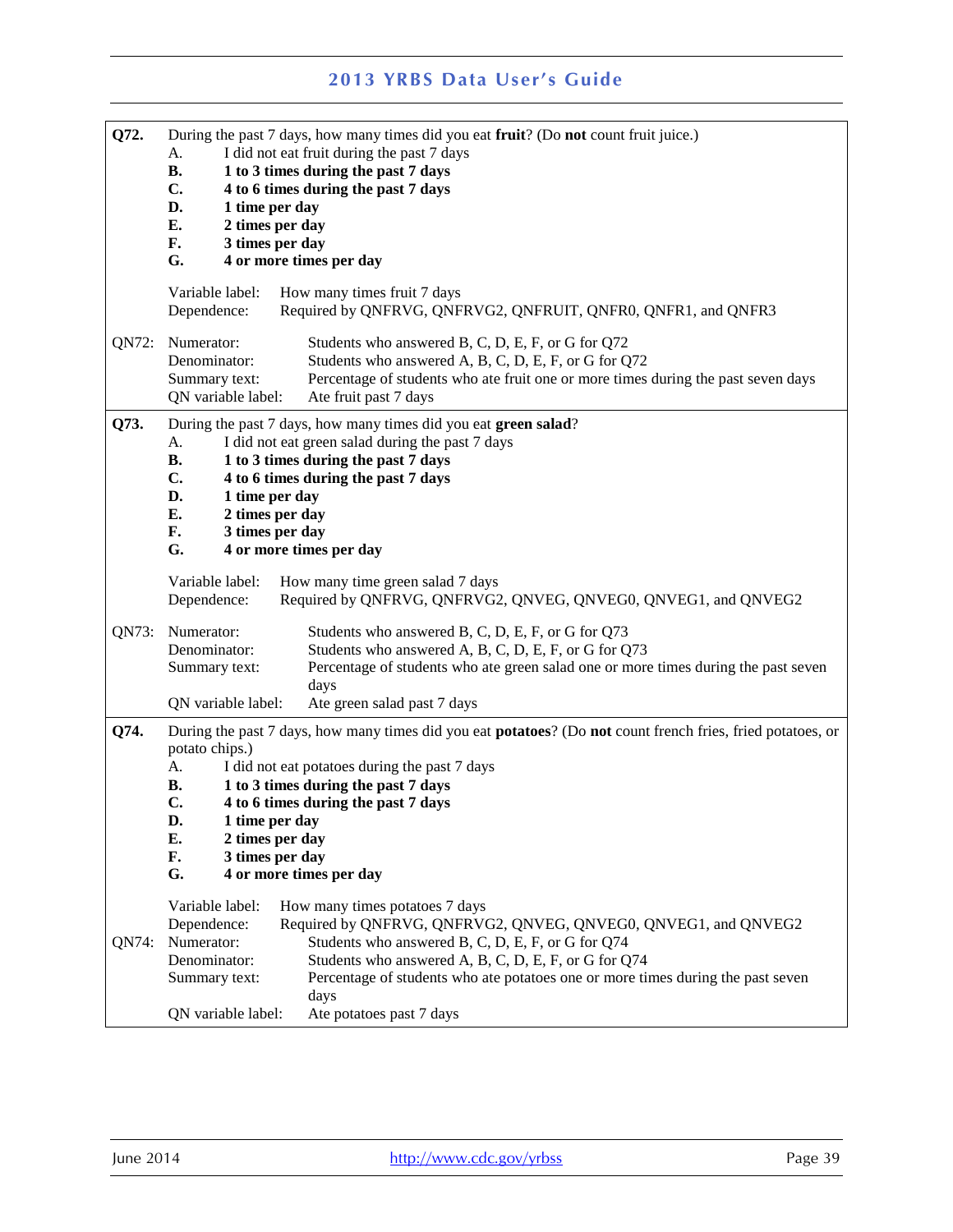| Q75.  | During the past 7 days, how many times did you eat carrots? |                                                                                                           |  |
|-------|-------------------------------------------------------------|-----------------------------------------------------------------------------------------------------------|--|
|       | I did not eat carrots during the past 7 days<br>A.          |                                                                                                           |  |
|       | <b>B.</b>                                                   | 1 to 3 times during the past 7 days                                                                       |  |
|       | C.                                                          | 4 to 6 times during the past 7 days                                                                       |  |
|       | D.<br>1 time per day                                        |                                                                                                           |  |
|       | E.<br>2 times per day                                       |                                                                                                           |  |
|       | F.<br>3 times per day                                       |                                                                                                           |  |
|       | G.                                                          | 4 or more times per day                                                                                   |  |
|       |                                                             |                                                                                                           |  |
|       | Variable label:<br>Dependence:                              | How many times carrots 7 days<br>Required by QNFRVG, QNFRVG2, QNVEG, QNVEG0, QNVEG1, and QNVEG2           |  |
|       | QN75: Numerator:                                            | Students who answered B, C, D, E, F, or G for Q75                                                         |  |
|       | Denominator:                                                | Students who answered A, B, C, D, E, F, or G for Q75                                                      |  |
|       | Summary text:                                               | Percentage of students who ate carrots one or more times during the past seven days                       |  |
|       | QN variable label:                                          | Ate carrots past 7 days                                                                                   |  |
| Q76.  | or carrots.)                                                | During the past 7 days, how many times did you eat other vegetables? (Do not count green salad, potatoes, |  |
|       | A.                                                          | I did not eat other vegetables during the past 7 days                                                     |  |
|       | В.                                                          | 1 to 3 times during the past 7 days                                                                       |  |
|       | C.                                                          | 4 to 6 times during the past 7 days                                                                       |  |
|       | D.<br>1 time per day                                        |                                                                                                           |  |
|       | E.<br>2 times per day                                       |                                                                                                           |  |
|       | 3 times per day<br>F.                                       |                                                                                                           |  |
|       | G.                                                          | 4 or more times per day                                                                                   |  |
|       | Variable label:<br>Dependence:                              | How many times other vegetables 7 days<br>Required by QNFRVG, QNFRVG2, QNVEG, QNVEG0, QNVEG1, and QNVEG2  |  |
|       |                                                             |                                                                                                           |  |
| QN76: | Numerator:                                                  | Students who answered B, C, D, E, F, or G for Q76                                                         |  |
|       | Denominator:                                                | Students who answered A, B, C, D, E, F, or G for Q76                                                      |  |
|       | Summary text:                                               | Percentage of students who ate other vegetables one or more times during the past                         |  |
|       | seven days<br>QN variable label:                            |                                                                                                           |  |
|       |                                                             | Ate vegetables past 7 days                                                                                |  |
| Q77.  |                                                             | During the past 7 days, how many times did you drink a can, bottle, or glass of soda or pop, such as      |  |
|       |                                                             | Coke, Pepsi, or Sprite? (Do not count diet soda or diet pop.)                                             |  |
|       | А.                                                          | I did not drink soda or pop during the past 7 days                                                        |  |
|       | Β.                                                          | 1 to 3 times during the past 7 days                                                                       |  |
|       | C.                                                          | 4 to 6 times during the past 7 days                                                                       |  |
|       | D.<br>1 time per day                                        |                                                                                                           |  |
|       | E.<br>2 times per day                                       |                                                                                                           |  |
|       | F.<br>3 times per day                                       |                                                                                                           |  |
|       | G.                                                          | 4 or more times per day                                                                                   |  |
|       | Variable label:<br>Dependence:                              | How many times drink soda past 7 days<br>Required by QNSODA0, QNSODA2, and QNSODA3                        |  |
| QN77: | Numerator:                                                  | Students who answered D, E, F, or G for Q77                                                               |  |
|       | Denominator:                                                | Students who answered A, B, C, D, E, F, or G for Q77                                                      |  |
|       | Summary text:                                               | Percentage of students who drank a can, bottle, or glass of soda or pop one or more                       |  |
|       |                                                             | times per day during the past seven days                                                                  |  |
|       | QN variable label:                                          | Drank soda 1+ times/day past 7 days                                                                       |  |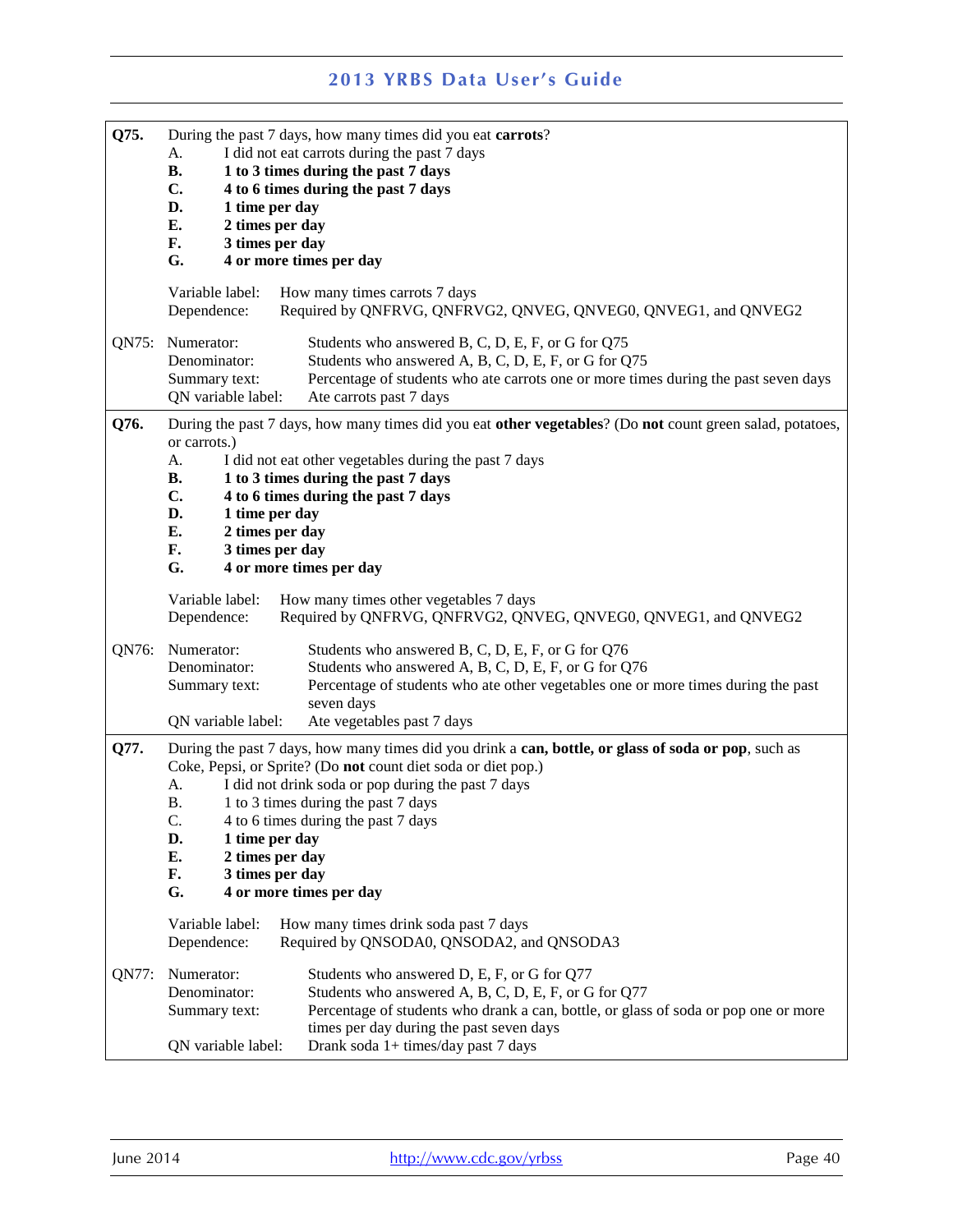| Q78.  | А.<br><b>B.</b><br>C.<br>D.<br>1 glass per day<br>E.<br>2 glasses per day<br>3 glasses per day<br>F.<br>G.<br>Variable label:                                                                                                                                                                                                                                                                                                                                                                                         | During the past 7 days, how many glasses of milk did you drink? (Count the milk you drank in a glass or<br>cup, from a carton, or with cereal. Count the half pint of milk served at school as equal to one glass.)<br>I did not drink milk during the past 7 days<br>1 to 3 glasses during the past 7 days<br>4 to 6 glasses during the past 7 days<br>4 or more glasses per day<br>How many glass of milk 7 days |
|-------|-----------------------------------------------------------------------------------------------------------------------------------------------------------------------------------------------------------------------------------------------------------------------------------------------------------------------------------------------------------------------------------------------------------------------------------------------------------------------------------------------------------------------|--------------------------------------------------------------------------------------------------------------------------------------------------------------------------------------------------------------------------------------------------------------------------------------------------------------------------------------------------------------------------------------------------------------------|
| QN78: | Dependence:<br>Numerator:                                                                                                                                                                                                                                                                                                                                                                                                                                                                                             | Required by QNMILK0, QNMILK1, and QNMILK2<br>Students who answered F or G for Q78                                                                                                                                                                                                                                                                                                                                  |
|       | Denominator:<br>Summary text:                                                                                                                                                                                                                                                                                                                                                                                                                                                                                         | Students who answered A, B, C, D, E, F, or G for Q78<br>Percentage of students who drank three or more glasses per day of milk during the<br>past seven days                                                                                                                                                                                                                                                       |
|       | QN variable label:                                                                                                                                                                                                                                                                                                                                                                                                                                                                                                    | Drank 3+ glasses milk/day past 7 days                                                                                                                                                                                                                                                                                                                                                                              |
| Q79.  |                                                                                                                                                                                                                                                                                                                                                                                                                                                                                                                       | During the past 7 days, on how many days did you eat <b>breakfast</b> ?                                                                                                                                                                                                                                                                                                                                            |
|       | 0 days<br>A.<br><b>B.</b><br>1 day<br>C.<br>2 days                                                                                                                                                                                                                                                                                                                                                                                                                                                                    |                                                                                                                                                                                                                                                                                                                                                                                                                    |
|       | D.<br>3 days                                                                                                                                                                                                                                                                                                                                                                                                                                                                                                          |                                                                                                                                                                                                                                                                                                                                                                                                                    |
|       | Ε.<br>4 days                                                                                                                                                                                                                                                                                                                                                                                                                                                                                                          |                                                                                                                                                                                                                                                                                                                                                                                                                    |
|       | F.<br>5 days                                                                                                                                                                                                                                                                                                                                                                                                                                                                                                          |                                                                                                                                                                                                                                                                                                                                                                                                                    |
|       | G.<br>6 days                                                                                                                                                                                                                                                                                                                                                                                                                                                                                                          |                                                                                                                                                                                                                                                                                                                                                                                                                    |
|       | H.<br>7 days                                                                                                                                                                                                                                                                                                                                                                                                                                                                                                          |                                                                                                                                                                                                                                                                                                                                                                                                                    |
|       | Variable label:<br>Dependence:                                                                                                                                                                                                                                                                                                                                                                                                                                                                                        | How often ate breakfast past 7 days<br>Required by QNNOBKFT                                                                                                                                                                                                                                                                                                                                                        |
| QN79: | Numerator:<br>Denominator:<br>Summary text:<br>QN variable label:                                                                                                                                                                                                                                                                                                                                                                                                                                                     | Students who answered H for Q79<br>Students who answered A, B, C, D, E, F, G or H for Q79<br>Percentage of students who ate breakfast on all of the past seven days<br>Ate breakfast on all of the past 7 days                                                                                                                                                                                                     |
| Q80.  | During the past 7 days, on how many days were you physically active for a total of at least 60 minutes per<br>day? (Add up all the time you spent in any kind of physical activity that increased your heart rate and made<br>you breathe hard some of the time.)<br>0 days<br>A.<br><b>B.</b><br>1 day<br>C.<br>2 days<br>D.<br>3 days<br>Ε.<br>4 days<br>F.<br>5 days<br>G.<br>6 days<br>H.<br>7 days<br>Variable label:<br>Days active 60 min plus past 7 days<br>Required by QNPA0DAY and QNPA7DAY<br>Dependence: |                                                                                                                                                                                                                                                                                                                                                                                                                    |
|       |                                                                                                                                                                                                                                                                                                                                                                                                                                                                                                                       |                                                                                                                                                                                                                                                                                                                                                                                                                    |
| QN80: | Numerator:<br>Students who answered F, G, or H for Q80<br>Denominator:<br>Students who answered A, B, C, D, E, F, G, or H for Q80<br>Percentage of students who were physically active for a total of at least 60 minutes<br>Summary text:<br>per day on five or more of the past seven days                                                                                                                                                                                                                          |                                                                                                                                                                                                                                                                                                                                                                                                                    |
|       | QN variable label:                                                                                                                                                                                                                                                                                                                                                                                                                                                                                                    | Active 60 min on 5+ past 7 days                                                                                                                                                                                                                                                                                                                                                                                    |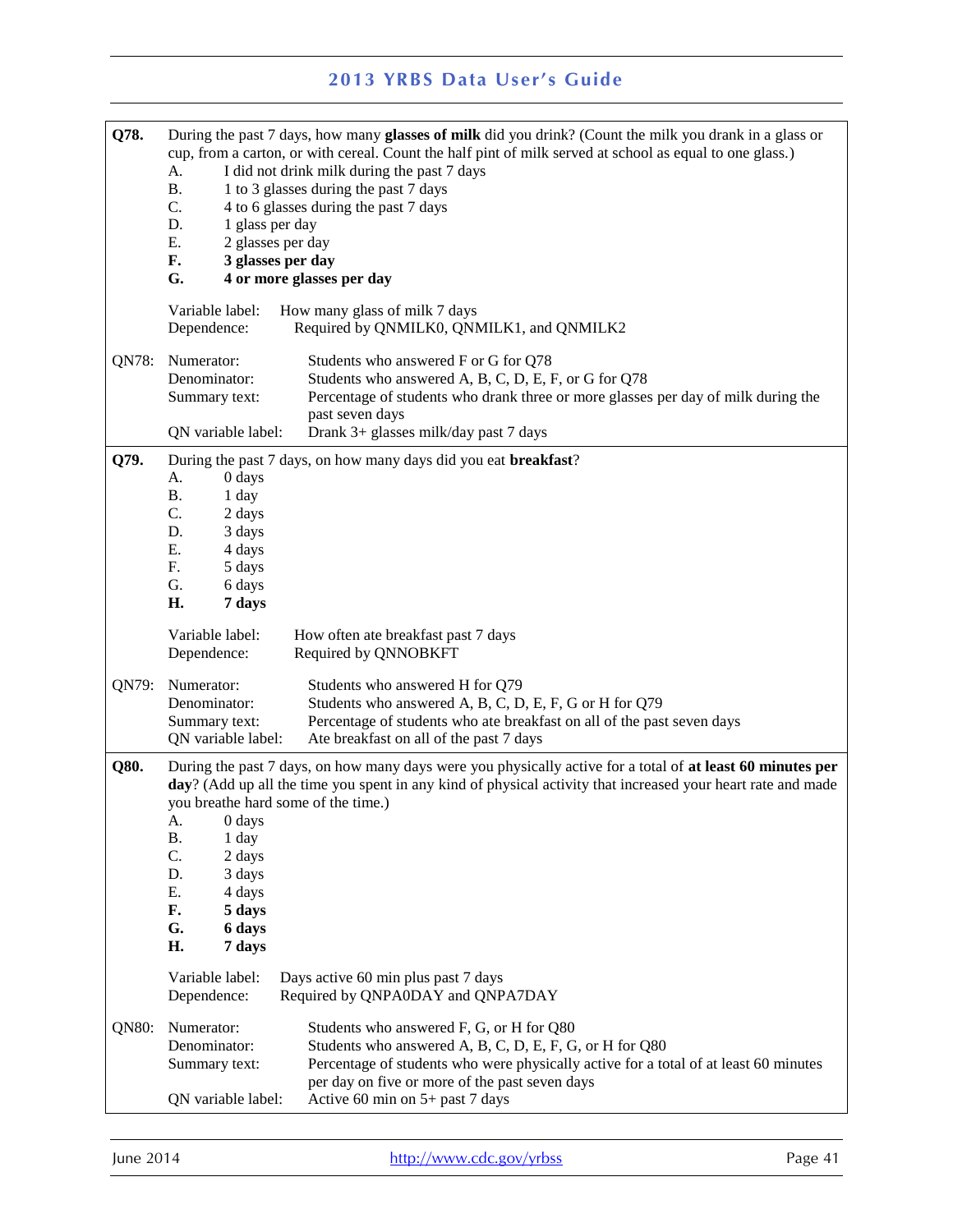| Q81.                                                                 | On an average school day, how many hours do you watch TV? |                                                                                                            |
|----------------------------------------------------------------------|-----------------------------------------------------------|------------------------------------------------------------------------------------------------------------|
|                                                                      | I do not watch TV on an average school day<br>A.          |                                                                                                            |
|                                                                      | <b>B.</b>                                                 | Less than 1 hour per day                                                                                   |
|                                                                      | C.<br>1 hour per day                                      |                                                                                                            |
|                                                                      | 2 hours per day<br>D.                                     |                                                                                                            |
|                                                                      | 3 hours per day<br>E.                                     |                                                                                                            |
|                                                                      | F.<br>4 hours per day                                     |                                                                                                            |
|                                                                      | G.                                                        | 5 or more hours per day                                                                                    |
|                                                                      | Variable label:                                           | How many hours watch TV                                                                                    |
| QN81:                                                                | Numerator:                                                | Students who answered E, F, or G for Q81                                                                   |
|                                                                      | Denominator:                                              | Students who answered A, B, C, D, E, F, or G for Q81                                                       |
|                                                                      | Summary text:                                             | Percentage of students who watched three or more hours per day of TV on an                                 |
|                                                                      |                                                           | average school day                                                                                         |
|                                                                      | QN variable label:                                        | Watched 3+ hours of TV average day                                                                         |
|                                                                      |                                                           |                                                                                                            |
| Q82.                                                                 |                                                           | On an average school day, how many hours do you play video or computer games or use a computer for         |
|                                                                      |                                                           | something that is not school work? (Count time spent on things such as Xbox, PlayStation, an iPod, an iPad |
|                                                                      |                                                           | or other tablet, a smartphone, YouTube, Facebook or other social networking tools, and the Internet.)      |
|                                                                      | A.<br><b>B.</b>                                           | I do not play video or computer games or use a computer for something that is not school work              |
|                                                                      | C.                                                        | Less than 1 hour per day                                                                                   |
|                                                                      | 1 hour per day<br>D.<br>2 hours per day                   |                                                                                                            |
|                                                                      | E.<br>3 hours per day                                     |                                                                                                            |
|                                                                      |                                                           |                                                                                                            |
|                                                                      | 4 hours per day<br>F.<br>G.<br>5 or more hours per day    |                                                                                                            |
|                                                                      | Variable label:<br>How many hours/day play video games    |                                                                                                            |
|                                                                      |                                                           |                                                                                                            |
| QN82:                                                                | Numerator:                                                | Students who answered E, F, or G for Q82                                                                   |
| Denominator:<br>Students who answered A, B, C, D, E, F, or G for Q82 |                                                           |                                                                                                            |
|                                                                      | Summary text:                                             | Percentage of students who played video or computer games or used a computer for                           |
|                                                                      |                                                           | something that was not school work three or more hours per day on an average                               |
|                                                                      |                                                           | school day                                                                                                 |
|                                                                      | QN variable label:                                        | Played video games 3+ hours/day                                                                            |
| Q83.                                                                 | classes?                                                  | In an average week when you are in school, on how many days do you go to physical education (PE)           |
|                                                                      | 0 days<br>A.                                              |                                                                                                            |
|                                                                      | <b>B.</b><br>1 day                                        |                                                                                                            |
|                                                                      | C.<br>2 days                                              |                                                                                                            |
|                                                                      | D.<br>3 days                                              |                                                                                                            |
|                                                                      | E.<br>4 days                                              |                                                                                                            |
|                                                                      | F.<br>5 days                                              |                                                                                                            |
|                                                                      | Variable label:                                           | How many days go to PE class                                                                               |
|                                                                      | Dependence:                                               | Required by QNDLYPE                                                                                        |
| QN83:                                                                | Numerator:                                                | Students who answered B, C, D, E, or F for Q83                                                             |
|                                                                      | Denominator:                                              | Students who answered A, B, C, D, E, or F for Q83                                                          |
|                                                                      | Summary text:                                             | Percentage of students who attended physical education (PE) classes on one or more                         |
|                                                                      |                                                           | days in an average week when they were in school                                                           |
|                                                                      | QN variable label:                                        | Attended PE class 1+ days average week                                                                     |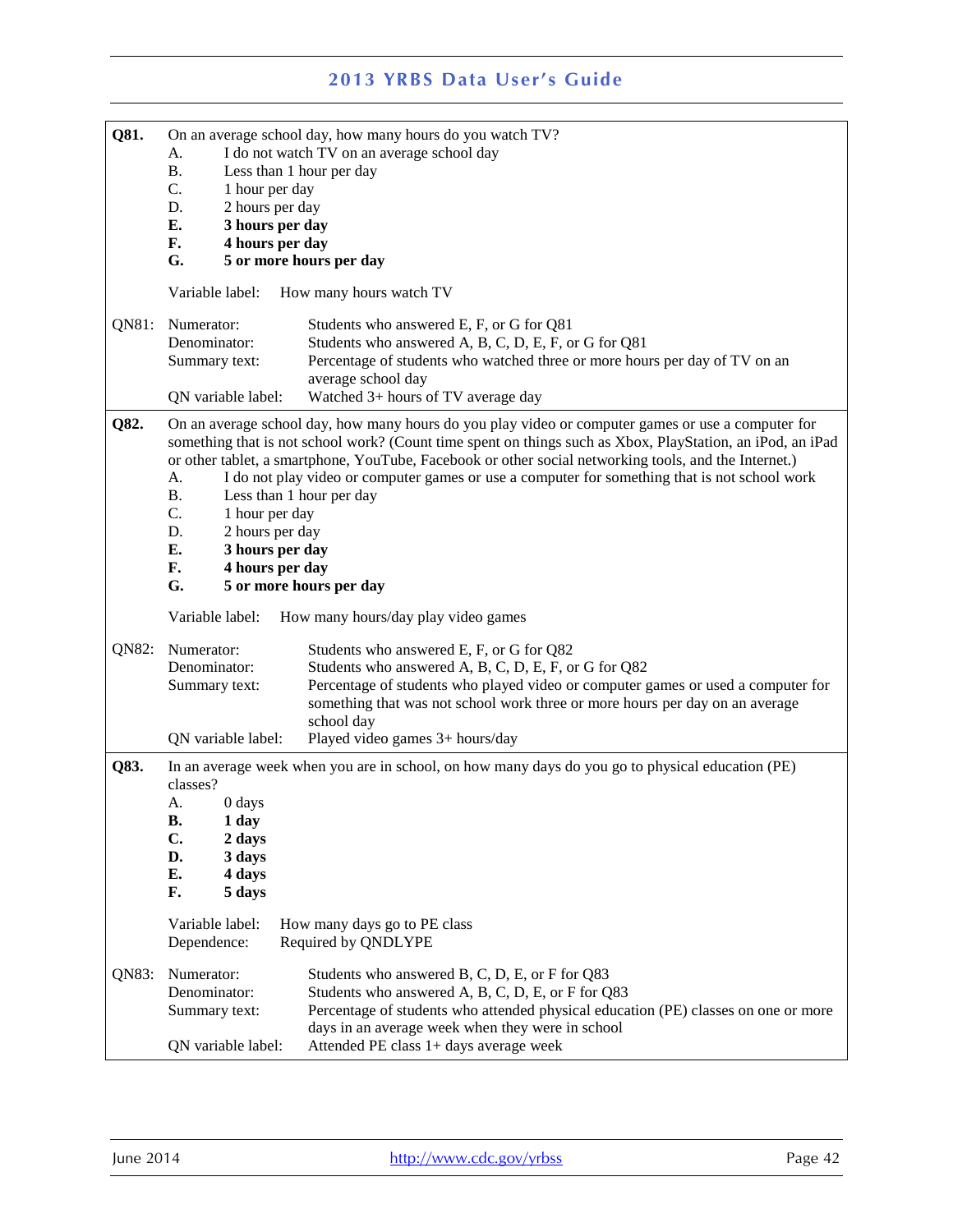| Q84.  | or community groups.)<br>0 teams<br>A.<br><b>B.</b><br>1 team<br>$C_{\bullet}$<br>2 teams<br>D.                                                                                                                                                                                                                                                                                                     | During the past 12 months, on how many sports teams did you play? (Count any teams run by your school<br>3 or more teams                                                                                                       |
|-------|-----------------------------------------------------------------------------------------------------------------------------------------------------------------------------------------------------------------------------------------------------------------------------------------------------------------------------------------------------------------------------------------------------|--------------------------------------------------------------------------------------------------------------------------------------------------------------------------------------------------------------------------------|
|       | Variable label:                                                                                                                                                                                                                                                                                                                                                                                     | On how many sports team 12 mos                                                                                                                                                                                                 |
| QN84: | Numerator:<br>Denominator:<br>Summary text:<br>QN variable label:                                                                                                                                                                                                                                                                                                                                   | Students who answered B, C, or D for Q84<br>Students who answered A, B, C, or D for Q84<br>Percentage of students who played on one or more sports teams during the past 12<br>months<br>Played on 1+ sports teams past 12 mos |
| Q85.  | Yes<br>А.<br>N <sub>o</sub><br><b>B.</b><br>C.<br>Not sure<br>Variable label:                                                                                                                                                                                                                                                                                                                       | Have you ever been taught about AIDS or HIV infection in school?<br>Ever taught about AIDS/HIV @ school                                                                                                                        |
| QN85: | Numerator:<br>Denominator:<br>Summary text:<br>QN variable label:                                                                                                                                                                                                                                                                                                                                   | Students who answered A for Q85<br>Students who answered A, B, or C for Q85<br>Percentage of students who had ever been taught in school about AIDS or HIV<br>infection<br>Taught about AIDS/HIV @ school                      |
| Q86.  | Has a doctor or nurse ever told you that you have asthma?<br>A.<br><b>Yes</b><br>No<br>Β.<br>C.<br>Not sure<br>Variable label:<br>Ever been told you have asthma                                                                                                                                                                                                                                    |                                                                                                                                                                                                                                |
| QN86: | Numerator:<br>Denominator:<br>Summary text:<br>QN variable label:                                                                                                                                                                                                                                                                                                                                   | Students who answered A for Q86<br>Students who answered A, B, or C for Q86<br>Percentage of students who had ever been told by a doctor or nurse that they had<br>asthma<br>Told by doctor/nurse they had asthma              |
| Q87.  | During your life, how many times have you used hallucinogenic drugs, such as LSD, acid, PCP, angel<br>dust, mescaline, or mushrooms?<br>A. 0 times<br>B. 1 or 2 times<br>C. 3 to 9 times<br>D. 10 to 19 times<br>E. 20 to 39 times<br>F. 40 or more times                                                                                                                                           |                                                                                                                                                                                                                                |
| QN87: | Variable label:<br>Ever used LSD<br>Numerator:<br>Students who answered B, C, D, E, or F for Q87<br>Denominator:<br>Students who answered A, B, C, D, E, or F for Q87<br>Percentage of students who have used hallucinogenic drugs, such as LSD, acid, PCP,<br>Summary text:<br>angel dust, mescaline, or mushrooms, one or more times during their life<br>Used LSD 1+ times<br>QN variable label: |                                                                                                                                                                                                                                |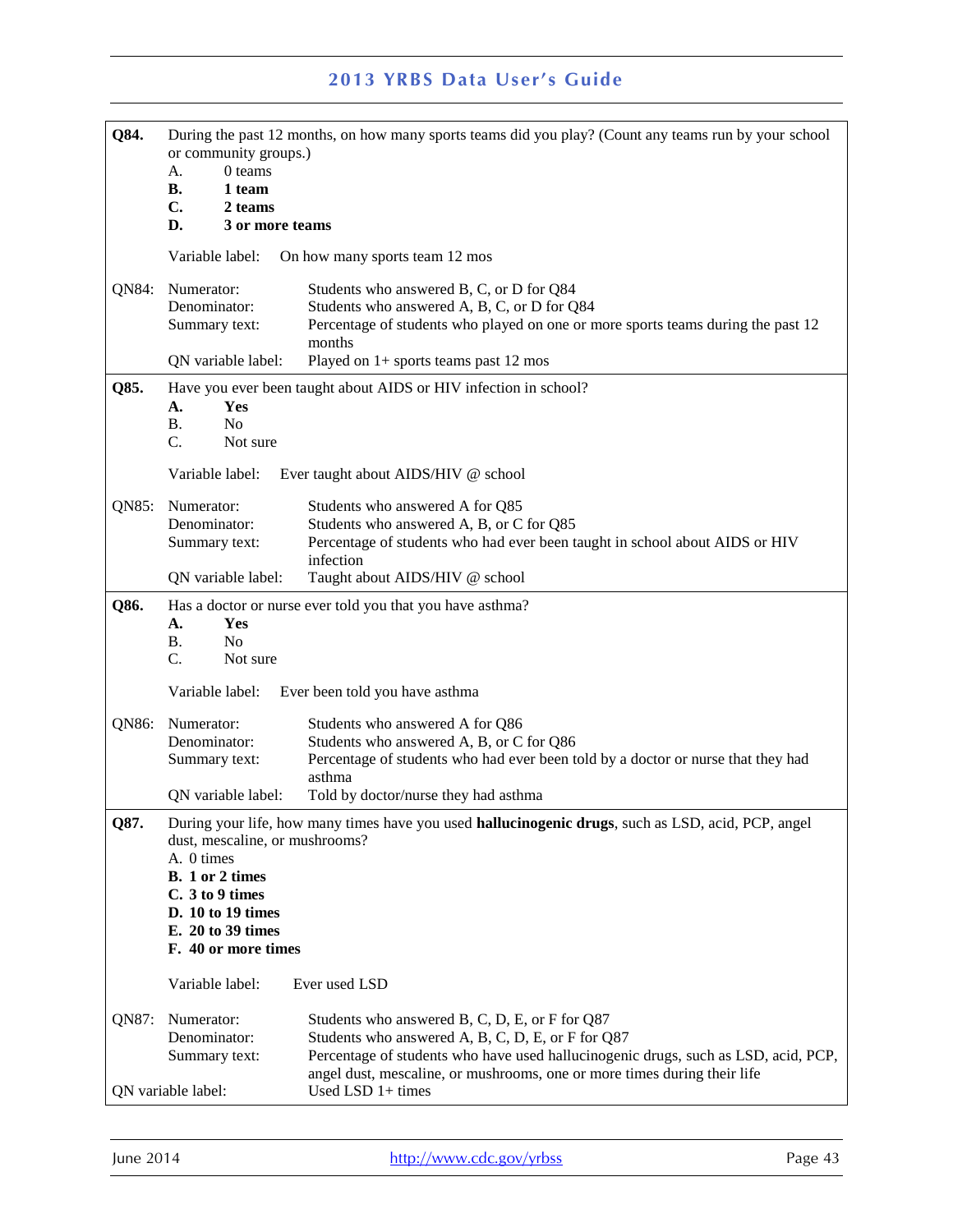| Q88.  | А.<br>В.<br>C.<br>D.<br>E.<br>F.<br>G.<br>Н.                      | ups, sit-ups, or weight lifting?<br>0 days<br>1 day<br>2 days<br>3 days<br>4 days<br>5 days<br>6 days<br>7 days | On how many of the past 7 days did you do exercises to <b>strengthen or tone your muscles</b> , such as push-                                                                                                                                                                                |
|-------|-------------------------------------------------------------------|-----------------------------------------------------------------------------------------------------------------|----------------------------------------------------------------------------------------------------------------------------------------------------------------------------------------------------------------------------------------------------------------------------------------------|
| QN88: | Variable label:<br>Numerator:                                     |                                                                                                                 | Strengthen muscles past 7 days<br>Students who answered D, E, F, G, or H for Q88                                                                                                                                                                                                             |
|       | Denominator:<br>Summary text:<br>QN variable label:               |                                                                                                                 | Students who answered A, B, C, D, E, F, G, or H for Q88<br>Percentage of students who did exercises to strengthen or tone their muscles, such as<br>push-ups, sit-ups, or weight lifting, on three or more of the past seven days<br>Strengthened muscles 3+ of past 7 days                  |
| Q89.  | blood.)<br>А.<br>B.<br>$C_{\cdot}$<br>Variable label:             | <b>Yes</b><br>N <sub>0</sub><br>Not sure                                                                        | Have you ever been tested for HIV, the virus that causes AIDS? (Do not count tests done if you donated<br>Ever tested for HIV                                                                                                                                                                |
| QN89: | Numerator:<br>Denominator:<br>Summary text:<br>QN variable label: |                                                                                                                 | Students who answered A for Q89<br>Students who answered A, B, or C for Q89<br>Percentage of students who had ever been tested for HIV, the virus that causes AIDS<br><b>Tested for HIV</b>                                                                                                  |
| Q90.  | SPF of 15 or higher?<br>А.<br>В.<br>C.<br>D.<br>Е.                | Never<br>Rarely<br>Sometimes<br>Most of the time<br><b>Always</b>                                               | When you are outside for more than one hour on a sunny day, how often do you wear sunscreen with an                                                                                                                                                                                          |
|       | Variable label:                                                   |                                                                                                                 | Sunscreen use outside                                                                                                                                                                                                                                                                        |
| QN90: | Numerator:<br>Denominator:<br>Summary text:<br>QN variable label: |                                                                                                                 | Students who answered D or E for Q90<br>Students who answered A, B, C, D, or E for Q90<br>Percentage of students who most of the time or always wear sunscreen with an SPF<br>of 15 or higher when they are outside for more than one hour on a sunny day<br>Mostly or always wear sunscreen |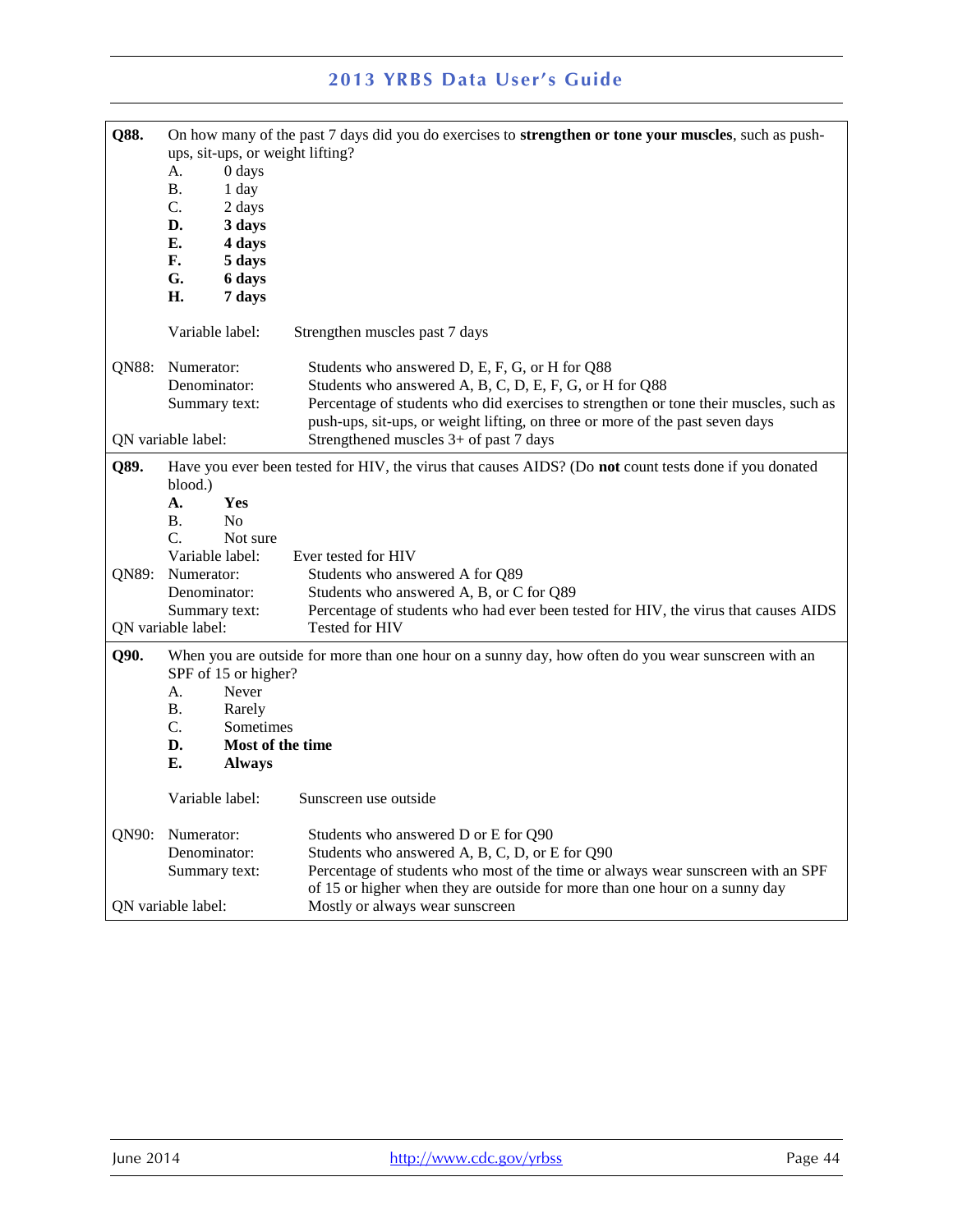| Q91.               | During the past 12 months, how many times did you use an indoor tanning device such as a sunlamp,<br>sunbed, or tanning booth? (Do not count getting a spray-on tan.)<br>$0 \times$<br>A.<br><b>B.</b><br>1 or 2 times<br>$\mathbf{C}$ .<br>3 to 9 times<br>D.<br>10 to 19 times<br>E.<br>20 to 39 times<br>$\mathbf{F}$ .<br>40 or more times |                 |                                                                                                                                                                                                                                                                                              |
|--------------------|------------------------------------------------------------------------------------------------------------------------------------------------------------------------------------------------------------------------------------------------------------------------------------------------------------------------------------------------|-----------------|----------------------------------------------------------------------------------------------------------------------------------------------------------------------------------------------------------------------------------------------------------------------------------------------|
|                    |                                                                                                                                                                                                                                                                                                                                                | Variable label: | How many times indoor tanning                                                                                                                                                                                                                                                                |
| ON91:              | Numerator:<br>Denominator:<br>Summary text:<br>QN variable label:                                                                                                                                                                                                                                                                              |                 | Students who answered B, C, D, E, or F for Q91<br>Students who answered A, B, C, D, E, or F for Q91<br>Percentage of students who used an indoor tanning device such as a sunlamp,<br>sunbed, or tanning booth one or more times during the past 12 months<br>Used $1+$ times indoor tanning |
| Q92.               | On an average school night, how many hours of sleep do you get?                                                                                                                                                                                                                                                                                |                 |                                                                                                                                                                                                                                                                                              |
|                    | 4 or less hours<br>A.                                                                                                                                                                                                                                                                                                                          |                 |                                                                                                                                                                                                                                                                                              |
|                    | <b>B.</b>                                                                                                                                                                                                                                                                                                                                      | 5 hours         |                                                                                                                                                                                                                                                                                              |
|                    | $C_{\cdot}$                                                                                                                                                                                                                                                                                                                                    | 6 hours         |                                                                                                                                                                                                                                                                                              |
|                    | D.                                                                                                                                                                                                                                                                                                                                             | 7 hours         |                                                                                                                                                                                                                                                                                              |
|                    | E.                                                                                                                                                                                                                                                                                                                                             | 8 hours         |                                                                                                                                                                                                                                                                                              |
|                    | F.                                                                                                                                                                                                                                                                                                                                             | 9 hours         |                                                                                                                                                                                                                                                                                              |
|                    | G.                                                                                                                                                                                                                                                                                                                                             |                 | 10 or more hours                                                                                                                                                                                                                                                                             |
|                    |                                                                                                                                                                                                                                                                                                                                                | Variable label: | Hours of sleep on school night                                                                                                                                                                                                                                                               |
| QN92:              | Numerator:                                                                                                                                                                                                                                                                                                                                     |                 | Students who answered E, F, or G for Q92                                                                                                                                                                                                                                                     |
|                    | Denominator:                                                                                                                                                                                                                                                                                                                                   |                 | Students who answered A, B, C, D, E, F, or G for Q92                                                                                                                                                                                                                                         |
|                    |                                                                                                                                                                                                                                                                                                                                                | Summary text:   | Percentage of students who get eight or more hours of sleep on average school night                                                                                                                                                                                                          |
| QN variable label: |                                                                                                                                                                                                                                                                                                                                                |                 | Get $8+$ hours sleep                                                                                                                                                                                                                                                                         |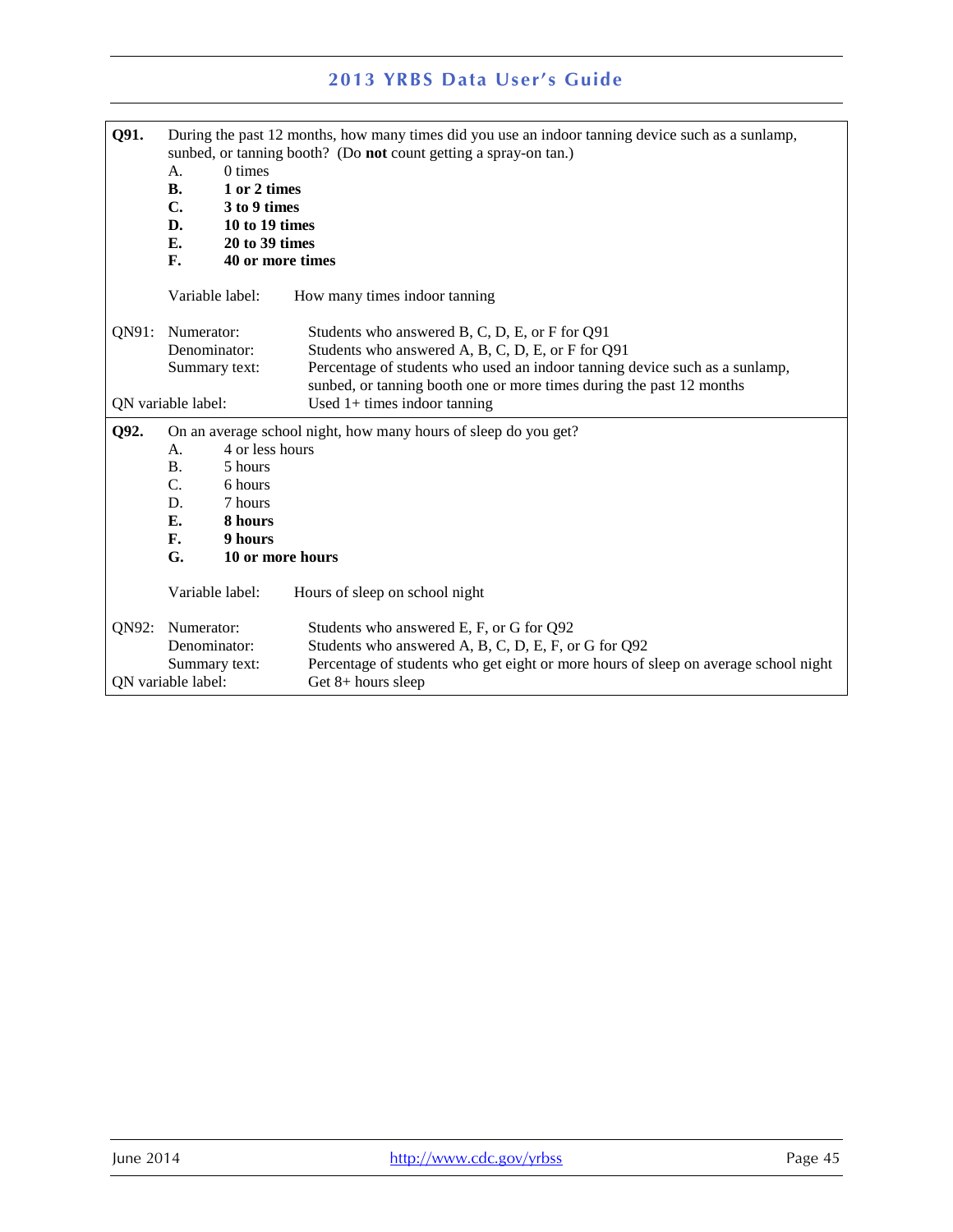# **Appendix B: National High School YRBS Supplemental (Qnword) Variables**

| <b>QNFRCIG:</b>            | Numerator:                                     | Students who answered F or G for Q33                                                                                                                                                                                                        |
|----------------------------|------------------------------------------------|---------------------------------------------------------------------------------------------------------------------------------------------------------------------------------------------------------------------------------------------|
|                            | Denominator:                                   | Students who answered A, B, C, D, E, F, or G for Q33                                                                                                                                                                                        |
|                            | Summary text:                                  | Percentage of students who smoked cigarettes on 20 or more of the past 30 days                                                                                                                                                              |
|                            | QN variable label:<br>Dependence:              | Smoked on 20 past 30 days<br>Depends on Q33                                                                                                                                                                                                 |
|                            | SAS code:                                      | if Q33 in $(6', 7')$ then QNFRCIG=1;<br>else if Q33 in $(1', 2', 3', 4', 5')$ then QNFRCIG=2;                                                                                                                                               |
| <b>QNANYTOB:</b>           |                                                |                                                                                                                                                                                                                                             |
|                            | Numerator:<br>Denominator:                     | Students who answered B, C, D, E, F, or G for Q33, Q39, or Q40<br>Students who answered A, B, C, D, E, F, or G for Q33, Q39, and Q40\                                                                                                       |
|                            | Summary text:                                  | Percentage of students who smoked cigarettes or cigars or used chewing tobacco,<br>snuff, or dip on one or more of the past 30 days                                                                                                         |
|                            | QN variable label:<br>Dependence:<br>SAS code: | Used any tobacco past 30 days<br>Depends on Q33, Q39, and Q40<br>QNANYTOB=2;                                                                                                                                                                |
|                            |                                                | if Q33 in $(2', 3', 4', 5', 6', 7)$ then QNANYTOB=1;<br>if Q39 in $(2', 3', 4', 5', 6', 7)$ then QNANYTOB=1;<br>if Q40 in ('2','3','4','5','6','7') then QNANYTOB=1;<br>if Q33=' $\cdot$ or Q39=' $\cdot$ or Q40=' $\cdot$ then QNANYTOB=.; |
| <b>QNOTHH:</b>             |                                                |                                                                                                                                                                                                                                             |
| Numerator:<br>Denominator: |                                                | Students who answered E or F for Q65<br>Students who answered C, D, E, F, G, or H for Q62 and answered B, C, D, E, G, or<br>H for Q65                                                                                                       |
| Summary text:              |                                                | Among students who had sexual intercourse during the past three months, the<br>percentage who used an IUD or implant or a shot, patch, or birth control ring to<br>prevent pregnancy before last sexual intercourse                         |
| Dependence:                | QN variable label:                             | Of current sex, used Depo last sex<br>Depends on Q62 and Q65                                                                                                                                                                                |
| SAS code:                  |                                                | if q62 in $(*3, '4', '5', '6', '7', '8')$ then do;<br>if $q65$ in $('5', '6')$ then QNOTHH=1;<br>else if $q65$ in $('2', '3', '4', '7', '8')$ then QNOTHH=2;<br>end:                                                                        |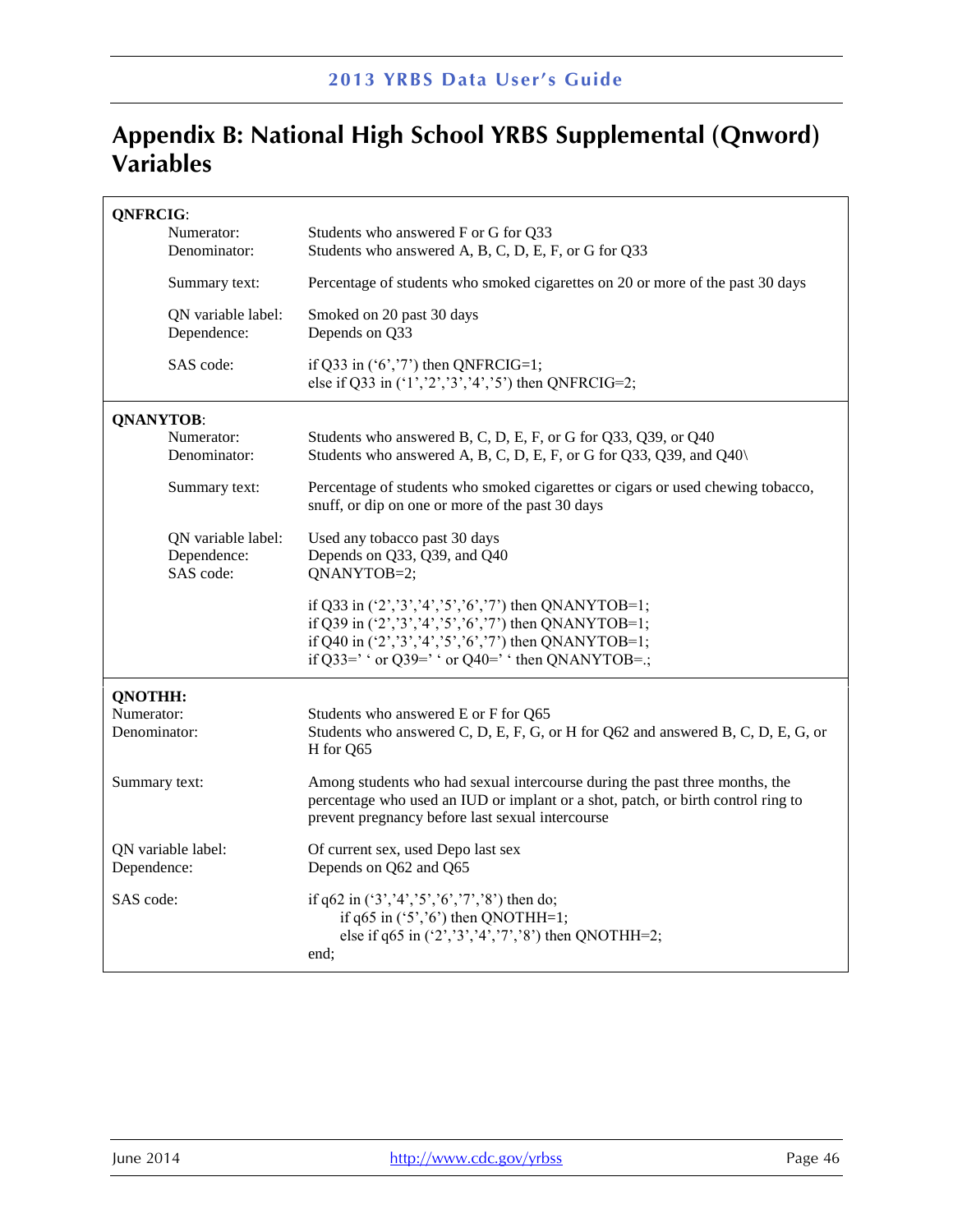| <b>QNOTHHPL:</b><br>Numerator:<br>Denominator: | Students who answered C, E, or F for Q65<br>Students who answered C, D, E, F, G, or H for Q62 and answered B, C, D, E, F, G,<br>or H for Q65                                                                                                                                                  |
|------------------------------------------------|-----------------------------------------------------------------------------------------------------------------------------------------------------------------------------------------------------------------------------------------------------------------------------------------------|
| Summary text:                                  | Among students who had sexual intercourse during the past three months, the<br>percentage who used birth control pills, an IUD or implant, or a shot, patch, or birth<br>control ring to prevent pregnancy before last sexual intercourse                                                     |
| QN variable label:<br>Dependence:              | Of current sex, birth ctrl/Depo last sex<br>Depends on Q62 and Q65                                                                                                                                                                                                                            |
| SAS code:                                      | if q62 in $(3', 4', 5', 6', 7', 8')$ then do;<br>if q65 in $(3, 5, 6)$ then QNOTHHPL=1;<br>else if q65 in $(2', 4', 7', 8')$ then QNOTHHPL=2;<br>end;                                                                                                                                         |
| <b>QNDUALBC:</b><br>Numerator:<br>Denominator: | Students who answered B for Q64 and C, E, or F for Q65<br>Students who answered C, D, E, F, G, or H for Q62 and answered B or C for 64 and<br>answered B, C, D, E, F, G, or H for Q65                                                                                                         |
| Summary text:                                  | Among students who had sexual intercourse during the past three months, the<br>percentage who used both a condom during last sexual intercourse and birth control<br>pills, an IUD or implant, or a shot, patch, or birth control ring to prevent pregnancy<br>before last sexual intercourse |
| QN variable label:<br>Dependence:              | Of current sex, condom + birth ctrl/Depo<br>Depends on Q62, Q64, and Q65                                                                                                                                                                                                                      |
| SAS code:                                      | if q62 in $(*3', 4', 5', 6', 7', 8')$ then do;<br>if $q64 = ?$ and $q65$ in $(3', 5', 6')$ then QNDUALBC=1;<br>else if q64 in( $\degree$ ) or Q65 in ( $\degree$ ) then QNDUALBC=.;<br>else if q64 in ('3') or q65 in ('2','4','7','8') then QNDUALBC=2;<br>end;                              |
| <b>QNBCNONE:</b>                               |                                                                                                                                                                                                                                                                                               |
| Numerator:<br>Denominator:                     | Students who answered B for Q65<br>Students who answered C, D, E, F, G, or H for Q62 and answered B, C, D, E, F, G,<br>or H for Q65                                                                                                                                                           |
| Summary text:                                  | Among students who had sexual intercourse during the past three months, the<br>percentage who used no method of birth control to prevent pregnancy before last<br>sexual intercourse                                                                                                          |
| QN variable label:<br>Dependence:              | Of current sex, no birth ctrl<br>Depends on Q62 and Q65                                                                                                                                                                                                                                       |
| SAS code:                                      | if q62 in $(*3', 4', 5', 6', 7', 8')$ then do;<br>if $q65 = ?$ then QNBCNONE=1;<br>else if $q65$ in $('3', '4', '5', '6', '7', '8')$ then QNBCNONE=2;<br>end;                                                                                                                                 |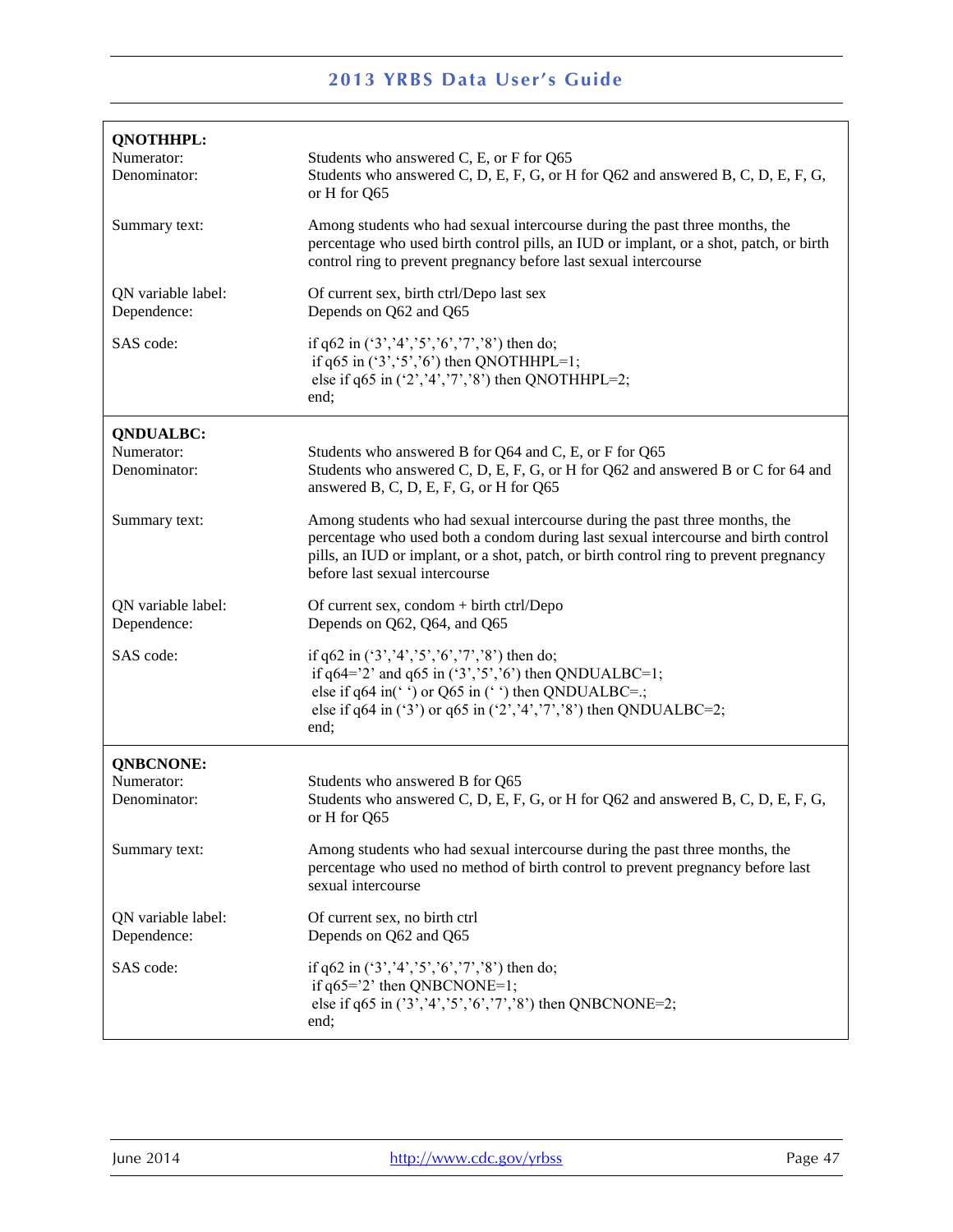| <b>ONFRVG:</b>                    |                                                                                                                                                                                                                                                                                                                                                                                                                                                                                                                                                                                                                                                                                    |  |
|-----------------------------------|------------------------------------------------------------------------------------------------------------------------------------------------------------------------------------------------------------------------------------------------------------------------------------------------------------------------------------------------------------------------------------------------------------------------------------------------------------------------------------------------------------------------------------------------------------------------------------------------------------------------------------------------------------------------------------|--|
| Numerator:<br>Denominator:        | Calculated<br>Students who answered A, B, C, D, E, F, or G for Q71, Q72, Q73, Q74, Q75, and<br>Q76                                                                                                                                                                                                                                                                                                                                                                                                                                                                                                                                                                                 |  |
| Summary text:                     | Percentage of students who ate fruits, drank 100% fruit juices, or ate vegetables five<br>or more times per day during the past seven days                                                                                                                                                                                                                                                                                                                                                                                                                                                                                                                                         |  |
| QN variable label:<br>Dependence: | Ate 5+ fruits/vegetables/day 7 days<br>Depends on Q71, Q72, Q73, Q74, Q75, and Q76                                                                                                                                                                                                                                                                                                                                                                                                                                                                                                                                                                                                 |  |
| SAS code:                         | length qfrvg1 qfrvg2 qfrvg3 qfrvg4 qfrvg5 qfrvg6 8;<br>$qfrygtot=0;$<br>array qfv{6} q71 q72 q73 q74 q75 q76;<br>array qfrvg{6} qfrvg1 qfrvg2 qfrvg3 qfrvg4 qfrvg5 qfrvg6;<br>$\frac{1}{2}$ to 6;<br>select $(qfv{i})$ ;<br>when $('1')$ qfrvg $(i)=0$ ;<br>when $('2')$ qfrvg $\{i\} = 2/7$ ;<br>when ('3') qfrvg{i}= $5/7$ ;<br>when $('4')$ qfrvg $\{i\} = 1$ ;<br>when $('5')$ qfrvg $(i)=2$ ;<br>when $('6')$ qfrvg $(i)=3$ ;<br>when $('7')$ qfrvg $\{i\}$ =4;<br>otherwise qfrvg{i}=.;<br>end:<br>$qfrygtot = qfrygtot + qfryg{i};$<br>end:<br>if qfrvgtot $>=$ 5 then QNFRVG=1;<br>else if qfrvgtot ne . then QNFRVG=2;<br>else QNFRVG=.;<br>drop qrfrvg1-qfrvg6 qfrvgtot; |  |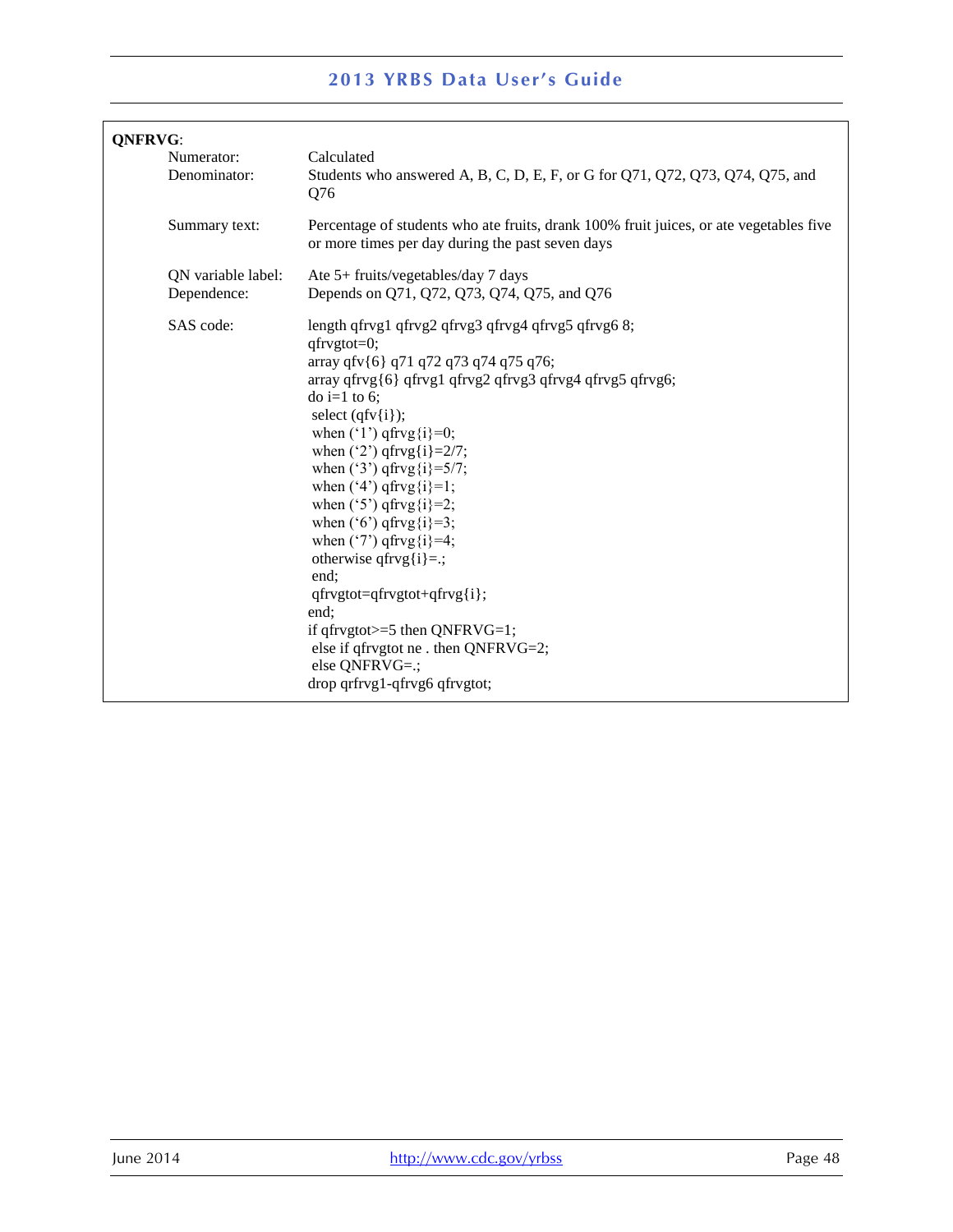| <b>QNFRUIT:</b>                   |                                                                                                                                                                                                                                                                                                                                                                                                                                                                                                                                                                                                                                                       |  |
|-----------------------------------|-------------------------------------------------------------------------------------------------------------------------------------------------------------------------------------------------------------------------------------------------------------------------------------------------------------------------------------------------------------------------------------------------------------------------------------------------------------------------------------------------------------------------------------------------------------------------------------------------------------------------------------------------------|--|
| Numerator:                        | Calculated                                                                                                                                                                                                                                                                                                                                                                                                                                                                                                                                                                                                                                            |  |
| Denominator:                      | Students who answered A, B, C, D, E, F, or G for Q71 and Q72                                                                                                                                                                                                                                                                                                                                                                                                                                                                                                                                                                                          |  |
| Summary text:                     | Percentage of students who ate fruits or drank 100% fruit juices two or more times<br>per day during the past seven days                                                                                                                                                                                                                                                                                                                                                                                                                                                                                                                              |  |
| QN variable label:<br>Dependence: | Ate fruit/drank juice 2+ times/day<br>Depends on Q71 and Q72                                                                                                                                                                                                                                                                                                                                                                                                                                                                                                                                                                                          |  |
| SAS code:                         | length qfruit1 qfruit2 8;<br>$qfrtot=0;$<br>array qfr ${2}$ q71 q72;<br>$array$ qfruit $\{2\}$ qfruit1 qfruit2;<br>$\phi$ i=1 to 2;<br>select $(qfr{i})$ ;<br>when $('1')$ qfruit $\{i\} = 0$ ;<br>when $('2')$ qfruit $\{i\} = 2/7$ ;<br>when $('3')$ qfruit $\{i\} = 5/7$ ;<br>when $(4')$ qfruit $\{i\} = 1$ ;<br>when $('5')$ qfruit $\{i\} = 2$ ;<br>when $(6')$ qfruit $\{i\} = 3$ ;<br>when $('7')$ qfruit $\{i\} = 4$ ;<br>otherwise qfruit $\{i\} =$ ;<br>end:<br>$qfrtot = qfrtot + qfruit\{i}\;$<br>end;<br>if $qfrtot = 2$ then $QNFRUIT = 1$ ;<br>else if qfrtot ne. then QNFRUIT=2;<br>else QNFRUIT=.;<br>drop qrfruit1-qfruit2 qfrtot; |  |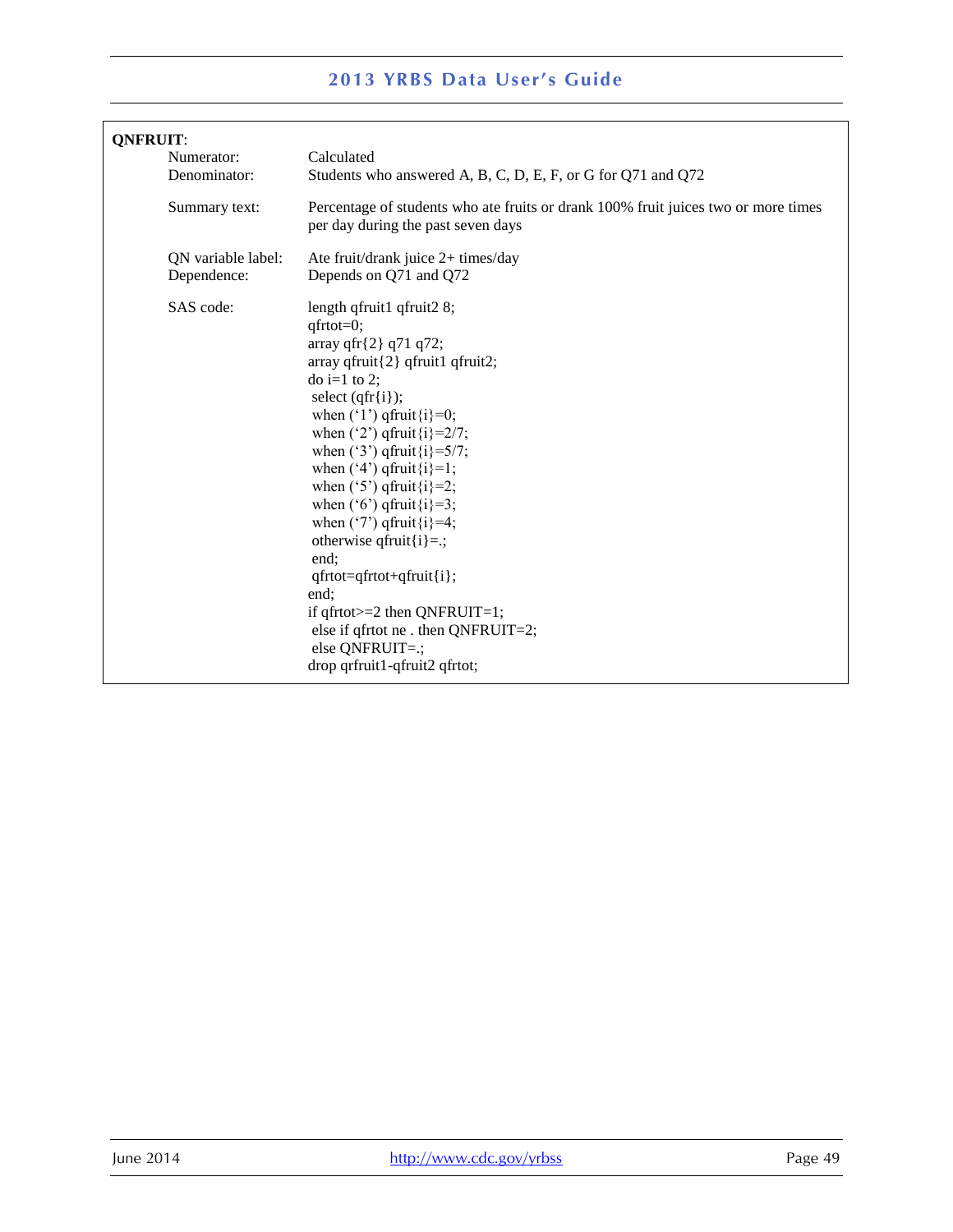| QNFR0:                            |                                                                                                                                                                                                                                                                                                                                                                                                                                                                                                                                                                                                              |
|-----------------------------------|--------------------------------------------------------------------------------------------------------------------------------------------------------------------------------------------------------------------------------------------------------------------------------------------------------------------------------------------------------------------------------------------------------------------------------------------------------------------------------------------------------------------------------------------------------------------------------------------------------------|
| Numerator:<br>Denominator:        | Calculated<br>Students who answered A, B, C, D, E, F, or G for Q71 and Q72                                                                                                                                                                                                                                                                                                                                                                                                                                                                                                                                   |
| Summary text:                     | Percentage of students who ate fruits or drank 100% fruit juices 0 times per day<br>during the past seven days                                                                                                                                                                                                                                                                                                                                                                                                                                                                                               |
| QN variable label:<br>Dependence: | Ate fruit/drank juice 0 times/day<br>Depends on Q71 and Q72                                                                                                                                                                                                                                                                                                                                                                                                                                                                                                                                                  |
| SAS code:                         | TOTALf=0;<br>array fruitq2a (*) q72 q73;<br>array summ2a (*) q72n q73n;<br>$\phi$ i = 1 to dim(fruitq2a);<br>if fruitq2a{i} = '1' then summ2a{i} = 0;<br>else if fruitq2a{i} = '2' then summ2a{i} = $2/7$ ;<br>else if fruitq2a{i} = '3' then summ2a{i} = $5/7$ ;<br>else if fruitq2a{i} = '4' then summ2a{i} = 1;<br>else if fruitq2a{i} = '5' then summ2a{i} = 2;<br>else if fruitq2a{i} = '6' then summ2a{i} = 3;<br>else if fruitq2a{i} = '7' then summ2a{i} = 4;<br>else summ $2a[i]=$ .;<br>TOTALf=TOTALf+summ2a{i};<br>end;<br>if TOTAL $f = 0$ then QNFR0=1;<br>else if TOTALf > 0 then QNFR0=2;     |
| QNFR1:                            |                                                                                                                                                                                                                                                                                                                                                                                                                                                                                                                                                                                                              |
| Numerator:<br>Denominator:        | Calculated<br>Students who answered A, B, C, D, E, F, or G for Q71 and Q72                                                                                                                                                                                                                                                                                                                                                                                                                                                                                                                                   |
| Summary text:                     | Percentage of students who ate fruits or drank 100% fruit juices one or more times<br>per day during the past seven days                                                                                                                                                                                                                                                                                                                                                                                                                                                                                     |
| QN variable label:<br>Dependence: | Ate fruit/drank juice $1+$ times/day<br>Depends on Q71 and Q72                                                                                                                                                                                                                                                                                                                                                                                                                                                                                                                                               |
| SAS code:                         | TOTALf=0;<br>array fruitq2a (*) q72 q73;<br>array summ2a (*) q72n q73n;<br>$\phi$ i = 1 to dim(fruitq2a);<br>if fruitq2a{i} = '1' then summ2a{i} = 0;<br>else if fruitq2a{i} = '2' then summ2a{i} = $2/7$ ;<br>else if fruitq2a{i} = '3' then summ2a{i} = $5/7$ ;<br>else if fruitq2a{i} = '4' then summ2a{i} = 1;<br>else if fruitq2a{i} = '5' then summ2a{i} = 2;<br>else if fruitq2a{i} = '6' then summ2a{i} = 3;<br>else if fruitq2a{i} = '7' then summ2a{i} = 4;<br>else summ $2a[i]=$ .;<br>TOTALf=TOTALf+summ2a{i};<br>end;<br>if TOTALf GE 1 then QNFR1=1;<br>else if 0 LE TOTALf LT 1 then QNFR1=2; |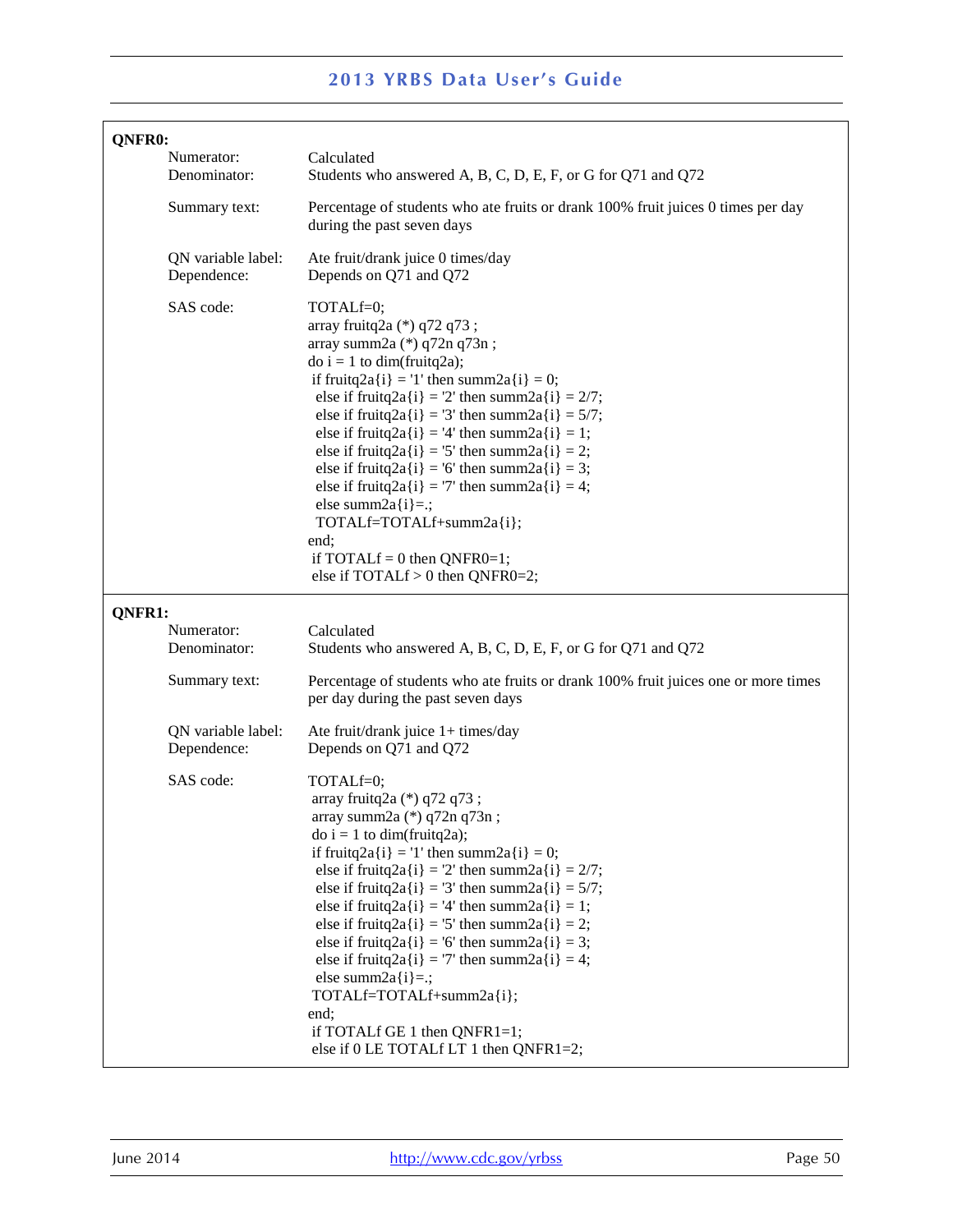| QNFR3: |                                   |                                                                                                                                                                                                                                                                                                                                                                                                                                                                                                                                                                                                              |
|--------|-----------------------------------|--------------------------------------------------------------------------------------------------------------------------------------------------------------------------------------------------------------------------------------------------------------------------------------------------------------------------------------------------------------------------------------------------------------------------------------------------------------------------------------------------------------------------------------------------------------------------------------------------------------|
|        | Numerator:<br>Denominator:        | Calculated<br>Students who answered A, B, C, D, E, F, or G for Q71 and Q72                                                                                                                                                                                                                                                                                                                                                                                                                                                                                                                                   |
|        | Summary text:                     | Percentage of students who ate fruits or drank 100% fruit juices three or more times<br>per day during the past seven days                                                                                                                                                                                                                                                                                                                                                                                                                                                                                   |
|        | QN variable label:<br>Dependence: | Ate fruit/drank juice 3+ times/day<br>Depends on Q71 and Q72                                                                                                                                                                                                                                                                                                                                                                                                                                                                                                                                                 |
|        | SAS code:                         | TOTALf=0;<br>array fruitq2a (*) q72 q73;<br>array summ2a (*) q72n q73n;<br>$\phi$ i = 1 to dim(fruitq2a);<br>if fruitq2a{i} = '1' then summ2a{i} = 0;<br>else if fruitq2a{i} = '2' then summ2a{i} = $2/7$ ;<br>else if fruitq2a{i} = '3' then summ2a{i} = $5/7$ ;<br>else if fruitq2a{i} = '4' then summ2a{i} = 1;<br>else if fruitq2a{i} = '5' then summ2a{i} = 2;<br>else if fruitq2a{i} = '6' then summ2a{i} = 3;<br>else if fruitq2a{i} = '7' then summ2a{i} = 4;<br>else summ $2a[i]=$ .;<br>TOTALf=TOTALf+summ2a{i};<br>end:<br>if TOTALf GE 3 then QNFR3=1;<br>else if 0 LE TOTALf LT 3 then QNFR3=2; |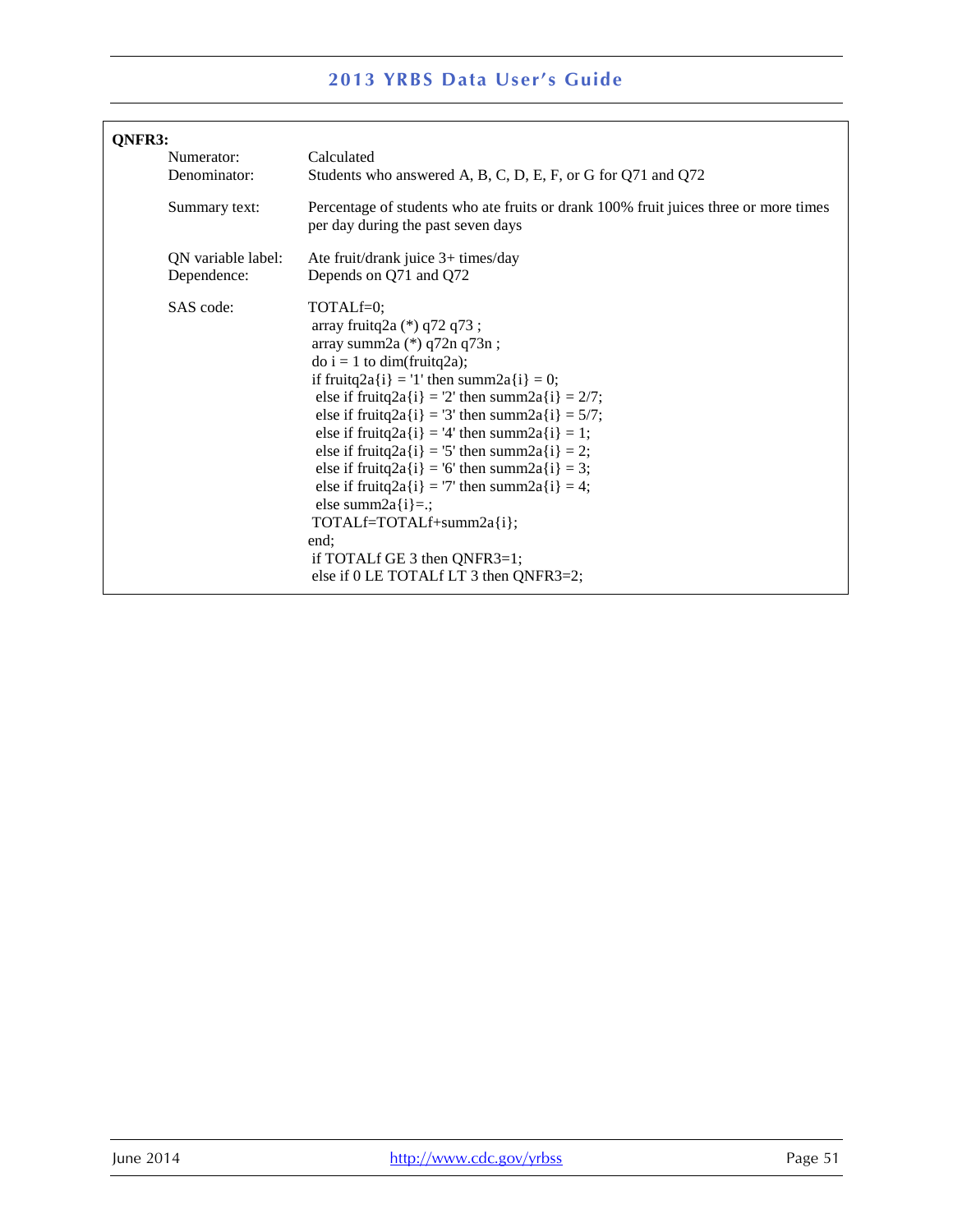| QNVEG:                            |                                                                                                                                                                                                                                                                                                                                                                                                                                                                                                                                                                                                                                                                                  |  |  |
|-----------------------------------|----------------------------------------------------------------------------------------------------------------------------------------------------------------------------------------------------------------------------------------------------------------------------------------------------------------------------------------------------------------------------------------------------------------------------------------------------------------------------------------------------------------------------------------------------------------------------------------------------------------------------------------------------------------------------------|--|--|
| Numerator:                        | Calculated                                                                                                                                                                                                                                                                                                                                                                                                                                                                                                                                                                                                                                                                       |  |  |
| Denominator:                      | Students who answered A, B, C, D, E, F, or G for Q73, Q74, Q75, and Q76                                                                                                                                                                                                                                                                                                                                                                                                                                                                                                                                                                                                          |  |  |
| Summary text:                     | Percentage of students who ate vegetables three or more times per day during the<br>past seven days                                                                                                                                                                                                                                                                                                                                                                                                                                                                                                                                                                              |  |  |
| QN variable label:<br>Dependence: | Ate 3+ vegetables/day 7 days<br>Depends on Q73, Q74, Q75, and Q76                                                                                                                                                                                                                                                                                                                                                                                                                                                                                                                                                                                                                |  |  |
| SAS code:                         | length qveg $1$ qveg $2$ qveg $3$ qveg $48$ ;<br>$q$ vgtot=0;<br>array qvg $\{4\}$ q73 q74 q75 q76;<br>$array$ qveg $\{4\}$ qveg $1$ qveg $2$ qveg $3$ qveg $4$ ;<br>$\frac{1}{2}$ to 4:<br>select $(qvg{i})$ ;<br>when $('1')$ qveg $(i)=0;$<br>when $('2')$ qveg $\{i\} = 2/7$ ;<br>when $('3')$ qveg $\{i\} = 5/7$ ;<br>when $('4')$ qveg $\{i\} = 1$ ;<br>when $('5')$ qveg $(i)=2;$<br>when $('6')$ qveg $(i)=3;$<br>when $('7')$ qveg $\{i\} = 4;$<br>otherwise $q \vee q[i]=$ .;<br>end:<br>$q\nu g\ntot = q\nu g\ntot + q\nu eg\ni ;$<br>end:<br>if qvgtot $>=$ 3 then QNVEG $=$ 1;<br>else if qvgtot ne . then $QNVEG=2$ ;<br>else QNVEG=.;<br>drop qveg1-qveg4 qvgtot; |  |  |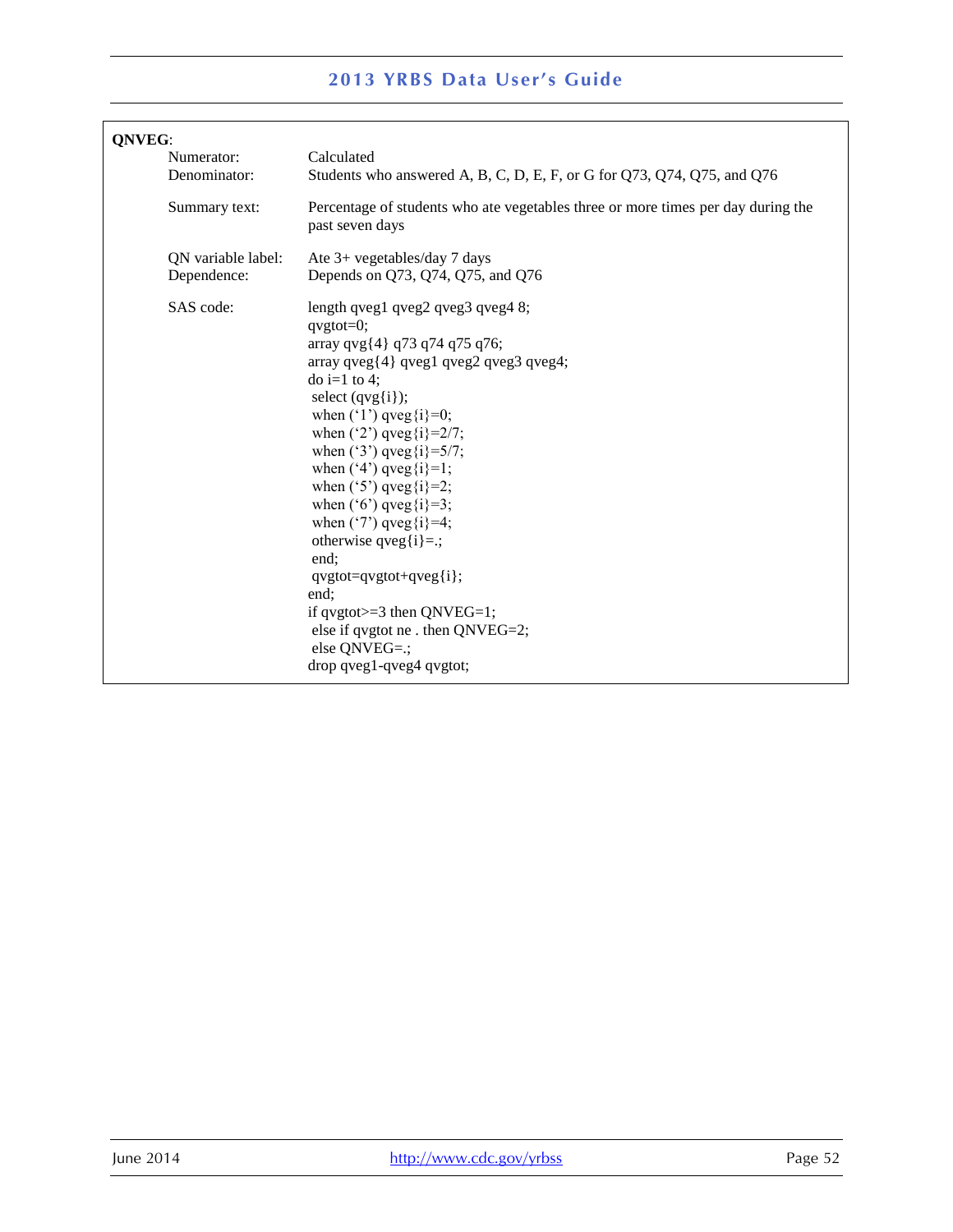| QNVEG0: | Numerator:<br>Denominator:          | Calculated<br>Students who answered A, B, C, D, E, F, or G for Q73, Q74, Q75, and Q76                                                                                                                                                                                                                                                                                                                                                                                                                                                                                                                                                                                                            |
|---------|-------------------------------------|--------------------------------------------------------------------------------------------------------------------------------------------------------------------------------------------------------------------------------------------------------------------------------------------------------------------------------------------------------------------------------------------------------------------------------------------------------------------------------------------------------------------------------------------------------------------------------------------------------------------------------------------------------------------------------------------------|
|         | Summary text:<br>QN variable label: | Percentage of students who ate vegetables 0 times per day during the past seven days<br>Ate 0 vegetables/day 7 days                                                                                                                                                                                                                                                                                                                                                                                                                                                                                                                                                                              |
|         | Dependence:                         | Depends on Q73, Q74, Q75, and Q76                                                                                                                                                                                                                                                                                                                                                                                                                                                                                                                                                                                                                                                                |
|         | SAS code:                           | TOTAL <sub>v=0</sub> ;<br>array fruitq3a (*) q74 q75 q76 q77;<br>array summ3a (*) q74n q75n q76n q77n;<br>$\phi$ i = 1 to dim(fruitq3a);<br>if fruitq3a{i} = '1' then summ3a{i} = 0;<br>else if fruitq3a{i} = '2' then summ3a{i} = $2/7$ ;<br>else if fruitq $3a[i] = 3'$ then summ $3a[i] = 5/7$ ;<br>else if fruitq3a{i} = '4' then summ3a{i} = 1;<br>else if fruitq $3a(i) = 5$ ' then summ $3a(i) = 2$ ;<br>else if fruitq $3a[i] = 6'$ then summ $3a[i] = 3$ ;<br>else if fruitq $3a[i] = 7$ ' then summ $3a[i] = 4$ ;<br>else summ $3a[i]=$ .;<br>TOTALv=TOTALv+summ3a{i};<br>end;<br>if TOTAL $v = 0$ then QNVEG0=1;<br>else if $TOTALv > 0$ then $QNVEG0=2$ ;                            |
| QNVEG1: |                                     |                                                                                                                                                                                                                                                                                                                                                                                                                                                                                                                                                                                                                                                                                                  |
|         | Numerator:<br>Denominator:          | Calculated<br>Students who answered A, B, C, D, E, F, or G for Q73, Q74, Q75, and Q76                                                                                                                                                                                                                                                                                                                                                                                                                                                                                                                                                                                                            |
|         | Summary text:                       | Percentage of students who ate vegetables one or more times per day during the past<br>seven days                                                                                                                                                                                                                                                                                                                                                                                                                                                                                                                                                                                                |
|         | QN variable label:<br>Dependence:   | Ate $1+$ vegetables/day 7 days<br>Depends on Q73, Q74, Q75, and Q76                                                                                                                                                                                                                                                                                                                                                                                                                                                                                                                                                                                                                              |
|         | SAS code:                           | TOTAL <sub>v=0</sub> ;<br>array fruitq3a (*) q74 q75 q76 q77;<br>array summ3a (*) q74n q75n q76n q77n;<br>$\text{do } i = 1 \text{ to } \text{dim}(\text{fruitq3a});$<br>if fruitq3a{i} = '1' then summ3a{i} = 0;<br>else if fruitq3a{i} = '2' then summ3a{i} = $2/7$ ;<br>else if fruitq3a{i} = '3' then summ3a{i} = $5/7$ ;<br>else if fruitq $3a[i] = 4'$ then summ $3a[i] = 1$ ;<br>else if fruitq $3a(i) = 5$ ' then summ $3a(i) = 2$ ;<br>else if fruitq3a{i} = '6' then summ3a{i} = 3;<br>else if fruitq $3a[i] = 7$ ' then summ $3a[i] = 4$ ;<br>else summ $3a[i]=$ .;<br>TOTALv=TOTALv+summ3a{i};<br>end;<br>if TOTAL v GE 1 then QNVEG1=1;<br>else if 0 LE TOTAL v LT 1 then QNVEG1=2; |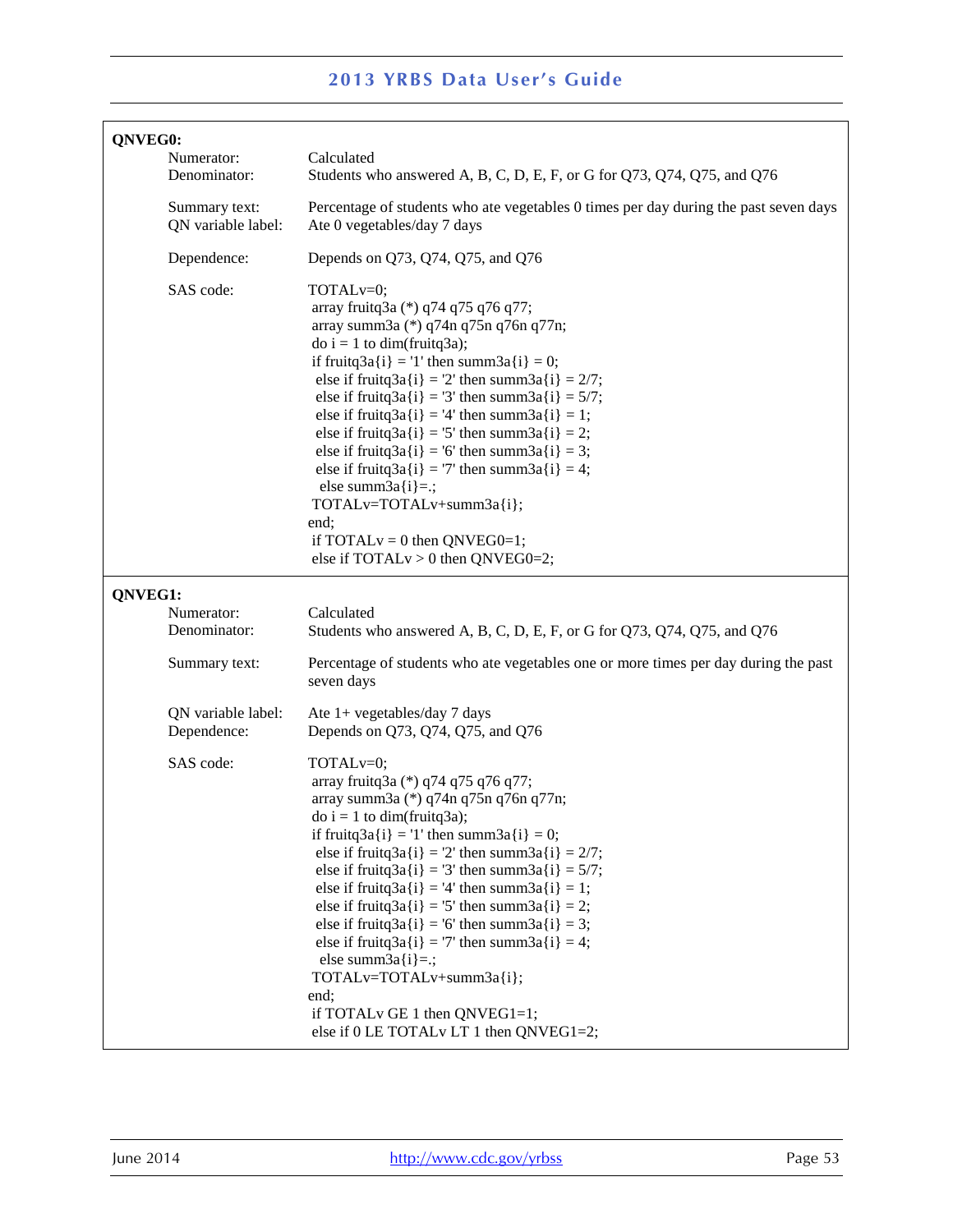| QNVEG2:         |                            |                                                                                     |  |
|-----------------|----------------------------|-------------------------------------------------------------------------------------|--|
|                 | Numerator:                 | Calculated                                                                          |  |
|                 | Denominator:               | Students who answered A, B, C, D, E, F, or G for Q73, Q74, Q75, and Q76             |  |
|                 | Summary text:              | Percentage of students who ate vegetables two or more times per day during the past |  |
|                 |                            | seven days                                                                          |  |
|                 | QN variable label:         | Ate 2+ vegetables/day 7 days                                                        |  |
|                 | Dependence:                | Depends on Q73, Q74, Q75, and Q76                                                   |  |
|                 | SAS code:                  | TOTAL <sub>v=0</sub> ;                                                              |  |
|                 |                            | array fruitq3a (*) q74 q75 q76 q77;                                                 |  |
|                 |                            | array summ3a (*) q74n q75n q76n q77n;                                               |  |
|                 |                            | $\phi$ i = 1 to dim(fruitq3a);                                                      |  |
|                 |                            | if fruitq3a{i} = '1' then summ3a{i} = 0;                                            |  |
|                 |                            | else if fruitq3a{i} = '2' then summ3a{i} = $2/7$ ;                                  |  |
|                 |                            | else if fruitq $3a[i] = 3'$ then summ $3a[i] = 5/7$ ;                               |  |
|                 |                            | else if fruitq $3a[i] = 4'$ then summ $3a[i] = 1$ ;                                 |  |
|                 |                            | else if fruitq $3a(i) = 5$ ' then summ $3a(i) = 2$ ;                                |  |
|                 |                            | else if fruitq $3a(i) = 6'$ then summ $3a(i) = 3$ ;                                 |  |
|                 |                            | else if fruitq $3a[i] = 7$ ' then summ $3a[i] = 4$ ;                                |  |
|                 |                            | else summ $3a[i]=$ .;                                                               |  |
|                 |                            | TOTALv=TOTALv+summ3a{i};                                                            |  |
|                 |                            | end;<br>if TOTALv GE 2 then QNVEG2=1;                                               |  |
|                 |                            | else if 0 LE TOTAL v LT 2 then QNVEG2=2;                                            |  |
|                 |                            |                                                                                     |  |
|                 | QNFRVG2:                   |                                                                                     |  |
|                 | Numerator:                 | Students with 1 for QNFRUIT and 1 for QNVEG                                         |  |
|                 | Denominator:               | Students who answered A, B, C, D, E, F, or G for Q71, Q72, Q73, Q74, Q75, and       |  |
|                 |                            | Q76                                                                                 |  |
|                 | Summary text:              | Percentage of students who ate fruits or drank 100% fruit juices two or more times  |  |
|                 |                            | per day and ate vegetables three or more times per day during the past seven days   |  |
|                 |                            |                                                                                     |  |
|                 | QN variable label:         | Ate 2+fruits and 3+vegetables/day 7 days                                            |  |
|                 | Dependence:                | Depends on Q71, Q72, Q73, Q74, Q75, and Q76                                         |  |
|                 | SAS code:                  | if QNFRUIT=1 AND QNVEG=1 then $QNFRVG2=1$ ;                                         |  |
|                 |                            | Else if QNFRUIT in $(1,2)$ and QNVEG in $(1,2)$ then QNFRVG2=2;                     |  |
|                 |                            |                                                                                     |  |
| <b>QNSODA0:</b> |                            |                                                                                     |  |
|                 | Numerator:<br>Denominator: | Students who answered A for Q77                                                     |  |
|                 |                            | Students who answered A, B, C, D, E, F, or G for Q77                                |  |
|                 | Summary text:              | Percentage of students who drank a can, bottle, or glass of soda or pop 0 times per |  |
|                 |                            | day during the past seven days                                                      |  |
|                 | QN variable label:         | Drank soda 0 times/day past 7 days                                                  |  |
|                 | Dependence:                | Depends on Q77                                                                      |  |
|                 |                            |                                                                                     |  |
|                 | SAS code:                  | if $q77$ in ('1') then QNSODA0=1;                                                   |  |
|                 |                            | else if q77 in ('2','3','4','5','6','7') then QNSODA0=2;                            |  |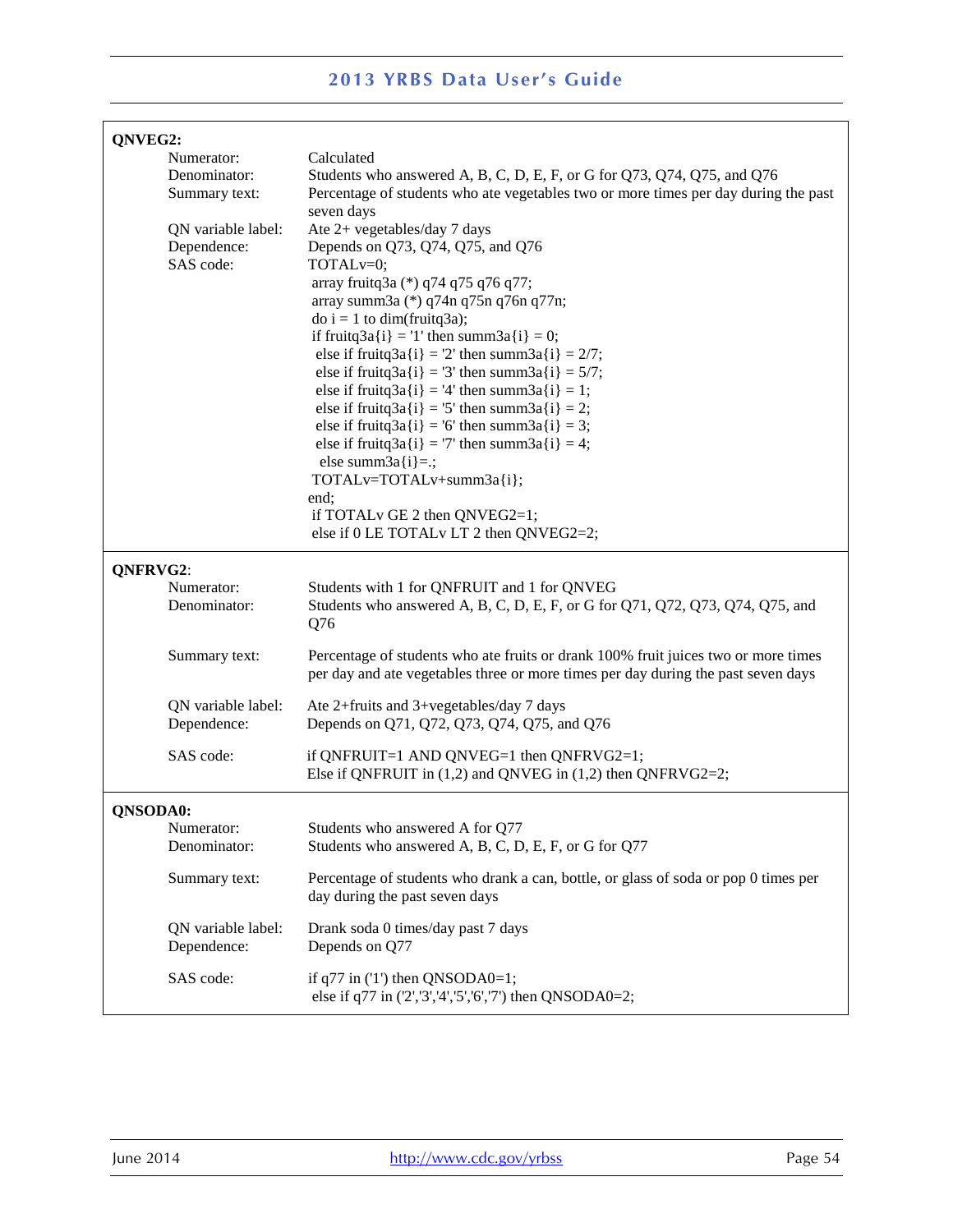| QNSODA2:<br>Numerator:<br>Denominator:        | Students who answered E, F, or G for Q77<br>Students who answered A, B, C, D, E, F, or G for Q77                                  |
|-----------------------------------------------|-----------------------------------------------------------------------------------------------------------------------------------|
| Summary text:                                 | Percentage of students who drank a can, bottle, or glass of soda or pop two or more<br>times per day during the past seven days   |
| QN variable label:<br>Dependence:             | Drank soda 2+ times/day past 7 days<br>Depends on Q77                                                                             |
| SAS code:                                     | if $q77$ in ('5', '6', '7') then QNSODA2=1;<br>else if q77 in $(1', 2', 3', 4')$ then QNSODA2=2;                                  |
| QNSODA3:<br>Numerator:<br>Denominator:        | Students who answered F or G for Q77<br>Students who answered A, B, C, D, E, F, or G for Q77                                      |
| Summary text:                                 | Percentage of students who drank a can, bottle, or glass of soda or pop three or more<br>times per day during the past seven days |
| QN variable label:<br>Dependence:             | Drank soda 3+ times/day past 7 days<br>Depends on Q77                                                                             |
| SAS code:                                     | if $q77$ in ('6','7') then QNSODA3=1;<br>else if q77 in $(1', 2', 3', 4', 5')$ then QNSODA3=2;                                    |
| <b>QNMILK0:</b><br>Numerator:<br>Denominator: | Students who answered A for Q78<br>Students who answered A, B, C, D, E, F, or G for Q78                                           |
| Summary text:                                 | Percentage of students who drank 0 glasses per day of milk during the past seven<br>days                                          |
| QN variable label:<br>Dependence:             | Drank 0 glasses milk/day past 7 days<br>Depends on Q78                                                                            |
|                                               |                                                                                                                                   |
| SAS code:                                     | if $q78$ in $(1')$ then QNMILK0=1;<br>else if q78 in ('2','3','4','5','6','7') then QNMILK0=2;                                    |
| <b>QNMILK1:</b><br>Numerator:<br>Denominator: | Students who answered D, E, F, or G for Q78<br>Students who answered A, B, C, D, E, F, or G for Q78                               |
| Summary text:                                 | Percentage of students who drank one or more glasses per day of milk during the<br>past seven days                                |
| QN variable label:<br>Dependence:             | Drank 1+ glasses milk/day past 7 days<br>Depends on Q78                                                                           |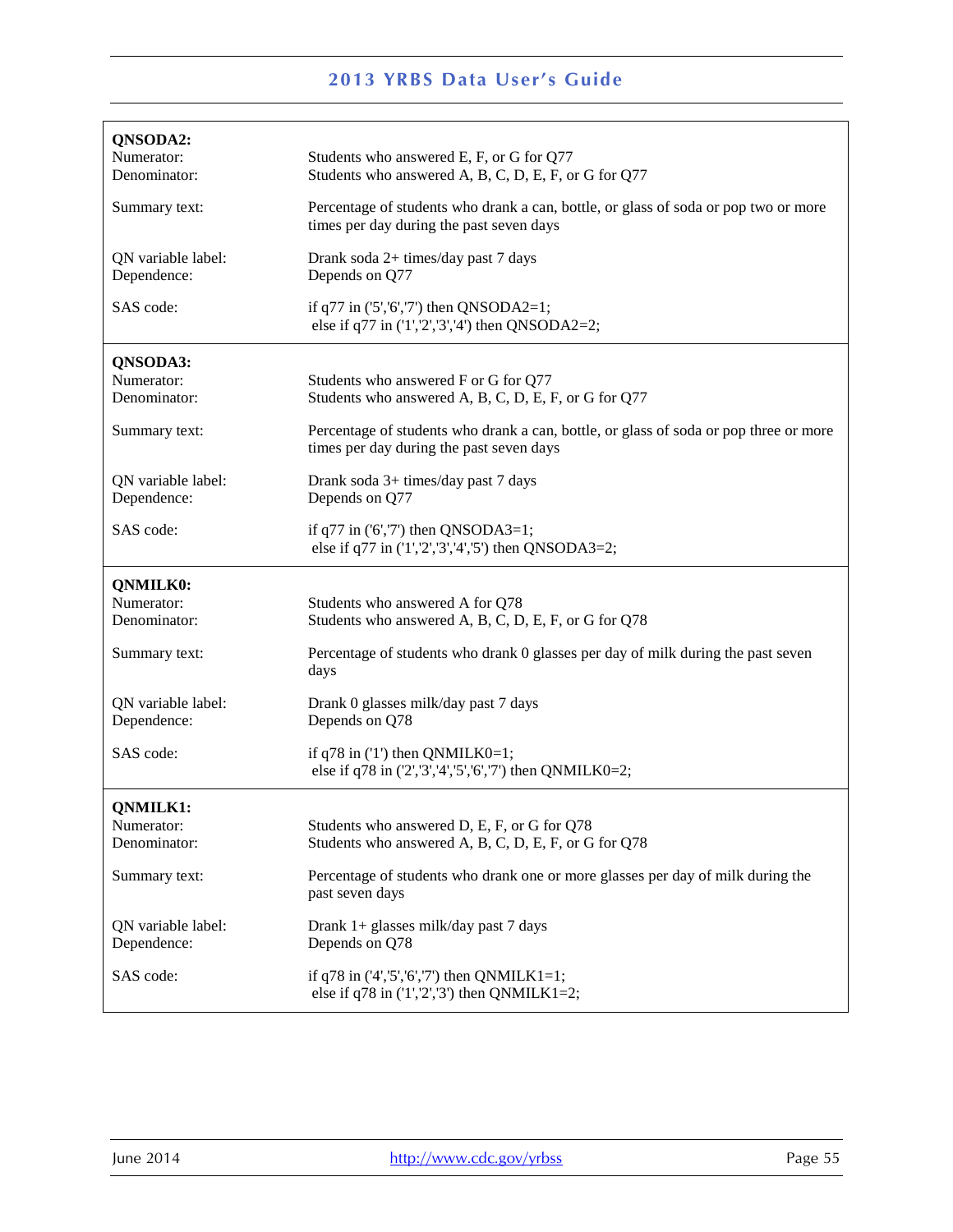| <b>2013 YRBS Data User's Guide</b>            |                                                                                                                                           |  |
|-----------------------------------------------|-------------------------------------------------------------------------------------------------------------------------------------------|--|
| QNMILK2:<br>Numerator:<br>Denominator:        | Students who answered E, F, or G for Q78<br>Students who answered A, B, C, D, E, F, or G for Q78                                          |  |
| Summary text:                                 | Percentage of students who drank two or more glasses per day of milk during the<br>past seven days                                        |  |
| QN variable label:<br>Dependence:             | Drank 2+ glasses milk/day past 7 days<br>Depends on Q78                                                                                   |  |
| SAS code:                                     | if q78 in $(5', 6', 7')$ then QNMILK2=1;<br>else if q78 in $(1', 2', 3', 4')$ then QNMILK2=2;                                             |  |
| <b>QNNOBKFT:</b>                              |                                                                                                                                           |  |
| Numerator:                                    | Students who answered A for Q79                                                                                                           |  |
| Denominator:                                  | Students who answered A, B, C, D, E, F, G or H for Q79                                                                                    |  |
| Summary text:                                 | Percentage of students who ate breakfast on none of the past seven days<br>QN variable label:<br>Ate breakfast on none of the past 7 days |  |
| Dependence:                                   | Depends on Q79                                                                                                                            |  |
| SAS code:                                     | if $q79$ in ('1') then QNNOBKFT=1;<br>else if q79 in ('2','3','4','5','6','7','8') then QNNOBKFT=2;                                       |  |
| <b>QNDLYPE:</b><br>Numerator:<br>Denominator: | Students who answered F for Q83<br>Students who answered A, B, C, D, E, or F for Q83                                                      |  |
| Summary text:                                 | Percentage of students who attended physical education (PE) classes daily in an<br>average week when they were in school                  |  |
| QN variable label:<br>Dependence:             | Attended PE classes daily<br>Depends on Q83                                                                                               |  |
| SAS code:                                     | if $Q83='6'$ then $QNDLYPE=1$ ;<br>else if Q83 in $(1', 2', 3', 4', 5')$ then QNDLYPE=2;                                                  |  |
| <b>QNPA0DAY:</b>                              |                                                                                                                                           |  |
| Numerator:<br>Denominator:                    | Students who answered A for Q80<br>Students who answered A, B, C, D, E, F, G, or H for Q80                                                |  |
| Summary text:                                 | Percentage of students who were physically active for a total of at least 60 minutes<br>per day on none of the past seven days            |  |
| QN variable label:<br>Dependence:             | Active 60 min on none of past 7 days<br>Depends on Q80                                                                                    |  |
| SAS code:                                     | if $q80='1'$ then QNPA0DAY=1;<br>else if q80 in $(2', 3', 4', 5', 6', 7', 8')$ then QNPA0DAY=2;<br>else QNPA0DAY=.;                       |  |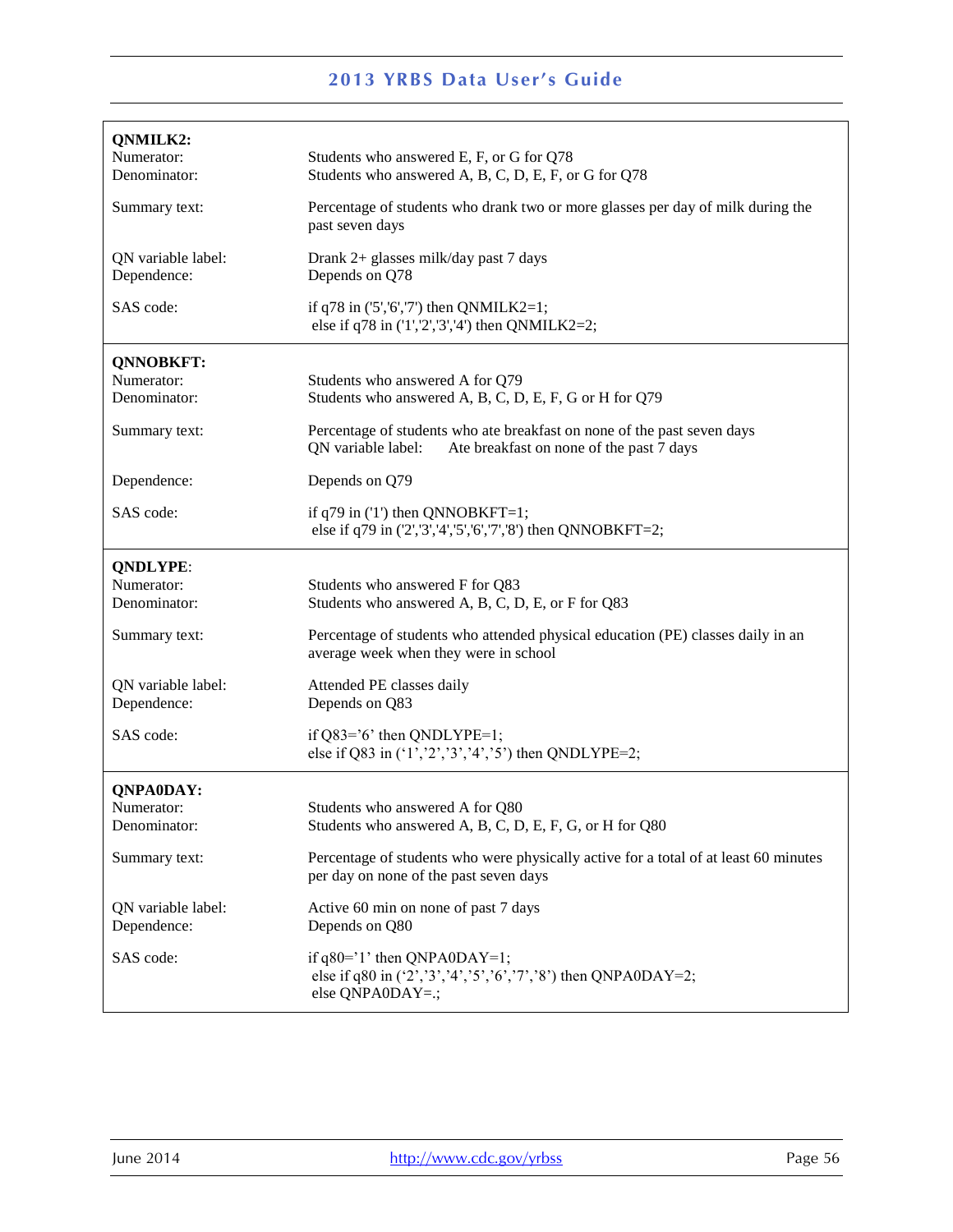|                    | <b>2013 YRBS Data User's Guide</b>                                                                                                                      |
|--------------------|---------------------------------------------------------------------------------------------------------------------------------------------------------|
|                    |                                                                                                                                                         |
| <b>ONPA7DAY:</b>   |                                                                                                                                                         |
| Numerator:         | Students who answered H for Q80                                                                                                                         |
| Denominator:       | Students who answered A, B, C, D, E, F, G, or H for Q80                                                                                                 |
| Summary text:      | Percentage of students who were physically active for a total of at least 60 minutes<br>per day on all seven of the past seven days                     |
| QN variable label: | Active 60 min on all of past 7 days                                                                                                                     |
| Dependence:        | Depends on Q80                                                                                                                                          |
| SAS code:          | if $q80=$ '8' then QNPA7DAY=1;<br>else if q80 in $(1', 2', 3', 4', 5', 6', 7)$ then QNPA7DAY=2;<br>else $QNPA7DAY=$ .;                                  |
| QNOWT:             |                                                                                                                                                         |
| Summary text:      | Percentage of students who were overweight (i.e., at or above the 85th percentile but<br>below the 95th percentile for body mass index, by age and sex) |
| Dependence:        | Depends on Q1, Q2, Q6, and Q7                                                                                                                           |
| QN variable label: | Overweight                                                                                                                                              |
| <b>QNOBESE:</b>    |                                                                                                                                                         |
| Summary text:      | Percentage of students who were obese (i.e., at or above the 95th percentile for body<br>mass index, by age and sex)                                    |
| Dependence:        | Depends on Q1, Q2, Q6, and Q7                                                                                                                           |
| QN variable label: | Obese                                                                                                                                                   |
|                    |                                                                                                                                                         |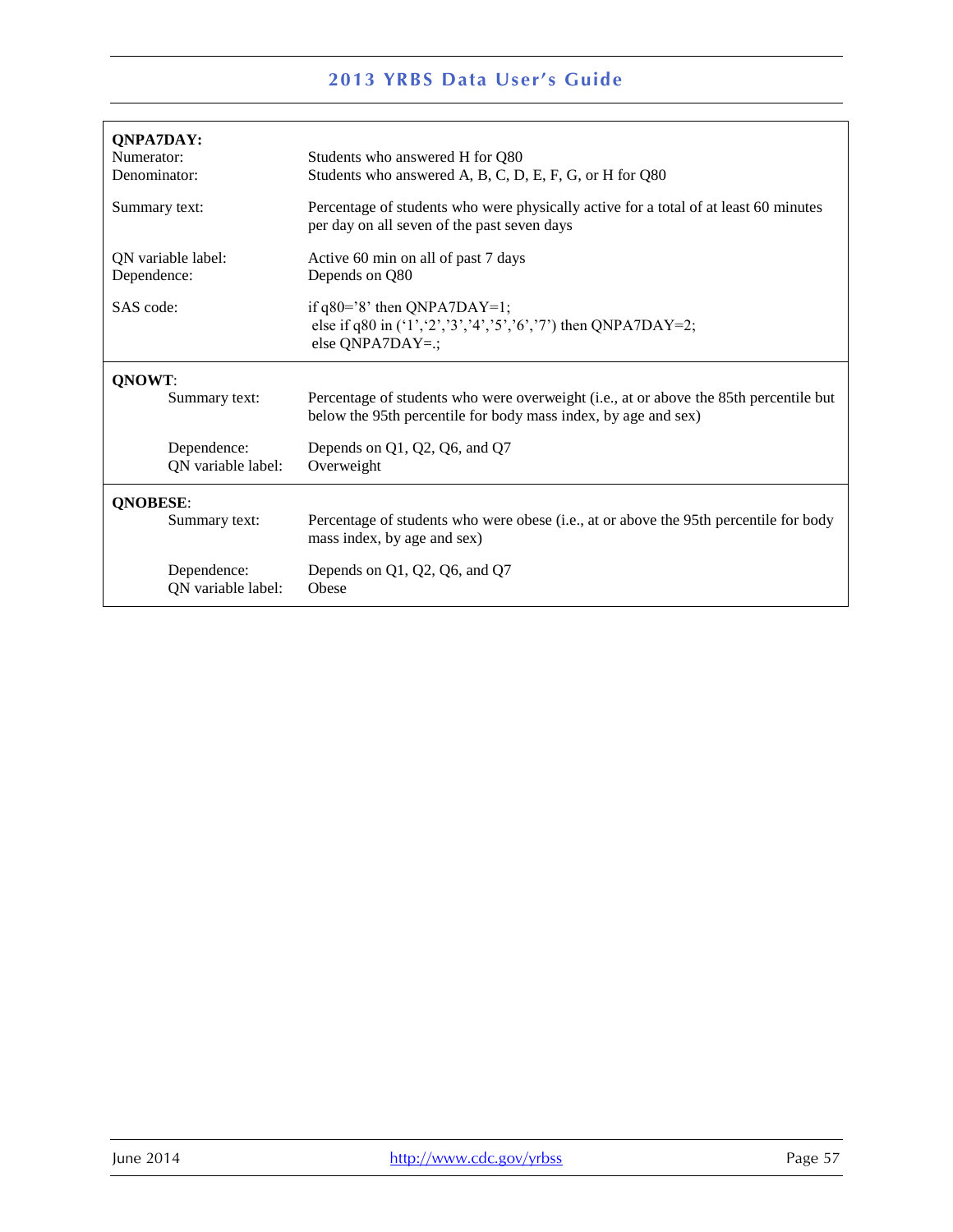# **Appendix C: National High School YRBS Codebook**

| Data<br><b>Location</b> | <b>Variable</b><br>Name |                        | Question<br><b>Code and Label</b> | Unweighted Weighted<br>Frequency | Percentage |
|-------------------------|-------------------------|------------------------|-----------------------------------|----------------------------------|------------|
| $17 - 17$               | Q1                      | How old are you?       |                                   |                                  |            |
|                         |                         | $\mathbf{1}$           | 12 years old or younger           | 26                               | 0.2        |
|                         |                         | $\overline{c}$         | 13 years old                      | 18                               | 0.1        |
|                         |                         | 3                      | 14 years old                      | 1,368                            | 10.0       |
|                         |                         | 4                      | 15 years old                      | 3,098                            | 24.1       |
|                         |                         | 5                      | 16 years old                      | 3,203                            | 25.3       |
|                         |                         | $\sqrt{6}$             | 17 years old                      | 3,473                            | 24.6       |
|                         |                         | $\tau$                 | 18 years old or older             | 2,320                            | 15.6       |
|                         |                         |                        | Missing                           | 77                               |            |
| 18-18                   | Q2                      | What is your sex?      |                                   |                                  |            |
|                         |                         | $\mathbf{1}$           | Female                            | 6,621                            | 50.0       |
|                         |                         | $\overline{2}$         | Male                              | 6,950                            | 50.0       |
|                         |                         |                        | Missing                           | 12                               |            |
| 19-19                   | Q <sub>3</sub>          | In what grade are you? |                                   |                                  |            |
|                         |                         | $\mathbf{1}$           | 9th grade                         | 3,588                            | 27.3       |
|                         |                         | $\overline{c}$         | 10th grade                        | 3,152                            | 25.7       |
|                         |                         | 3                      | 11th grade                        | 3,184                            | 23.8       |
|                         |                         | $\overline{4}$         | 12th grade                        | 3,557                            | 23.1       |
|                         |                         | 5                      | Ungraded or other grade           | 23                               | 0.1        |
|                         |                         |                        | Missing                           | 79                               |            |
| $20 - 20$               | Q <sub>4</sub>          |                        | Are you Hispanic or Latino?       |                                  |            |
|                         |                         | $\mathbf{1}$           | Yes                               | 3,424                            | 21.2       |
|                         |                         | $\overline{2}$         | No                                | 9,928                            | 78.8       |
|                         |                         |                        | Missing                           | 231                              |            |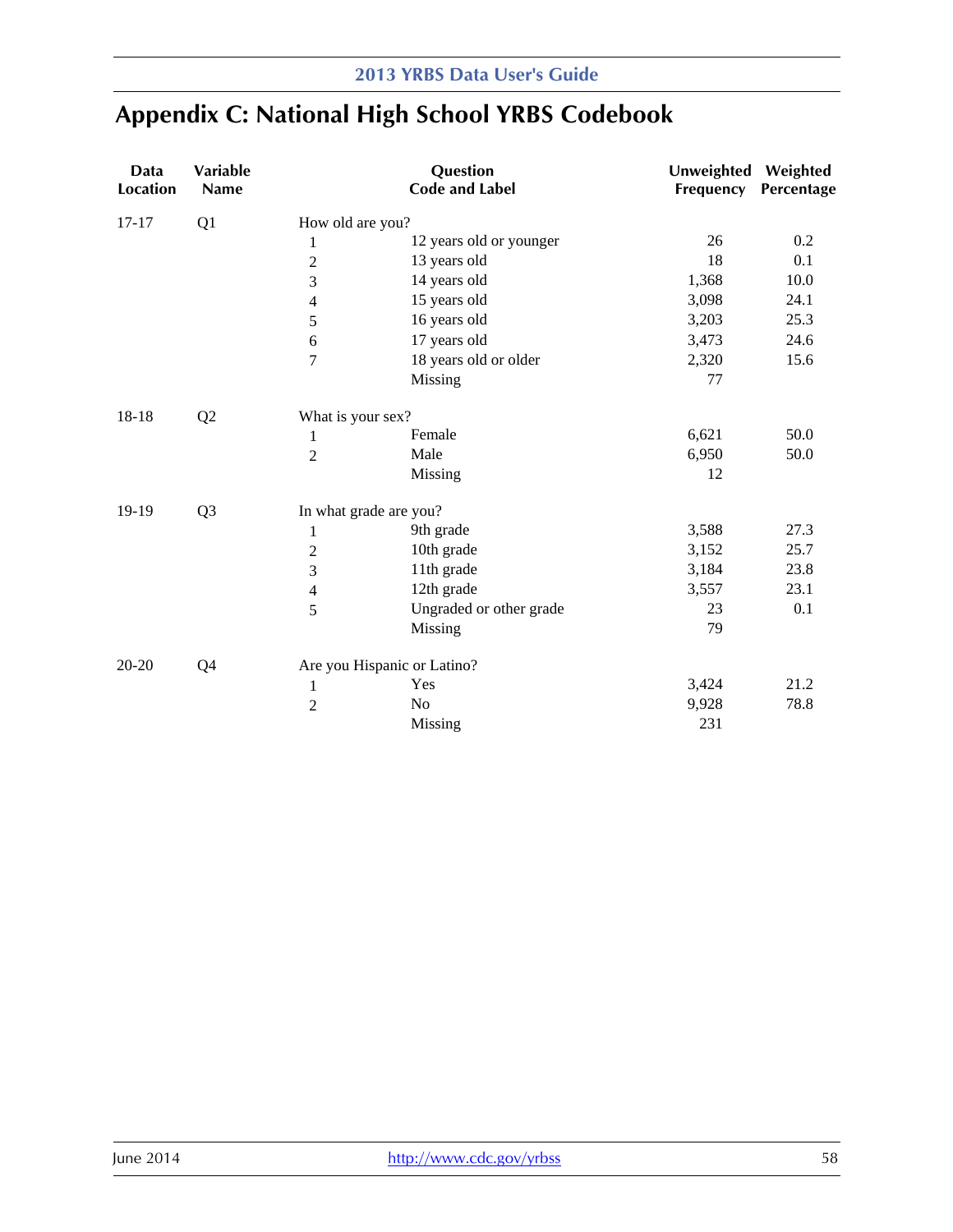| Data<br>Location | Variable<br>Name | Question<br><b>Code and Label</b>                                              | Unweighted Weighted | <b>Frequency Percentage</b> |
|------------------|------------------|--------------------------------------------------------------------------------|---------------------|-----------------------------|
| $21 - 28$        | Q <sub>5</sub>   | What is your race?                                                             |                     |                             |
|                  |                  | $\, {\rm H}$                                                                   | $\mathbf{1}$        | 0.0                         |
|                  |                  | ${\bf G}$                                                                      | 26                  | 0.2                         |
|                  |                  | ${\bf F}$                                                                      | $\overline{4}$      | 0.0                         |
|                  |                  | ${\bf E}$                                                                      | 6,416               | 68.6                        |
|                  |                  | $\mathbf D$                                                                    | 258                 | 1.8                         |
|                  |                  | $\mathbb D$ G                                                                  | $\overline{4}$      | $0.0\,$                     |
|                  |                  | D <sub>F</sub>                                                                 | $\mathbf{1}$        | $0.0\,$                     |
|                  |                  | $\rm DE$                                                                       | 25                  | 0.2                         |
|                  |                  | $\mathsf C$                                                                    | 3,229               | 17.2                        |
|                  |                  | $\bf C\,$ $\bf G$                                                              | $\mathbf{1}$        | $0.0\,$                     |
|                  |                  | $\mathbf C$ E                                                                  | 249                 | 2.1                         |
|                  |                  | $\mathop{\rm CD}$                                                              | 31                  | 0.2                         |
|                  |                  | CD G                                                                           | $\mathbf{1}$        | $0.0\,$                     |
|                  |                  | CDE                                                                            | 13                  | 0.1                         |
|                  |                  | $\, {\bf B}$                                                                   | 552                 | 3.7                         |
|                  |                  | $\mathbf{B}$<br>G                                                              | $\mathbf 1$         | $0.0\,$                     |
|                  |                  | B E                                                                            | 68                  | 0.5                         |
|                  |                  | $\, {\bf B} \,$ D                                                              | 39                  | 0.2                         |
|                  |                  | <b>B</b> DE                                                                    | 11                  | 0.1                         |
|                  |                  | $\rm BC$                                                                       | 35                  | 0.2                         |
|                  |                  | $BCE$                                                                          | $\,8\,$             | 0.0                         |
|                  |                  | BCD                                                                            | $\sqrt{2}$          | $0.0\,$                     |
|                  |                  | <b>BCDF</b>                                                                    | $\mathbf 1$         | $0.0\,$                     |
|                  |                  | <b>BCDE</b>                                                                    | $\mathbf 1$         | $0.0\,$                     |
|                  |                  | $\mathbf A$                                                                    | 323                 | 2.1                         |
|                  |                  | A E                                                                            | 163                 | 1.3                         |
|                  |                  | $\,$ A $\,$ D                                                                  | $\,8\,$             | 0.1                         |
|                  |                  | $\,$ A $\,$ DE $\,$                                                            | $\,8\,$             | 0.1                         |
|                  |                  | $\mathbf A$ C                                                                  | 97                  | 0.4                         |
|                  |                  | $\mathbf A \mathbf C \mathbf E$                                                | 81                  | 0.4                         |
|                  |                  | $\mathbf A$ CD                                                                 | 6                   | $0.0\,$                     |
|                  |                  | A CDE                                                                          | $\mathbf Q$         | $0.0\,$                     |
|                  |                  | AB                                                                             | $\overline{4}$      | 0.0                         |
|                  |                  | $\rm AB\ E$                                                                    | 3                   | 0.0                         |
|                  |                  | $AB$ $D$                                                                       | 1                   | 0.0                         |
|                  |                  | AB DE                                                                          | $\mathbf{1}$        | 0.0                         |
|                  |                  | $\rm ABC$                                                                      | $\boldsymbol{6}$    | $0.0\,$                     |
|                  |                  | ABC E                                                                          | 6                   | 0.0                         |
|                  |                  | <b>ABCD</b>                                                                    | 3                   | 0.0                         |
|                  |                  | <b>ABCDE</b>                                                                   | 14                  | 0.1                         |
|                  |                  |                                                                                | 1,873               |                             |
| 29-32            | Q <sub>6</sub>   | How tall are you without your shoes on? (Note: Data are in<br>meters.)         |                     |                             |
| 33-38            | Q7               | How much do you weigh without your shoes on? (Note: Data<br>are in kilograms.) |                     |                             |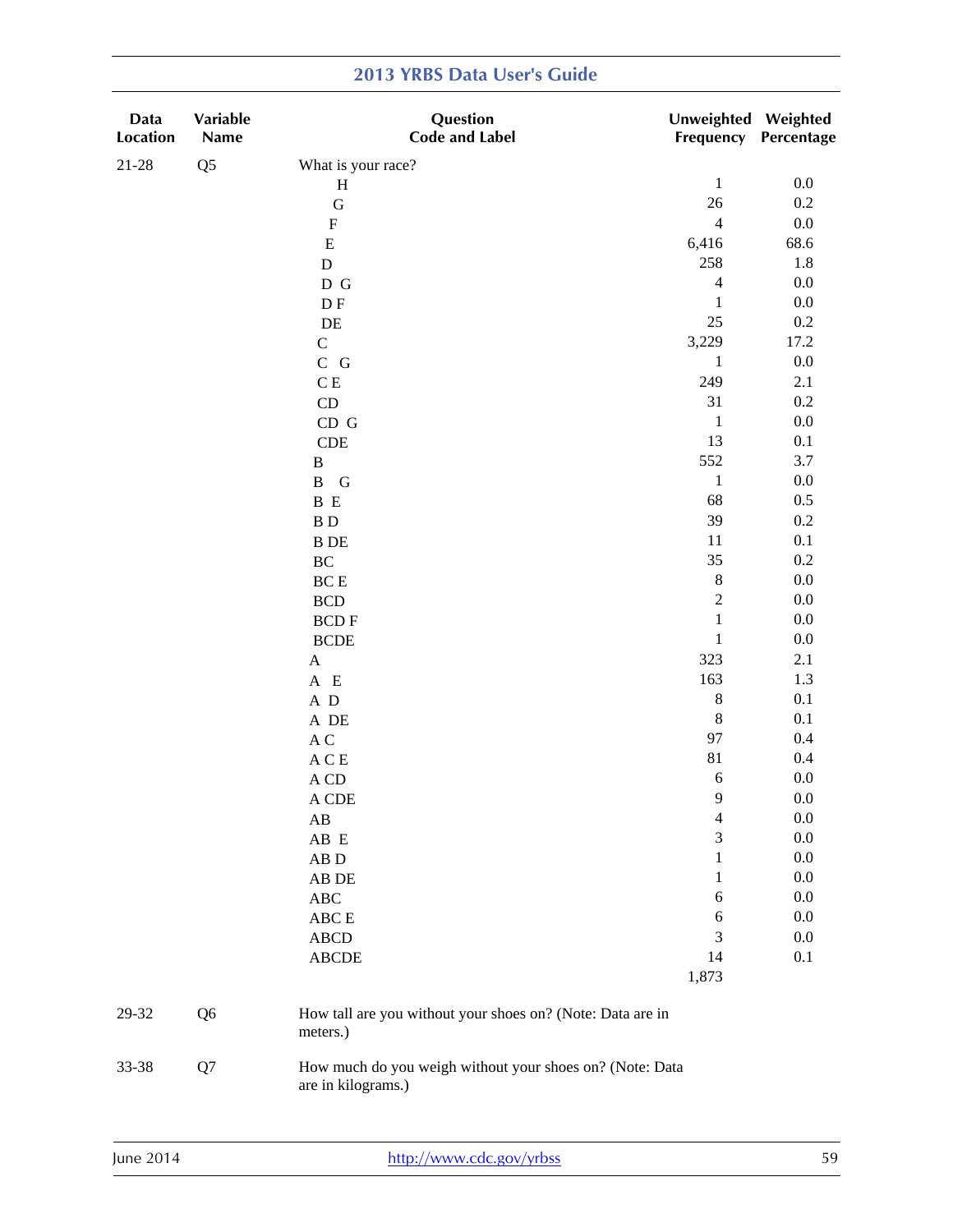| Data<br>Location | <b>Variable</b><br><b>Name</b> |                        | Question<br><b>Code and Label</b>                                                                                         | Unweighted Weighted<br>Frequency | <b>Percentage</b> |
|------------------|--------------------------------|------------------------|---------------------------------------------------------------------------------------------------------------------------|----------------------------------|-------------------|
| 39-39            | Q8                             | did you wear a helmet? | When you rode a bicycle during the past 12 months, how often                                                              |                                  |                   |
|                  |                                | 1                      | I did not ride a bicycle during the past<br>12 months                                                                     | 4,549                            | 33.0              |
|                  |                                | $\overline{2}$         | Never wore a helmet                                                                                                       | 6,977                            | 53.7              |
|                  |                                | 3                      | Rarely wore a helmet                                                                                                      | 713                              | 5.2               |
|                  |                                | $\overline{4}$         | Sometimes wore a helmet                                                                                                   | 341                              | 2.7               |
|                  |                                | $\sqrt{5}$             | Most of the time wore a helmet                                                                                            | 293                              | 2.3               |
|                  |                                | 6                      | Always wore a helmet                                                                                                      | 399                              | 3.1               |
|                  |                                |                        | Missing                                                                                                                   | 311                              |                   |
| $40 - 40$        | Q <sub>9</sub>                 | by someone else?       | How often do you wear a seat belt when riding in a car driven                                                             |                                  |                   |
|                  |                                | $\mathbf{1}$           | Never                                                                                                                     | 343                              | 2.4               |
|                  |                                | $\overline{2}$         | Rarely                                                                                                                    | 709                              | 5.3               |
|                  |                                | 3                      | Sometimes                                                                                                                 | 1,616                            | 11.4              |
|                  |                                | 4                      | Most of the time                                                                                                          | 3,503                            | 26.3              |
|                  |                                | 5                      | Always                                                                                                                    | 7,388                            | 54.7              |
|                  |                                |                        | Missing                                                                                                                   | 24                               |                   |
| 41-41            | Q10                            | alcohol?               | During the past 30 days, how many times did you ride in a car<br>or other vehicle driven by someone who had been drinking |                                  |                   |
|                  |                                | $\mathbf{1}$           | 0 times                                                                                                                   | 10,469                           | 78.1              |
|                  |                                | $\overline{2}$         | 1 time                                                                                                                    | 1,206                            | 8.5               |
|                  |                                | 3                      | 2 or 3 times                                                                                                              | 1,083                            | 7.9               |
|                  |                                | 4                      | 4 or 5 times                                                                                                              | 246                              | 1.9               |
|                  |                                | 5                      | 6 or more times                                                                                                           | 541                              | 3.6               |
|                  |                                |                        | Missing                                                                                                                   | 38                               |                   |
| 42-42            | Q11                            |                        | During the past 30 days, how many times did you drive a car or<br>other vehicle when you had been drinking alcohol?       |                                  |                   |
|                  |                                | 1                      | I did not drive a car or other vehicle<br>during the past 30 days                                                         | 4,637                            | 35.7              |
|                  |                                | $\overline{2}$         | 0 times                                                                                                                   | 7,097                            | 57.9              |
|                  |                                | 3                      | 1 time                                                                                                                    | 363                              | 3.3               |
|                  |                                | 4                      | 2 or 3 times                                                                                                              | 200                              | 1.6               |
|                  |                                | 5                      | 4 or 5 times                                                                                                              | 62                               | 0.6               |
|                  |                                | 6                      | 6 or more times                                                                                                           | 136                              | 0.9               |
|                  |                                |                        | Missing                                                                                                                   | 1,088                            |                   |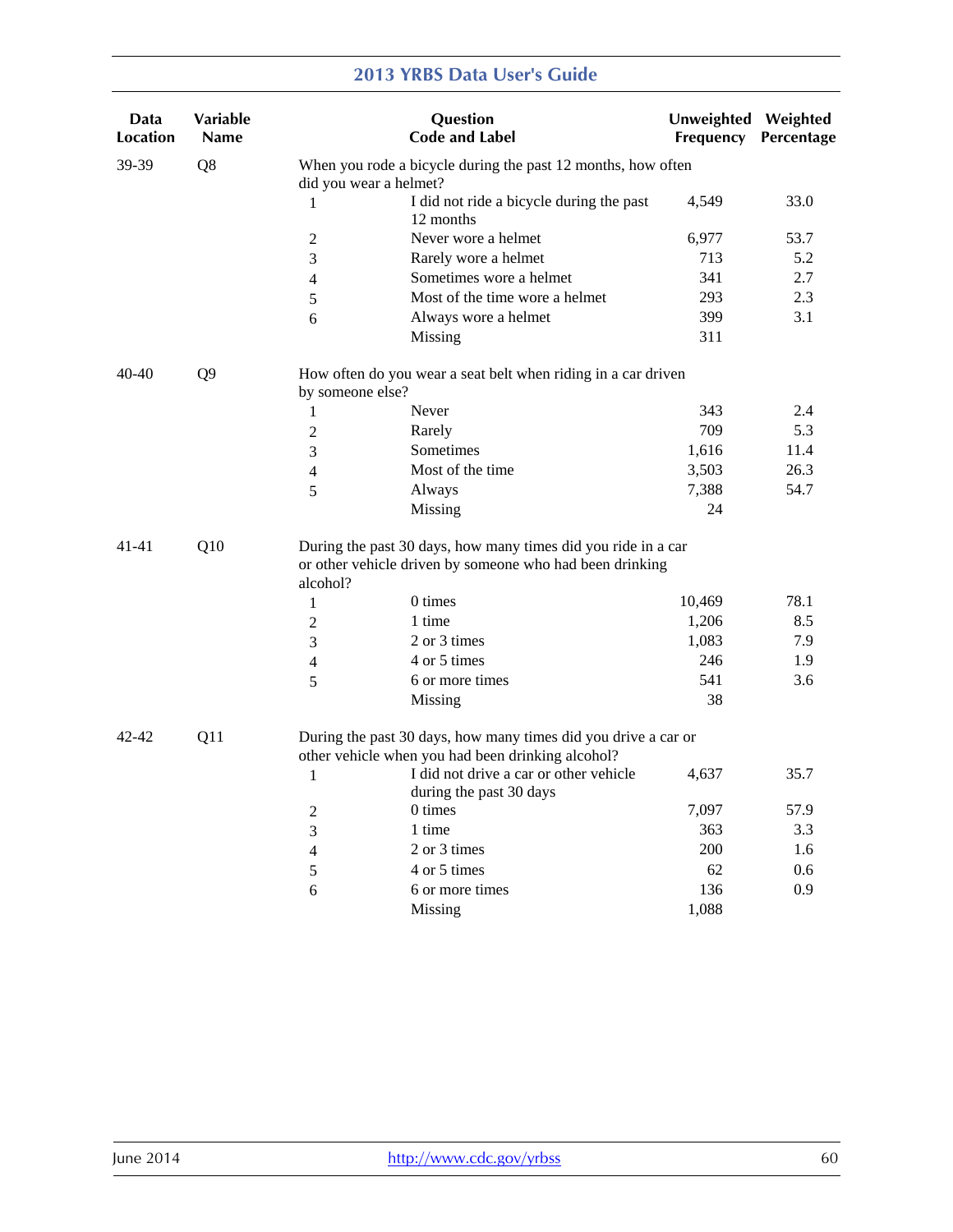| Data<br>Location | Variable<br><b>Name</b> |                                                                                                                       | Question<br><b>Code and Label</b>                                                                                          | <b>Unweighted</b><br>Frequency | Weighted<br>Percentage |  |  |
|------------------|-------------------------|-----------------------------------------------------------------------------------------------------------------------|----------------------------------------------------------------------------------------------------------------------------|--------------------------------|------------------------|--|--|
| 43-43            | Q12                     |                                                                                                                       | During the past 30 days, on how many days did you text or<br>e-mail while driving a car or other vehicle?                  |                                |                        |  |  |
|                  |                         | 1                                                                                                                     | I did not drive a car or other vehicle<br>during the past 30 days                                                          | 4,646                          | 35.3                   |  |  |
|                  |                         | 2                                                                                                                     | 0 days                                                                                                                     | 4,792                          | 37.9                   |  |  |
|                  |                         | 3                                                                                                                     | 1 or 2 days                                                                                                                | 925                            | 7.7                    |  |  |
|                  |                         | 4                                                                                                                     | 3 to 5 days                                                                                                                | 493                            | 4.0                    |  |  |
|                  |                         | 5                                                                                                                     | 6 to 9 days                                                                                                                | 311                            | 2.5                    |  |  |
|                  |                         | 6                                                                                                                     | 10 to 19 days                                                                                                              | 373                            | 3.3                    |  |  |
|                  |                         | 7                                                                                                                     | 20 to 29 days                                                                                                              | 298                            | 2.6                    |  |  |
|                  |                         | $\,8\,$                                                                                                               | All 30 days                                                                                                                | 827                            | 6.7                    |  |  |
|                  |                         |                                                                                                                       | Missing                                                                                                                    | 918                            |                        |  |  |
| 44-44            | Q <sub>13</sub>         |                                                                                                                       | During the past 30 days, on how many days did you carry a<br>weapon such as a gun, knife, or club?                         |                                |                        |  |  |
|                  |                         | 1                                                                                                                     | $0\;{\rm days}$                                                                                                            | 10,992                         | 82.1                   |  |  |
|                  |                         | 2                                                                                                                     | 1 day                                                                                                                      | 449                            | 3.4                    |  |  |
|                  |                         | 3                                                                                                                     | 2 or 3 days                                                                                                                | 520                            | 4.0                    |  |  |
|                  |                         | $\overline{4}$                                                                                                        | 4 or 5 days                                                                                                                | 201                            | 1.5                    |  |  |
|                  |                         | 5                                                                                                                     | 6 or more days                                                                                                             | 1,090                          | 9.0                    |  |  |
|                  |                         |                                                                                                                       | Missing                                                                                                                    | 331                            |                        |  |  |
| $45 - 45$        | Q14                     | During the past 30 days, on how many days did you carry a<br>gun?                                                     |                                                                                                                            |                                |                        |  |  |
|                  |                         | 1                                                                                                                     | 0 days                                                                                                                     | 12,570                         | 94.5                   |  |  |
|                  |                         | $\overline{c}$                                                                                                        | 1 day                                                                                                                      | 214                            | 1.7                    |  |  |
|                  |                         | 3                                                                                                                     | 2 or 3 days                                                                                                                | 202                            | 1.6                    |  |  |
|                  |                         | 4                                                                                                                     | 4 or 5 days                                                                                                                | 72                             | 0.5                    |  |  |
|                  |                         | 5                                                                                                                     | 6 or more days                                                                                                             | 250                            | 1.8                    |  |  |
|                  |                         |                                                                                                                       | Missing                                                                                                                    | 275                            |                        |  |  |
| $46 - 46$        | Q15                     | During the past 30 days, on how many days did you carry a<br>weapon such as a gun, knife, or club on school property? |                                                                                                                            |                                |                        |  |  |
|                  |                         | $\mathbf{1}$                                                                                                          | 0 days                                                                                                                     | 12,727                         | 94.8                   |  |  |
|                  |                         | $\overline{c}$                                                                                                        | 1 day                                                                                                                      | 166                            | 1.4                    |  |  |
|                  |                         | 3                                                                                                                     | 2 or 3 days                                                                                                                | 119                            | 0.9                    |  |  |
|                  |                         | 4                                                                                                                     | 4 or 5 days                                                                                                                | 40                             | 0.3                    |  |  |
|                  |                         | 5                                                                                                                     | 6 or more days                                                                                                             | 302                            | 2.6                    |  |  |
|                  |                         |                                                                                                                       | Missing                                                                                                                    | 229                            |                        |  |  |
| 47-47            | Q <sub>16</sub>         | your way to or from school?                                                                                           | During the past 30 days, on how many days did you not go to<br>school because you felt you would be unsafe at school or on |                                |                        |  |  |
|                  |                         | 1                                                                                                                     | 0 days                                                                                                                     | 12,500                         | 92.9                   |  |  |
|                  |                         | $\overline{c}$                                                                                                        | 1 day                                                                                                                      | 552                            | 3.7                    |  |  |
|                  |                         | 3                                                                                                                     | 2 or 3 days                                                                                                                | 278                            | 1.9                    |  |  |
|                  |                         | 4                                                                                                                     | 4 or 5 days                                                                                                                | 63                             | 0.4                    |  |  |
|                  |                         | 5                                                                                                                     | 6 or more days                                                                                                             | 161                            | 1.0                    |  |  |
|                  |                         |                                                                                                                       | Missing                                                                                                                    | 29                             |                        |  |  |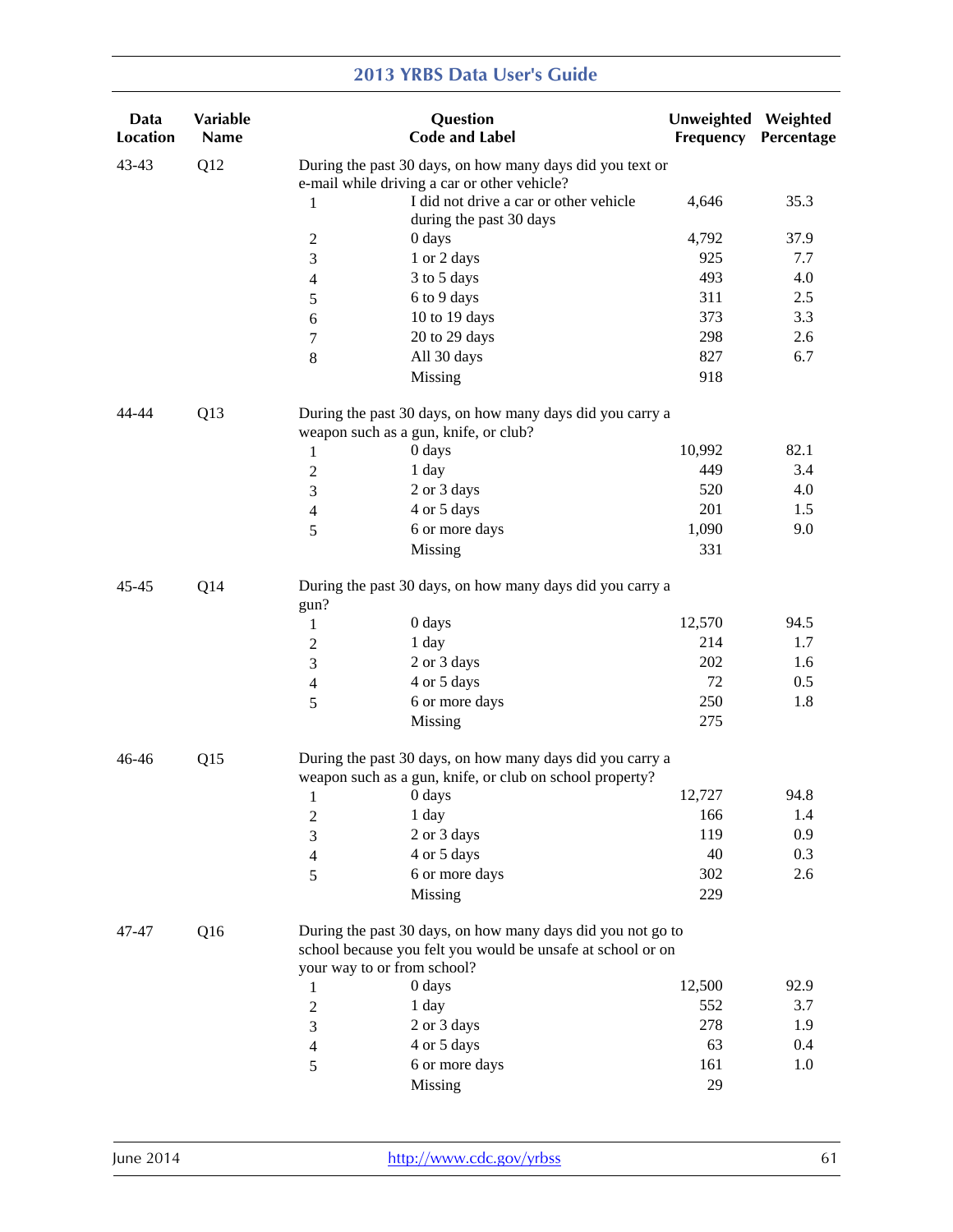| Data<br><b>Location</b> | Variable<br>Name |                 | Question<br><b>Code and Label</b>                                                                                                                  | Unweighted Weighted<br>Frequency | Percentage |
|-------------------------|------------------|-----------------|----------------------------------------------------------------------------------------------------------------------------------------------------|----------------------------------|------------|
| 48-48                   | Q17              |                 | During the past 12 months, how many times has someone<br>threatened or injured you with a weapon such as a gun, knife, or                          |                                  |            |
|                         |                  |                 | club on school property?                                                                                                                           |                                  |            |
|                         |                  | $\mathbf{1}$    | 0 times                                                                                                                                            | 12,557                           | 93.1       |
|                         |                  | $\overline{c}$  | 1 time                                                                                                                                             | 418                              | 3.0        |
|                         |                  | 3               | 2 or 3 times                                                                                                                                       | 253                              | 1.7        |
|                         |                  | 4               | 4 or 5 times                                                                                                                                       | 91                               | 0.6        |
|                         |                  | 5               | 6 or 7 times                                                                                                                                       | 50                               | 0.3        |
|                         |                  | 6               | 8 or 9 times                                                                                                                                       | 27                               | 0.3        |
|                         |                  | 7               | 10 or 11 times                                                                                                                                     | 18                               | 0.2        |
|                         |                  | $\,8\,$         | 12 or more times                                                                                                                                   | 141                              | 0.9        |
|                         |                  |                 | Missing                                                                                                                                            | 28                               |            |
| 49-49                   | Q18              | physical fight? | During the past 12 months, how many times were you in a                                                                                            |                                  |            |
|                         |                  | 1               | 0 times                                                                                                                                            | 9,712                            | 75.3       |
|                         |                  | $\overline{2}$  | 1 time                                                                                                                                             | 1,543                            | 10.4       |
|                         |                  | 3               | 2 or 3 times                                                                                                                                       | 1,205                            | 8.4        |
|                         |                  | 4               | 4 or 5 times                                                                                                                                       | 346                              | 2.3        |
|                         |                  | 5               | 6 or 7 times                                                                                                                                       | 137                              | 1.0        |
|                         |                  | 6               | 8 or 9 times                                                                                                                                       | 69                               | 0.5        |
|                         |                  | 7               | 10 or 11 times                                                                                                                                     | 38                               | 0.2        |
|                         |                  | $\,8\,$         | 12 or more times                                                                                                                                   | 282                              | 1.9        |
|                         |                  |                 | Missing                                                                                                                                            | 251                              |            |
| 50-50                   | Q19              |                 | During the past 12 months, how many times were you in a<br>physical fight in which you were injured and had to be treated<br>by a doctor or nurse? |                                  |            |
|                         |                  | 1               | 0 times                                                                                                                                            | 12,914                           | 96.9       |
|                         |                  | $\overline{c}$  | 1 time                                                                                                                                             | 325                              | 2.2        |
|                         |                  | 3               | 2 or 3 times                                                                                                                                       | 62                               | 0.5        |
|                         |                  | 4               | 4 or 5 times                                                                                                                                       | 22                               | 0.1        |
|                         |                  | 5               | 6 or more times                                                                                                                                    | 59                               | 0.3        |
|                         |                  |                 | Missing                                                                                                                                            | 201                              |            |
| 51-51                   | Q20              |                 | During the past 12 months, how many times were you in a<br>physical fight on school property?                                                      |                                  |            |
|                         |                  | 1               | 0 times                                                                                                                                            | 12,102                           | 91.9       |
|                         |                  | $\sqrt{2}$      | 1 time                                                                                                                                             | 785                              | 5.2        |
|                         |                  | 3               | 2 or 3 times                                                                                                                                       | 285                              | 1.9        |
|                         |                  | $\overline{4}$  | 4 or 5 times                                                                                                                                       | 55                               | 0.3        |
|                         |                  | 5               | 6 or 7 times                                                                                                                                       | 23                               | 0.1        |
|                         |                  | 6               | 8 or 9 times                                                                                                                                       | 14                               | 0.1        |
|                         |                  | 7               | 10 or 11 times                                                                                                                                     | 3                                | 0.0        |
|                         |                  | $\,8\,$         | 12 or more times                                                                                                                                   | 85                               | 0.5        |
|                         |                  |                 | Missing                                                                                                                                            | 231                              |            |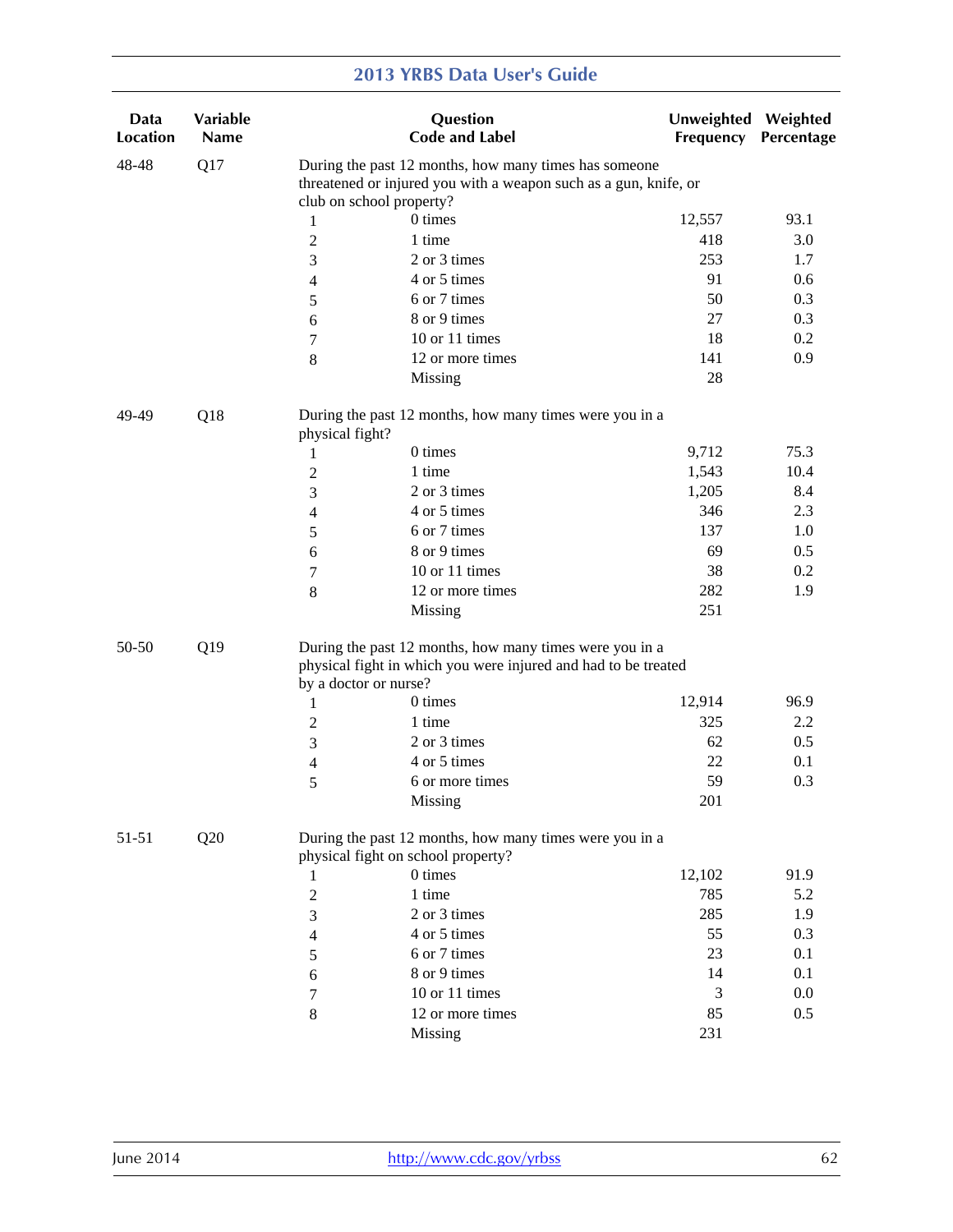| Data<br><b>Location</b> | Variable<br><b>Name</b> |                         | Question<br><b>Code and Label</b>                                                                                             | Unweighted Weighted<br>Frequency | Percentage |
|-------------------------|-------------------------|-------------------------|-------------------------------------------------------------------------------------------------------------------------------|----------------------------------|------------|
| 52-52                   | Q21                     |                         | Have you ever been physically forced to have sexual intercourse<br>when you did not want to?                                  |                                  |            |
|                         |                         | 1                       | Yes                                                                                                                           | 1,028                            | 7.3        |
|                         |                         | $\overline{2}$          | N <sub>0</sub>                                                                                                                | 12,479                           | 92.7       |
|                         |                         |                         | Missing                                                                                                                       | 76                               |            |
| 53-53                   | Q22                     |                         | During the past 12 months, how many times did someone you<br>were dating or going out with physically hurt you on purpose?    |                                  |            |
|                         |                         | 1                       | I did not date or go out with anyone<br>during the past 12 months                                                             | 3,212                            | 26.1       |
|                         |                         | 2                       | 0 times                                                                                                                       | 8,867                            | 66.3       |
|                         |                         | 3                       | 1 time                                                                                                                        | 388                              | 2.6        |
|                         |                         | $\overline{4}$          | 2 or 3 times                                                                                                                  | 362                              | 2.7        |
|                         |                         | 5                       | 4 or 5 times                                                                                                                  | 90                               | 0.7        |
|                         |                         | 6                       | 6 or more times                                                                                                               | 223                              | 1.6        |
|                         |                         |                         | Missing                                                                                                                       | 441                              |            |
| 54-54<br>Q23            |                         | you did not want to do? | During the past 12 months, how many times did someone you<br>were dating or going out with force you to do sexual things that |                                  |            |
|                         |                         | 1                       | I did not date or go out with anyone<br>during the past 12 months                                                             | 3,202                            | 26.1       |
|                         |                         | $\overline{2}$          | 0 times                                                                                                                       | 8,857                            | 66.3       |
|                         |                         | 3                       | 1 time                                                                                                                        | 401                              | 2.9        |
|                         |                         | $\overline{4}$          | 2 or 3 times                                                                                                                  | 353                              | 2.6        |
|                         |                         | 5                       | 4 or 5 times                                                                                                                  | 82                               | 0.6        |
|                         |                         | 6                       | 6 or more times                                                                                                               | 220                              | 1.6        |
|                         |                         |                         | Missing                                                                                                                       | 468                              |            |
| 55-55                   | Q24                     | school property?        | During the past 12 months, have you ever been bullied on                                                                      |                                  |            |
|                         |                         | 1                       | Yes                                                                                                                           | 2,508                            | 19.6       |
|                         |                         | 2                       | N <sub>0</sub>                                                                                                                | 11,007                           | 80.4       |
|                         |                         |                         | Missing                                                                                                                       | 68                               |            |
| 56-56                   | Q25                     | bullied?                | During the past 12 months, have you ever been electronically                                                                  |                                  |            |
|                         |                         | 1                       | Yes                                                                                                                           | 1,878                            | 14.8       |
|                         |                         | $\overline{2}$          | No                                                                                                                            | 11,623                           | 85.2       |
|                         |                         |                         | Missing                                                                                                                       | 82                               |            |
| 57-57                   | Q26                     |                         | During the past 12 months, did you ever feel so sad or hopeless<br>almost every day for two weeks or more in a row that you   |                                  |            |
|                         |                         |                         | stopped doing some usual activities?                                                                                          |                                  |            |
|                         |                         | 1                       | Yes                                                                                                                           | 4,086                            | 29.9       |
|                         |                         | 2                       | No                                                                                                                            | 9,409                            | 70.1       |
|                         |                         |                         | Missing                                                                                                                       | 88                               |            |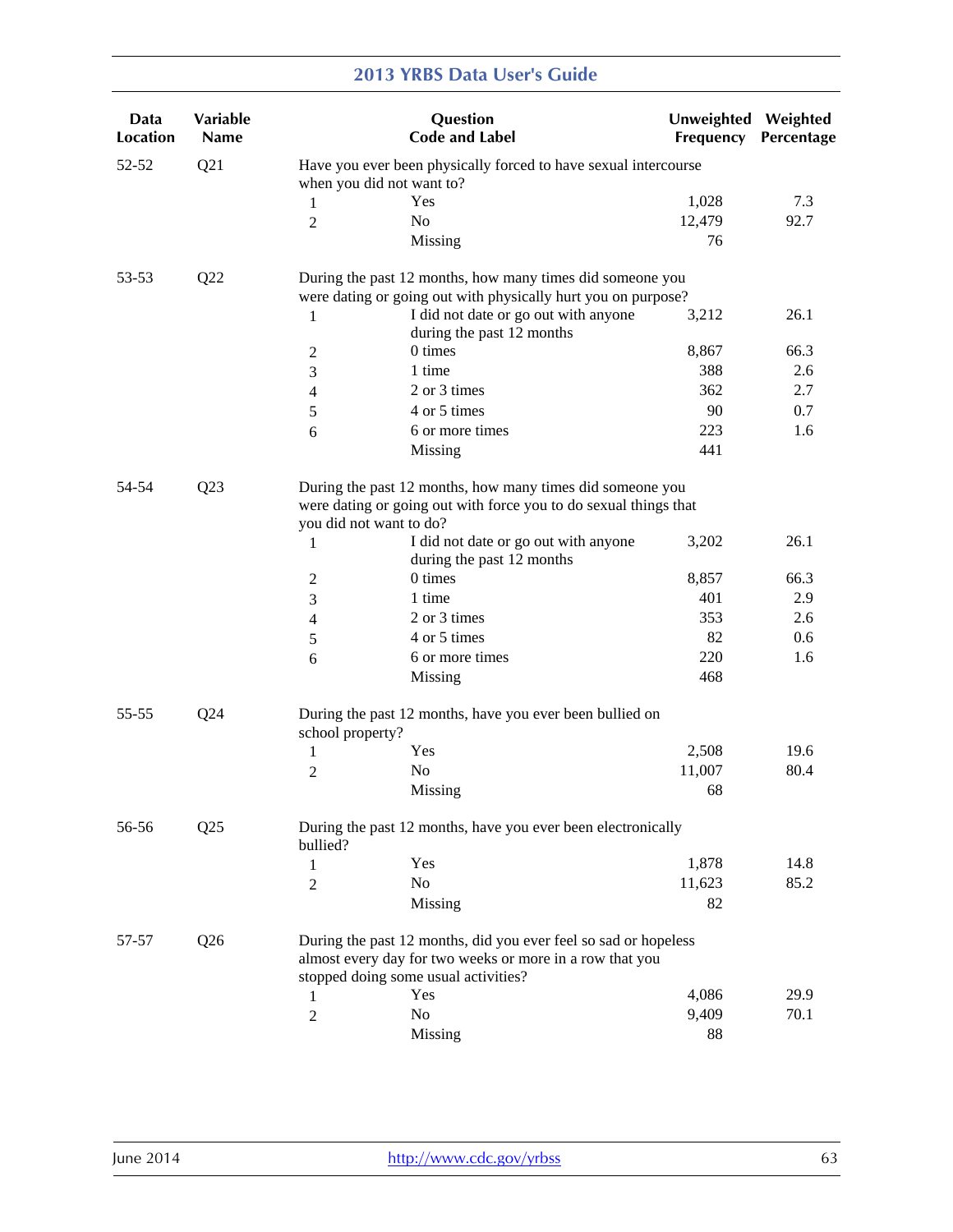| Data<br><b>Location</b> | <b>Variable</b><br><b>Name</b> |                        | Question<br><b>Code and Label</b>                                                                                                                                  | Unweighted Weighted<br>Frequency | Percentage |  |  |
|-------------------------|--------------------------------|------------------------|--------------------------------------------------------------------------------------------------------------------------------------------------------------------|----------------------------------|------------|--|--|
| 58-58                   | Q27                            | attempting suicide?    | During the past 12 months, did you ever seriously consider                                                                                                         |                                  |            |  |  |
|                         |                                | 1                      | Yes                                                                                                                                                                | 2,259                            | 17.0       |  |  |
|                         |                                | $\overline{2}$         | N <sub>o</sub>                                                                                                                                                     | 11,232                           | 83.0       |  |  |
|                         |                                |                        | Missing                                                                                                                                                            | 92                               |            |  |  |
| 59-59                   | Q28                            | would attempt suicide? | During the past 12 months, did you make a plan about how you                                                                                                       |                                  |            |  |  |
|                         |                                | 1                      | Yes                                                                                                                                                                | 1,874                            | 13.6       |  |  |
|                         |                                | 2                      | N <sub>o</sub>                                                                                                                                                     | 11,611                           | 86.4       |  |  |
|                         |                                |                        | Missing                                                                                                                                                            | 98                               |            |  |  |
| 60-60                   | Q29                            | attempt suicide?       | During the past 12 months, how many times did you actually                                                                                                         |                                  |            |  |  |
|                         |                                | 1                      | 0 times                                                                                                                                                            | 10,967                           | 92.0       |  |  |
|                         |                                | $\overline{c}$         | 1 time                                                                                                                                                             | 516                              | 4.0        |  |  |
|                         |                                | 3                      | 2 or 3 times                                                                                                                                                       | 322                              | 2.6        |  |  |
|                         |                                | 4                      | 4 or 5 times                                                                                                                                                       | 76                               | 0.6        |  |  |
|                         |                                | 5                      | 6 or more times                                                                                                                                                    | 101                              | 0.8        |  |  |
|                         |                                |                        | Missing                                                                                                                                                            | 1,601                            |            |  |  |
| 61-61                   | Q30                            |                        | If you attempted suicide during the past 12 months, did any<br>attempt result in an injury, poisoning, or overdose that had to be<br>treated by a doctor or nurse? |                                  |            |  |  |
|                         |                                | 1                      | I did not attempt suicide during the<br>past 12 months                                                                                                             | 10,750                           | 92.0       |  |  |
|                         |                                | 2                      | Yes                                                                                                                                                                | 324                              | 2.7        |  |  |
|                         |                                | 3                      | No                                                                                                                                                                 | 676                              | 5.3        |  |  |
|                         |                                |                        | Missing                                                                                                                                                            | 1,833                            |            |  |  |
| $62 - 62$               | Q31                            |                        | Have you ever tried cigarette smoking, even one or two puffs?                                                                                                      |                                  |            |  |  |
|                         |                                | 1                      | Yes                                                                                                                                                                | 5,360                            | 41.1       |  |  |
|                         |                                | $\overline{2}$         | N <sub>0</sub>                                                                                                                                                     | 7,843                            | 58.9       |  |  |
|                         |                                |                        | Missing                                                                                                                                                            | 380                              |            |  |  |
| 63-63                   | Q32                            | first time?            | How old were you when you smoked a whole cigarette for the                                                                                                         |                                  |            |  |  |
|                         |                                | 1                      | I have never smoked a whole cigarette                                                                                                                              | 9,120                            | 69.4       |  |  |
|                         |                                | $\overline{c}$         | 8 years old or younger                                                                                                                                             | 274                              | 2.1        |  |  |
|                         |                                | 3                      | 9 or 10 years old                                                                                                                                                  | 287                              | 2.6        |  |  |
|                         |                                | 4                      | 11 or 12 years old                                                                                                                                                 | 551                              | 4.6        |  |  |
|                         |                                | 5                      | 13 or 14 years old                                                                                                                                                 | 1,203                            | 10.0       |  |  |
|                         |                                | 6                      | 15 or 16 years old                                                                                                                                                 | 1,101                            | 8.8        |  |  |
|                         |                                | 7                      | 17 years old or older                                                                                                                                              | 359                              | 2.5        |  |  |
|                         |                                |                        | Missing                                                                                                                                                            | 688                              |            |  |  |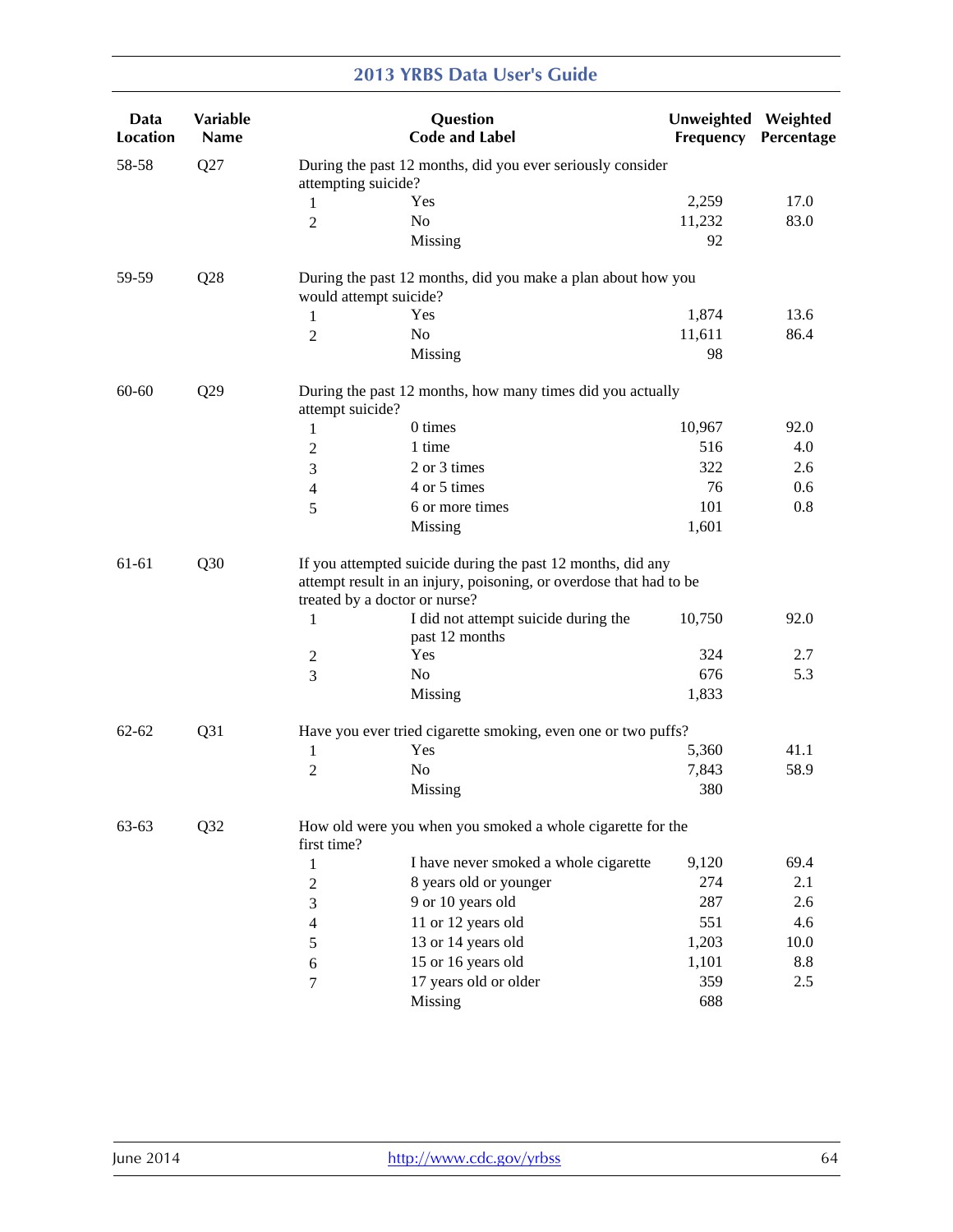| Data<br>Location | Variable<br><b>Name</b> |                | Question<br><b>Code and Label</b>                                                                       | Unweighted Weighted<br>Frequency | Percentage |
|------------------|-------------------------|----------------|---------------------------------------------------------------------------------------------------------|----------------------------------|------------|
| 64-64            | Q <sub>3</sub> 3        | cigarettes?    | During the past 30 days, on how many days did you smoke                                                 |                                  |            |
|                  |                         | 1              | 0 days                                                                                                  | 11,134                           | 84.3       |
|                  |                         | $\overline{c}$ | 1 or 2 days                                                                                             | 579                              | 4.7        |
|                  |                         | 3              | 3 to 5 days                                                                                             | 265                              | 2.1        |
|                  |                         | 4              | 6 to 9 days                                                                                             | 192                              | 1.7        |
|                  |                         | 5              | 10 to 19 days                                                                                           | 203                              | 1.6        |
|                  |                         | 6              | 20 to 29 days                                                                                           | 182                              | 1.6        |
|                  |                         | 7              | All 30 days                                                                                             | 467                              | 4.0        |
|                  |                         |                | Missing                                                                                                 | 561                              |            |
| 65-65            | $Q$ 34                  |                | During the past 30 days, on the days you smoked, how many<br>cigarettes did you smoke per day?          |                                  |            |
|                  |                         | 1              | I did not smoke cigarettes during the<br>past 30 days                                                   | 10,827                           | 84.4       |
|                  |                         | 2              | Less than 1 cigarette per day                                                                           | 452                              | 3.4        |
|                  |                         | 3              | 1 cigarette per day                                                                                     | 358                              | 3.0        |
|                  |                         | 4              | 2 to 5 cigarettes per day                                                                               | 674                              | 5.9        |
|                  |                         | 5              | 6 to 10 cigarettes per day                                                                              | 204                              | 1.9        |
|                  |                         | 6              | 11 to 20 cigarettes per day                                                                             | 89                               | 1.0        |
|                  |                         | 7              | More than 20 cigarettes per day                                                                         | 60                               | 0.4        |
|                  |                         |                | Missing                                                                                                 | 919                              |            |
| 66-66            | Q35                     | cigarettes?    | During the past 30 days, how did you usually get your own                                               |                                  |            |
|                  |                         | 1              | I did not smoke cigarettes during the<br>past 30 days                                                   | 10,766                           | 84.5       |
|                  |                         | $\mathbf{2}$   | I bought them in a store such as a<br>convenience store, supermarket,<br>discount store, or gas station | 573                              | 4.7        |
|                  |                         | 3              | I bought them from a vending machine                                                                    | 12                               | 0.1        |
|                  |                         | 4              | I gave someone else money to buy<br>them for me                                                         | 385                              | 3.7        |
|                  |                         | 5              | I borrowed (or bummed) them from<br>someone else                                                        | 397                              | 3.7        |
|                  |                         | 6              | A person 18 years old or older gave<br>them to me                                                       | 145                              | 1.1        |
|                  |                         | 7              | I took them from a store or family<br>member                                                            | 95                               | 0.8        |
|                  |                         | $\,8\,$        | I got them some other way                                                                               | 201                              | 1.4        |
|                  |                         |                | Missing                                                                                                 | 1,009                            |            |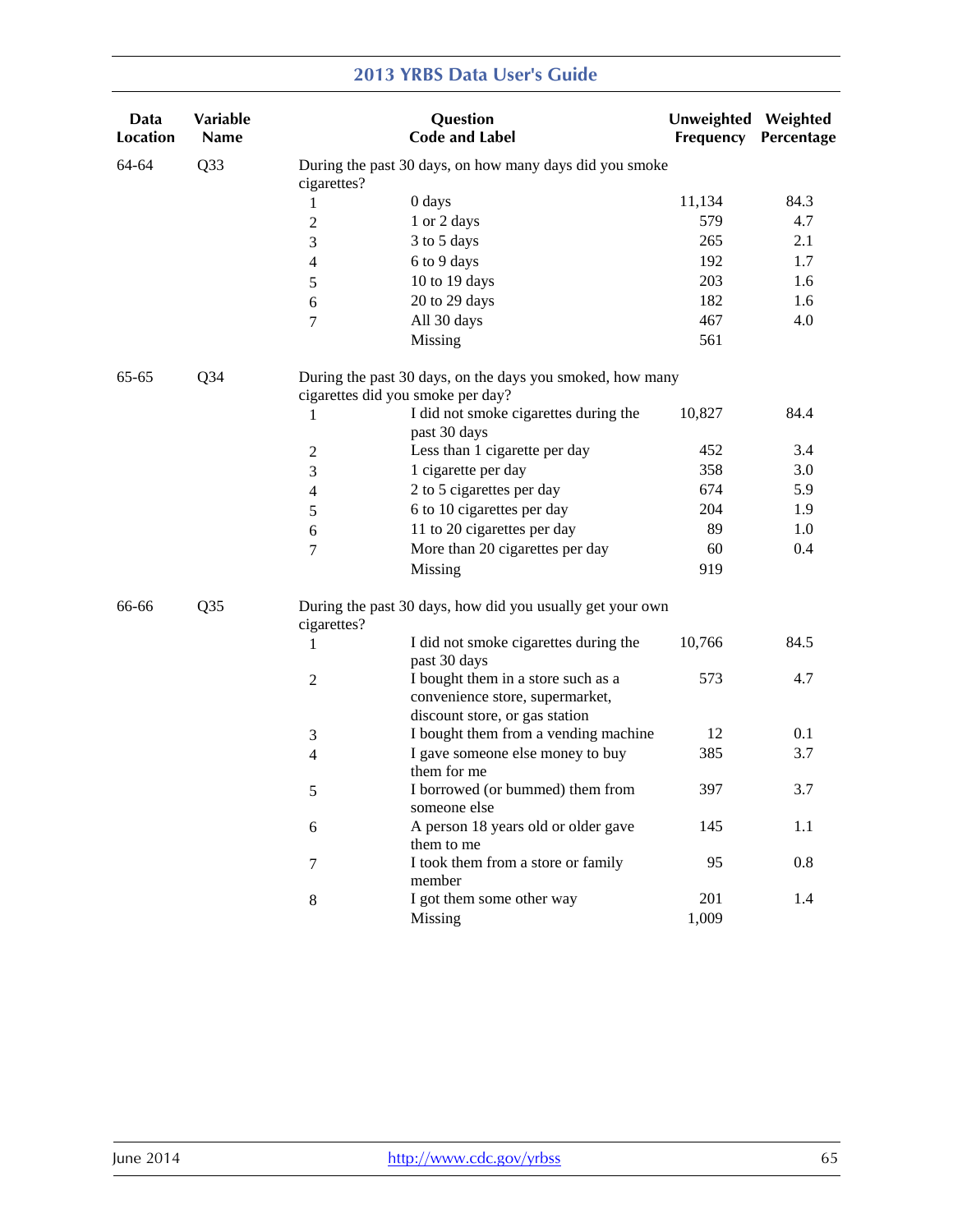| Data<br>Location | Variable<br><b>Name</b> |                                                                                                                        | Question<br><b>Code and Label</b>                                                                | <b>Unweighted</b><br>Frequency | Weighted<br>Percentage |  |  |
|------------------|-------------------------|------------------------------------------------------------------------------------------------------------------------|--------------------------------------------------------------------------------------------------|--------------------------------|------------------------|--|--|
| $67 - 67$        | Q <sub>36</sub>         |                                                                                                                        | During the past 30 days, on how many days did you smoke                                          |                                |                        |  |  |
|                  |                         |                                                                                                                        | cigarettes on school property?                                                                   |                                |                        |  |  |
|                  |                         | 1                                                                                                                      | 0 days                                                                                           | 12,568                         | 96.2                   |  |  |
|                  |                         | $\overline{c}$                                                                                                         | 1 or 2 days                                                                                      | 196                            | 1.7                    |  |  |
|                  |                         | 3                                                                                                                      | 3 to 5 days                                                                                      | 74                             | 0.7                    |  |  |
|                  |                         | 4                                                                                                                      | 6 to 9 days                                                                                      | 49                             | 0.4                    |  |  |
|                  |                         | 5                                                                                                                      | 10 to 19 days                                                                                    | 37                             | 0.3                    |  |  |
|                  |                         | 6                                                                                                                      | 20 to 29 days                                                                                    | 20                             | 0.2                    |  |  |
|                  |                         | 7                                                                                                                      | All 30 days                                                                                      | 98                             | 0.6                    |  |  |
|                  |                         |                                                                                                                        | Missing                                                                                          | 541                            |                        |  |  |
| 68-68            | Q37                     |                                                                                                                        | Have you ever smoked cigarettes daily, that is, at least one<br>cigarette every day for 30 days? |                                |                        |  |  |
|                  |                         | 1                                                                                                                      | Yes                                                                                              | 1,039                          | 8.8                    |  |  |
|                  |                         | $\overline{c}$                                                                                                         | N <sub>o</sub>                                                                                   | 11,902                         | 91.2                   |  |  |
|                  |                         |                                                                                                                        | Missing                                                                                          | 642                            |                        |  |  |
| 69-69            | Q38                     | cigarettes?                                                                                                            | During the past 12 months, did you ever try to quit smoking                                      |                                |                        |  |  |
|                  |                         | 1                                                                                                                      | I did not smoke during the past 12                                                               | 9,914                          | 77.3                   |  |  |
|                  |                         |                                                                                                                        | months                                                                                           |                                |                        |  |  |
|                  |                         | 2                                                                                                                      | Yes                                                                                              | 1,261                          | 10.2                   |  |  |
|                  |                         | 3                                                                                                                      | No                                                                                               | 1,509                          | 12.5                   |  |  |
|                  |                         |                                                                                                                        | Missing                                                                                          | 899                            |                        |  |  |
| 70-70            | Q39                     | During the past 30 days, on how many days did you use<br>chewing tobacco, snuff, or dip, such as Redman, Levi Garrett, |                                                                                                  |                                |                        |  |  |
|                  |                         |                                                                                                                        | Beechnut, Skoal, Skoal Bandits, or Copenhagen?                                                   |                                | 91.2                   |  |  |
|                  |                         | 1                                                                                                                      | 0 days                                                                                           | 12,334<br>288                  |                        |  |  |
|                  |                         | 2                                                                                                                      | 1 or 2 days                                                                                      | 137                            | 2.6<br>1.1             |  |  |
|                  |                         | 3                                                                                                                      | 3 to 5 days<br>6 to 9 days                                                                       | 95                             | 0.8                    |  |  |
|                  |                         | 4                                                                                                                      | 10 to 19 days                                                                                    | 108                            | 1.0                    |  |  |
|                  |                         | 5                                                                                                                      | 20 to 29 days                                                                                    | 65                             | 0.6                    |  |  |
|                  |                         | 6                                                                                                                      | All 30 days                                                                                      | 318                            | 2.7                    |  |  |
|                  |                         | 7                                                                                                                      | Missing                                                                                          | 238                            |                        |  |  |
| 71-71            | Q40                     |                                                                                                                        | During the past 30 days, on how many days did you smoke                                          |                                |                        |  |  |
|                  |                         |                                                                                                                        | cigars, cigarillos, or little cigars?                                                            |                                |                        |  |  |
|                  |                         | 1                                                                                                                      | 0 days                                                                                           | 11,657                         | 87.4                   |  |  |
|                  |                         | $\overline{c}$                                                                                                         | 1 or 2 days                                                                                      | 766                            | 6.2                    |  |  |
|                  |                         | 3                                                                                                                      | 3 to 5 days                                                                                      | 316                            | 2.3                    |  |  |
|                  |                         | 4                                                                                                                      | 6 to 9 days                                                                                      | 180                            | 1.3                    |  |  |
|                  |                         | 5                                                                                                                      | 10 to 19 days                                                                                    | 146                            | 1.0                    |  |  |
|                  |                         | 6                                                                                                                      | 20 to 29 days                                                                                    | 76                             | 0.5                    |  |  |
|                  |                         | 7                                                                                                                      | All 30 days                                                                                      | 201                            | 1.3                    |  |  |
|                  |                         |                                                                                                                        | Missing                                                                                          | 241                            |                        |  |  |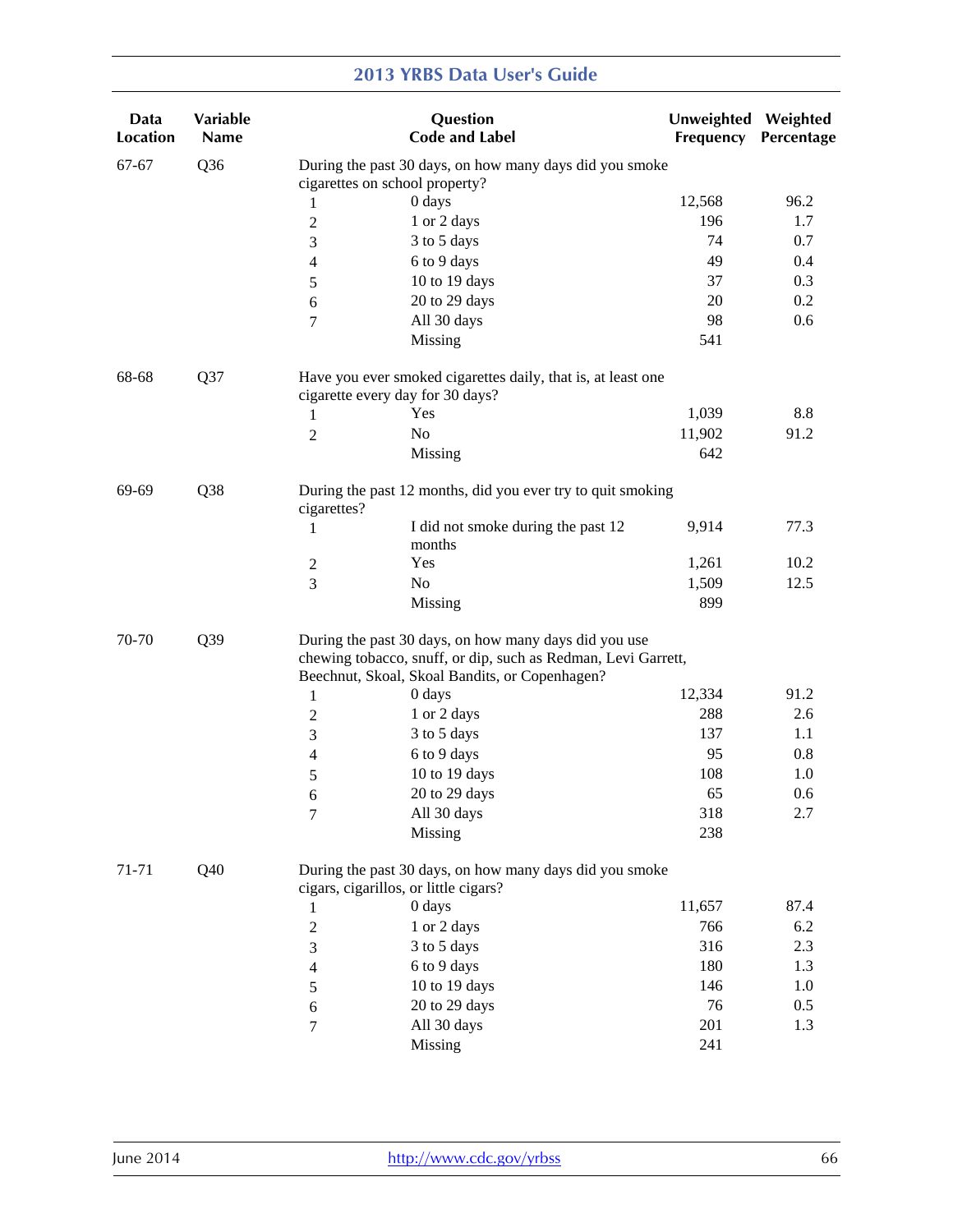| Data<br>Location | Variable<br>Name |                             | Question<br><b>Code and Label</b>                                                                                           | Unweighted Weighted<br>Frequency | Percentage |
|------------------|------------------|-----------------------------|-----------------------------------------------------------------------------------------------------------------------------|----------------------------------|------------|
| 72-72            | Q <sub>41</sub>  | drink of alcohol?           | During your life, on how many days have you had at least one                                                                |                                  |            |
|                  |                  | $\mathbf{1}$                | 0 days                                                                                                                      | 4,234                            | 33.8       |
|                  |                  | $\sqrt{2}$                  | 1 or 2 days                                                                                                                 | 2,347                            | 17.1       |
|                  |                  | 3                           | 3 to 9 days                                                                                                                 | 2,199                            | 16.0       |
|                  |                  | $\overline{4}$              | 10 to 19 days                                                                                                               | 1,309                            | 9.5        |
|                  |                  | 5                           | 20 to 39 days                                                                                                               | 1,144                            | 8.7        |
|                  |                  | 6                           | 40 to 99 days                                                                                                               | 865                              | 6.9        |
|                  |                  | $\overline{7}$              | 100 or more days                                                                                                            | 1,006                            | 7.9        |
|                  |                  |                             | Missing                                                                                                                     | 479                              |            |
| 73-73            | Q42              | other than a few sips?      | How old were you when you had your first drink of alcohol                                                                   |                                  |            |
|                  |                  | $\mathbf{1}$                | I have never had a drink of alcohol<br>other than a few sips                                                                | 4,621                            | 36.6       |
|                  |                  | $\overline{2}$              | 8 years old or younger                                                                                                      | 831                              | 5.4        |
|                  |                  | 3                           | 9 or 10 years old                                                                                                           | 590                              | 4.2        |
|                  |                  | $\overline{4}$              | 11 or 12 years old                                                                                                          | 1,200                            | 9.0        |
|                  |                  | 5                           | 13 or 14 years old                                                                                                          | 2,771                            | 21.7       |
|                  |                  | 6                           | 15 or 16 years old                                                                                                          | 2,688                            | 19.2       |
|                  |                  | $\boldsymbol{7}$            | 17 years old or older                                                                                                       | 607                              | 3.9        |
|                  |                  |                             | Missing                                                                                                                     | 275                              |            |
| 74-74            | Q <sub>43</sub>  | least one drink of alcohol? | During the past 30 days, on how many days did you have at                                                                   |                                  |            |
|                  |                  | $\mathbf{1}$                | 0 days                                                                                                                      | 7,915                            | 65.1       |
|                  |                  | $\mathfrak{2}$              | 1 or 2 days                                                                                                                 | 2,204                            | 17.3       |
|                  |                  | 3                           | 3 to 5 days                                                                                                                 | 1,035                            | 8.2        |
|                  |                  | 4                           | 6 to 9 days                                                                                                                 | 646                              | 5.4        |
|                  |                  | 5                           | 10 to 19 days                                                                                                               | 313                              | 2.7        |
|                  |                  | 6                           | 20 to 29 days                                                                                                               | 62                               | 0.6        |
|                  |                  | $\overline{7}$              | All 30 days                                                                                                                 | 113                              | 0.8        |
|                  |                  |                             | <b>Missing</b>                                                                                                              | 1,295                            |            |
| $75 - 75$        | Q44              | hours?                      | During the past 30 days, on how many days did you have 5 or<br>more drinks of alcohol in a row, that is, within a couple of |                                  |            |
|                  |                  | $\mathbf{1}$                | 0 days                                                                                                                      | 10,440                           | 79.2       |
|                  |                  | $\overline{2}$              | 1 day                                                                                                                       | 964                              | 7.3        |
|                  |                  | 3                           | 2 days                                                                                                                      | 654                              | 5.3        |
|                  |                  | $\overline{\mathcal{L}}$    | 3 to 5 days                                                                                                                 | 546                              | 4.5        |
|                  |                  | 5                           | 6 to 9 days                                                                                                                 | 262                              | 2.4        |
|                  |                  | 6                           | 10 to 19 days                                                                                                               | 99                               | 0.8        |
|                  |                  | 7                           | 20 or more days                                                                                                             | 95                               | 0.6        |
|                  |                  |                             | Missing                                                                                                                     | 523                              |            |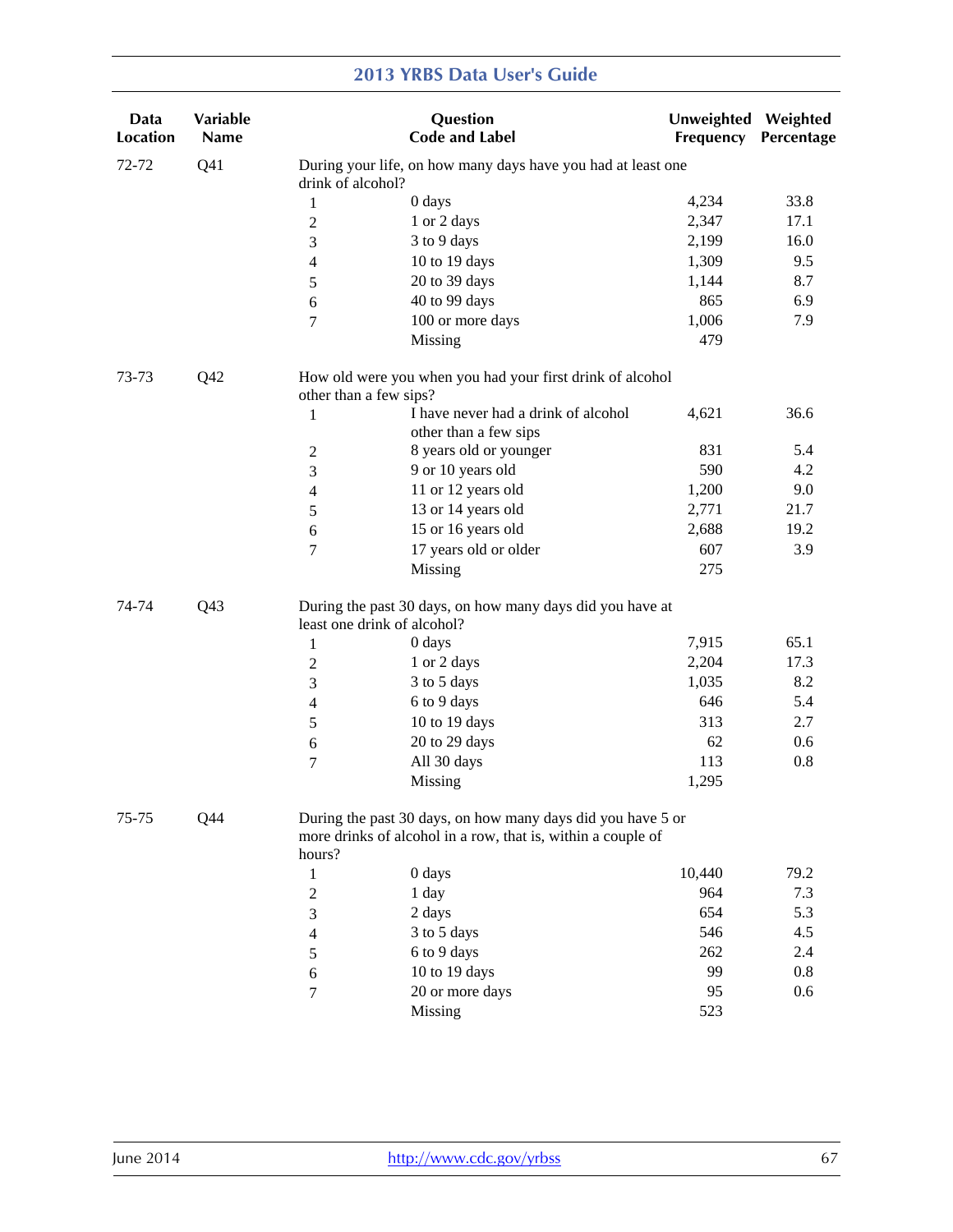| Data<br><b>Location</b> | <b>Variable</b><br><b>Name</b> |                | Question<br><b>Code and Label</b>                                                                                               | Unweighted Weighted<br>Frequency | Percentage |
|-------------------------|--------------------------------|----------------|---------------------------------------------------------------------------------------------------------------------------------|----------------------------------|------------|
| 76-76                   | Q <sub>45</sub>                |                | During the past 30 days, what is the largest number of alcoholic<br>drinks you had in a row, that is, within a couple of hours? |                                  |            |
|                         |                                | 1              | I did not drink alcohol during the past<br>30 days                                                                              | 8,028                            | 65.4       |
|                         |                                | 2              | 1 or 2 drinks                                                                                                                   | 1,560                            | 11.4       |
|                         |                                | 3              | 3 drinks                                                                                                                        | 475                              | 3.5        |
|                         |                                | 4              | 4 drinks                                                                                                                        | 338                              | 2.6        |
|                         |                                | 5              | 5 drinks                                                                                                                        | 433                              | 3.5        |
|                         |                                | 6              | 6 or 7 drinks                                                                                                                   | 538                              | 4.6        |
|                         |                                | 7              | 8 or 9 drinks                                                                                                                   | 316                              | 2.8        |
|                         |                                | $\,8\,$        | 10 or more drinks                                                                                                               | 675                              | 6.1        |
|                         |                                |                | Missing                                                                                                                         | 1,220                            |            |
| 77-77                   | Q46                            | you drank?     | During the past 30 days, how did you usually get the alcohol                                                                    |                                  |            |
|                         |                                | 1              | I did not drink alcohol during the past<br>30 days                                                                              | 7,813                            | 64.3       |
|                         |                                | $\mathbf{2}$   | I bought it in a store such as a liquor<br>store, convenience store, supermarket,<br>discount store, or gas station             | 333                              | 2.2        |
|                         |                                | 3              | I bought it at a restaurant, bar, or club                                                                                       | 72                               | 0.5        |
|                         |                                | $\overline{4}$ | I bought it at a public event such as a<br>concert or sporting event                                                            | 44                               | 0.3        |
|                         |                                | 5              | I gave someone else money to buy it<br>for me                                                                                   | 970                              | 8.3        |
|                         |                                | 6              | Someone gave it to me                                                                                                           | 1,833                            | 14.8       |
|                         |                                | 7              | I took it from a store or family member                                                                                         | 434                              | 3.2        |
|                         |                                | 8              | I got it some other way                                                                                                         | 820                              | 6.5        |
|                         |                                |                | Missing                                                                                                                         | 1,264                            |            |
| 78-78                   | Q47                            |                | During your life, how many times have you used marijuana?                                                                       |                                  |            |
|                         |                                | 1              | 0 times                                                                                                                         | 7,462                            | 59.3       |
|                         |                                | $\overline{c}$ | 1 or 2 times                                                                                                                    | 1,218                            | 8.6        |
|                         |                                | 3              | 3 to 9 times                                                                                                                    | 1,094                            | 7.5        |
|                         |                                | 4              | 10 to 19 times                                                                                                                  | 618                              | 4.0        |
|                         |                                | 5              | 20 to 39 times                                                                                                                  | 619                              | 4.5        |
|                         |                                | 6              | 40 to 99 times                                                                                                                  | 634                              | 4.7        |
|                         |                                | 7              | 100 or more times                                                                                                               | 1,599                            | 11.3       |
|                         |                                |                | Missing                                                                                                                         | 339                              |            |
| 79-79                   | Q48                            |                | How old were you when you tried marijuana for the first time?                                                                   |                                  |            |
|                         |                                | 1              | I have never tried marijuana                                                                                                    | 7,473                            | 59.2       |
|                         |                                | $\overline{c}$ | 8 years old or younger                                                                                                          | 226                              | 1.5        |
|                         |                                | 3              | 9 or 10 years old                                                                                                               | 244                              | 1.7        |
|                         |                                | 4              | 11 or 12 years old                                                                                                              | 759                              | 5.4        |
|                         |                                | 5              | 13 or 14 years old                                                                                                              | 2,112                            | 15.1       |
|                         |                                | 6              | 15 or 16 years old                                                                                                              | 2,028                            | 14.1       |
|                         |                                | 7              | 17 years old or older                                                                                                           | 461                              | 3.0        |
|                         |                                |                | <b>Missing</b>                                                                                                                  | 280                              |            |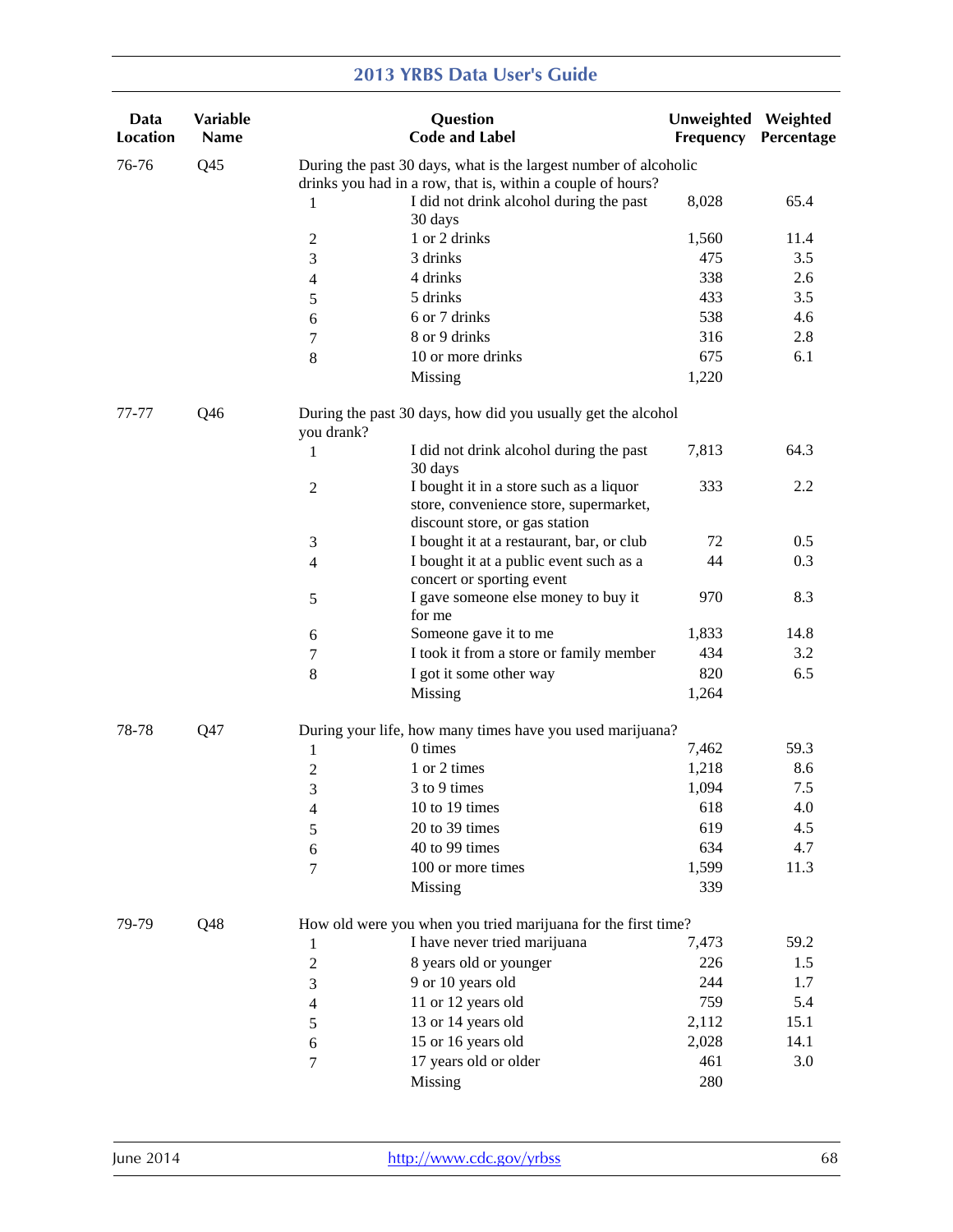| Data<br><b>Location</b> | Variable<br>Name |                     | Question<br><b>Code and Label</b>                                                                                                                       | Unweighted Weighted<br><b>Frequency</b> | Percentage |
|-------------------------|------------------|---------------------|---------------------------------------------------------------------------------------------------------------------------------------------------------|-----------------------------------------|------------|
| 80-80                   | Q49              | marijuana?          | During the past 30 days, how many times did you use                                                                                                     |                                         |            |
|                         |                  | $\mathbf{1}$        | 0 times                                                                                                                                                 | 9,947                                   | 76.6       |
|                         |                  | $\boldsymbol{2}$    | 1 or 2 times                                                                                                                                            | 1,067                                   | 7.1        |
|                         |                  | 3                   | 3 to 9 times                                                                                                                                            | 818                                     | 5.6        |
|                         |                  | $\overline{4}$      | 10 to 19 times                                                                                                                                          | 450                                     | 3.3        |
|                         |                  | 5                   | 20 to 39 times                                                                                                                                          | 328                                     | 2.4        |
|                         |                  | 6                   | 40 or more times                                                                                                                                        | 704                                     | 5.0        |
|                         |                  |                     | Missing                                                                                                                                                 | 269                                     |            |
| 81-81                   | Q50              |                     | During your life, how many times have you used any form of                                                                                              |                                         |            |
|                         |                  |                     | cocaine, including powder, crack, or freebase?                                                                                                          |                                         |            |
|                         |                  | 1                   | 0 times                                                                                                                                                 | 12,708                                  | 94.5       |
|                         |                  | $\sqrt{2}$          | 1 or 2 times                                                                                                                                            | 334                                     | 2.5        |
|                         |                  | 3                   | 3 to 9 times                                                                                                                                            | 149                                     | 1.1        |
|                         |                  | 4                   | 10 to 19 times                                                                                                                                          | 65                                      | 0.5        |
|                         |                  | $\sqrt{5}$          | 20 to 39 times                                                                                                                                          | 41                                      | 0.3        |
|                         |                  | 6                   | 40 or more times                                                                                                                                        | 160                                     | 1.1        |
|                         |                  |                     | Missing                                                                                                                                                 | 126                                     |            |
| Q51<br>82-82            |                  |                     | During your life, how many times have you sniffed glue,<br>breathed the contents of aerosol spray cans, or inhaled any<br>paints or sprays to get high? |                                         |            |
|                         |                  | $\mathbf{1}$        | 0 times                                                                                                                                                 | 12,191                                  | 91.1       |
|                         |                  | $\overline{2}$      | 1 or 2 times                                                                                                                                            | 577                                     | 4.5        |
|                         |                  | 3                   | 3 to 9 times                                                                                                                                            | 252                                     | 1.8        |
|                         |                  |                     | 10 to 19 times                                                                                                                                          | 138                                     | 1.1        |
|                         |                  | 4                   | 20 to 39 times                                                                                                                                          | 70                                      | 0.6        |
|                         |                  | 5                   | 40 or more times                                                                                                                                        | 141                                     | 0.9        |
|                         |                  | 6                   | Missing                                                                                                                                                 | 214                                     |            |
| 83-83                   | Q52              |                     | During your life, how many times have you used heroin (also<br>called smack, junk, or China White)?                                                     |                                         |            |
|                         |                  | $1$ and $1$ and $1$ | 0 times                                                                                                                                                 | 12,952                                  | 97.8       |
|                         |                  | $\overline{c}$      | 1 or 2 times                                                                                                                                            | 99                                      | 0.7        |
|                         |                  | 3                   | 3 to 9 times                                                                                                                                            | 34                                      | 0.3        |
|                         |                  | 4                   | 10 to 19 times                                                                                                                                          | 40                                      | 0.3        |
|                         |                  | $\sqrt{5}$          | 20 to 39 times                                                                                                                                          | 34                                      | 0.3        |
|                         |                  | 6                   | 40 or more times                                                                                                                                        | 96                                      | 0.6        |
|                         |                  |                     | Missing                                                                                                                                                 | 328                                     |            |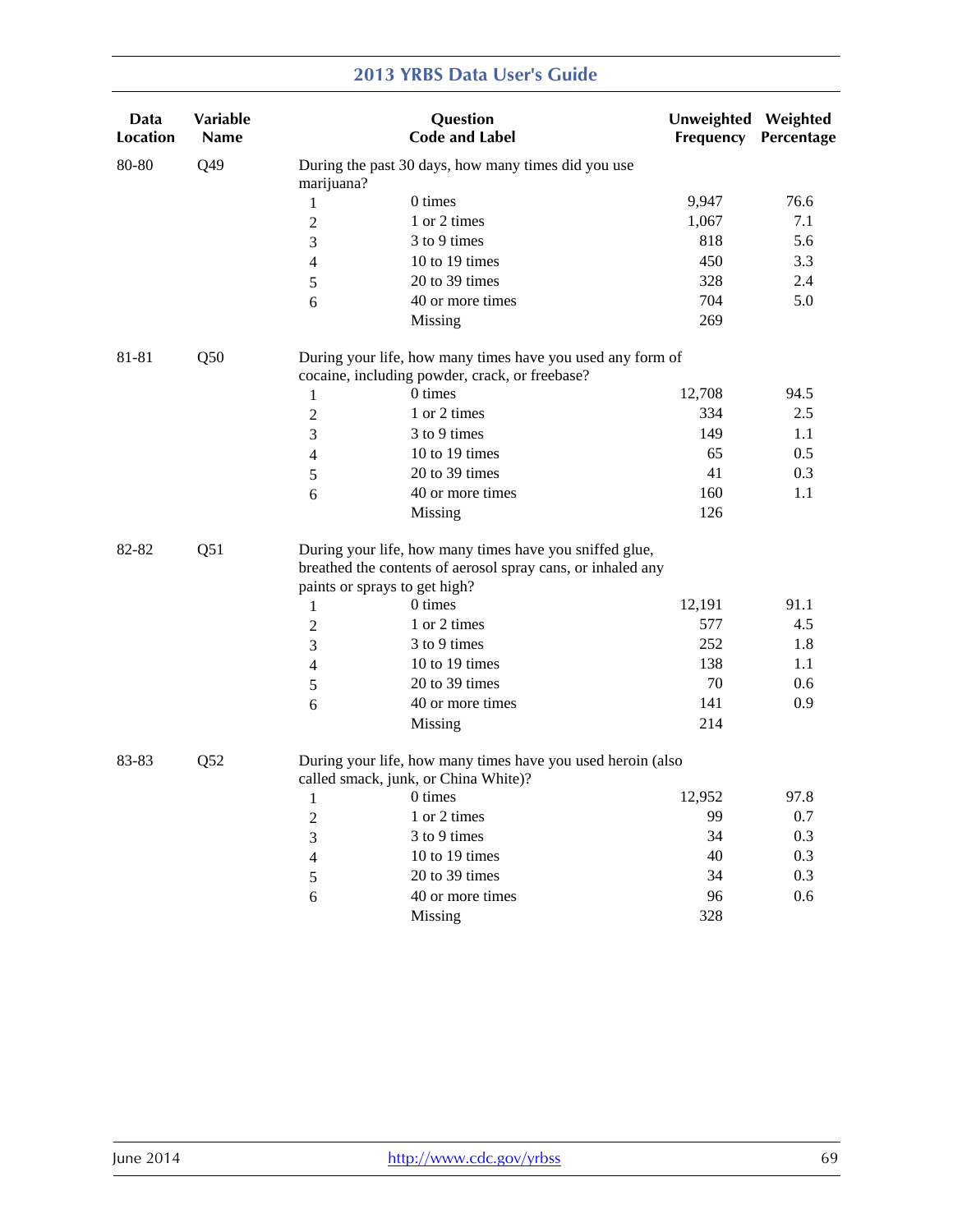| Data<br><b>Location</b> | Variable<br><b>Name</b> |                | Question<br><b>Code and Label</b>                                                                                                                                                       | Unweighted Weighted<br>Frequency | Percentage |
|-------------------------|-------------------------|----------------|-----------------------------------------------------------------------------------------------------------------------------------------------------------------------------------------|----------------------------------|------------|
| 84-84                   | Q53                     |                | During your life, how many times have you used                                                                                                                                          |                                  |            |
|                         |                         |                | methamphetamines (also called speed, crystal, crank, or ice)?                                                                                                                           |                                  |            |
|                         |                         | 1              | 0 times                                                                                                                                                                                 | 12,942                           | 96.8       |
|                         |                         | 2              | 1 or 2 times                                                                                                                                                                            | 145                              | 1.2        |
|                         |                         | 3              | 3 to 9 times                                                                                                                                                                            | 77                               | 0.7        |
|                         |                         | 4              | 10 to 19 times                                                                                                                                                                          | 48                               | 0.4        |
|                         |                         | 5              | 20 to 39 times                                                                                                                                                                          | 23                               | 0.2        |
|                         |                         | 6              | 40 or more times                                                                                                                                                                        | 122                              | 0.9        |
|                         |                         |                | Missing                                                                                                                                                                                 | 226                              |            |
| 85-85                   | Q54                     | called MDMA)?  | During your life, how many times have you used ecstasy (also                                                                                                                            |                                  |            |
|                         |                         | 1              | 0 times                                                                                                                                                                                 | 12,415                           | 93.4       |
|                         |                         | 2              | 1 or 2 times                                                                                                                                                                            | 469                              | 3.4        |
|                         |                         | 3              | 3 to 9 times                                                                                                                                                                            | 191                              | 1.2        |
|                         |                         | 4              | 10 to 19 times                                                                                                                                                                          | 91                               | 0.7        |
|                         |                         | 5              | 20 to 39 times                                                                                                                                                                          | 50                               | 0.3        |
|                         |                         | 6              | 40 or more times                                                                                                                                                                        | 138                              | 0.9        |
|                         |                         |                | Missing                                                                                                                                                                                 | 229                              |            |
| Q55<br>86-86            |                         |                | During your life, how many times have you taken steroid pills<br>or shots without a doctor's prescription?                                                                              |                                  |            |
|                         |                         | 1              | 0 times                                                                                                                                                                                 | 13,035                           | 96.8       |
|                         |                         | $\overline{c}$ | 1 or 2 times                                                                                                                                                                            | 130                              | 0.9        |
|                         |                         | 3              | 3 to 9 times                                                                                                                                                                            | 88                               | 0.7        |
|                         |                         | 4              | 10 to 19 times                                                                                                                                                                          | 58                               | 0.5        |
|                         |                         | 5              | 20 to 39 times                                                                                                                                                                          | 30                               | 0.3        |
|                         |                         | 6              | 40 or more times                                                                                                                                                                        | 113                              | 0.8        |
|                         |                         |                | Missing                                                                                                                                                                                 | 129                              |            |
| 87-87                   | Q <sub>56</sub>         |                | During your life, how many times have you taken a prescription<br>drug (such as OxyContin, Percocet, Vicodin, codeine, Adderall,<br>Ritalin, or Xanax) without a doctor's prescription? |                                  |            |
|                         |                         | 1              | 0 times                                                                                                                                                                                 | 11,092                           | 82.2       |
|                         |                         | 2              | 1 or 2 times                                                                                                                                                                            | 830                              | 6.1        |
|                         |                         | 3              | 3 to 9 times                                                                                                                                                                            | 629                              | 4.7        |
|                         |                         | 4              | 10 to 19 times                                                                                                                                                                          | 357                              | 2.8        |
|                         |                         | 5              | 20 to 39 times                                                                                                                                                                          | 185                              | 1.6        |
|                         |                         | 6              | 40 or more times                                                                                                                                                                        | 350                              | 2.6        |
|                         |                         |                | Missing                                                                                                                                                                                 | 140                              |            |
| 88-88                   | Q57                     |                | During your life, how many times have you used a needle to<br>inject any illegal drug into your body?                                                                                   |                                  |            |
|                         |                         | 1              | 0 times                                                                                                                                                                                 | 13,112                           | 98.3       |
|                         |                         | $\overline{2}$ | 1 time                                                                                                                                                                                  | 98                               | 0.7        |
|                         |                         | 3              | 2 or more times                                                                                                                                                                         | 147                              | 1.0        |
|                         |                         |                | Missing                                                                                                                                                                                 | 226                              |            |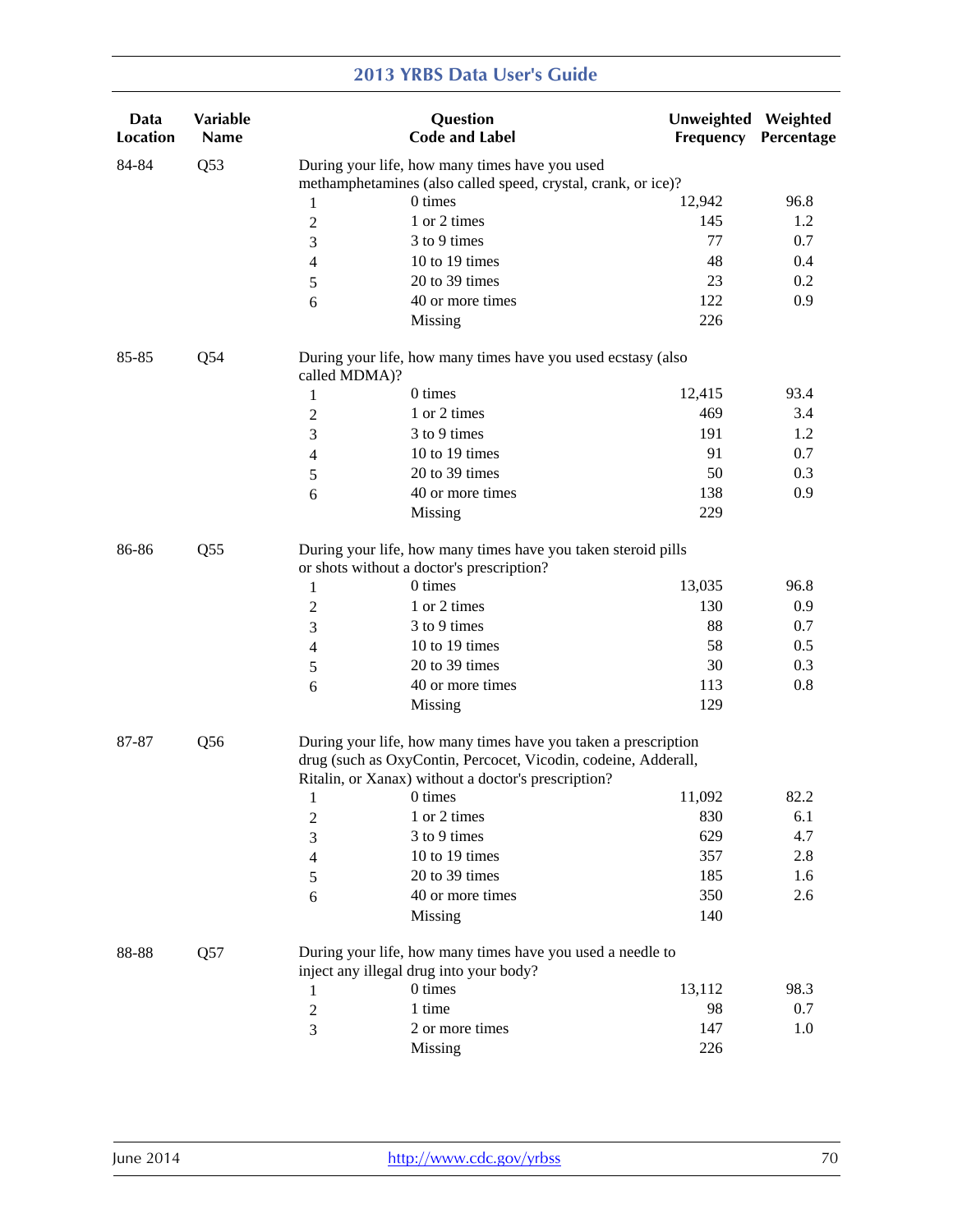| Data<br>Location | <b>Variable</b><br>Name |                                                                                                          | Question<br><b>Code and Label</b>                              | Unweighted Weighted<br>Frequency | Percentage |  |  |
|------------------|-------------------------|----------------------------------------------------------------------------------------------------------|----------------------------------------------------------------|----------------------------------|------------|--|--|
| 89-89            | Q58                     | During the past 12 months, has anyone offered, sold, or given<br>you an illegal drug on school property? |                                                                |                                  |            |  |  |
|                  |                         | 1                                                                                                        | Yes                                                            | 3,140                            | 22.1       |  |  |
|                  |                         | $\overline{c}$                                                                                           | No                                                             | 10,280                           | 77.9       |  |  |
|                  |                         |                                                                                                          | Missing                                                        | 163                              |            |  |  |
| 90-90            | Q59                     |                                                                                                          | Have you ever had sexual intercourse?                          |                                  |            |  |  |
|                  |                         | 1                                                                                                        | Yes                                                            | 6,420                            | 46.8       |  |  |
|                  |                         | $\overline{2}$                                                                                           | N <sub>o</sub>                                                 | 6,494                            | 53.2       |  |  |
|                  |                         |                                                                                                          | Missing                                                        | 669                              |            |  |  |
| 91-91            | Q60                     | time?                                                                                                    | How old were you when you had sexual intercourse for the first |                                  |            |  |  |
|                  |                         | $\mathbf{1}$                                                                                             | I have never had sexual intercourse                            | 6,482                            | 53.2       |  |  |
|                  |                         | $\mathbf{2}$                                                                                             | 11 years old or younger                                        | 461                              | 2.9        |  |  |
|                  |                         | 3                                                                                                        | 12 years old                                                   | 423                              | 2.7        |  |  |
|                  |                         | 4                                                                                                        | 13 years old                                                   | 789                              | 5.4        |  |  |
|                  |                         | 5                                                                                                        | 14 years old                                                   | 1,455                            | 11.0       |  |  |
|                  |                         | 6                                                                                                        | 15 years old                                                   | 1,482                            | 11.5       |  |  |
|                  |                         | 7                                                                                                        | 16 years old                                                   | 1,198                            | 9.1        |  |  |
|                  |                         | $\,$ 8 $\,$                                                                                              | 17 years old or older                                          | 607                              | 4.2        |  |  |
|                  |                         |                                                                                                          | Missing                                                        | 686                              |            |  |  |
| 92-92            | Q61                     | intercourse?                                                                                             | During your life, with how many people have you had sexual     |                                  |            |  |  |
|                  |                         | $\mathbf{1}$                                                                                             | I have never had sexual intercourse                            | 6,482                            | 53.4       |  |  |
|                  |                         | $\overline{2}$                                                                                           | 1 person                                                       | 2,155                            | 16.8       |  |  |
|                  |                         | 3                                                                                                        | 2 people                                                       | 1,218                            | 8.8        |  |  |
|                  |                         | 4                                                                                                        | 3 people                                                       | 844                              | 6.0        |  |  |
|                  |                         | 5                                                                                                        | 4 people                                                       | 539                              | 4.0        |  |  |
|                  |                         | 6                                                                                                        | 5 people                                                       | 371                              | 2.5        |  |  |
|                  |                         | 7                                                                                                        | 6 or more people                                               | 1,249                            | 8.5        |  |  |
|                  |                         |                                                                                                          | Missing                                                        | 725                              |            |  |  |
| 93-93            | Q62                     | sexual intercourse?                                                                                      | During the past 3 months, with how many people did you have    |                                  |            |  |  |
|                  |                         | 1                                                                                                        | I have never had sexual intercourse                            | 6,480                            | 53.3       |  |  |
|                  |                         | 2                                                                                                        | I have had sexual intercourse, but not                         | 1,729                            | 12.7       |  |  |
|                  |                         |                                                                                                          | during the past 3 months                                       |                                  |            |  |  |
|                  |                         | 3                                                                                                        | 1 person                                                       | 3,369                            | 25.1       |  |  |
|                  |                         | 4                                                                                                        | 2 people                                                       | 663                              | 4.9        |  |  |
|                  |                         | 5                                                                                                        | 3 people                                                       | 292                              | 1.9        |  |  |
|                  |                         | 6                                                                                                        | 4 people                                                       | 107                              | 0.6        |  |  |
|                  |                         | 7                                                                                                        | 5 people                                                       | 46                               | 0.3        |  |  |
|                  |                         | $\,8\,$                                                                                                  | 6 or more people                                               | 190                              | 1.1        |  |  |
|                  |                         |                                                                                                          | Missing                                                        | 707                              |            |  |  |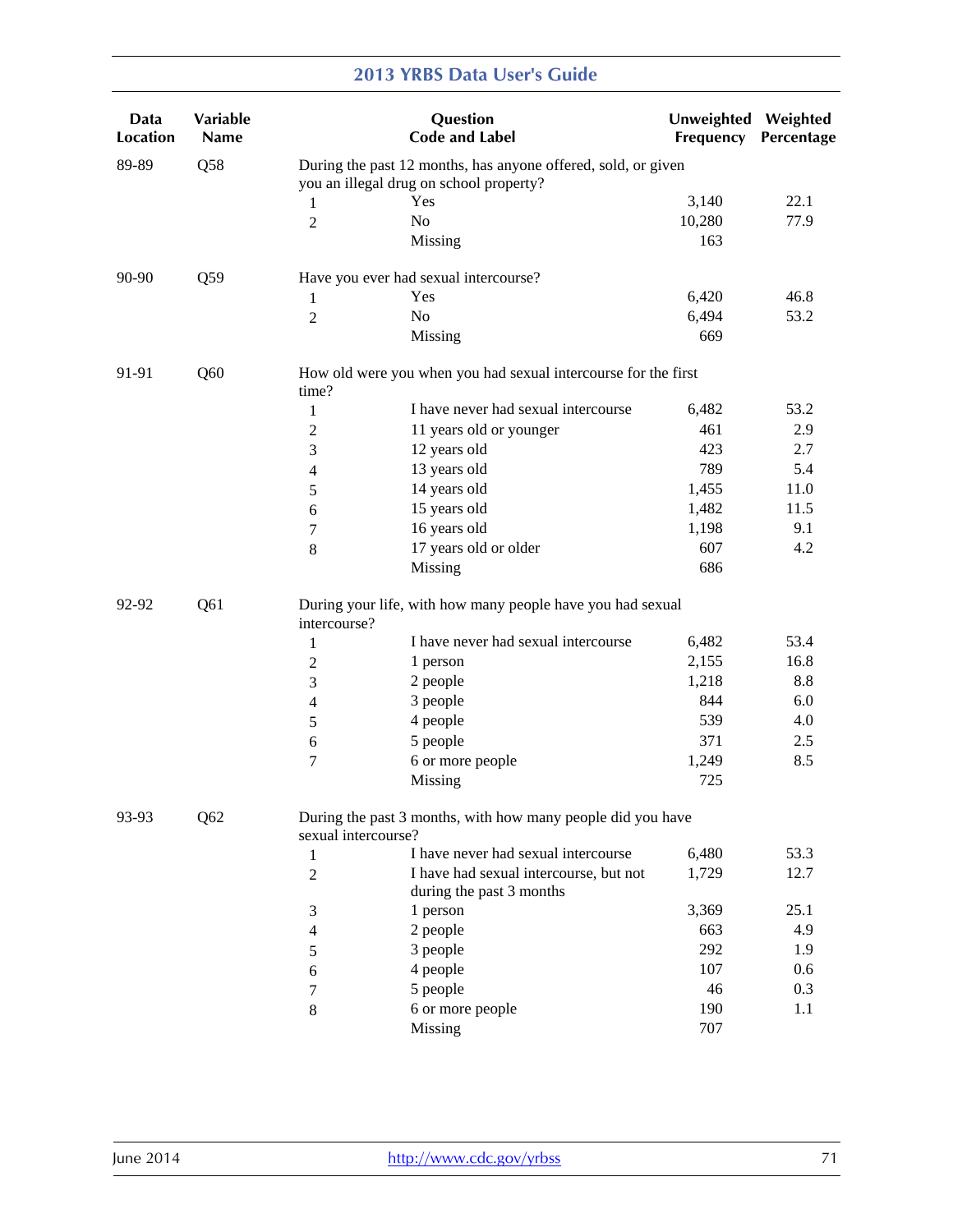| Data<br><b>Location</b> | Variable<br><b>Name</b> |                            | Question<br><b>Code and Label</b>                                                                         | Unweighted<br>Frequency | Weighted<br>Percentage |
|-------------------------|-------------------------|----------------------------|-----------------------------------------------------------------------------------------------------------|-------------------------|------------------------|
| 94-94                   | Q63                     | intercourse the last time? | Did you drink alcohol or use drugs before you had sexual                                                  |                         |                        |
|                         |                         | 1                          | I have never had sexual intercourse                                                                       | 6,447                   | 53.1                   |
|                         |                         | $\mathbf{2}$               | Yes                                                                                                       | 1,306                   | 9.7                    |
|                         |                         | 3                          | N <sub>o</sub>                                                                                            | 5,096                   | 37.2                   |
|                         |                         |                            | Missing                                                                                                   | 734                     |                        |
| 95-95                   | Q <sub>64</sub>         | partner use a condom?      | The last time you had sexual intercourse, did you or your                                                 |                         |                        |
|                         |                         | 1                          | I have never had sexual intercourse                                                                       | 6,473                   | 53.6                   |
|                         |                         | $\mathbf{2}$               | Yes                                                                                                       | 3,923                   | 28.6                   |
|                         |                         | 3                          | No                                                                                                        | 2,365                   | 17.8                   |
|                         |                         |                            | Missing                                                                                                   | 822                     |                        |
| 96-96                   | Q <sub>65</sub>         |                            | The last time you had sexual intercourse, what one method did                                             |                         |                        |
|                         |                         |                            | you or your partner use to prevent pregnancy?                                                             |                         |                        |
|                         |                         | 1                          | I have never had sexual intercourse                                                                       | 6,468                   | 54.4                   |
|                         |                         | $\overline{c}$             | No method was used to prevent<br>pregnancy                                                                | 896                     | 6.5                    |
|                         |                         | 3                          | Birth control pills                                                                                       | 894                     | 7.6                    |
|                         |                         | $\overline{4}$             | Condoms                                                                                                   | 3,159                   | 23.0                   |
|                         |                         | 5                          | An IUD (such as Mirena or ParaGard)<br>or implant (such as Implanon or<br>Nexplanon)                      | 91                      | 0.6                    |
|                         |                         | 6                          | A shot (such as Depo-Provera), patch<br>(such as Ortho Evra), or birth control<br>ring (such as NuvaRing) | 263                     | 1.9                    |
|                         |                         | 7                          | Withdrawal or some other method                                                                           | 584                     | 4.4                    |
|                         |                         | $\,8\,$                    | Not sure                                                                                                  | 233                     | 1.7                    |
|                         |                         |                            | Missing                                                                                                   | 995                     |                        |
| 97-97                   | Q66                     |                            | How do you describe your weight?                                                                          |                         |                        |
|                         |                         | 1                          | Very underweight                                                                                          | 320                     | 2.2                    |
|                         |                         | $\sqrt{2}$                 | Slightly underweight                                                                                      | 1,614                   | 11.6                   |
|                         |                         | 3                          | About the right weight                                                                                    | 7,350                   | 55.1                   |
|                         |                         | 4                          | Slightly overweight                                                                                       | 3,422                   | 26.3                   |
|                         |                         | 5                          | Very overweight                                                                                           | 635                     | 4.8                    |
|                         |                         |                            | Missing                                                                                                   | 242                     |                        |
| 98-98                   | Q67                     |                            | Which of the following are you trying to do about your weight?                                            |                         |                        |
|                         |                         | $\mathbf{1}$               | Lose weight                                                                                               | 6,245                   | 47.7                   |
|                         |                         | $\boldsymbol{2}$           | Gain weight                                                                                               | 2,466                   | 16.6                   |
|                         |                         | 3                          | Stay the same weight                                                                                      | 2,339                   | 17.4                   |
|                         |                         | $\overline{4}$             | I am not trying to do anything about<br>my weight                                                         | 2,274                   | 18.3                   |
|                         |                         |                            | Missing                                                                                                   | 259                     |                        |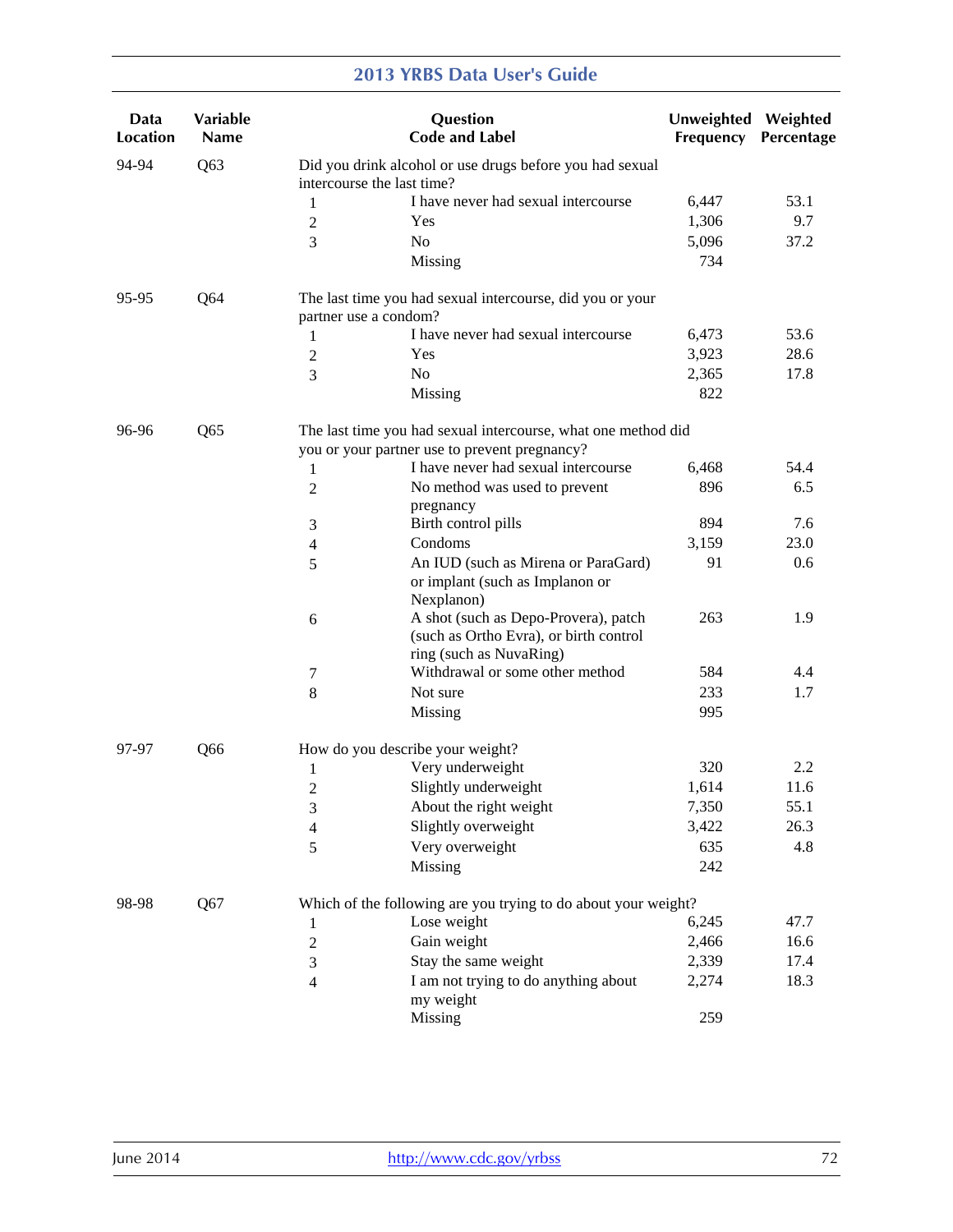| Data<br><b>Location</b> | <b>Variable</b><br><b>Name</b> |                                                                                                                                                    | Question<br><b>Code and Label</b>                                                                                                     | Unweighted<br>Frequency | Weighted<br>Percentage |  |  |
|-------------------------|--------------------------------|----------------------------------------------------------------------------------------------------------------------------------------------------|---------------------------------------------------------------------------------------------------------------------------------------|-------------------------|------------------------|--|--|
| 99-99                   | Q68                            | During the past 30 days, did you go without eating for 24 hours<br>or more (also called fasting) to lose weight or to keep from<br>gaining weight? |                                                                                                                                       |                         |                        |  |  |
|                         |                                | 1                                                                                                                                                  | Yes                                                                                                                                   | 1,781                   | 13.0                   |  |  |
|                         |                                | 2                                                                                                                                                  | No                                                                                                                                    | 11,576                  | 87.0                   |  |  |
|                         |                                |                                                                                                                                                    | Missing                                                                                                                               | 226                     |                        |  |  |
| 100-100                 | Q69                            | gaining weight?                                                                                                                                    | During the past 30 days, did you take any diet pills, powders, or<br>liquids without a doctor's advice to lose weight or to keep from |                         |                        |  |  |
|                         |                                | 1                                                                                                                                                  | Yes                                                                                                                                   | 685                     | 5.0                    |  |  |
|                         |                                | 2                                                                                                                                                  | N <sub>o</sub>                                                                                                                        | 12,651                  | 95.0                   |  |  |
|                         |                                |                                                                                                                                                    | Missing                                                                                                                               | 247                     |                        |  |  |
| 101-101                 | Q70                            |                                                                                                                                                    | During the past 30 days, did you vomit or take laxatives to lose<br>weight or to keep from gaining weight?                            |                         |                        |  |  |
|                         |                                | 1                                                                                                                                                  | Yes                                                                                                                                   | 560                     | 4.4                    |  |  |
|                         |                                | 2                                                                                                                                                  | No                                                                                                                                    | 12,724                  | 95.6                   |  |  |
|                         |                                |                                                                                                                                                    | Missing                                                                                                                               | 299                     |                        |  |  |
| 102-102                 | Q71                            |                                                                                                                                                    | During the past 7 days, how many times did you drink 100%<br>fruit juices such as orange juice, apple juice, or grape juice?          |                         |                        |  |  |
|                         |                                | 1                                                                                                                                                  | I did not drink 100% fruit juice during<br>the past 7 days                                                                            | 2,955                   | 23.3                   |  |  |
|                         |                                | 2                                                                                                                                                  | 1 to 3 times during the past 7 days                                                                                                   | 4,590                   | 34.9                   |  |  |
|                         |                                | 3                                                                                                                                                  | 4 to 6 times during the past 7 days                                                                                                   | 2,294                   | 17.1                   |  |  |
|                         |                                | 4                                                                                                                                                  | 1 time per day                                                                                                                        | 938                     | 7.3                    |  |  |
|                         |                                | 5                                                                                                                                                  | 2 times per day                                                                                                                       | 1,057                   | 7.6                    |  |  |
|                         |                                | 6                                                                                                                                                  | 3 times per day                                                                                                                       | 548                     | 3.8                    |  |  |
|                         |                                | 7                                                                                                                                                  | 4 or more times per day                                                                                                               | 984                     | 5.9                    |  |  |
|                         |                                |                                                                                                                                                    | Missing                                                                                                                               | 217                     |                        |  |  |
| 103-103                 | Q72                            |                                                                                                                                                    | During the past 7 days, how many times did you eat fruit?                                                                             |                         |                        |  |  |
|                         |                                | $\mathbf{1}$                                                                                                                                       | I did not eat fruit during the past 7<br>days                                                                                         | 1,491                   | 10.6                   |  |  |
|                         |                                | 2                                                                                                                                                  | 1 to 3 times during the past 7 days                                                                                                   | 4,481                   | 34.3                   |  |  |
|                         |                                | 3                                                                                                                                                  | 4 to 6 times during the past 7 days                                                                                                   | 2,765                   | 21.0                   |  |  |
|                         |                                | 4                                                                                                                                                  | 1 time per day                                                                                                                        | 1,379                   | 10.9                   |  |  |
|                         |                                | 5                                                                                                                                                  | 2 times per day                                                                                                                       | 1,524                   | 11.4                   |  |  |
|                         |                                | 6                                                                                                                                                  | 3 times per day                                                                                                                       | 735                     | 5.2                    |  |  |
|                         |                                | $\tau$                                                                                                                                             | 4 or more times per day                                                                                                               | 984                     | 6.6                    |  |  |
|                         |                                |                                                                                                                                                    | <b>Missing</b>                                                                                                                        | 224                     |                        |  |  |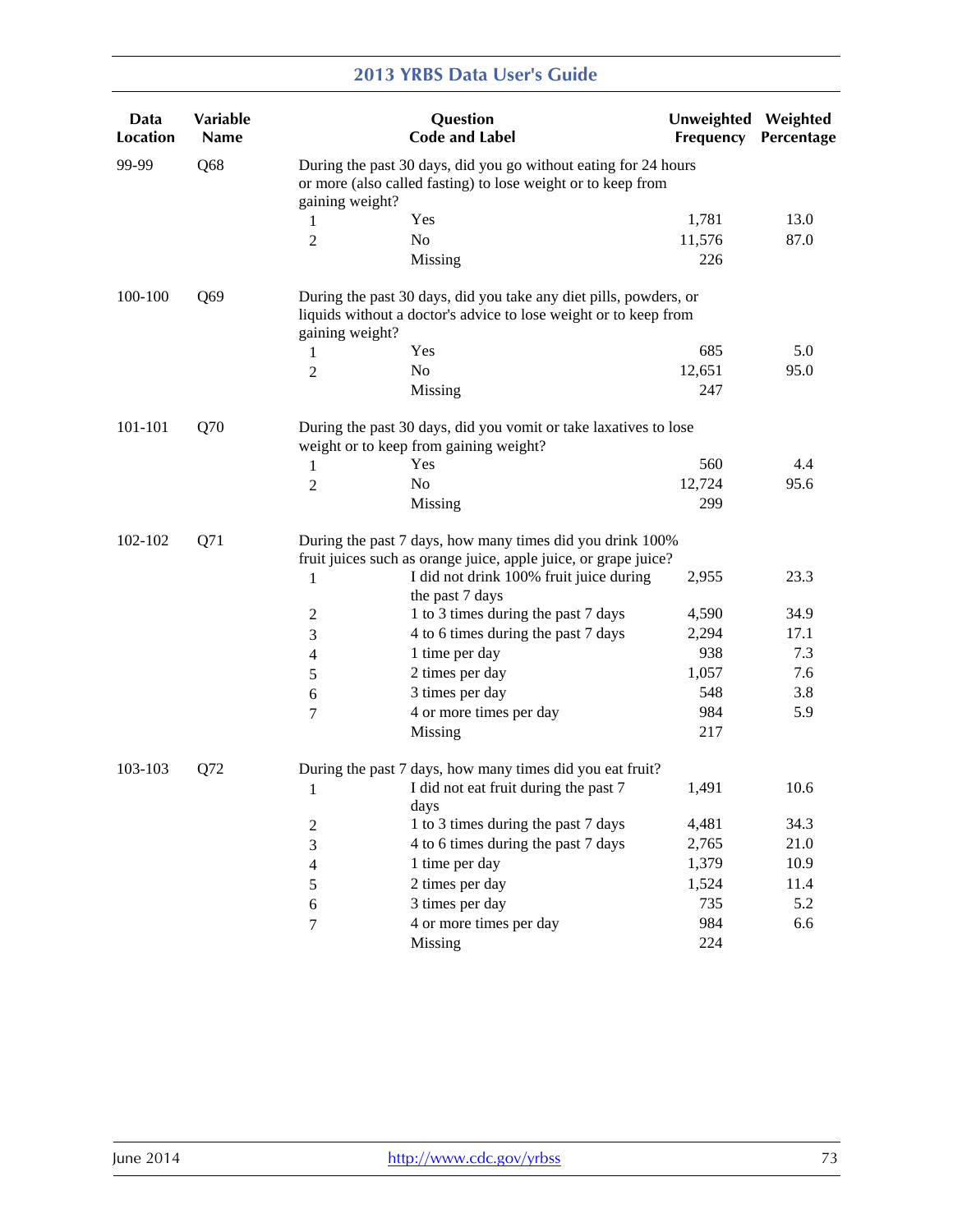| Data<br><b>Location</b> | <b>Variable</b><br>Name |              | Question<br><b>Code and Label</b>                            | Unweighted Weighted<br>Frequency | Percentage |
|-------------------------|-------------------------|--------------|--------------------------------------------------------------|----------------------------------|------------|
| 104-104                 | Q73                     | salad?       | During the past 7 days, how many times did you eat green     |                                  |            |
|                         |                         | $\mathbf{1}$ | I did not eat green salad during the<br>past 7 days          | 5,293                            | 39.1       |
|                         |                         | 2            | 1 to 3 times during the past 7 days                          | 4,968                            | 37.7       |
|                         |                         | 3            | 4 to 6 times during the past 7 days                          | 1,367                            | 10.8       |
|                         |                         | 4            | 1 time per day                                               | 930                              | 7.0        |
|                         |                         | 5            | 2 times per day                                              | 373                              | 2.5        |
|                         |                         | 6            | 3 times per day                                              | 123                              | 0.8        |
|                         |                         | 7            | 4 or more times per day                                      | 285                              | 2.0        |
|                         |                         |              | Missing                                                      | 244                              |            |
| 105-105                 | Q74                     |              | During the past 7 days, how many times did you eat potatoes? |                                  |            |
|                         |                         | 1            | I did not eat potatoes during the past 7<br>days             | 4,558                            | 32.7       |
|                         |                         | 2            | 1 to 3 times during the past 7 days                          | 6,138                            | 47.3       |
|                         |                         | 3            | 4 to 6 times during the past 7 days                          | 1,306                            | 10.8       |
|                         |                         | 4            | 1 time per day                                               | 651                              | 4.6        |
|                         |                         | 5            | 2 times per day                                              | 293                              | 1.9        |
|                         |                         | 6            | 3 times per day                                              | 125                              | 0.9        |
|                         |                         | 7            | 4 or more times per day                                      | 278                              | 1.8        |
|                         |                         |              | Missing                                                      | 234                              |            |
| 106-106                 | Q75                     |              | During the past 7 days, how many times did you eat carrots?  |                                  |            |
|                         |                         | $\mathbf{1}$ | I did not eat carrots during the past 7<br>days              | 7,283                            | 52.7       |
|                         |                         | 2            | 1 to 3 times during the past 7 days                          | 4,212                            | 33.5       |
|                         |                         | 3            | 4 to 6 times during the past 7 days                          | 821                              | 6.5        |
|                         |                         | 4            | 1 time per day                                               | 492                              | 3.6        |
|                         |                         | 5            | 2 times per day                                              | 229                              | 1.6        |
|                         |                         | 6            | 3 times per day                                              | 104                              | 0.6        |
|                         |                         | 7            | 4 or more times per day                                      | 205                              | 1.3        |
|                         |                         |              | Missing                                                      | 237                              |            |
| 107-107                 | Q76                     | vegetables?  | During the past 7 days, how many times did you eat other     |                                  |            |
|                         |                         | 1            | I did not eat other vegetables during<br>the past 7 days     | 2,531                            | 18.6       |
|                         |                         | 2            | 1 to 3 times during the past 7 days                          | 4,822                            | 36.2       |
|                         |                         | 3            | 4 to 6 times during the past 7 days                          | 2,934                            | 22.3       |
|                         |                         | 4            | 1 time per day                                               | 1,380                            | 10.6       |
|                         |                         | 5            | 2 times per day                                              | 855                              | 6.4        |
|                         |                         | 6            | 3 times per day                                              | 326                              | 2.5        |
|                         |                         | 7            | 4 or more times per day                                      | 485                              | 3.4        |
|                         |                         |              | <b>Missing</b>                                               | 250                              |            |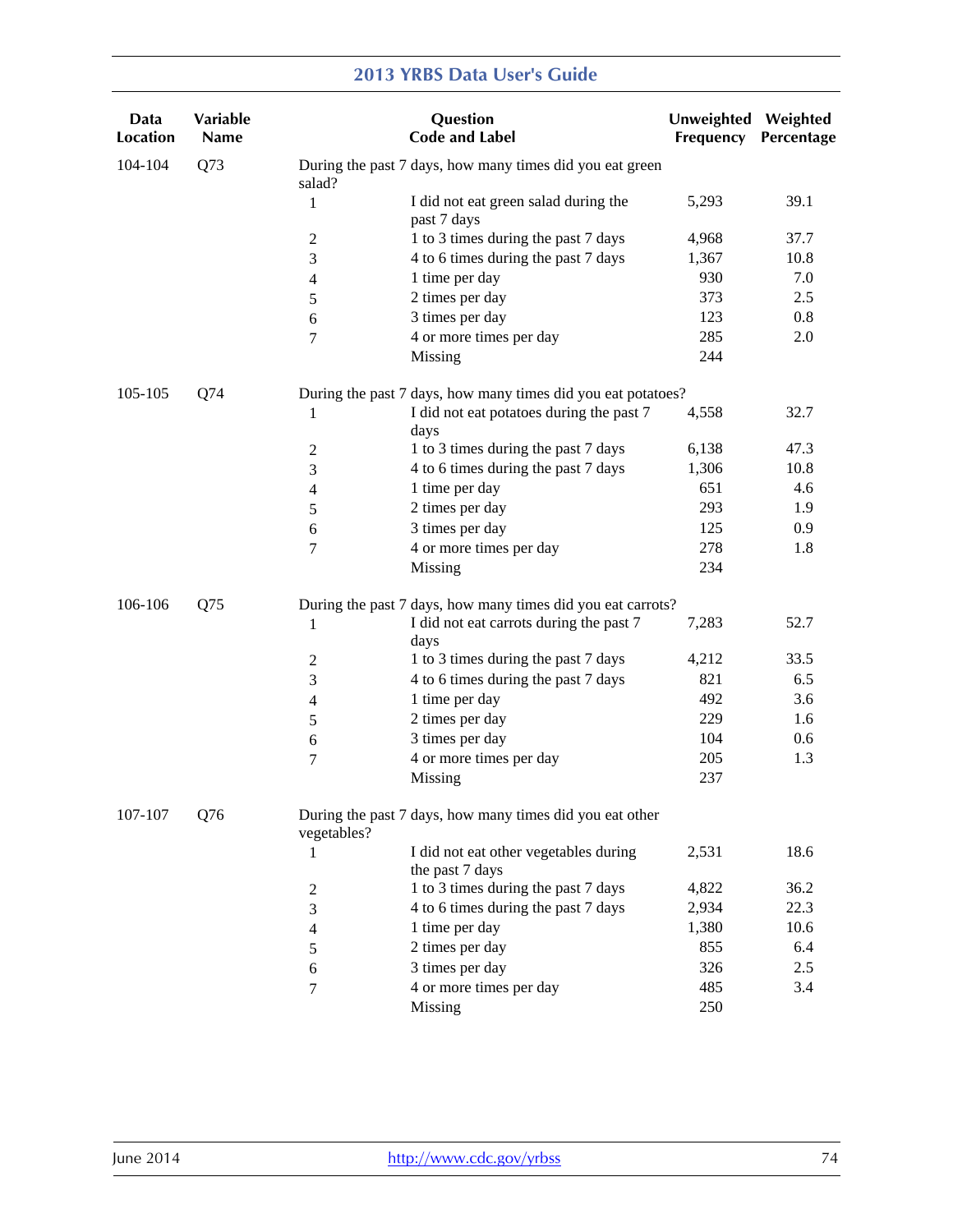| Data<br>Location | Variable<br>Name |                                                             | Question<br><b>Code and Label</b>                                                                                  | Unweighted Weighted<br>Frequency | Percentage |  |  |
|------------------|------------------|-------------------------------------------------------------|--------------------------------------------------------------------------------------------------------------------|----------------------------------|------------|--|--|
| 108-108          | Q77              | During the past 7 days, how many times did you drink a can, |                                                                                                                    |                                  |            |  |  |
|                  |                  |                                                             | bottle, or glass of soda or pop, such as Coke, Pepsi, or Sprite?                                                   |                                  |            |  |  |
|                  |                  | 1                                                           | I did not drink soda or pop during the                                                                             | 2,961                            | 22.3       |  |  |
|                  |                  | $\mathbf{2}$                                                | past 7 days<br>1 to 3 times during the past 7 days                                                                 | 4,403                            | 32.7       |  |  |
|                  |                  | 3                                                           | 4 to 6 times during the past 7 days                                                                                | 2,370                            | 18.0       |  |  |
|                  |                  | $\overline{\mathcal{L}}$                                    | 1 time per day                                                                                                     | 1,002                            | 7.6        |  |  |
|                  |                  | 5                                                           | 2 times per day                                                                                                    | 992                              | 8.1        |  |  |
|                  |                  | $\sqrt{6}$                                                  | 3 times per day                                                                                                    | 585                              | 4.3        |  |  |
|                  |                  | 7                                                           | 4 or more times per day                                                                                            | 1,011                            | 6.9        |  |  |
|                  |                  |                                                             | Missing                                                                                                            | 259                              |            |  |  |
| 109-109          | Q78              | drink?                                                      | During the past 7 days, how many glasses of milk did you                                                           |                                  |            |  |  |
|                  |                  | $\mathbf{1}$                                                | I did not drink milk during the past 7<br>days                                                                     | 2,818                            | 19.4       |  |  |
|                  |                  | $\mathbf{2}$                                                | 1 to 3 glasses during the past 7 days                                                                              | 3,277                            | 23.9       |  |  |
|                  |                  | 3                                                           | 4 to 6 glasses during the past 7 days                                                                              | 2,104                            | 16.4       |  |  |
|                  |                  | $\overline{\mathcal{L}}$                                    | 1 glass per day                                                                                                    | 1,856                            | 14.4       |  |  |
|                  |                  | 5                                                           | 2 glasses per day                                                                                                  | 1,680                            | 13.4       |  |  |
|                  |                  | 6                                                           | 3 glasses per day                                                                                                  | 749                              | 6.4        |  |  |
|                  |                  | 7                                                           | 4 or more glasses per day                                                                                          | 796                              | 6.1        |  |  |
|                  |                  |                                                             | Missing                                                                                                            | 303                              |            |  |  |
| 110-110          | Q79              | breakfast?                                                  | During the past 7 days, on how many days did you eat                                                               |                                  |            |  |  |
|                  |                  | 1                                                           | 0 days                                                                                                             | 1,945                            | 13.7       |  |  |
|                  |                  | $\boldsymbol{2}$                                            | 1 day                                                                                                              | 963                              | 7.0        |  |  |
|                  |                  | 3                                                           | 2 days                                                                                                             | 1,479                            | 10.5       |  |  |
|                  |                  | $\overline{\mathbf{4}}$                                     | 3 days                                                                                                             | 1,326                            | 9.8        |  |  |
|                  |                  | 5                                                           | 4 days                                                                                                             | 989                              | 7.3        |  |  |
|                  |                  | 6                                                           | 5 days                                                                                                             | 1,079                            | 8.2        |  |  |
|                  |                  | 7                                                           | 6 days                                                                                                             | 667                              | 5.4        |  |  |
|                  |                  | 8                                                           | 7 days                                                                                                             | 4,875                            | 38.1       |  |  |
|                  |                  |                                                             | Missing                                                                                                            | 260                              |            |  |  |
| 111-111          | Q80              |                                                             | During the past 7 days, on how many days were you physically<br>active for a total of at least 60 minutes per day? |                                  |            |  |  |
|                  |                  | 1                                                           | $0$ days                                                                                                           | 2,172                            | 15.2       |  |  |
|                  |                  | $\boldsymbol{2}$                                            | 1 day                                                                                                              | 962                              | 6.8        |  |  |
|                  |                  | 3                                                           | 2 days                                                                                                             | 1,270                            | 9.7        |  |  |
|                  |                  | 4                                                           | 3 days                                                                                                             | 1,451                            | 11.3       |  |  |
|                  |                  | 5                                                           | 4 days                                                                                                             | 1,265                            | 9.7        |  |  |
|                  |                  | 6                                                           | 5 days                                                                                                             | 1,728                            | 13.2       |  |  |
|                  |                  | 7                                                           | 6 days                                                                                                             | 840                              | 6.9        |  |  |
|                  |                  | $8\,$                                                       | 7 days                                                                                                             | 3,622                            | 27.1       |  |  |
|                  |                  |                                                             | <b>Missing</b>                                                                                                     | 273                              |            |  |  |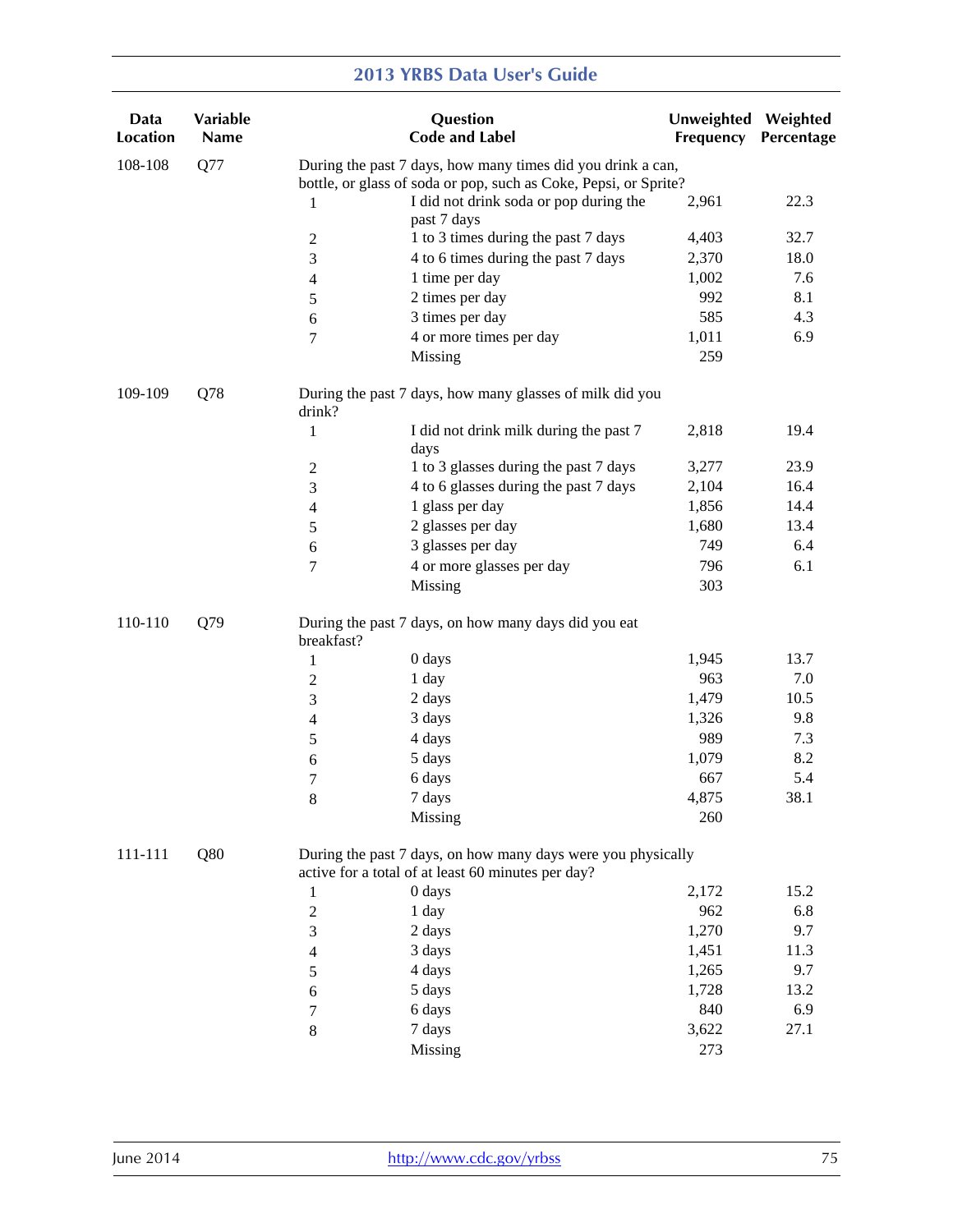| Data<br><b>Location</b> | Variable<br><b>Name</b> |                | Question<br><b>Code and Label</b>                                                                            | Unweighted Weighted<br>Frequency | Percentage |
|-------------------------|-------------------------|----------------|--------------------------------------------------------------------------------------------------------------|----------------------------------|------------|
| 112-112                 | Q81                     |                | On an average school day, how many hours do you watch TV?                                                    |                                  |            |
|                         |                         | 1              | I do not watch TV on an average<br>school day                                                                | 1,840                            | 14.4       |
|                         |                         | 2              | Less than 1 hour per day                                                                                     | 2,168                            | 17.7       |
|                         |                         | 3              | 1 hour per day                                                                                               | 1,750                            | 14.4       |
|                         |                         | 4              | 2 hours per day                                                                                              | 2,705                            | 21.0       |
|                         |                         | 5              | 3 hours per day                                                                                              | 2,139                            | 15.3       |
|                         |                         | 6              | 4 hours per day                                                                                              | 1,048                            | 7.4        |
|                         |                         | 7              | 5 or more hours per day                                                                                      | 1,595                            | 9.8        |
|                         |                         |                | Missing                                                                                                      | 338                              |            |
| 113-113                 | Q82                     |                | On an average school day, how many hours do you play video                                                   |                                  |            |
|                         |                         | school work?   | or computer games or use a computer for something that is not                                                |                                  |            |
|                         |                         | 1              | I do not play video or computer games<br>or use a computer for something that is<br>not school work          | 1,993                            | 14.7       |
|                         |                         | $\mathbf{2}$   | Less than 1 hour per day                                                                                     | 1,918                            | 15.4       |
|                         |                         | 3              | 1 hour per day                                                                                               | 1,619                            | 13.0       |
|                         |                         | $\overline{4}$ | 2 hours per day                                                                                              | 2,056                            | 15.7       |
|                         |                         | 5              | 3 hours per day                                                                                              | 1,782                            | 13.0       |
|                         |                         | 6              | 4 hours per day                                                                                              | 1,134                            | 8.4        |
|                         |                         | 7              | 5 or more hours per day                                                                                      | 2,753                            | 19.9       |
|                         |                         |                | Missing                                                                                                      | 328                              |            |
| Q83<br>114-114          |                         |                | In an average week when you are in school, on how many days<br>do you go to physical education (PE) classes? |                                  |            |
|                         |                         | 1              | 0 days                                                                                                       | 6,955                            | 52.0       |
|                         |                         | $\overline{c}$ | 1 day                                                                                                        | 284                              | 1.8        |
|                         |                         | 3              | 2 days                                                                                                       | 438                              | 4.8        |
|                         |                         | 4              | 3 days                                                                                                       | 1,079                            | 7.5        |
|                         |                         | 5              | 4 days                                                                                                       | 481                              | 4.5        |
|                         |                         | 6              | 5 days                                                                                                       | 3,991                            | 29.4       |
|                         |                         |                | Missing                                                                                                      | 355                              |            |
| 115-115                 | Q84                     | play?          | During the past 12 months, on how many sports teams did you                                                  |                                  |            |
|                         |                         | 1              | 0 teams                                                                                                      | 6,151                            | 46.0       |
|                         |                         | 2              | 1 team                                                                                                       | 3,426                            | 25.2       |
|                         |                         | 3              | 2 teams                                                                                                      | 2,149                            | 16.4       |
|                         |                         | 4              | 3 or more teams                                                                                              | 1,469                            | 12.4       |
|                         |                         |                | Missing                                                                                                      | 388                              |            |
| 116-116                 | Q85                     | school?        | Have you ever been taught about AIDS or HIV infection in                                                     |                                  |            |
|                         |                         | 1              | Yes                                                                                                          | 11,239                           | 85.3       |
|                         |                         | $\overline{c}$ | N <sub>o</sub>                                                                                               | 1,370                            | 9.7        |
|                         |                         | 3              | Not sure                                                                                                     | 614                              | 4.9        |
|                         |                         |                | Missing                                                                                                      | 360                              |            |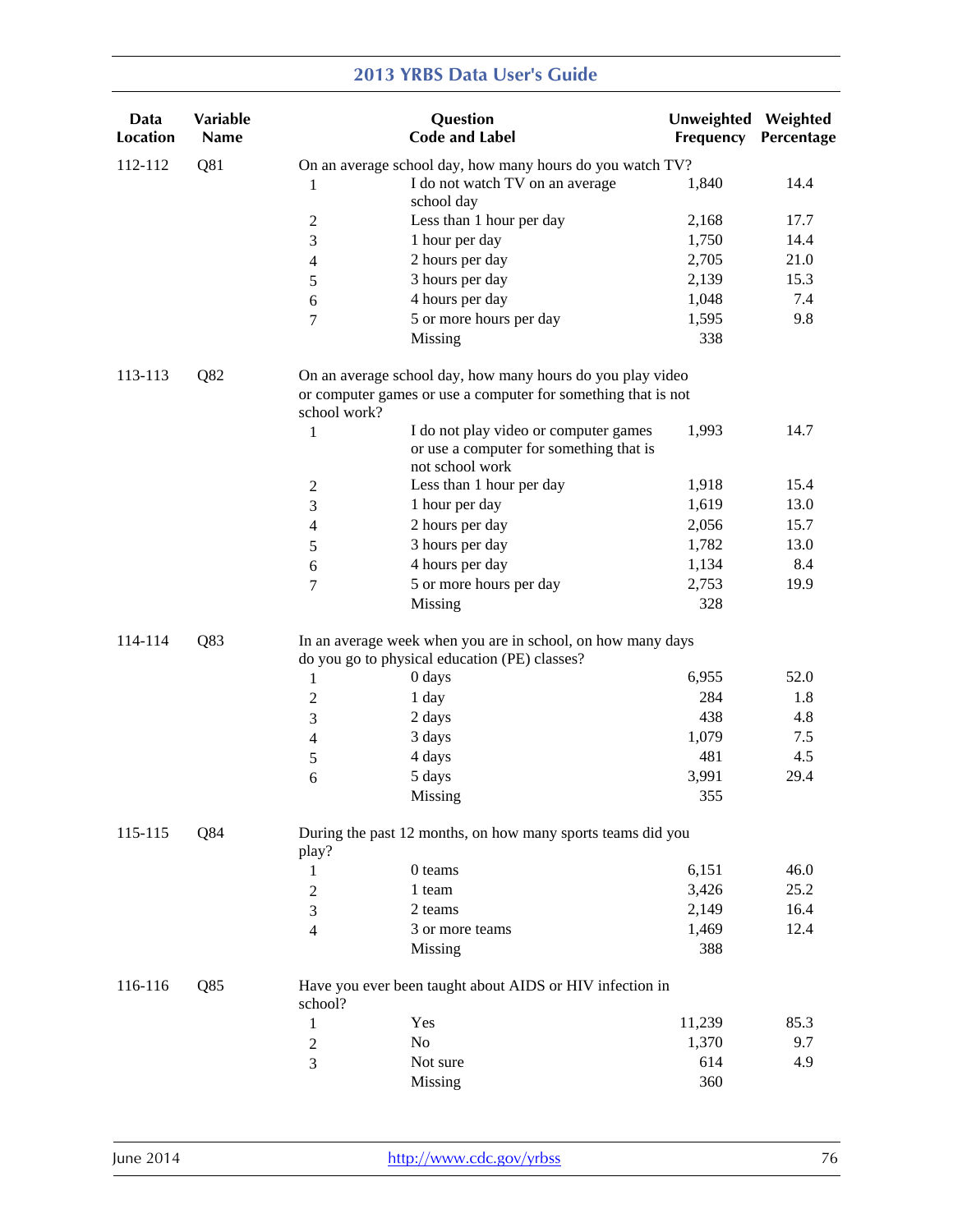| Data<br><b>Location</b> | <b>Variable</b><br><b>Name</b> |                 | Question<br><b>Code and Label</b>                                                                                           | Unweighted Weighted<br>Frequency | Percentage  |
|-------------------------|--------------------------------|-----------------|-----------------------------------------------------------------------------------------------------------------------------|----------------------------------|-------------|
| 117-117                 | Q86                            |                 | Has a doctor or nurse ever told you that you have asthma?                                                                   |                                  |             |
|                         |                                | 1               | Yes                                                                                                                         | 2,828                            | 21.0        |
|                         |                                | $\mathbf{2}$    | No                                                                                                                          | 9,797                            | 74.5        |
|                         |                                | 3               | Not sure                                                                                                                    | 611                              | 4.6         |
|                         |                                |                 | Missing                                                                                                                     | 347                              |             |
| 118-118                 | Q87                            | mushrooms?      | During your life, how many times have you used hallucinogenic<br>drugs, such as LSD, acid, PCP, angel dust, mescaline, or   |                                  |             |
|                         |                                | $\mathbf{1}$    | 0 times                                                                                                                     | 11,622                           | 92.9        |
|                         |                                | $\overline{c}$  | 1 or 2 times                                                                                                                | 480                              | 3.8         |
|                         |                                | 3               | 3 to 9 times                                                                                                                | 179                              | 1.6         |
|                         |                                | 4               | 10 to 19 times                                                                                                              | 78                               | 0.6         |
|                         |                                | 5               | 20 to 39 times                                                                                                              | 54                               | 0.4         |
|                         |                                | 6               | 40 or more times                                                                                                            | 107                              | 0.8         |
|                         |                                |                 | Missing                                                                                                                     | 1,063                            |             |
| Q88<br>119-119          |                                | weight lifting? | On how many of the past 7 days did you do exercises to<br>strengthen or tone your muscles, such as push-ups, sit-ups, or    |                                  |             |
|                         |                                | 1               | 0 days                                                                                                                      | 3,632<br>1,012                   | 29.6<br>8.1 |
|                         |                                | $\overline{c}$  | 1 day                                                                                                                       | 1,305                            | 10.6        |
|                         |                                | 3               | 2 days                                                                                                                      | 1,468                            | 12.1        |
|                         |                                | 4               | 3 days<br>4 days                                                                                                            | 1,059                            | 8.5         |
|                         |                                | 5               |                                                                                                                             | 1,333                            | 10.6        |
|                         |                                | 6               | 5 days<br>6 days                                                                                                            | 513                              | 4.3         |
|                         |                                | 7               |                                                                                                                             | 2,085                            | 16.1        |
|                         |                                | 8               | 7 days<br>Missing                                                                                                           | 1,176                            |             |
|                         |                                |                 |                                                                                                                             |                                  |             |
| 120-120                 | Q89                            |                 | Have you ever been tested for HIV, the virus that causes AIDS?                                                              |                                  |             |
|                         |                                | $\mathbf{1}$    | Yes                                                                                                                         | 1,831                            | 12.9        |
|                         |                                | $\overline{c}$  | No                                                                                                                          | 9,426                            | 76.7        |
|                         |                                | 3               | Not sure                                                                                                                    | 1,239                            | 10.4        |
|                         |                                |                 | Missing                                                                                                                     | 1,087                            |             |
| 121-121                 | Q90                            |                 | When you are outside for more than one hour on a sunny day,<br>how often do you wear sunscreen with an SPF of 15 or higher? |                                  |             |
|                         |                                | 1               | Never                                                                                                                       | 6,102                            | 44.0        |
|                         |                                | $\overline{c}$  | Rarely                                                                                                                      | 3,443                            | 29.0        |
|                         |                                | 3               | Sometimes                                                                                                                   | 1,967                            | 16.9        |
|                         |                                | 4               | Most of the time                                                                                                            | 781                              | 6.7         |
|                         |                                | 5               | Always                                                                                                                      | 418                              | 3.4         |
|                         |                                |                 | Missing                                                                                                                     | 872                              |             |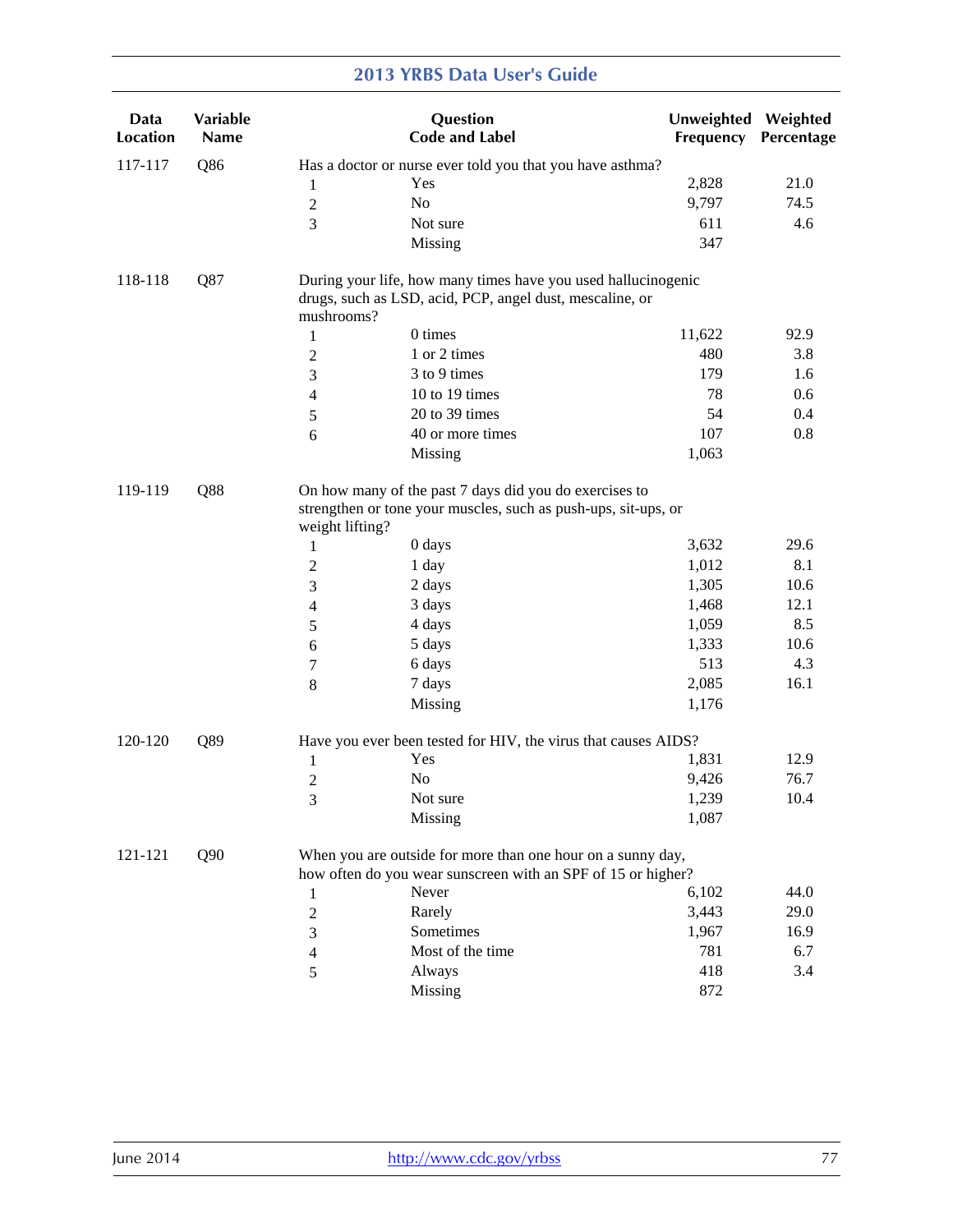| Data<br><b>Location</b> | Variable<br><b>Name</b> |                                                                                                                         | Question<br><b>Code and Label</b>                                                                                                                         | Unweighted Weighted<br>Frequency | Percentage |  |  |
|-------------------------|-------------------------|-------------------------------------------------------------------------------------------------------------------------|-----------------------------------------------------------------------------------------------------------------------------------------------------------|----------------------------------|------------|--|--|
| 122-122                 | Q91                     | During the past 12 months, how many times did you use an<br>indoor tanning device such as a sunlamp, sunbed, or tanning |                                                                                                                                                           |                                  |            |  |  |
|                         |                         | booth?                                                                                                                  | 0 times                                                                                                                                                   | 11,297                           | 87.2       |  |  |
|                         |                         | $\mathbf{1}$                                                                                                            | 1 or 2 times                                                                                                                                              | 372                              | 3.4        |  |  |
|                         |                         | $\overline{c}$                                                                                                          | 3 to 9 times                                                                                                                                              | 317                              | 3.3        |  |  |
|                         |                         | 3                                                                                                                       | 10 to 19 times                                                                                                                                            | 241                              | 2.4        |  |  |
|                         |                         | 4                                                                                                                       | 20 to 39 times                                                                                                                                            | 151                              | 1.6        |  |  |
|                         |                         | 5                                                                                                                       | 40 or more times                                                                                                                                          | 211                              | 2.1        |  |  |
|                         |                         | 6                                                                                                                       | Missing                                                                                                                                                   | 994                              |            |  |  |
| 123-123                 | Q92                     | get?                                                                                                                    | On an average school night, how many hours of sleep do you                                                                                                |                                  |            |  |  |
|                         |                         | 1                                                                                                                       | 4 or less hours                                                                                                                                           | 965                              | 7.4        |  |  |
|                         |                         | 2                                                                                                                       | 5 hours                                                                                                                                                   | 1,480                            | 11.2       |  |  |
|                         |                         | 3                                                                                                                       | 6 hours                                                                                                                                                   | 2,658                            | 21.1       |  |  |
|                         |                         | 4                                                                                                                       | 7 hours                                                                                                                                                   | 3,461                            | 28.5       |  |  |
|                         |                         | 5                                                                                                                       | 8 hours                                                                                                                                                   | 2,692                            | 23.2       |  |  |
|                         |                         | 6                                                                                                                       | 9 hours                                                                                                                                                   | 763                              | 6.1        |  |  |
|                         |                         | 7                                                                                                                       | 10 or more hours                                                                                                                                          | 316                              | 2.4        |  |  |
|                         |                         |                                                                                                                         | Missing                                                                                                                                                   | 1,248                            |            |  |  |
| QN8<br>185-185          |                         |                                                                                                                         | Among students who rode a bicycle during the past 12 months,<br>the percentage who never or rarely wore a bicycle helmet                                  |                                  |            |  |  |
|                         |                         | 1                                                                                                                       | Yes                                                                                                                                                       | 7,690                            | 87.9       |  |  |
|                         |                         | $\overline{2}$                                                                                                          | No                                                                                                                                                        | 1,033                            | 12.1       |  |  |
|                         |                         |                                                                                                                         | Missing                                                                                                                                                   | 4,860                            |            |  |  |
| 186-186                 | QN9                     |                                                                                                                         | Percentage of students who never or rarely wore a seat belt<br>when riding in a car driven by someone else                                                |                                  |            |  |  |
|                         |                         | 1                                                                                                                       | Yes                                                                                                                                                       | 1,052                            | 7.6        |  |  |
|                         |                         | 2                                                                                                                       | No                                                                                                                                                        | 12,507                           | 92.4       |  |  |
|                         |                         |                                                                                                                         | Missing                                                                                                                                                   | 24                               |            |  |  |
| 187-187                 | QN10                    |                                                                                                                         | Percentage of students who rode one or more times during the<br>past 30 days in a car or other vehicle driven by someone who<br>had been drinking alcohol |                                  |            |  |  |
|                         |                         | 1                                                                                                                       | Yes                                                                                                                                                       | 3,076                            | 21.9       |  |  |
|                         |                         | 2                                                                                                                       | No                                                                                                                                                        | 10,469                           | 78.1       |  |  |
|                         |                         |                                                                                                                         | Missing                                                                                                                                                   | 38                               |            |  |  |
| 188-188                 | QN11                    |                                                                                                                         | Among students who drove a car or other vehicle during the<br>past 30 days, the percentage who drove when they had been                                   |                                  |            |  |  |
|                         |                         |                                                                                                                         | drinking alcohol one or more times during the past 30 days                                                                                                |                                  |            |  |  |
|                         |                         | 1                                                                                                                       | Yes                                                                                                                                                       | 761                              | 10.0       |  |  |
|                         |                         | 2                                                                                                                       | N <sub>0</sub>                                                                                                                                            | 7,097                            | 90.0       |  |  |
|                         |                         |                                                                                                                         | Missing                                                                                                                                                   | 5,725                            |            |  |  |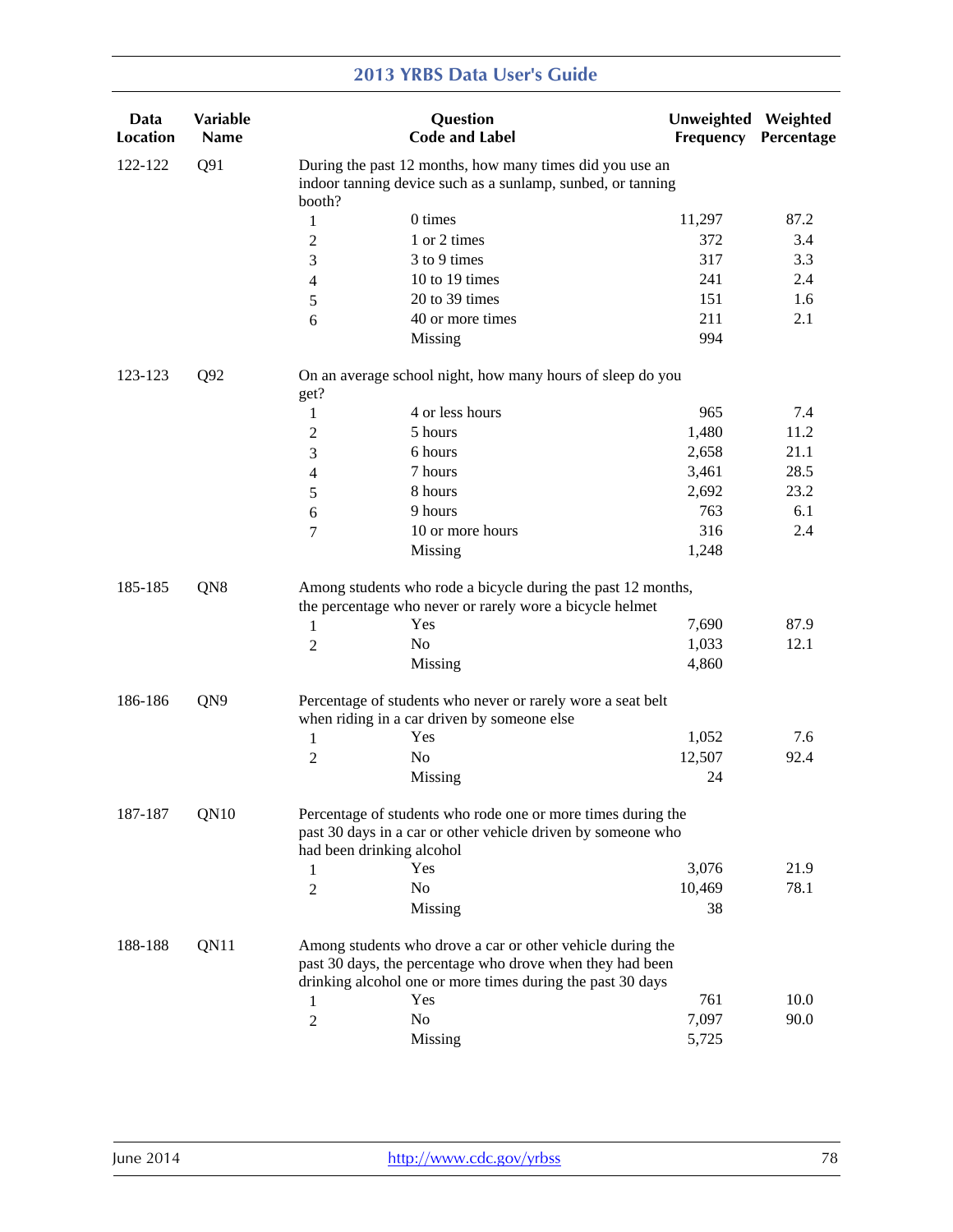| Data<br><b>Location</b> | Variable<br><b>Name</b> |                | Question<br><b>Code and Label</b>                                                                                                                                           | Unweighted Weighted<br>Frequency | Percentage |
|-------------------------|-------------------------|----------------|-----------------------------------------------------------------------------------------------------------------------------------------------------------------------------|----------------------------------|------------|
| 189-189                 | QN12                    |                | Among students who drove a car or other vehicle during the<br>past 30 days, the percentage who texted or e-mailed while<br>driving on one or more of the past 30 days       |                                  |            |
|                         |                         | 1              | Yes                                                                                                                                                                         | 3,227                            | 41.4       |
|                         |                         | 2              | No                                                                                                                                                                          | 4,792                            | 58.6       |
|                         |                         |                | Missing                                                                                                                                                                     | 5,564                            |            |
| 190-190                 | QN13                    |                | Percentage of students who carried a weapon such as a gun,<br>knife, or club on one or more of the past 30 days                                                             |                                  |            |
|                         |                         | 1              | Yes                                                                                                                                                                         | 2,260                            | 17.9       |
|                         |                         | 2              | N <sub>o</sub>                                                                                                                                                              | 10,992                           | 82.1       |
|                         |                         |                | Missing                                                                                                                                                                     | 331                              |            |
| 191-191                 | QN14                    | past 30 days   | Percentage of students who carried a gun on one or more of the                                                                                                              |                                  |            |
|                         |                         | 1              | Yes                                                                                                                                                                         | 738                              | 5.5        |
|                         |                         | 2              | No                                                                                                                                                                          | 12,570                           | 94.5       |
|                         |                         |                | Missing                                                                                                                                                                     | 275                              |            |
| 192-192                 | QN15                    | days           | Percentage of students who carried a weapon such as a gun,<br>knife, or club on school property on one or more of the past 30                                               |                                  |            |
|                         |                         | 1              | Yes                                                                                                                                                                         | 627                              | 5.2        |
|                         |                         | 2              | No                                                                                                                                                                          | 12,727                           | 94.8       |
|                         |                         |                | Missing                                                                                                                                                                     | 229                              |            |
| 193-193                 | QN16                    |                | Percentage of students who did not go to school on one or more<br>of the past 30 days because they felt they would be unsafe at<br>school or on their way to or from school |                                  |            |
|                         |                         | 1              | Yes                                                                                                                                                                         | 1,054                            | 7.1        |
|                         |                         | 2              | No                                                                                                                                                                          | 12,500                           | 92.9       |
|                         |                         |                | Missing                                                                                                                                                                     | 29                               |            |
| 194-194                 | QN17                    |                | Percentage of students who had been threatened or injured with<br>a weapon such as a gun, knife, or club on school property one or<br>more times during the past 12 months  |                                  |            |
|                         |                         | 1              | Yes                                                                                                                                                                         | 998                              | 6.9        |
|                         |                         | $\overline{c}$ | No                                                                                                                                                                          | 12,557                           | 93.1       |
|                         |                         |                | Missing                                                                                                                                                                     | 28                               |            |
| 195-195                 | QN18                    |                | Percentage of students who were in a physical fight one or more<br>times during the past 12 months                                                                          |                                  |            |
|                         |                         | $\mathbf{1}$   | Yes                                                                                                                                                                         | 3,620                            | 24.7       |
|                         |                         | $\overline{c}$ | N <sub>o</sub>                                                                                                                                                              | 9,712                            | 75.3       |
|                         |                         |                | Missing                                                                                                                                                                     | 251                              |            |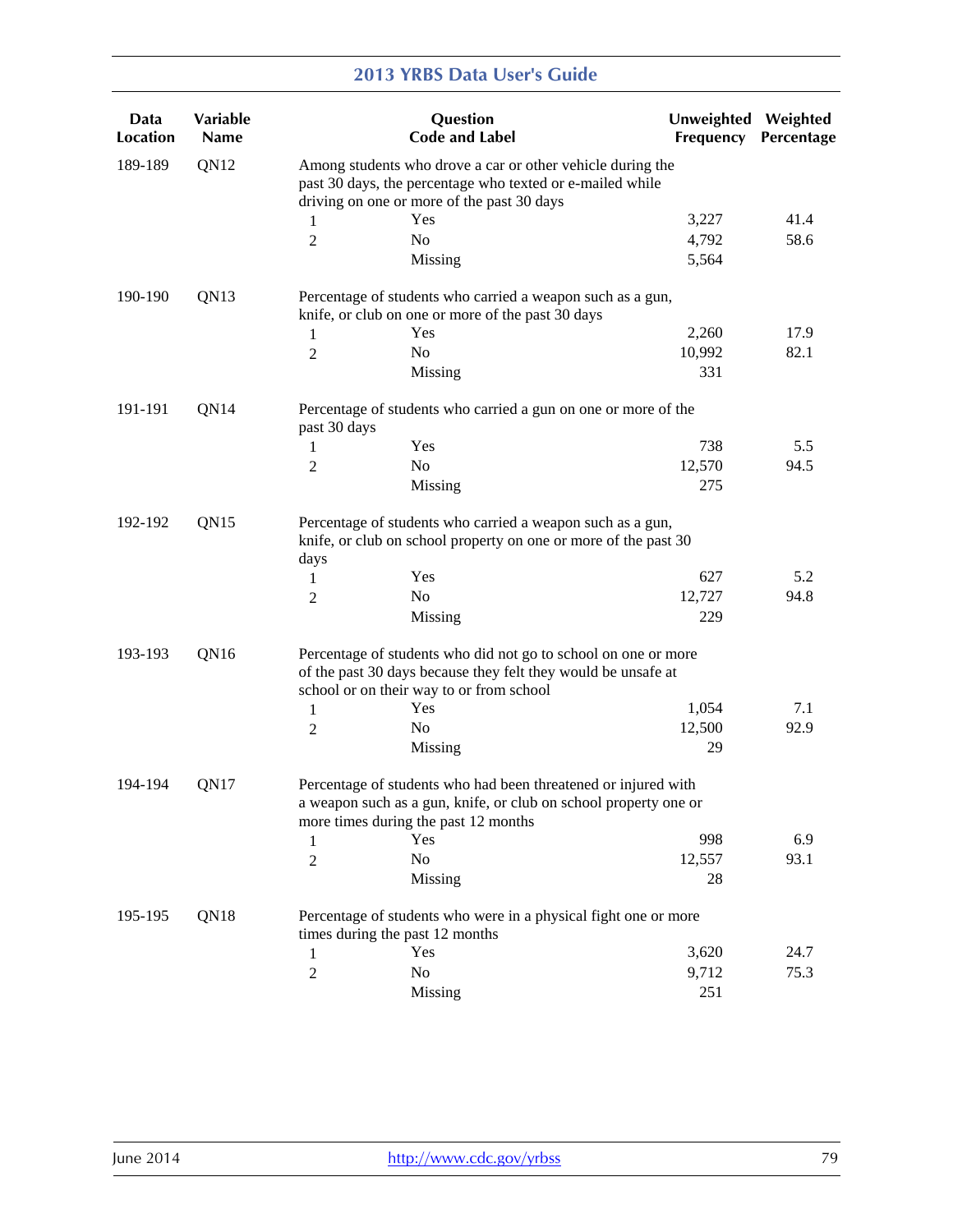| Data<br>Location            | Variable<br><b>Name</b> |                | Question<br><b>Code and Label</b>                                                                                                                                                                                                                         | Unweighted<br>Frequency | Weighted<br>Percentage |
|-----------------------------|-------------------------|----------------|-----------------------------------------------------------------------------------------------------------------------------------------------------------------------------------------------------------------------------------------------------------|-------------------------|------------------------|
| 196-196                     | QN19                    |                | Percentage of students who were in a physical fight one or more<br>times during the past 12 months in which they were injured and<br>had to be treated by a doctor or nurse                                                                               |                         |                        |
|                             |                         | 1              | Yes                                                                                                                                                                                                                                                       | 468                     | 3.1                    |
|                             |                         | $\overline{2}$ | No                                                                                                                                                                                                                                                        | 12,914                  | 96.9                   |
|                             |                         |                |                                                                                                                                                                                                                                                           | 201                     |                        |
|                             |                         |                | Missing                                                                                                                                                                                                                                                   |                         |                        |
| 197-197                     | QN20                    |                | Percentage of students who were in a physical fight on school<br>property one or more times during the past 12 months                                                                                                                                     |                         |                        |
|                             |                         | 1              | Yes                                                                                                                                                                                                                                                       | 1,250                   | 8.1                    |
|                             |                         | 2              | No                                                                                                                                                                                                                                                        | 12,102                  | 91.9                   |
|                             |                         |                | Missing                                                                                                                                                                                                                                                   | 231                     |                        |
| 198-198                     | QN21                    |                | Percentage of students who had ever been physically forced to<br>have sexual intercourse when they did not want to                                                                                                                                        |                         |                        |
|                             |                         | 1              | Yes                                                                                                                                                                                                                                                       | 1,028                   | 7.3                    |
|                             |                         | 2              | No                                                                                                                                                                                                                                                        | 12,479                  | 92.7                   |
|                             |                         |                | Missing                                                                                                                                                                                                                                                   | 76                      |                        |
|                             |                         |                |                                                                                                                                                                                                                                                           |                         |                        |
| 199-199                     | QN22                    |                | Among students who dated or went out with someone during<br>the past 12 months, the percentage who had been physically hurt<br>on purpose by someone they were dating or going out with one<br>or more times during the past 12 months                    |                         |                        |
|                             |                         | 1              | Yes                                                                                                                                                                                                                                                       | 1,063                   | 10.3                   |
|                             |                         | 2              | N <sub>o</sub>                                                                                                                                                                                                                                            | 8,867                   | 89.7                   |
|                             |                         |                | Missing                                                                                                                                                                                                                                                   | 3,653                   |                        |
| QN <sub>23</sub><br>200-200 |                         | months         | Among students who dated or went out with someone during<br>the past 12 months, the percentage who had been forced by<br>someone they were dating or going out with to do sexual things<br>that they did not want to one or more times during the past 12 |                         |                        |
|                             |                         | 1              | Yes                                                                                                                                                                                                                                                       | 1,056                   | 10.4                   |
|                             |                         | 2              | N <sub>0</sub>                                                                                                                                                                                                                                            | 8,857                   | 89.6                   |
|                             |                         |                | Missing                                                                                                                                                                                                                                                   | 3,670                   |                        |
| 201-201                     | QN24                    |                | Percentage of students who had ever been bullied on school<br>property during the past 12 months                                                                                                                                                          |                         |                        |
|                             |                         | 1              | Yes                                                                                                                                                                                                                                                       | 2,508                   | 19.6                   |
|                             |                         | $\overline{c}$ | No                                                                                                                                                                                                                                                        | 11,007                  | 80.4                   |
|                             |                         |                | Missing                                                                                                                                                                                                                                                   | 68                      |                        |
| 202-202                     | QN25                    |                | Percentage of students who had ever been electronically bullied<br>during the past 12 months                                                                                                                                                              |                         |                        |
|                             |                         | 1              | Yes                                                                                                                                                                                                                                                       | 1,878                   | 14.8                   |
|                             |                         | $\overline{c}$ | No                                                                                                                                                                                                                                                        | 11,623                  | 85.2                   |
|                             |                         |                | Missing                                                                                                                                                                                                                                                   | 82                      |                        |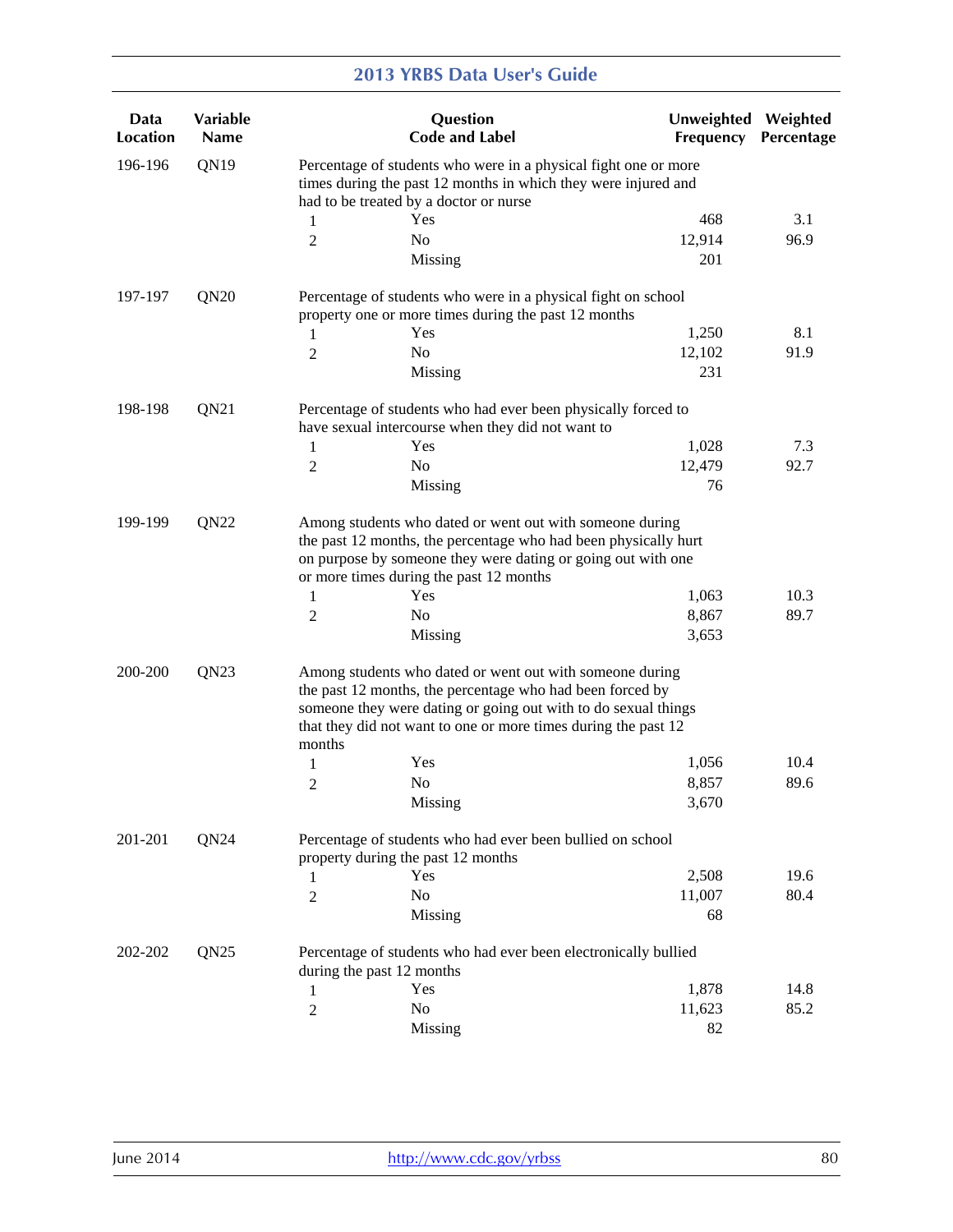| Data<br>Location            | Variable<br><b>Name</b> |                                                                                                                                                                                  | Question<br><b>Code and Label</b>                                                                                                                                                | Unweighted Weighted<br>Frequency | Percentage |  |  |  |
|-----------------------------|-------------------------|----------------------------------------------------------------------------------------------------------------------------------------------------------------------------------|----------------------------------------------------------------------------------------------------------------------------------------------------------------------------------|----------------------------------|------------|--|--|--|
| 203-203                     | QN <sub>26</sub>        | Percentage of students who felt so sad or hopeless almost every<br>day for two weeks or more in a row that they stopped doing<br>some usual activities during the past 12 months |                                                                                                                                                                                  |                                  |            |  |  |  |
|                             |                         | 1                                                                                                                                                                                | Yes                                                                                                                                                                              | 4,086                            | 29.9       |  |  |  |
|                             |                         | 2                                                                                                                                                                                | N <sub>0</sub>                                                                                                                                                                   | 9,409                            | 70.1       |  |  |  |
|                             |                         |                                                                                                                                                                                  | Missing                                                                                                                                                                          | 88                               |            |  |  |  |
| 204-204                     | QN27                    |                                                                                                                                                                                  | Percentage of students who seriously considered attempting<br>suicide during the past 12 months                                                                                  |                                  |            |  |  |  |
|                             |                         | $\mathbf{1}$                                                                                                                                                                     | Yes                                                                                                                                                                              | 2,259                            | 17.0       |  |  |  |
|                             |                         | $\overline{c}$                                                                                                                                                                   | No                                                                                                                                                                               | 11,232                           | 83.0       |  |  |  |
|                             |                         |                                                                                                                                                                                  | Missing                                                                                                                                                                          | 92                               |            |  |  |  |
| 205-205                     | QN <sub>28</sub>        |                                                                                                                                                                                  | Percentage of students who made a plan about how they would<br>attempt suicide during the past 12 months                                                                         |                                  |            |  |  |  |
|                             |                         | 1                                                                                                                                                                                | Yes                                                                                                                                                                              | 1,874                            | 13.6       |  |  |  |
|                             |                         | 2                                                                                                                                                                                | N <sub>o</sub>                                                                                                                                                                   | 11,611                           | 86.4       |  |  |  |
|                             |                         |                                                                                                                                                                                  | Missing                                                                                                                                                                          | 98                               |            |  |  |  |
| 206-206<br>QN <sub>29</sub> |                         |                                                                                                                                                                                  | Percentage of students who actually attempted suicide one or<br>more times during the past 12 months                                                                             |                                  |            |  |  |  |
|                             |                         | 1                                                                                                                                                                                | Yes                                                                                                                                                                              | 1,015                            | 8.0        |  |  |  |
|                             |                         | 2                                                                                                                                                                                | No                                                                                                                                                                               | 10,967                           | 92.0       |  |  |  |
|                             |                         |                                                                                                                                                                                  | Missing                                                                                                                                                                          | 1,601                            |            |  |  |  |
| 207-207                     | QN30                    |                                                                                                                                                                                  | Percentage of students who made a suicide attempt during the<br>past 12 months that resulted in an injury, poisoning, or overdose<br>that had to be treated by a doctor or nurse |                                  |            |  |  |  |
|                             |                         | 1                                                                                                                                                                                | Yes                                                                                                                                                                              | 324                              | 2.7        |  |  |  |
|                             |                         | 2                                                                                                                                                                                | No                                                                                                                                                                               | 11,426                           | 97.3       |  |  |  |
|                             |                         |                                                                                                                                                                                  | Missing                                                                                                                                                                          | 1,833                            |            |  |  |  |
| 208-208                     | QN31                    | one or two puffs                                                                                                                                                                 | Percentage of students who ever tried cigarette smoking, even                                                                                                                    |                                  |            |  |  |  |
|                             |                         | $\mathbf{1}$                                                                                                                                                                     | Yes                                                                                                                                                                              | 5,360                            | 41.1       |  |  |  |
|                             |                         | 2                                                                                                                                                                                | No                                                                                                                                                                               | 7,843                            | 58.9       |  |  |  |
|                             |                         |                                                                                                                                                                                  | Missing                                                                                                                                                                          | 380                              |            |  |  |  |
| 209-209                     | QN32                    |                                                                                                                                                                                  | Percentage of students who smoked a whole cigarette for the<br>first time before age 13 years                                                                                    |                                  |            |  |  |  |
|                             |                         | $\mathbf{1}$                                                                                                                                                                     | Yes                                                                                                                                                                              | 1,112                            | 9.3        |  |  |  |
|                             |                         | $\overline{2}$                                                                                                                                                                   | No                                                                                                                                                                               | 11,783                           | 90.7       |  |  |  |
|                             |                         |                                                                                                                                                                                  | Missing                                                                                                                                                                          | 688                              |            |  |  |  |
| 210-210                     | QN33                    | the past 30 days                                                                                                                                                                 | Percentage of students who smoked cigarettes on one or more of                                                                                                                   |                                  |            |  |  |  |
|                             |                         | 1                                                                                                                                                                                | Yes                                                                                                                                                                              | 1,888                            | 15.7       |  |  |  |
|                             |                         | 2                                                                                                                                                                                | No                                                                                                                                                                               | 11,134                           | 84.3       |  |  |  |
|                             |                         |                                                                                                                                                                                  | Missing                                                                                                                                                                          | 561                              |            |  |  |  |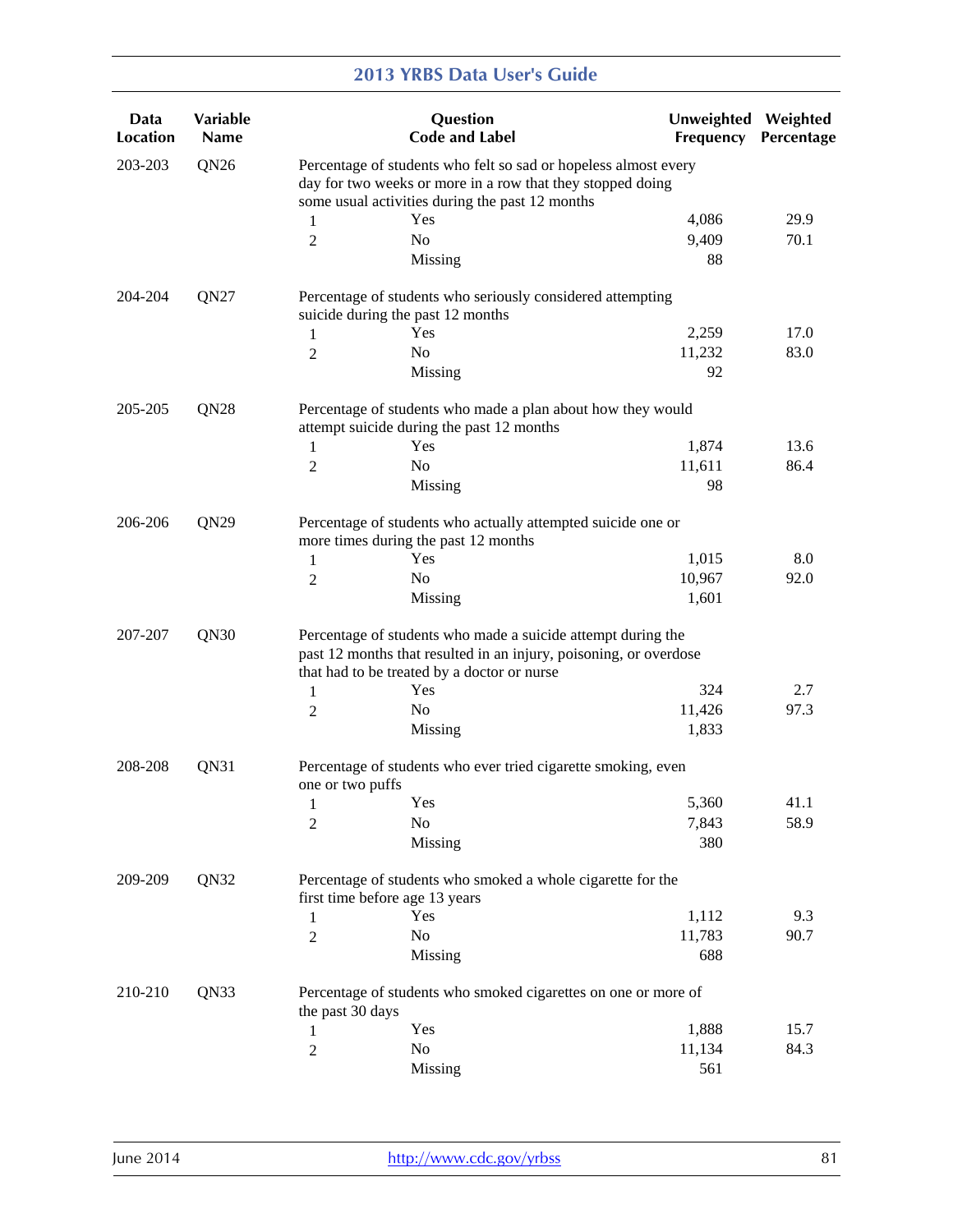| Data<br><b>Location</b> | Variable<br><b>Name</b> |                         | Question<br><b>Code and Label</b>                                                                                                                                                            | Unweighted Weighted<br>Frequency | Percentage |
|-------------------------|-------------------------|-------------------------|----------------------------------------------------------------------------------------------------------------------------------------------------------------------------------------------|----------------------------------|------------|
| 211-211                 | QN34                    |                         | Among students who reported current cigarette use, the<br>percentage who smoked more than 10 cigarettes per day on the<br>days they smoked during the past 30 days                           |                                  |            |
|                         |                         | 1                       | Yes                                                                                                                                                                                          | 144                              | 8.6        |
|                         |                         | 2                       | N <sub>o</sub>                                                                                                                                                                               | 1,665                            | 91.4       |
|                         |                         |                         | Missing                                                                                                                                                                                      | 11,774                           |            |
| 212-212                 | QN35                    | during the past 30 days | Among students who were less than 18 years of age and who<br>reported current cigarette use, the percentage who usually got<br>their own cigarettes by buying them in a store or gas station |                                  |            |
|                         |                         | 1                       | Yes                                                                                                                                                                                          | 234                              | 18.1       |
|                         |                         | 2                       | N <sub>o</sub>                                                                                                                                                                               | 1,110                            | 81.9       |
|                         |                         |                         | Missing                                                                                                                                                                                      | 12,239                           |            |
| 213-213                 | QN36                    |                         | Percentage of students who smoked cigarettes on school<br>property on one or more of the past 30 days                                                                                        |                                  |            |
|                         |                         | 1                       | Yes                                                                                                                                                                                          | 474                              | 3.8        |
|                         |                         | 2                       | No                                                                                                                                                                                           | 12,568                           | 96.2       |
|                         |                         |                         | Missing                                                                                                                                                                                      | 541                              |            |
| 214-214                 | QN37                    |                         | Percentage of students who ever smoked cigarettes daily, that is,<br>at least one cigarette every day for 30 days                                                                            |                                  |            |
|                         |                         | 1                       | Yes                                                                                                                                                                                          | 1,039                            | 8.8        |
|                         |                         | 2                       | No                                                                                                                                                                                           | 11,902                           | 91.2       |
|                         |                         |                         | Missing                                                                                                                                                                                      | 642                              |            |
| 215-215                 | QN38                    |                         | Among students who reported current cigarette use, the<br>percentage who ever tried to quit smoking cigarettes during the                                                                    |                                  |            |
|                         |                         | past 12 months          | Yes                                                                                                                                                                                          | 901                              | 48.0       |
|                         |                         | 1                       | No                                                                                                                                                                                           | 867                              | 52.0       |
|                         |                         | 2                       | Missing                                                                                                                                                                                      | 11,815                           |            |
| 216-216                 | QN39                    |                         | Percentage of students who used chewing tobacco, snuff, or dip<br>on one or more of the past 30 days                                                                                         |                                  |            |
|                         |                         | 1                       | Yes                                                                                                                                                                                          | 1,011                            | 8.8        |
|                         |                         | $\overline{2}$          | No                                                                                                                                                                                           | 12,334                           | 91.2       |
|                         |                         |                         | Missing                                                                                                                                                                                      | 238                              |            |
| 217-217                 | QN40                    |                         | Percentage of students who smoked cigars, cigarillos, or little<br>cigars on one or more of the past 30 days                                                                                 |                                  |            |
|                         |                         | 1                       | Yes                                                                                                                                                                                          | 1,685                            | 12.6       |
|                         |                         | $\overline{c}$          | No                                                                                                                                                                                           | 11,657                           | 87.4       |
|                         |                         |                         | Missing                                                                                                                                                                                      | 241                              |            |
| 218-218                 | QN41                    |                         | Percentage of students who had at least one drink of alcohol on<br>one or more days during their life                                                                                        |                                  |            |
|                         |                         | 1                       | Yes                                                                                                                                                                                          | 8,870                            | 66.2       |
|                         |                         | $\mathfrak{2}$          | No                                                                                                                                                                                           | 4,234                            | 33.8       |
|                         |                         |                         | Missing                                                                                                                                                                                      | 479                              |            |
|                         |                         |                         |                                                                                                                                                                                              |                                  |            |

June 2014 **http://www.cdc.gov/yrbss** 82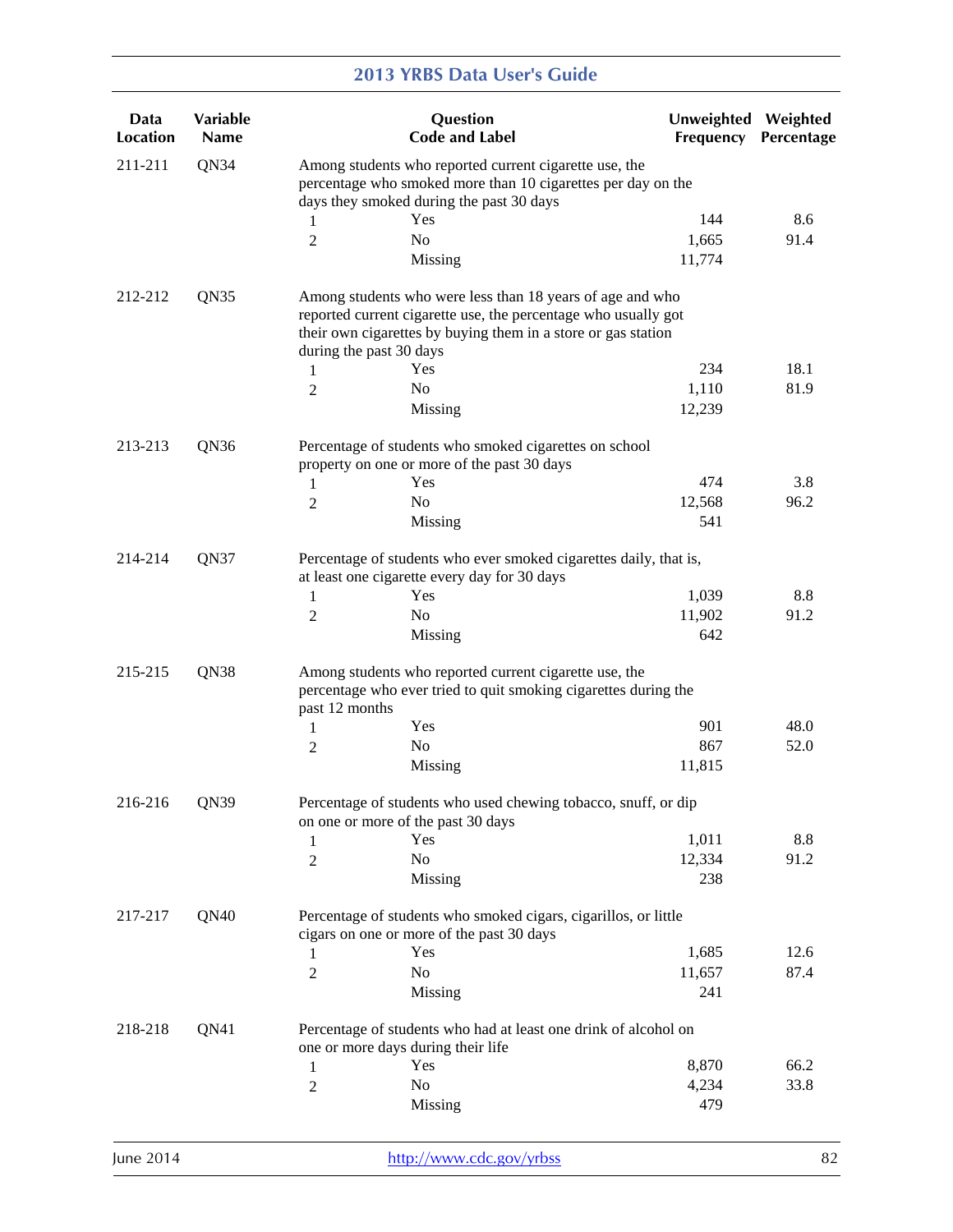| Data<br><b>Location</b> | Variable<br><b>Name</b> |                         | Question<br><b>Code and Label</b>                                                                                                                                     | Unweighted Weighted<br>Frequency | Percentage |
|-------------------------|-------------------------|-------------------------|-----------------------------------------------------------------------------------------------------------------------------------------------------------------------|----------------------------------|------------|
| 219-219                 | QN42                    |                         | Percentage of students who had their first drink of alcohol other<br>than a few sips before age 13 years                                                              |                                  |            |
|                         |                         | 1                       | Yes                                                                                                                                                                   | 2,621                            | 18.6       |
|                         |                         | 2                       | N <sub>o</sub>                                                                                                                                                        | 10,687                           | 81.4       |
|                         |                         |                         | Missing                                                                                                                                                               | 275                              |            |
| 220-220                 | QN43                    |                         | Percentage of students who had at least one drink of alcohol on<br>one or more of the past 30 days                                                                    |                                  |            |
|                         |                         | 1                       | Yes                                                                                                                                                                   | 4,373                            | 34.9       |
|                         |                         | 2                       | No                                                                                                                                                                    | 7,915                            | 65.1       |
|                         |                         |                         | Missing                                                                                                                                                               | 1,295                            |            |
| 221-221                 | QN44                    | past 30 days            | Percentage of students who had five or more drinks of alcohol<br>in a row, that is, within a couple of hours, on one or more of the                                   |                                  |            |
|                         |                         | 1                       | Yes                                                                                                                                                                   | 2,620                            | 20.8       |
|                         |                         | 2                       | N <sub>o</sub>                                                                                                                                                        | 10,440                           | 79.2       |
|                         |                         |                         | Missing                                                                                                                                                               | 523                              |            |
| 222-222                 | QN45                    |                         | Percentage of students who had ten or more drinks of alcohol in<br>a row, that is, within a couple of hours, during the past 30 days                                  |                                  |            |
|                         |                         | 1                       | Yes                                                                                                                                                                   | 675                              | 6.1        |
|                         |                         | 2                       | No                                                                                                                                                                    | 11,688                           | 93.9       |
|                         |                         |                         | Missing                                                                                                                                                               | 1,220                            |            |
| 223-223                 | QN46                    |                         | Among students who reported current alcohol use, the<br>percentage who usually got the alcohol they drank from<br>someone who gave it to them during the past 30 days |                                  |            |
|                         |                         | 1                       | Yes                                                                                                                                                                   | 1,740                            | 41.8       |
|                         |                         | 2                       | No                                                                                                                                                                    | 2,499                            | 58.2       |
|                         |                         |                         | Missing                                                                                                                                                               | 9,344                            |            |
| 224-224                 | QN47                    | during their life       | Percentage of students who used marijuana one or more times                                                                                                           |                                  |            |
|                         |                         | 1                       | Yes                                                                                                                                                                   | 5,782                            | 40.7       |
|                         |                         | 2                       | No                                                                                                                                                                    | 7,462                            | 59.3       |
|                         |                         |                         | Missing                                                                                                                                                               | 339                              |            |
| 225-225                 | QN48                    | before age 13 years     | Percentage of students who tried marijuana for the first time                                                                                                         |                                  |            |
|                         |                         | 1                       | Yes                                                                                                                                                                   | 1,229                            | 8.6        |
|                         |                         | $\overline{2}$          | No                                                                                                                                                                    | 12,074                           | 91.4       |
|                         |                         |                         | Missing                                                                                                                                                               | 280                              |            |
| 226-226                 | QN49                    | during the past 30 days | Percentage of students who used marijuana one or more times                                                                                                           |                                  |            |
|                         |                         | 1                       | Yes                                                                                                                                                                   | 3,367                            | 23.4       |
|                         |                         | 2                       | N <sub>o</sub>                                                                                                                                                        | 9,947                            | 76.6       |
|                         |                         |                         | Missing                                                                                                                                                               | 269                              |            |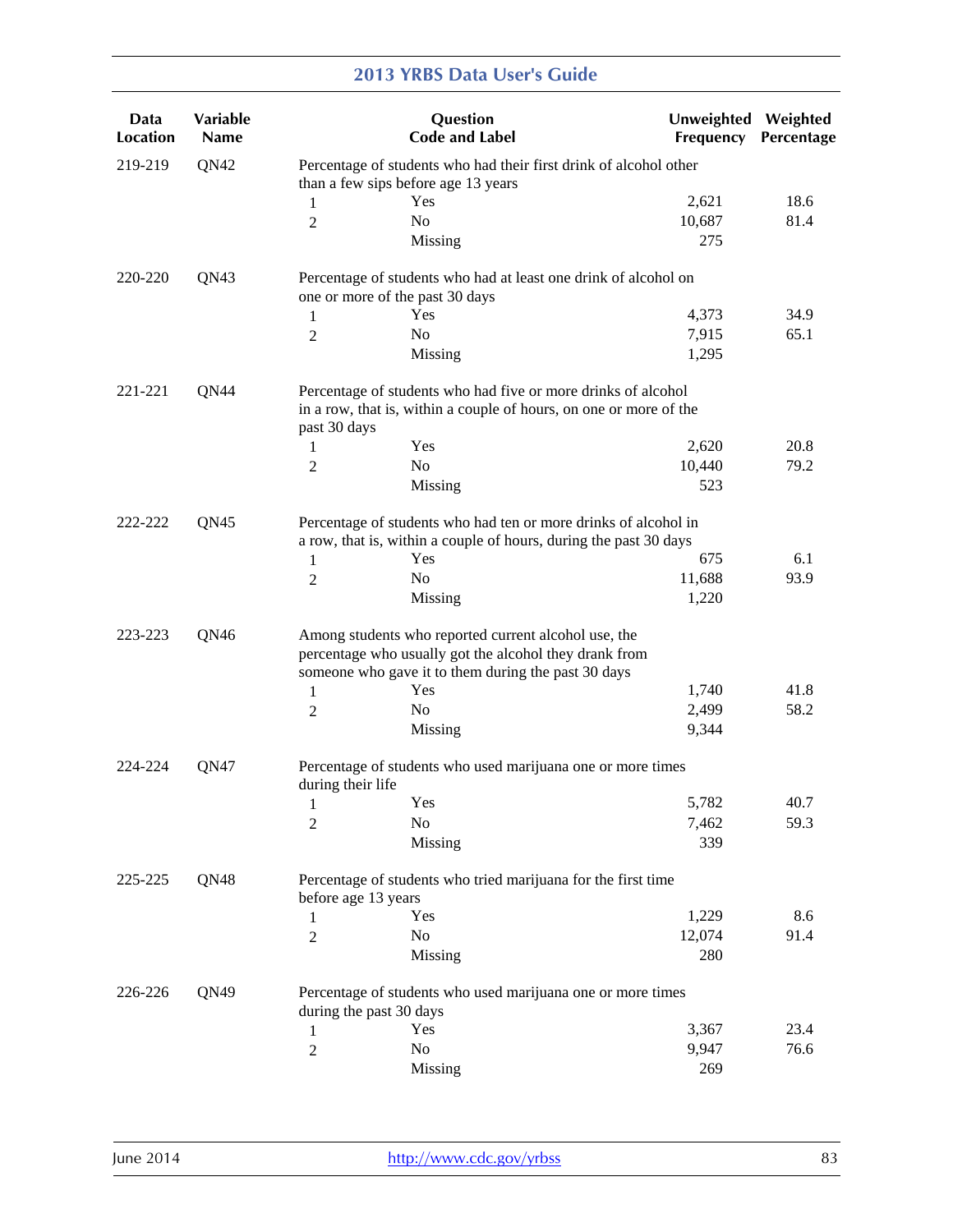| Data<br><b>Location</b> | Variable<br>Name |                              | Question<br><b>Code and Label</b>                                                                                                                                                                     | Unweighted Weighted<br>Frequency | Percentage |
|-------------------------|------------------|------------------------------|-------------------------------------------------------------------------------------------------------------------------------------------------------------------------------------------------------|----------------------------------|------------|
| 227-227                 | <b>QN50</b>      |                              | Percentage of students who used any form of cocaine, including<br>powder, crack, or freebase one or more times during their life                                                                      |                                  |            |
|                         |                  | 1                            | Yes                                                                                                                                                                                                   | 749                              | 5.5        |
|                         |                  | $\overline{c}$               | N <sub>o</sub>                                                                                                                                                                                        | 12,708                           | 94.5       |
|                         |                  |                              | Missing                                                                                                                                                                                               | 126                              |            |
| 228-228                 | QN51             |                              | Percentage of students who sniffed glue, breathed the contents<br>of aerosol spray cans, or inhaled any paints or sprays to get high<br>one or more times during their life                           |                                  |            |
|                         |                  | 1                            | Yes                                                                                                                                                                                                   | 1,178                            | 8.9        |
|                         |                  | 2                            | N <sub>o</sub>                                                                                                                                                                                        | 12,191                           | 91.1       |
|                         |                  |                              | Missing                                                                                                                                                                                               | 214                              |            |
| 229-229                 | QN52             | during their life            | Percentage of students who used heroin one or more times                                                                                                                                              |                                  |            |
|                         |                  | 1                            | Yes                                                                                                                                                                                                   | 303                              | 2.2        |
|                         |                  | $\overline{c}$               | N <sub>o</sub>                                                                                                                                                                                        | 12,952                           | 97.8       |
|                         |                  |                              | Missing                                                                                                                                                                                               | 328                              |            |
| 230-230                 | QN53             | more times during their life | Percentage of students who used methamphetamines one or                                                                                                                                               |                                  |            |
|                         |                  | 1                            | Yes                                                                                                                                                                                                   | 415                              | 3.2        |
|                         |                  | 2                            | N <sub>0</sub>                                                                                                                                                                                        | 12,942                           | 96.8       |
|                         |                  |                              | Missing                                                                                                                                                                                               | 226                              |            |
| 231-231                 | QN54             | during their life            | Percentage of students who used ecstasy one or more times                                                                                                                                             |                                  |            |
|                         |                  | 1                            | Yes                                                                                                                                                                                                   | 939                              | 6.6        |
|                         |                  | 2                            | No                                                                                                                                                                                                    | 12,415                           | 93.4       |
|                         |                  |                              | Missing                                                                                                                                                                                               | 229                              |            |
| 232-232                 | QN55             |                              | Percentage of students who took steroid pills or shots without a<br>doctor's prescription one or more times during their life                                                                         |                                  |            |
|                         |                  | 1                            | Yes                                                                                                                                                                                                   | 419                              | 3.2        |
|                         |                  | $\sqrt{2}$                   | N <sub>o</sub>                                                                                                                                                                                        | 13,035                           | 96.8       |
|                         |                  |                              | Missing                                                                                                                                                                                               | 129                              |            |
| 233-233                 | QN56             |                              | Percentage of students who have taken a prescription drug (such<br>as OxyContin, Percocet, Vicodin, codeine, Adderall, Ritalin, or<br>Xanax) without a doctor's prescription one or more times during |                                  |            |
|                         |                  | their life                   |                                                                                                                                                                                                       |                                  |            |
|                         |                  | 1                            | Yes                                                                                                                                                                                                   | 2,351                            | 17.8       |
|                         |                  | 2                            | No                                                                                                                                                                                                    | 11,092                           | 82.2       |
|                         |                  |                              | Missing                                                                                                                                                                                               | 140                              |            |
| 234-234                 | QN57             |                              | Percentage of students who used a needle to inject any illegal<br>drug into their body one or more times during their life                                                                            |                                  |            |
|                         |                  | 1                            | Yes                                                                                                                                                                                                   | 245                              | 1.7        |
|                         |                  | 2                            | N <sub>0</sub>                                                                                                                                                                                        | 13,112                           | 98.3       |
|                         |                  |                              | Missing                                                                                                                                                                                               | 226                              |            |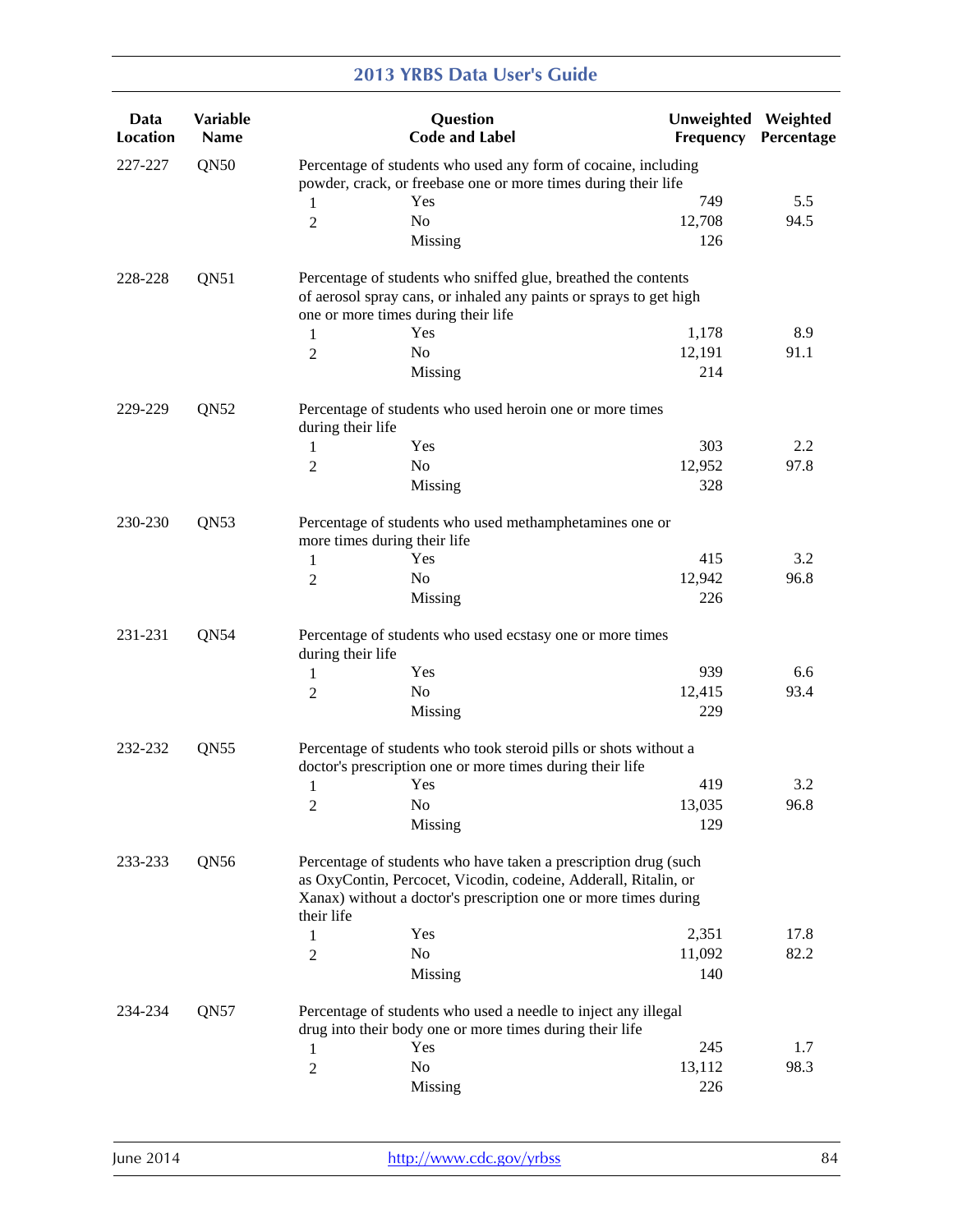| Data<br><b>Location</b> | Variable<br><b>Name</b> |                    | Question<br><b>Code and Label</b>                                                                                                                                             | Unweighted Weighted<br>Frequency | Percentage |
|-------------------------|-------------------------|--------------------|-------------------------------------------------------------------------------------------------------------------------------------------------------------------------------|----------------------------------|------------|
| 235-235                 | QN58                    | months             | Percentage of students who were offered, sold, or given an<br>illegal drug by someone on school property during the past 12                                                   |                                  |            |
|                         |                         | 1                  | Yes                                                                                                                                                                           | 3,140                            | 22.1       |
|                         |                         | $\overline{c}$     | N <sub>o</sub>                                                                                                                                                                | 10,280                           | 77.9       |
|                         |                         |                    | Missing                                                                                                                                                                       | 163                              |            |
| 236-236                 | QN59                    |                    | Percentage of students who ever had sexual intercourse                                                                                                                        |                                  |            |
|                         |                         | 1                  | Yes                                                                                                                                                                           | 6,420                            | 46.8       |
|                         |                         | $\overline{2}$     | N <sub>o</sub>                                                                                                                                                                | 6,494                            | 53.2       |
|                         |                         |                    | Missing                                                                                                                                                                       | 669                              |            |
| 237-237                 | QN60                    |                    | Percentage of students who had sexual intercourse for the first                                                                                                               |                                  |            |
|                         |                         | 1                  | time before age 13 years<br>Yes                                                                                                                                               | 884                              | 5.6        |
|                         |                         | $\overline{2}$     | N <sub>0</sub>                                                                                                                                                                | 12,013                           | 94.4       |
|                         |                         |                    | Missing                                                                                                                                                                       | 686                              |            |
|                         |                         |                    |                                                                                                                                                                               |                                  |            |
| 238-238                 | QN61                    |                    | Percentage of students who had sexual intercourse with four or<br>more people during their life                                                                               |                                  |            |
|                         |                         | 1                  | Yes                                                                                                                                                                           | 2,159                            | 15.0       |
|                         |                         | $\overline{2}$     | No                                                                                                                                                                            | 10,699                           | 85.0       |
|                         |                         |                    | Missing                                                                                                                                                                       | 725                              |            |
| 239-239                 | QN62                    |                    | Percentage of students who had sexual intercourse with one or<br>more people during the past three months                                                                     |                                  |            |
|                         |                         | 1                  | Yes                                                                                                                                                                           | 4,667                            | 34.0       |
|                         |                         | $\overline{c}$     | No                                                                                                                                                                            | 8,209                            | 66.0       |
|                         |                         |                    | Missing                                                                                                                                                                       | 707                              |            |
| 240-240                 | QN63                    |                    | Among students who had sexual intercourse during the past<br>three months, the percentage who drank alcohol or used drugs<br>before last sexual intercourse                   |                                  |            |
|                         |                         | 1                  | Yes                                                                                                                                                                           | 1,040                            | 22.4       |
|                         |                         | $\boldsymbol{2}$   | N <sub>o</sub>                                                                                                                                                                | 3,595                            | 77.6       |
|                         |                         |                    | Missing                                                                                                                                                                       | 8,948                            |            |
| 241-241                 | QN64                    | sexual intercourse | Among students who had sexual intercourse during the past<br>three months, the percentage who used a condom during last                                                       |                                  |            |
|                         |                         | 1                  | Yes                                                                                                                                                                           | 2,705                            | 59.1       |
|                         |                         | $\overline{2}$     | No                                                                                                                                                                            | 1,860                            | 40.9       |
|                         |                         |                    | Missing                                                                                                                                                                       | 9,018                            |            |
| 242-242                 | QN65                    |                    | Among students who had sexual intercourse during the past<br>three months, the percentage who used birth control pills to<br>prevent pregnancy before last sexual intercourse |                                  |            |
|                         |                         | 1                  | Yes                                                                                                                                                                           | 749                              | 19.0       |
|                         |                         | $\overline{c}$     | No                                                                                                                                                                            | 3,705                            | 81.0       |
|                         |                         |                    | Missing                                                                                                                                                                       | 9,129                            |            |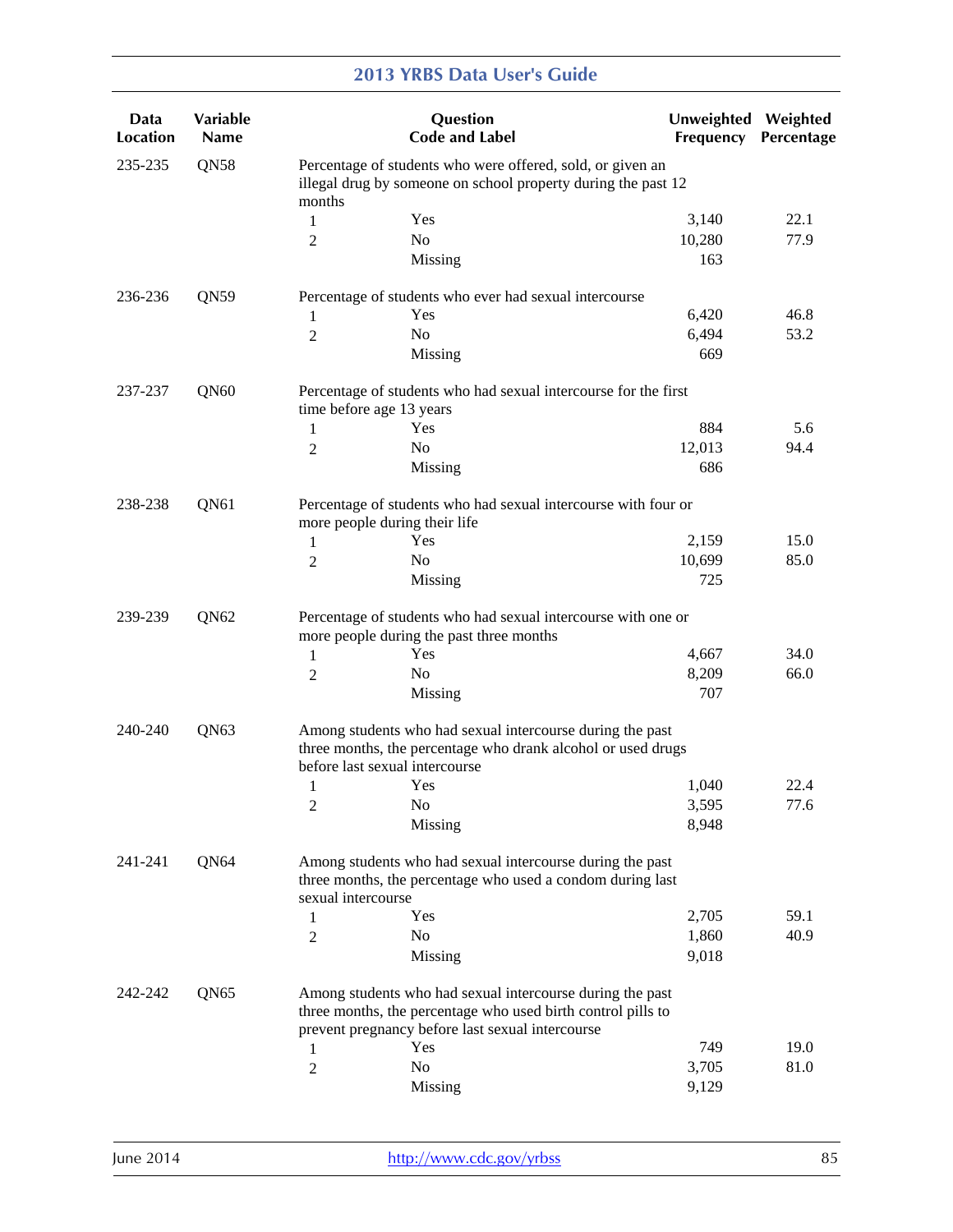| Data<br><b>Location</b> | Variable<br><b>Name</b> |                     | Question<br><b>Code and Label</b>                                                                                                                                         | <b>Unweighted</b><br>Frequency | Weighted<br>Percentage |
|-------------------------|-------------------------|---------------------|---------------------------------------------------------------------------------------------------------------------------------------------------------------------------|--------------------------------|------------------------|
| 243-243                 | QN66                    | very overweight     | Percentage of students who described themselves as slightly or                                                                                                            |                                |                        |
|                         |                         | 1                   | Yes                                                                                                                                                                       | 4,057                          | 31.1                   |
|                         |                         | 2                   | N <sub>0</sub>                                                                                                                                                            | 9,284                          | 68.9                   |
|                         |                         |                     | Missing                                                                                                                                                                   | 242                            |                        |
| 244-244                 | QN67                    |                     | Percentage of students who were trying to lose weight                                                                                                                     |                                |                        |
|                         |                         | 1                   | Yes                                                                                                                                                                       | 6,245                          | 47.7                   |
|                         |                         | $\overline{c}$      | No                                                                                                                                                                        | 7,079                          | 52.3                   |
|                         |                         |                     | Missing                                                                                                                                                                   | 259                            |                        |
| 245-245                 | QN68                    | past 30 days        | Percentage of students who went without eating for 24 hours or<br>more to lose weight or to keep from gaining weight during the                                           |                                |                        |
|                         |                         | 1                   | Yes                                                                                                                                                                       | 1,781                          | 13.0                   |
|                         |                         | 2                   | N <sub>0</sub>                                                                                                                                                            | 11,576                         | 87.0                   |
|                         |                         |                     | Missing                                                                                                                                                                   | 226                            |                        |
| 246-246                 | QN69                    |                     | Percentage of students who took any diet pills, powders, or<br>liquids without a doctor's advice to lose weight or to keep from<br>gaining weight during the past 30 days |                                |                        |
|                         |                         | 1                   | Yes                                                                                                                                                                       | 685                            | 5.0                    |
|                         |                         | 2                   | N <sub>0</sub>                                                                                                                                                            | 12,651                         | 95.0                   |
|                         |                         |                     | Missing                                                                                                                                                                   | 247                            |                        |
| 247-247                 | QN70                    |                     | Percentage of students who vomited or took laxatives to lose<br>weight or to keep from gaining weight during the past 30 days                                             |                                |                        |
|                         |                         | 1                   | Yes                                                                                                                                                                       | 560                            | 4.4                    |
|                         |                         | 2                   | No                                                                                                                                                                        | 12,724                         | 95.6                   |
|                         |                         |                     | Missing                                                                                                                                                                   | 299                            |                        |
| 248-248                 | QN71                    |                     | Percentage of students who drank 100% fruit juices one or more<br>times during the past seven days                                                                        |                                |                        |
|                         |                         | $\mathbf{1}$        | Yes                                                                                                                                                                       | 10,411                         | 76.7                   |
|                         |                         | $\boldsymbol{2}$    | N <sub>o</sub>                                                                                                                                                            | 2,955                          | 23.3                   |
|                         |                         |                     | Missing                                                                                                                                                                   | 217                            |                        |
| 249-249                 | QN72                    | the past seven days | Percentage of students who ate fruit one or more times during                                                                                                             |                                |                        |
|                         |                         | 1                   | Yes                                                                                                                                                                       | 11,868                         | 89.4                   |
|                         |                         | $\overline{2}$      | No                                                                                                                                                                        | 1,491                          | 10.6                   |
|                         |                         |                     | Missing                                                                                                                                                                   | 224                            |                        |
| 250-250                 | QN73                    |                     | Percentage of students who ate green salad one or more times<br>during the past seven days                                                                                |                                |                        |
|                         |                         | 1                   | Yes                                                                                                                                                                       | 8,046                          | 60.9                   |
|                         |                         | 2                   | No                                                                                                                                                                        | 5,293                          | 39.1                   |
|                         |                         |                     | <b>Missing</b>                                                                                                                                                            | 244                            |                        |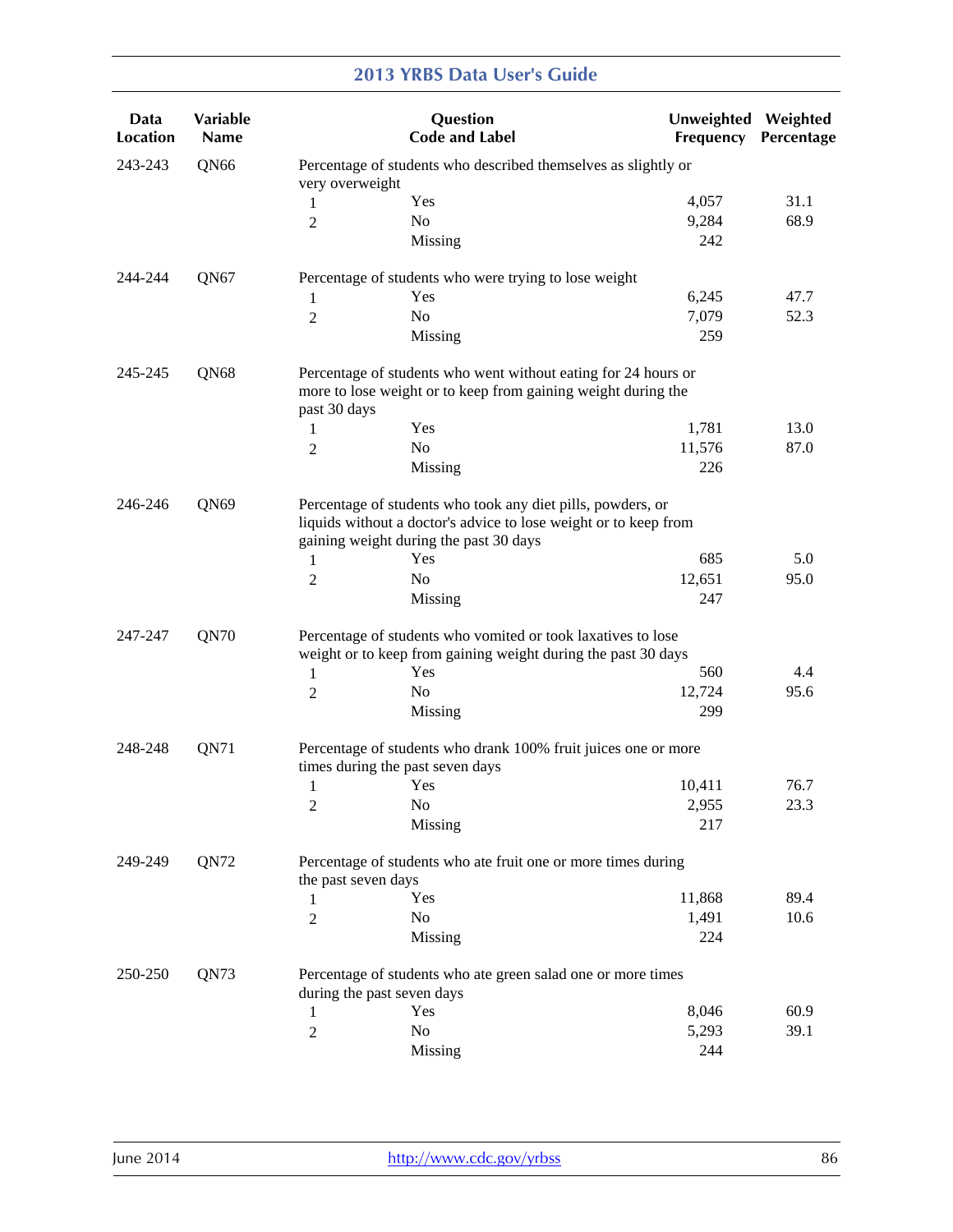| Data<br><b>Location</b> | Variable<br><b>Name</b> |                                                                                                                                           | Question<br><b>Code and Label</b>                                                                                               | Unweighted Weighted<br>Frequency | Percentage |  |
|-------------------------|-------------------------|-------------------------------------------------------------------------------------------------------------------------------------------|---------------------------------------------------------------------------------------------------------------------------------|----------------------------------|------------|--|
| 251-251                 | QN74                    |                                                                                                                                           | Percentage of students who ate potatoes one or more times<br>during the past seven days                                         |                                  |            |  |
|                         |                         | 1                                                                                                                                         | Yes                                                                                                                             | 8,791                            | 67.3       |  |
|                         |                         | $\overline{c}$                                                                                                                            | N <sub>o</sub>                                                                                                                  | 4,558                            | 32.7       |  |
|                         |                         |                                                                                                                                           | Missing                                                                                                                         | 234                              |            |  |
| 252-252                 | QN75                    | the past seven days                                                                                                                       | Percentage of students who ate carrots one or more times during                                                                 |                                  |            |  |
|                         |                         | 1                                                                                                                                         | Yes                                                                                                                             | 6,063                            | 47.3       |  |
|                         |                         | $\mathbf{2}$                                                                                                                              | No                                                                                                                              | 7,283                            | 52.7       |  |
|                         |                         |                                                                                                                                           | Missing                                                                                                                         | 237                              |            |  |
| 253-253                 | QN76                    |                                                                                                                                           | Percentage of students who ate other vegetables one or more<br>times during the past seven days                                 |                                  |            |  |
|                         |                         | 1                                                                                                                                         | Yes                                                                                                                             | 10,802                           | 81.4       |  |
|                         |                         | 2                                                                                                                                         | No                                                                                                                              | 2,531                            | 18.6       |  |
|                         |                         |                                                                                                                                           | Missing                                                                                                                         | 250                              |            |  |
| 254-254                 | QN77                    |                                                                                                                                           | Percentage of students who drank a can, bottle, or glass of soda<br>or pop one or more times per day during the past seven days |                                  |            |  |
|                         |                         | $\mathbf{1}$                                                                                                                              | Yes                                                                                                                             | 3,590                            | 27.0       |  |
|                         |                         | 2                                                                                                                                         | No                                                                                                                              | 9,734                            | 73.0       |  |
|                         |                         |                                                                                                                                           | Missing                                                                                                                         | 259                              |            |  |
| 255-255                 | QN78                    |                                                                                                                                           | Percentage of students who drank three or more glasses per day<br>of milk during the past seven days                            |                                  |            |  |
|                         |                         | 1                                                                                                                                         | Yes                                                                                                                             | 1,545                            | 12.5       |  |
|                         |                         | 2                                                                                                                                         | No                                                                                                                              | 11,735                           | 87.5       |  |
|                         |                         |                                                                                                                                           | Missing                                                                                                                         | 303                              |            |  |
| 256-256                 | QN79                    | days                                                                                                                                      | Percentage of students who ate breakfast on all of the past seven                                                               |                                  |            |  |
|                         |                         | 1                                                                                                                                         | Yes                                                                                                                             | 4,875                            | 38.1       |  |
|                         |                         | $\overline{2}$                                                                                                                            | No                                                                                                                              | 8,448                            | 61.9       |  |
|                         |                         |                                                                                                                                           | Missing                                                                                                                         | 260                              |            |  |
| 257-257                 | QN80                    | Percentage of students who were physically active for a total of<br>at least 60 minutes per day on five or more of the past seven<br>days |                                                                                                                                 |                                  |            |  |
|                         |                         | 1                                                                                                                                         | Yes                                                                                                                             | 6,190                            | 47.3       |  |
|                         |                         | 2                                                                                                                                         | No                                                                                                                              | 7,120                            | 52.7       |  |
|                         |                         |                                                                                                                                           | Missing                                                                                                                         | 273                              |            |  |
| 258-258                 | QN81                    |                                                                                                                                           | Percentage of students who watched three or more hours per                                                                      |                                  |            |  |
|                         |                         |                                                                                                                                           | day of TV on an average school day                                                                                              |                                  |            |  |
|                         |                         | 1                                                                                                                                         | Yes                                                                                                                             | 4,782                            | 32.5       |  |
|                         |                         | 2                                                                                                                                         | N <sub>0</sub>                                                                                                                  | 8,463                            | 67.5       |  |
|                         |                         |                                                                                                                                           | <b>Missing</b>                                                                                                                  | 338                              |            |  |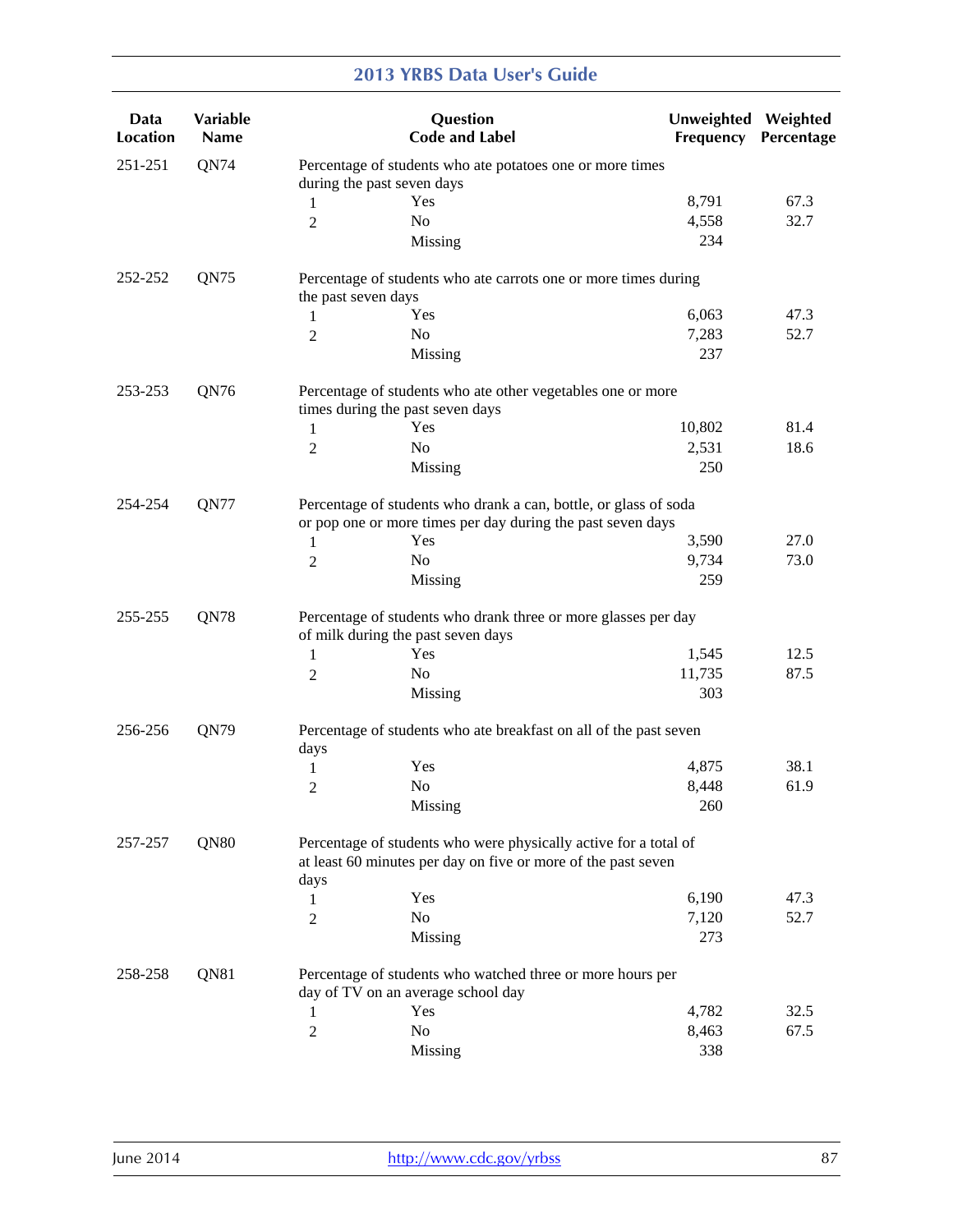| Data<br><b>Location</b> | Variable<br><b>Name</b> |                        | Question<br><b>Code and Label</b>                                                                                                                                              | Unweighted Weighted<br>Frequency | Percentage |
|-------------------------|-------------------------|------------------------|--------------------------------------------------------------------------------------------------------------------------------------------------------------------------------|----------------------------------|------------|
| 259-259                 | QN82                    |                        | Percentage of students who played video or computer games or<br>used a computer for something that was not school work three<br>or more hours per day on an average school day |                                  |            |
|                         |                         | 1                      | Yes                                                                                                                                                                            | 5,669                            | 41.3       |
|                         |                         | $\overline{c}$         | N <sub>o</sub>                                                                                                                                                                 | 7,586                            | 58.7       |
|                         |                         |                        | Missing                                                                                                                                                                        | 328                              |            |
| 260-260                 | QN83                    | in school              | Percentage of students who attended physical education (PE)<br>classes on one or more days in an average week when they were                                                   |                                  |            |
|                         |                         | 1                      | Yes                                                                                                                                                                            | 6,273                            | 48.0       |
|                         |                         | 2                      | N <sub>o</sub>                                                                                                                                                                 | 6,955                            | 52.0       |
|                         |                         |                        | Missing                                                                                                                                                                        | 355                              |            |
| 261-261                 | QN84                    |                        | Percentage of students who played on one or more sports teams<br>during the past 12 months                                                                                     |                                  |            |
|                         |                         | 1                      | Yes                                                                                                                                                                            | 7,044                            | 54.0       |
|                         |                         | 2                      | No                                                                                                                                                                             | 6,151                            | 46.0       |
|                         |                         |                        | Missing                                                                                                                                                                        | 388                              |            |
| 262-262                 | QN85                    |                        | Percentage of students who had ever been taught in school<br>about AIDS or HIV infection                                                                                       |                                  |            |
|                         |                         | 1                      | Yes                                                                                                                                                                            | 11,239                           | 85.3       |
|                         |                         | 2                      | No                                                                                                                                                                             | 1,984                            | 14.7       |
|                         |                         |                        | Missing                                                                                                                                                                        | 360                              |            |
| 263-263                 | QN86                    |                        | Percentage of students who had ever been told by a doctor or<br>nurse that they had asthma                                                                                     |                                  |            |
|                         |                         | 1                      | Yes                                                                                                                                                                            | 2,828                            | 21.0       |
|                         |                         | 2                      | No                                                                                                                                                                             | 10,408                           | 79.0       |
|                         |                         |                        | Missing                                                                                                                                                                        | 347                              |            |
| 264-264                 | QN87                    |                        | Percentage of students who have used hallucinogenic drugs,<br>such as LSD, acid, PCP, angel dust, mescaline, or mushrooms,<br>one or more times during their life              |                                  |            |
|                         |                         | 1                      | Yes                                                                                                                                                                            | 898                              | 7.1        |
|                         |                         | $\overline{2}$         | No                                                                                                                                                                             | 11,622                           | 92.9       |
|                         |                         |                        | Missing                                                                                                                                                                        | 1,063                            |            |
| 265-265                 | QN88                    |                        | Percentage of students who did exercises to strengthen or tone<br>their muscles, such as push-ups, sit-ups, or weight lifting, on<br>three or more of the past seven days      |                                  |            |
|                         |                         | 1                      | Yes                                                                                                                                                                            | 6,458                            | 51.7       |
|                         |                         | $\overline{2}$         | N <sub>o</sub>                                                                                                                                                                 | 5,949                            | 48.3       |
|                         |                         |                        | Missing                                                                                                                                                                        | 1,176                            |            |
| 266-266                 | QN89                    | virus that causes AIDS | Percentage of students who had ever been tested for HIV, the                                                                                                                   |                                  |            |
|                         |                         | 1                      | Yes                                                                                                                                                                            | 1,831                            | 12.9       |
|                         |                         | $\overline{2}$         | No                                                                                                                                                                             | 10,665                           | 87.1       |
|                         |                         |                        | Missing                                                                                                                                                                        | 1,087                            |            |
|                         |                         |                        |                                                                                                                                                                                |                                  |            |

|  | June 2014 |  |
|--|-----------|--|
|  |           |  |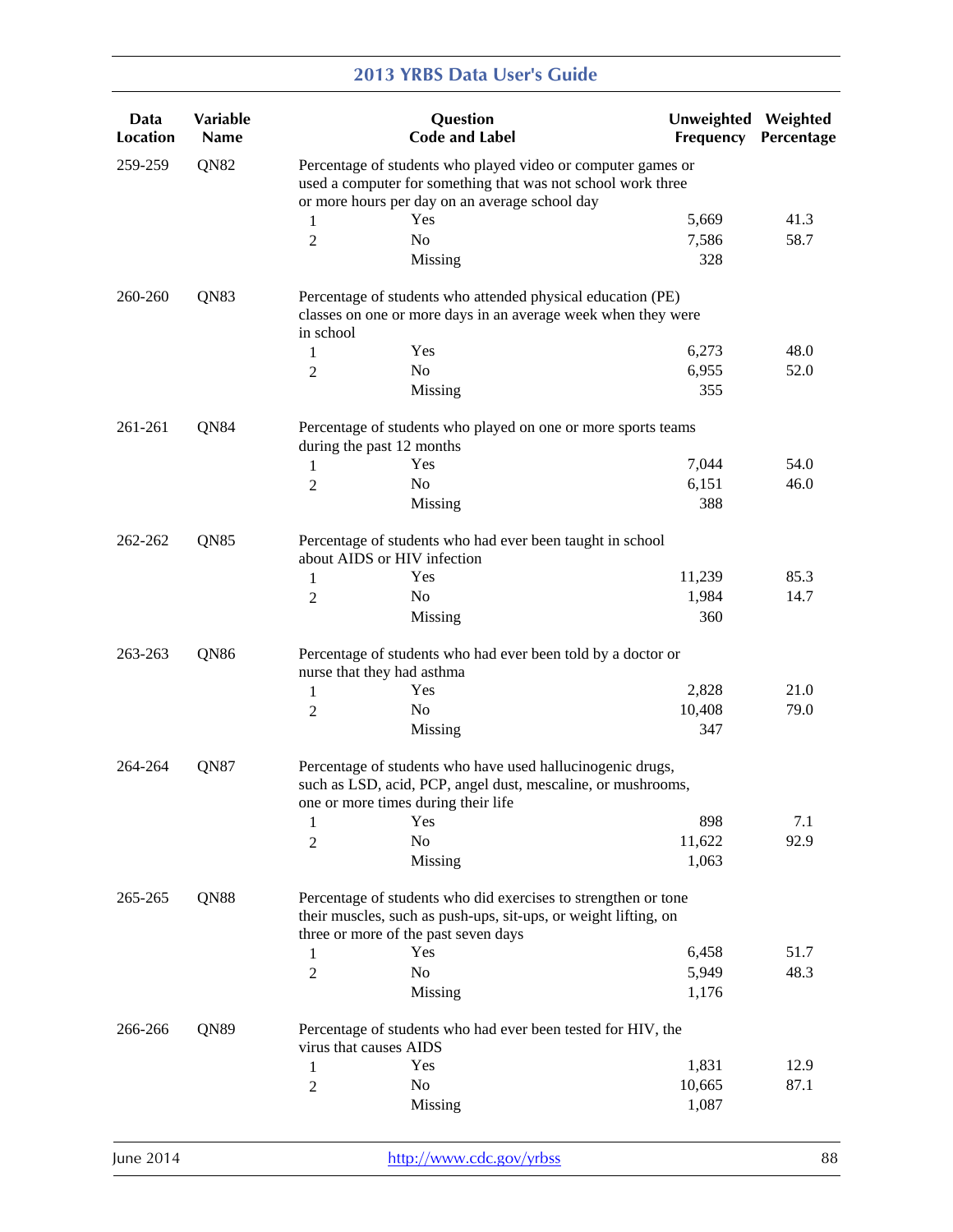| Data<br><b>Location</b> | Variable<br>Name |                           | Question<br><b>Code and Label</b>                                                                                                                                                                                                            | Unweighted Weighted<br>Frequency | Percentage |
|-------------------------|------------------|---------------------------|----------------------------------------------------------------------------------------------------------------------------------------------------------------------------------------------------------------------------------------------|----------------------------------|------------|
| 267-267                 | QN90             |                           | Percentage of students who most of the time or always wear<br>sunscreen with an SPF of 15 or higher when they are outside for                                                                                                                |                                  |            |
|                         |                  |                           | more than one hour on a sunny day                                                                                                                                                                                                            |                                  |            |
|                         |                  | 1                         | Yes                                                                                                                                                                                                                                          | 1,199                            | 10.1       |
|                         |                  | 2                         | N <sub>o</sub>                                                                                                                                                                                                                               | 11,512                           | 89.9       |
|                         |                  |                           | Missing                                                                                                                                                                                                                                      | 872                              |            |
| 268-268                 | QN91             | during the past 12 months | Percentage of students who used an indoor tanning device such<br>as a sunlamp, sunbed, or tanning booth one or more times                                                                                                                    |                                  |            |
|                         |                  | 1                         | Yes                                                                                                                                                                                                                                          | 1,292                            | 12.8       |
|                         |                  | 2                         | N <sub>o</sub>                                                                                                                                                                                                                               | 11,297                           | 87.2       |
|                         |                  |                           | Missing                                                                                                                                                                                                                                      | 994                              |            |
| 269-269                 | QN92             | average school night      | Percentage of students who get eight or more hours of sleep on                                                                                                                                                                               |                                  |            |
|                         |                  | 1                         | Yes                                                                                                                                                                                                                                          | 3,771                            | 31.7       |
|                         |                  | 2                         | N <sub>o</sub>                                                                                                                                                                                                                               | 8,564                            | 68.3       |
|                         |                  |                           | Missing                                                                                                                                                                                                                                      | 1,248                            |            |
| 350-350                 | QNFRCIG          |                           | Percentage of students who smoked cigarettes on 20 or more of                                                                                                                                                                                |                                  |            |
|                         |                  | the past 30 days          |                                                                                                                                                                                                                                              |                                  |            |
|                         |                  | 1                         | Yes                                                                                                                                                                                                                                          | 649                              | 5.6        |
|                         |                  | 2                         | No                                                                                                                                                                                                                                           | 12,373                           | 94.4       |
|                         |                  |                           | Missing                                                                                                                                                                                                                                      | 561                              |            |
| 351-351                 | QNANYTOB         | days                      | Percentage of students who smoked cigarettes or cigars or used<br>chewing tobacco, snuff, or dip on one or more of the past 30                                                                                                               |                                  |            |
|                         |                  | 1                         | Yes                                                                                                                                                                                                                                          | 2,668                            | 22.4       |
|                         |                  | 2                         | No                                                                                                                                                                                                                                           | 10,156                           | 77.6       |
|                         |                  |                           | Missing                                                                                                                                                                                                                                      | 759                              |            |
| 352-352                 | <b>QNOTHH</b>    | last sexual intercourse   | Among students who had sexual intercourse during the past<br>three months, the percentage who used an IUD or implant or a<br>shot, patch, or birth control ring to prevent pregnancy before                                                  |                                  |            |
|                         |                  | 1                         | Yes                                                                                                                                                                                                                                          | 300                              | 6.3        |
|                         |                  | 2                         | No                                                                                                                                                                                                                                           | 4,154                            | 93.7       |
|                         |                  |                           | Missing                                                                                                                                                                                                                                      | 9,129                            |            |
| 353-353                 | <b>QNOTHHPL</b>  |                           | Among students who had sexual intercourse during the past<br>three months, the percentage who used birth control pills, an<br>IUD or implant, or a shot, patch, or birth control ring to prevent<br>pregnancy before last sexual intercourse |                                  |            |
|                         |                  | 1                         | Yes                                                                                                                                                                                                                                          | 1,049                            | 25.3       |
|                         |                  | 2                         | No                                                                                                                                                                                                                                           | 3,405                            | 74.7       |
|                         |                  |                           | Missing                                                                                                                                                                                                                                      | 9,129                            |            |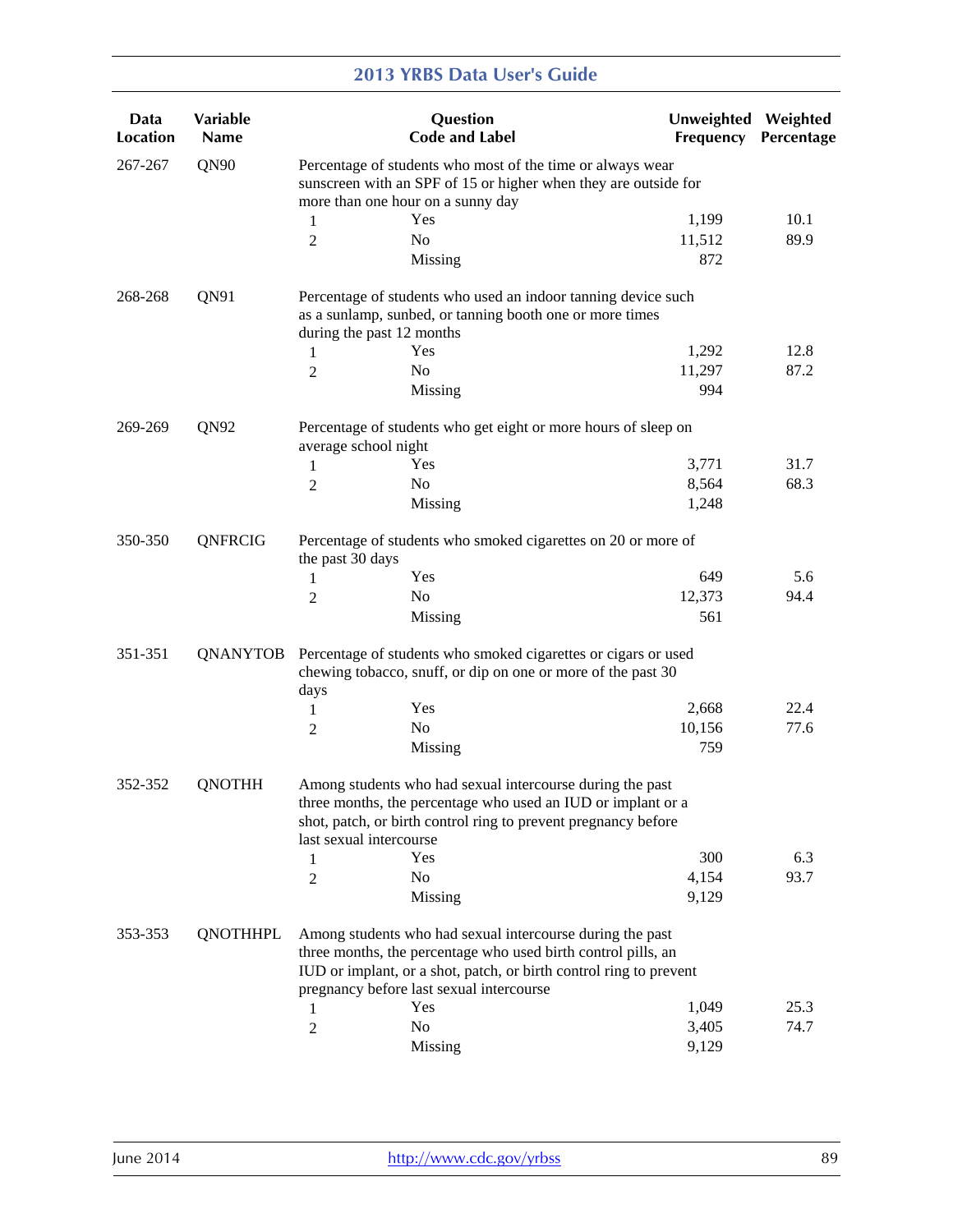|                         |                                |                | <b>2013 YRBS Data User's Guide</b>                                                                                                                                                                                                                                                               |                                  |            |
|-------------------------|--------------------------------|----------------|--------------------------------------------------------------------------------------------------------------------------------------------------------------------------------------------------------------------------------------------------------------------------------------------------|----------------------------------|------------|
| Data<br><b>Location</b> | <b>Variable</b><br><b>Name</b> |                | Question<br><b>Code and Label</b>                                                                                                                                                                                                                                                                | Unweighted Weighted<br>Frequency | Percentage |
| 354-354                 | QNDUALBC                       |                | Among students who had sexual intercourse during the past<br>three months, the percentage who used both a condom during<br>last sexual intercourse and birth control pills, an IUD or<br>implant, or a shot, patch, or birth control ring to prevent<br>pregnancy before last sexual intercourse |                                  |            |
|                         |                                | 1              | Yes                                                                                                                                                                                                                                                                                              | 356                              | 8.8        |
|                         |                                | 2              | No<br>Missing                                                                                                                                                                                                                                                                                    | 4,081<br>9,146                   | 91.2       |
| 355-355                 | <b>QNBCNONE</b>                |                | Among students who had sexual intercourse during the past<br>three months, the percentage who used no method of birth<br>control to prevent pregnancy before last sexual intercourse                                                                                                             |                                  |            |
|                         |                                | 1              | Yes                                                                                                                                                                                                                                                                                              | 647                              | 13.7       |
|                         |                                | 2              | N <sub>0</sub>                                                                                                                                                                                                                                                                                   | 3,807                            | 86.3       |
|                         |                                |                | Missing                                                                                                                                                                                                                                                                                          | 9,129                            |            |
| 356-356                 | QNFRVG                         |                | Percentage of students who ate fruits and vegetables five or<br>more times per day during the past seven days                                                                                                                                                                                    |                                  |            |
|                         |                                | 1              | Yes                                                                                                                                                                                                                                                                                              | 3,187                            | 22.5       |
|                         |                                | 2              | No                                                                                                                                                                                                                                                                                               | 9,989                            | 77.5       |
|                         |                                |                | Missing                                                                                                                                                                                                                                                                                          | 407                              |            |
| 357-357                 | <b>QNFRUIT</b>                 |                | Percentage of students who ate fruits or drank 100% fruit juices<br>two or more times per day during the past seven days                                                                                                                                                                         |                                  |            |
|                         |                                | 1              | Yes                                                                                                                                                                                                                                                                                              | 4,674                            | 33.2       |
|                         |                                | 2              | No                                                                                                                                                                                                                                                                                               | 8,648                            | 66.8       |
|                         |                                |                | Missing                                                                                                                                                                                                                                                                                          | 261                              |            |
| 358-358                 | QNFR0                          |                | Percentage of students who ate fruits or drank 100% fruit juices<br>0 times per day during the past seven days                                                                                                                                                                                   |                                  |            |
|                         |                                | 1              | Yes                                                                                                                                                                                                                                                                                              | 687                              | 5.0        |
|                         |                                | 2              | N <sub>0</sub>                                                                                                                                                                                                                                                                                   | 12,635                           | 95.0       |
|                         |                                |                | Missing                                                                                                                                                                                                                                                                                          | 261                              |            |
| 359-359                 | QNFR1                          |                | Percentage of students who ate fruits or drank 100% fruit juices<br>one or more times per day during the past seven days                                                                                                                                                                         |                                  |            |
|                         |                                | 1              | Yes                                                                                                                                                                                                                                                                                              | 8,453                            | 62.6       |
|                         |                                | 2              | No                                                                                                                                                                                                                                                                                               | 4,869                            | 37.4       |
|                         |                                |                | Missing                                                                                                                                                                                                                                                                                          | 261                              |            |
| 360-360                 | QNFR3                          |                | Percentage of students who ate fruits or drank 100% fruit juices<br>three or more times per day during the past seven days                                                                                                                                                                       |                                  |            |
|                         |                                | 1              | Yes                                                                                                                                                                                                                                                                                              | 3,195                            | 21.9       |
|                         |                                | $\overline{2}$ | No                                                                                                                                                                                                                                                                                               | 10,127                           | 78.1       |
|                         |                                |                | Missing                                                                                                                                                                                                                                                                                          | 261                              |            |
| 361-361                 | QNVEG                          |                | Percentage of students who ate vegetables three or more times<br>per day during the past seven days                                                                                                                                                                                              |                                  |            |
|                         |                                | 1              | Yes                                                                                                                                                                                                                                                                                              | 2,161                            | 15.7       |
|                         |                                | 2              | No                                                                                                                                                                                                                                                                                               | 11,066                           | 84.3       |
|                         |                                |                | Missing                                                                                                                                                                                                                                                                                          | 356                              |            |
|                         |                                |                |                                                                                                                                                                                                                                                                                                  |                                  |            |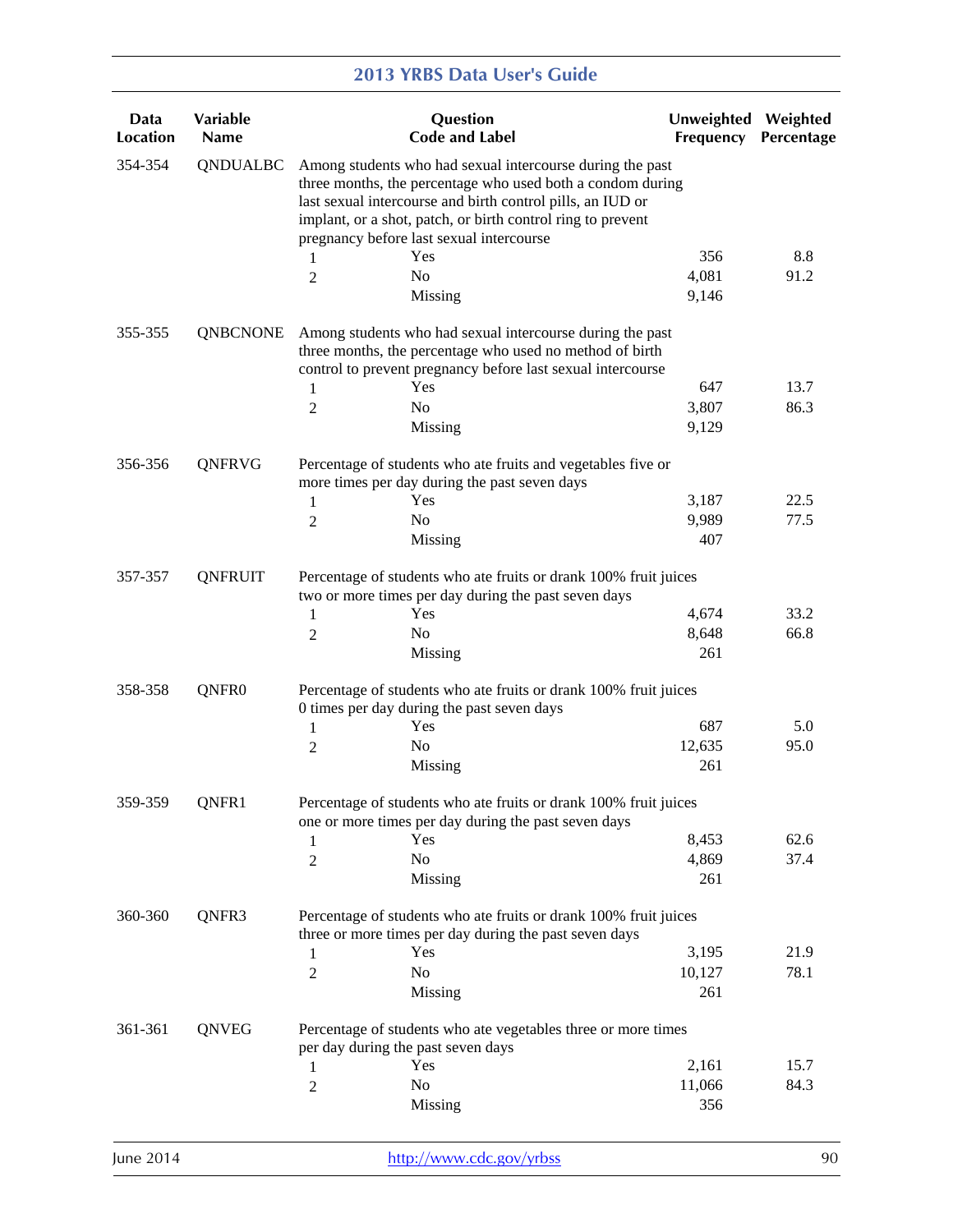| Data<br><b>Location</b> | Variable<br><b>Name</b> |                            | Question<br><b>Code and Label</b>                                                                                                                                          | Unweighted Weighted<br>Frequency | Percentage |
|-------------------------|-------------------------|----------------------------|----------------------------------------------------------------------------------------------------------------------------------------------------------------------------|----------------------------------|------------|
| 362-362                 | QNVEG0                  | during the past seven days | Percentage of students who ate vegetables 0 times per day                                                                                                                  |                                  |            |
|                         |                         | 1                          | Yes                                                                                                                                                                        | 942                              | 6.6        |
|                         |                         | 2                          | N <sub>0</sub>                                                                                                                                                             | 12,285                           | 93.4       |
|                         |                         |                            | Missing                                                                                                                                                                    | 356                              |            |
| 363-363                 | QNVEG1                  |                            | Percentage of students who ate vegetables one or more times<br>per day during the past seven days                                                                          |                                  |            |
|                         |                         | 1                          | Yes                                                                                                                                                                        | 8,036                            | 61.5       |
|                         |                         | 2                          | N <sub>o</sub>                                                                                                                                                             | 5,191                            | 38.5       |
|                         |                         |                            | Missing                                                                                                                                                                    | 356                              |            |
| 364-364                 | QNVEG2                  |                            | Percentage of students who ate vegetables two or more times<br>per day during the past seven days                                                                          |                                  |            |
|                         |                         | 1                          | Yes                                                                                                                                                                        | 3,790                            | 28.4       |
|                         |                         | 2                          | No                                                                                                                                                                         | 9,437                            | 71.6       |
|                         |                         |                            | Missing                                                                                                                                                                    | 356                              |            |
| 365-365                 | QNFRVG2                 |                            | Percentage of students who ate fruits or drank 100% fruit juices<br>two or more times per day and ate vegetables three or more<br>times per day during the past seven days |                                  |            |
|                         |                         | 1                          | Yes                                                                                                                                                                        | 1,586                            | 11.3       |
|                         |                         | 2                          | No                                                                                                                                                                         | 11,590                           | 88.7       |
|                         |                         |                            | Missing                                                                                                                                                                    | 407                              |            |
| 366-366                 | QNSODA0                 |                            | Percentage of students who drank a can, bottle, or glass of soda<br>or pop 0 times per day during the past seven days                                                      |                                  |            |
|                         |                         | 1                          | Yes                                                                                                                                                                        | 2,961                            | 22.3       |
|                         |                         | 2                          | No                                                                                                                                                                         | 10,363                           | 77.7       |
|                         |                         |                            | Missing                                                                                                                                                                    | 259                              |            |
| 367-367                 | QNSODA2                 |                            | Percentage of students who drank a can, bottle, or glass of soda<br>or pop two or more times per day during the past seven days                                            |                                  |            |
|                         |                         | 1                          | Yes                                                                                                                                                                        | 2,588                            | 19.4       |
|                         |                         | $\overline{c}$             | No                                                                                                                                                                         | 10,736                           | 80.6       |
|                         |                         |                            | Missing                                                                                                                                                                    | 259                              |            |
| 368-368                 | QNSODA3                 |                            | Percentage of students who drank a can, bottle, or glass of soda<br>or pop three or more times per day during the past seven days                                          |                                  |            |
|                         |                         | 1                          | Yes                                                                                                                                                                        | 1,596                            | 11.2       |
|                         |                         | 2                          | No                                                                                                                                                                         | 11,728                           | 88.8       |
|                         |                         |                            | Missing                                                                                                                                                                    | 259                              |            |
| 369-369                 | QNMILK0                 |                            | Percentage of students who drank 0 glasses per day of milk                                                                                                                 |                                  |            |
|                         |                         | during the past seven days |                                                                                                                                                                            |                                  |            |
|                         |                         | 1                          | Yes                                                                                                                                                                        | 2,818                            | 19.4       |
|                         |                         | 2                          | No                                                                                                                                                                         | 10,462                           | 80.6       |
|                         |                         |                            | Missing                                                                                                                                                                    | 303                              |            |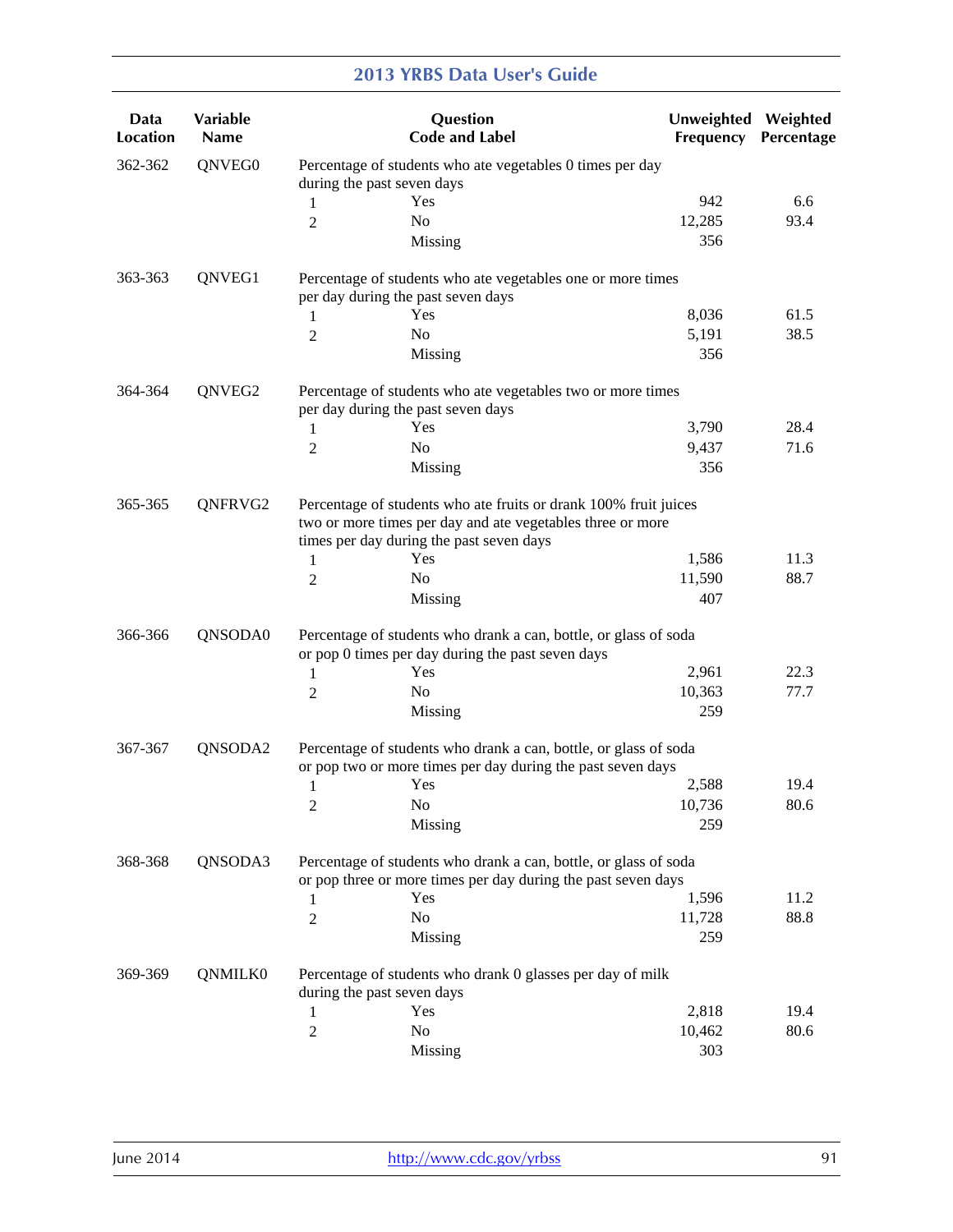| Data<br><b>Location</b> | Variable<br><b>Name</b> |                        | Question<br><b>Code and Label</b>                                                                                                | <b>Unweighted</b><br>Frequency | Weighted<br>Percentage |
|-------------------------|-------------------------|------------------------|----------------------------------------------------------------------------------------------------------------------------------|--------------------------------|------------------------|
| 370-370                 | QNMILK1                 |                        | Percentage of students who drank one or more glasses per day<br>of milk during the past seven days                               |                                |                        |
|                         |                         | 1                      | Yes                                                                                                                              | 5,081                          | 40.3                   |
|                         |                         | $\overline{2}$         | No                                                                                                                               | 8,199                          | 59.7                   |
|                         |                         |                        | Missing                                                                                                                          | 303                            |                        |
| 371-371                 | QNMILK2                 |                        | Percentage of students who drank two or more glasses per day                                                                     |                                |                        |
|                         |                         |                        | of milk during the past seven days                                                                                               |                                |                        |
|                         |                         | 1                      | Yes                                                                                                                              | 3,225                          | 25.9                   |
|                         |                         | 2                      | N <sub>o</sub>                                                                                                                   | 10,055                         | 74.1                   |
|                         |                         |                        | Missing                                                                                                                          | 303                            |                        |
| 372-372                 | <b>QNNOBKFT</b>         | seven days             | Percentage of students who ate breakfast on none of the past                                                                     |                                |                        |
|                         |                         | 1                      | Yes                                                                                                                              | 1,945                          | 13.7                   |
|                         |                         | 2                      | N <sub>o</sub>                                                                                                                   | 11,378                         | 86.3                   |
|                         |                         |                        | Missing                                                                                                                          | 260                            |                        |
| 373-373                 | <b>QNDLYPE</b>          |                        | Percentage of students who attended physical education (PE)<br>classes daily in an average week when they were in school         |                                |                        |
|                         |                         | 1                      | Yes                                                                                                                              | 3,991                          | 29.4                   |
|                         |                         | 2                      | No                                                                                                                               | 9,237                          | 70.6                   |
|                         |                         |                        | Missing                                                                                                                          | 355                            |                        |
| 374-374                 | <b>QNPA0DAY</b>         |                        | Percentage of students who were physically active for a total of<br>at least 60 minutes per day on 0 of the past seven days      |                                |                        |
|                         |                         | 1                      | Yes                                                                                                                              | 2,172                          | 15.2                   |
|                         |                         | 2                      | No                                                                                                                               | 11,138                         | 84.8                   |
|                         |                         |                        | Missing                                                                                                                          | 273                            |                        |
| 375-375                 | QNPA7DAY                |                        | Percentage of students who were physically active for a total of<br>at least 60 minutes per day on 7 of the past seven days      |                                |                        |
|                         |                         | 1                      | Yes                                                                                                                              | 3,622                          | 27.1                   |
|                         |                         | 2                      | No                                                                                                                               | 9,688                          | 72.9                   |
|                         |                         |                        | Missing                                                                                                                          | 273                            |                        |
| 376-376                 | <b>QNOWT</b>            |                        | Percentage of students who were overweight (i.e., at or above<br>the 85th percentile but below the 95th percentile for body mass |                                |                        |
|                         |                         | index, by age and sex) |                                                                                                                                  |                                |                        |
|                         |                         | 1                      | Yes                                                                                                                              | 2,064                          | 16.6                   |
|                         |                         | 2                      | No                                                                                                                               | 10,515                         | 83.4                   |
|                         |                         |                        | Missing                                                                                                                          | 1,004                          |                        |
| 377-377                 | <b>QNOBESE</b>          |                        | Percentage of students who were obese (i.e., at or above the<br>95th percentile for body mass index, by age and sex)             |                                |                        |
|                         |                         | 1                      | Yes                                                                                                                              | 1,786                          | 13.7                   |
|                         |                         | $\overline{2}$         | No                                                                                                                               | 10,793                         | 86.3                   |
|                         |                         |                        | Missing                                                                                                                          | 1,004                          |                        |
| 378-387                 | WEIGHT                  |                        |                                                                                                                                  |                                |                        |